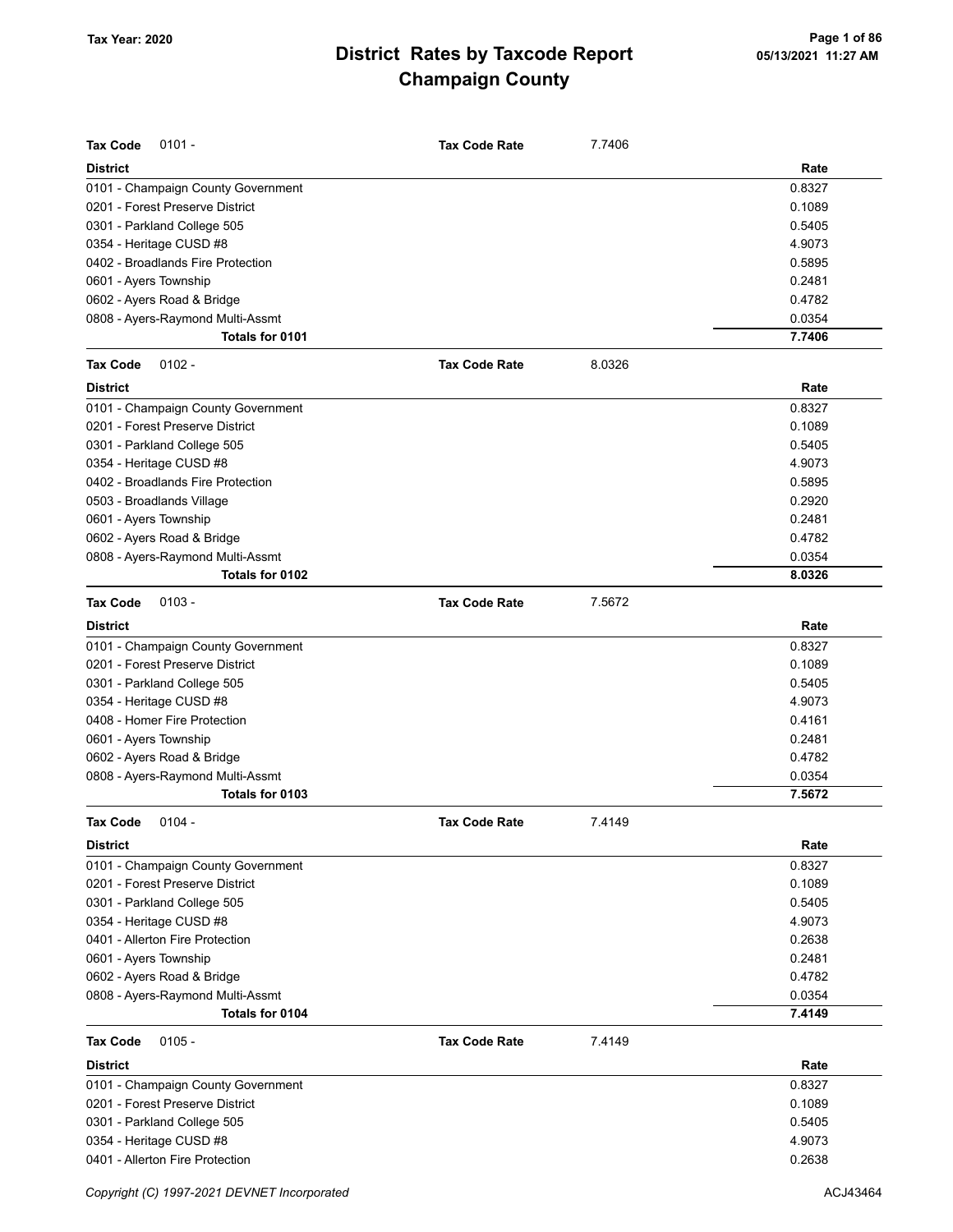| <b>Tax Code</b><br>$0105 -$        | <b>Tax Code Rate</b> | 7.4149  |        |
|------------------------------------|----------------------|---------|--------|
| District                           |                      |         | Rate   |
| 0501 - Allerton Village            |                      |         | 0.0000 |
| 0601 - Ayers Township              |                      |         | 0.2481 |
| 0602 - Ayers Road & Bridge         |                      |         | 0.4782 |
| 0808 - Ayers-Raymond Multi-Assmt   |                      |         | 0.0354 |
| Totals for 0105                    |                      |         | 7.4149 |
| Tax Code<br>$0201 -$               | <b>Tax Code Rate</b> | 8.2764  |        |
| District                           |                      |         | Rate   |
| 0101 - Champaign County Government |                      |         | 0.8327 |
| 0201 - Forest Preserve District    |                      |         | 0.1089 |
| 0301 - Parkland College 505        |                      |         | 0.5405 |
| 0356 - GC-M-S CUSD #5              |                      |         | 5.7216 |
| 0417 - Sang-Valley Fire Protection |                      |         | 0.1297 |
| 0607 - Brown Township              |                      |         | 0.2797 |
| 0608 - Brown Road & Bridge         |                      |         | 0.4602 |
| 0946 - Moyer Library               |                      |         | 0.2031 |
| Totals for 0201                    |                      |         | 8.2764 |
| $0202 -$<br>Tax Code               | <b>Tax Code Rate</b> | 7.0023  |        |
| District                           |                      |         | Rate   |
| 0101 - Champaign County Government |                      |         | 0.8327 |
| 0201 - Forest Preserve District    |                      |         | 0.1089 |
| 0301 - Parkland College 505        |                      |         | 0.5405 |
| 0341 - Fisher CUSD #1              |                      |         | 4.6506 |
| 0417 - Sang-Valley Fire Protection |                      |         | 0.1297 |
| 0607 - Brown Township              |                      |         | 0.2797 |
| 0608 - Brown Road & Bridge         |                      |         | 0.4602 |
| Totals for 0202                    |                      |         | 7.0023 |
| Tax Code<br>$0203 -$               | <b>Tax Code Rate</b> | 10.5862 |        |
| District                           |                      |         | Rate   |
| 0101 - Champaign County Government |                      |         | 0.8327 |
| 0201 - Forest Preserve District    |                      |         | 0.1089 |
| 0301 - Parkland College 505        |                      |         | 0.5405 |
| 0341 - Fisher CUSD #1              |                      |         | 4.6506 |
| 0417 - Sang-Valley Fire Protection |                      |         | 0.1297 |
| 0509 - Fisher Village              |                      |         | 0.3425 |
| 0607 - Brown Township              |                      |         | 0.2797 |
| 0608 - Brown Road & Bridge         |                      |         | 0.4602 |
| Totals for 0203                    |                      |         | 7.3448 |
| <b>Tax Code</b><br>$0204 -$        | <b>Tax Code Rate</b> | 8.4892  |        |
| <b>District</b>                    |                      |         | Rate   |
| 0101 - Champaign County Government |                      |         | 0.8327 |
| 0201 - Forest Preserve District    |                      |         | 0.1089 |
| 0301 - Parkland College 505        |                      |         | 0.5405 |
| 0356 - GC-M-S CUSD #5              |                      |         | 5.7216 |
| 0417 - Sang-Valley Fire Protection |                      |         | 0.1297 |
| 0510 - Foosland Village            |                      |         | 0.2128 |
| 0607 - Brown Township              |                      |         | 0.2797 |
| 0608 - Brown Road & Bridge         |                      |         | 0.4602 |
| 0946 - Moyer Library               |                      |         | 0.2031 |
| Totals for 0204                    |                      |         | 8.4892 |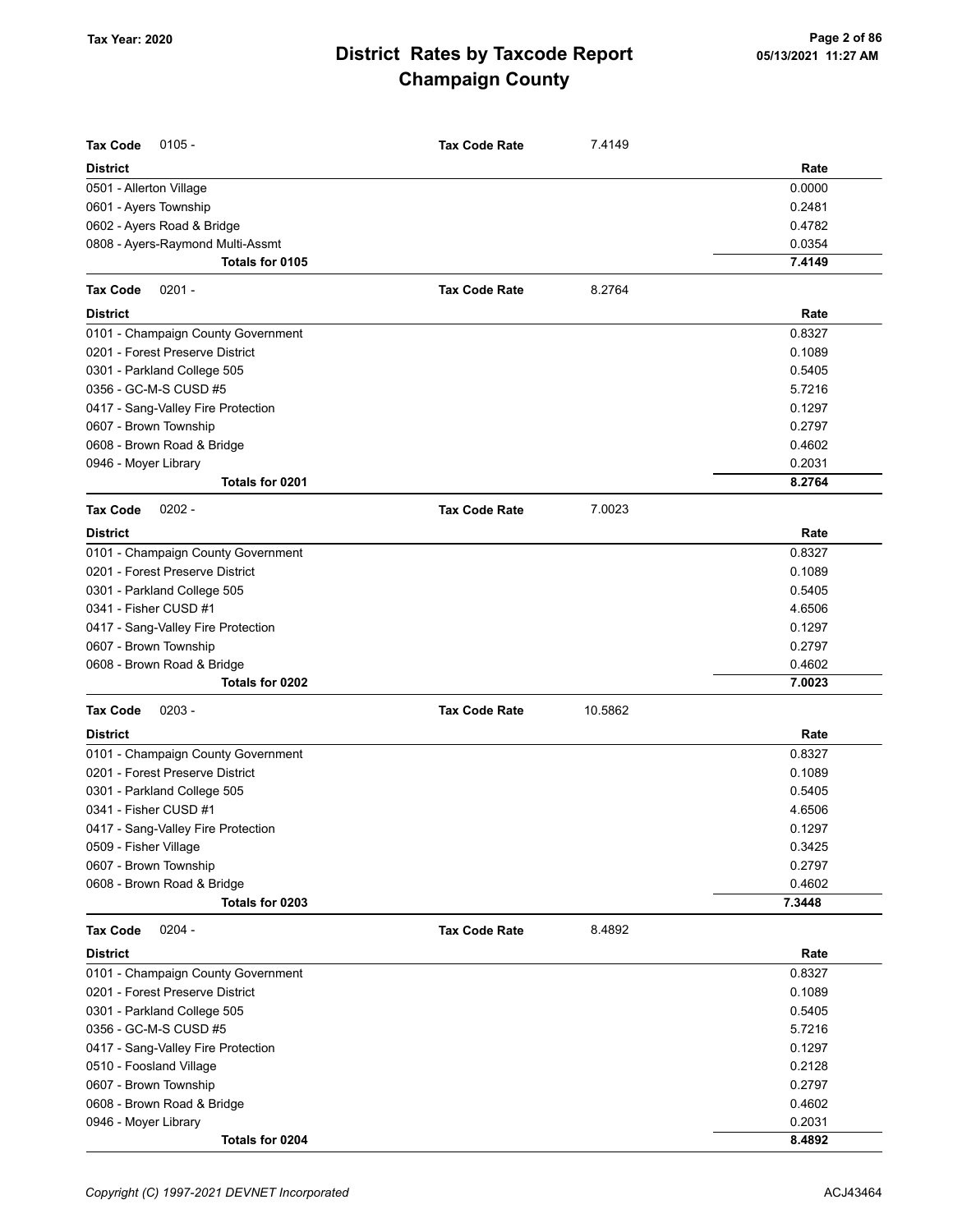| <b>Tax Code</b><br>$0253 -$        | <b>Tax Code Rate</b> | 10.5862 |        |
|------------------------------------|----------------------|---------|--------|
| <b>District</b>                    |                      |         | Rate   |
| 0101 - Champaign County Government |                      |         | 0.8327 |
| 0201 - Forest Preserve District    |                      |         | 0.1089 |
| 0301 - Parkland College 505        |                      |         | 0.5405 |
| 0341 - Fisher CUSD #1              |                      |         | 4.6506 |
| 0417 - Sang-Valley Fire Protection |                      |         | 0.1297 |
| 0509 - Fisher Village              |                      |         | 0.3425 |
| 0607 - Brown Township              |                      |         | 0.2797 |
| 0608 - Brown Road & Bridge         |                      |         | 0.4602 |
| 1010 - Fisher                      |                      |         | 0.0000 |
| Totals for 0253                    |                      |         | 7.3448 |
| <b>Tax Code</b><br>$0254 -$        | <b>Tax Code Rate</b> | 10.5862 |        |
| <b>District</b>                    |                      |         | Rate   |
| 0101 - Champaign County Government |                      |         | 0.8327 |
| 0201 - Forest Preserve District    |                      |         | 0.1089 |
| 0301 - Parkland College 505        |                      |         | 0.5405 |
| 0341 - Fisher CUSD #1              |                      |         | 4.6506 |
| 0417 - Sang-Valley Fire Protection |                      |         | 0.1297 |
| 0509 - Fisher Village              |                      |         | 0.3425 |
| 0607 - Brown Township              |                      |         | 0.2797 |
| 0608 - Brown Road & Bridge         |                      |         | 0.4602 |
| 1012 - Fisher II                   |                      |         | 0.0000 |
| Totals for 0254                    |                      |         | 7.3448 |
| <b>Tax Code</b><br>$0256 -$        | <b>Tax Code Rate</b> | 10.5862 |        |
| <b>District</b>                    |                      |         | Rate   |
| 0101 - Champaign County Government |                      |         | 0.8327 |
| 0201 - Forest Preserve District    |                      |         | 0.1089 |
| 0301 - Parkland College 505        |                      |         | 0.5405 |
| 0341 - Fisher CUSD #1              |                      |         | 4.6506 |
| 0417 - Sang-Valley Fire Protection |                      |         | 0.1297 |
| 0509 - Fisher Village              |                      |         | 0.3425 |
| 0607 - Brown Township              |                      |         | 0.2797 |
| 0608 - Brown Road & Bridge         |                      |         | 0.4602 |
| 1013 - Fisher III                  |                      |         | 0.0000 |
| Totals for 0256                    |                      |         | 7.3448 |
| $0302 -$<br><b>Tax Code</b>        | <b>Tax Code Rate</b> | 6.9079  |        |
| District                           |                      |         | Rate   |
| 0101 - Champaign County Government |                      |         | 0.8327 |
| 0201 - Forest Preserve District    |                      |         | 0.1089 |
| 0301 - Parkland College 505        |                      |         | 0.5405 |
| 0345 - Champaign Unit 4 Schools    |                      |         | 5.1334 |
| 0613 - Champaign Township          |                      |         | 0.0450 |
| 0614 - Champaign Road & Bridge     |                      |         | 0.2474 |
| Totals for 0302                    |                      |         | 6.9079 |
| <b>Tax Code</b><br>$0303 -$        | <b>Tax Code Rate</b> | 7.9700  |        |
| <b>District</b>                    |                      |         | Rate   |
| 0101 - Champaign County Government |                      |         | 0.8327 |
| 0201 - Forest Preserve District    |                      |         | 0.1089 |
| 0301 - Parkland College 505        |                      |         | 0.5405 |
| 0345 - Champaign Unit 4 Schools    |                      |         | 5.1334 |
| 0613 - Champaign Township          |                      |         | 0.0450 |
|                                    |                      |         |        |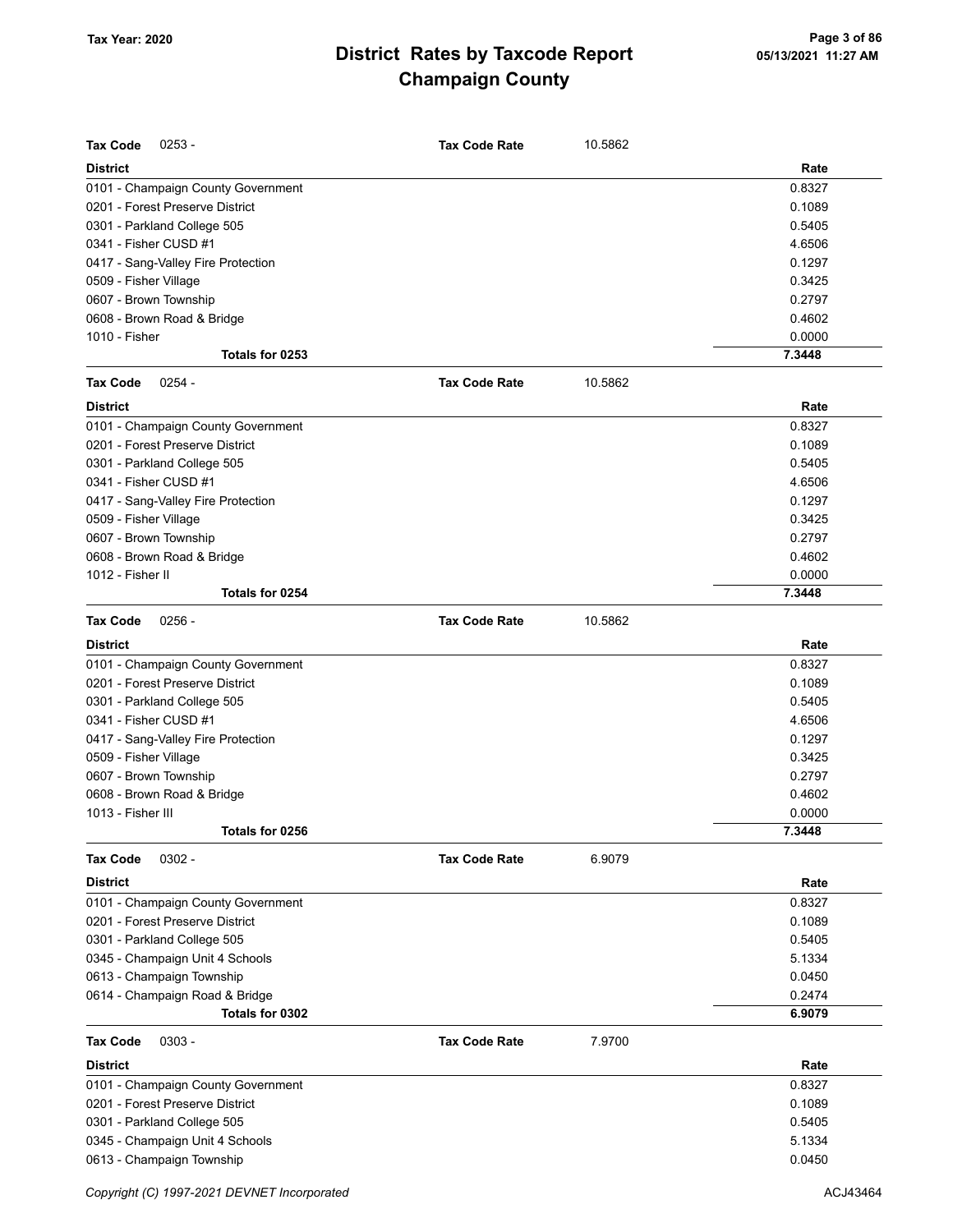| <b>Tax Code</b><br>$0303 -$          | <b>Tax Code Rate</b> | 7.9700 |        |
|--------------------------------------|----------------------|--------|--------|
| <b>District</b>                      |                      |        | Rate   |
| 0614 - Champaign Road & Bridge       |                      |        | 0.2474 |
| 0911 - Champaign Park District       |                      |        | 0.7193 |
| 0921 - Champaign-Urbana Mass Transit |                      |        | 0.3428 |
| Totals for 0303                      |                      |        | 7.9700 |
| <b>Tax Code</b><br>$0304 -$          | <b>Tax Code Rate</b> | 7.2507 |        |
| <b>District</b>                      |                      |        | Rate   |
| 0101 - Champaign County Government   |                      |        | 0.8327 |
| 0201 - Forest Preserve District      |                      |        | 0.1089 |
| 0301 - Parkland College 505          |                      |        | 0.5405 |
| 0345 - Champaign Unit 4 Schools      |                      |        | 5.1334 |
| 0613 - Champaign Township            |                      |        | 0.0450 |
| 0614 - Champaign Road & Bridge       |                      |        | 0.2474 |
| 0901 - Urbana-Champaign Sanit Distr  |                      |        | 0.0000 |
| 0921 - Champaign-Urbana Mass Transit |                      |        | 0.3428 |
| Totals for 0304                      |                      |        | 7.2507 |
| <b>Tax Code</b><br>0304A-            | <b>Tax Code Rate</b> | 7.6820 |        |
| <b>District</b>                      |                      |        | Rate   |
| 0101 - Champaign County Government   |                      |        | 0.8327 |
| 0201 - Forest Preserve District      |                      |        | 0.1089 |
| 0301 - Parkland College 505          |                      |        | 0.5405 |
| 0345 - Champaign Unit 4 Schools      |                      |        | 5.1334 |
| 0405 - East-Prairie Fire Protection  |                      |        | 0.4313 |
| 0613 - Champaign Township            |                      |        | 0.0450 |
| 0614 - Champaign Road & Bridge       |                      |        | 0.2474 |
| 0901 - Urbana-Champaign Sanit Distr  |                      |        | 0.0000 |
| 0921 - Champaign-Urbana Mass Transit |                      |        | 0.3428 |
| Totals for 0304A                     |                      |        | 7.6820 |
| <b>Tax Code</b><br>$0306 -$          | <b>Tax Code Rate</b> | 7.9700 |        |
| <b>District</b>                      |                      |        | Rate   |
| 0101 - Champaign County Government   |                      |        | 0.8327 |
| 0201 - Forest Preserve District      |                      |        | 0.1089 |
| 0301 - Parkland College 505          |                      |        | 0.5405 |
| 0345 - Champaign Unit 4 Schools      |                      |        | 5.1334 |
| 0613 - Champaign Township            |                      |        | 0.0450 |
| 0614 - Champaign Road & Bridge       |                      |        | 0.2474 |
| 0901 - Urbana-Champaign Sanit Distr  |                      |        | 0.0000 |
| 0911 - Champaign Park District       |                      |        | 0.7193 |
| 0921 - Champaign-Urbana Mass Transit |                      |        | 0.3428 |
| Totals for 0306                      |                      |        | 7.9700 |
| 0307 -<br><b>Tax Code</b>            | <b>Tax Code Rate</b> | 7.4031 |        |
| <b>District</b>                      |                      |        | Rate   |
| 0101 - Champaign County Government   |                      |        | 0.8327 |
| 0201 - Forest Preserve District      |                      |        | 0.1089 |
| 0301 - Parkland College 505          |                      |        | 0.5405 |
| 0345 - Champaign Unit 4 Schools      |                      |        | 5.1334 |
| 0421 - Windsor Park Fire Protection  |                      |        | 0.1524 |
| 0613 - Champaign Township            |                      |        | 0.0450 |
| 0614 - Champaign Road & Bridge       |                      |        | 0.2474 |
| 0901 - Urbana-Champaign Sanit Distr  |                      |        | 0.0000 |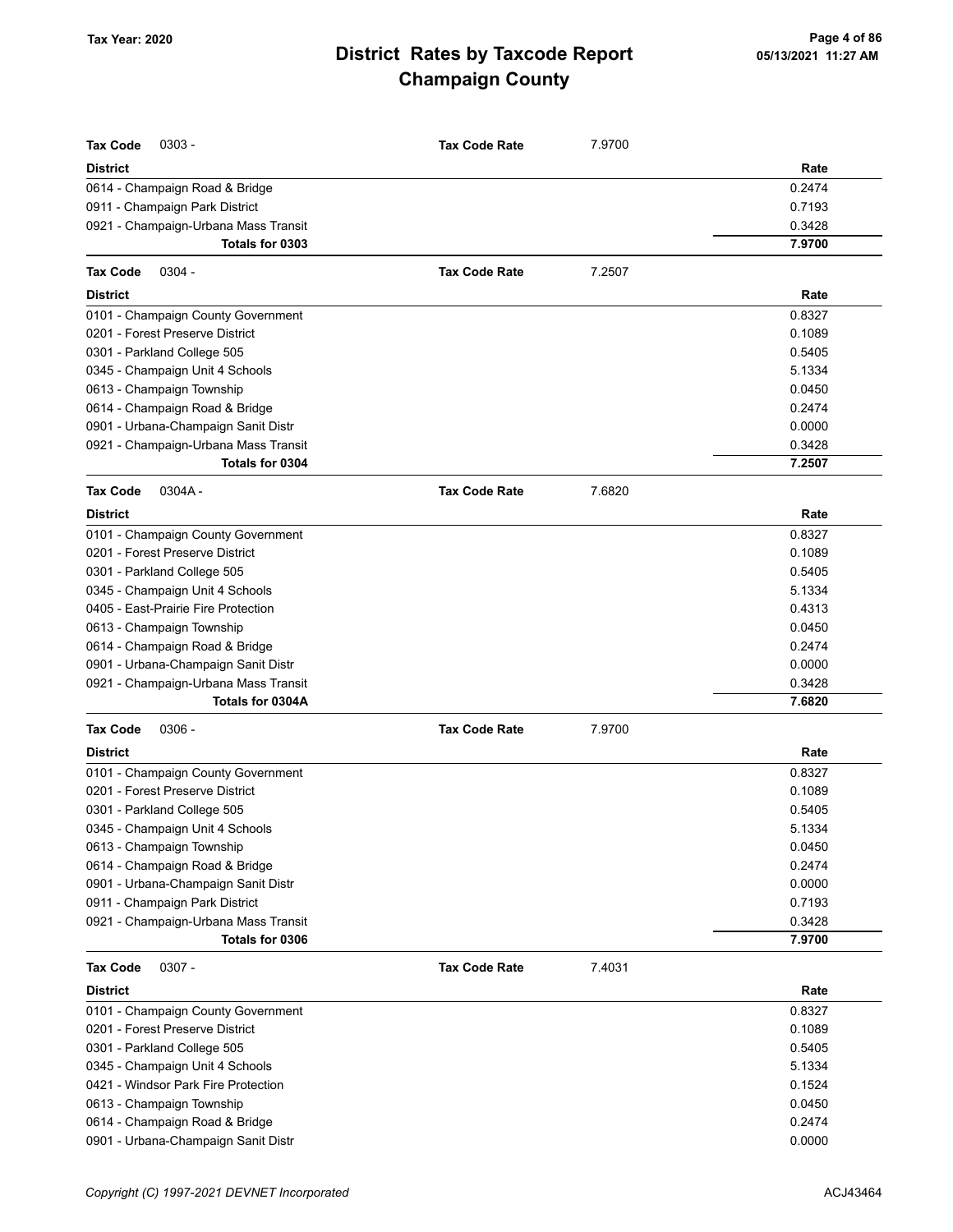| <b>Tax Code</b><br>$0307 -$          | <b>Tax Code Rate</b> | 7.4031 |        |
|--------------------------------------|----------------------|--------|--------|
| <b>District</b>                      |                      |        | Rate   |
| 0921 - Champaign-Urbana Mass Transit |                      |        | 0.3428 |
| Totals for 0307                      |                      |        | 7.4031 |
| 0307A-<br><b>Tax Code</b>            | <b>Tax Code Rate</b> | 8.1224 |        |
| <b>District</b>                      |                      |        | Rate   |
| 0101 - Champaign County Government   |                      |        | 0.8327 |
| 0201 - Forest Preserve District      |                      |        | 0.1089 |
| 0301 - Parkland College 505          |                      |        | 0.5405 |
| 0345 - Champaign Unit 4 Schools      |                      |        | 5.1334 |
| 0421 - Windsor Park Fire Protection  |                      |        | 0.1524 |
| 0613 - Champaign Township            |                      |        | 0.0450 |
| 0614 - Champaign Road & Bridge       |                      |        | 0.2474 |
| 0901 - Urbana-Champaign Sanit Distr  |                      |        | 0.0000 |
| 0911 - Champaign Park District       |                      |        | 0.7193 |
| 0921 - Champaign-Urbana Mass Transit |                      |        | 0.3428 |
| Totals for 0307A                     |                      |        | 8.1224 |
| $0308 -$<br><b>Tax Code</b>          | <b>Tax Code Rate</b> | 7.2507 |        |
| <b>District</b>                      |                      |        | Rate   |
| 0101 - Champaign County Government   |                      |        | 0.8327 |
| 0201 - Forest Preserve District      |                      |        | 0.1089 |
| 0301 - Parkland College 505          |                      |        | 0.5405 |
| 0345 - Champaign Unit 4 Schools      |                      |        | 5.1334 |
| 0613 - Champaign Township            |                      |        | 0.0450 |
| 0614 - Champaign Road & Bridge       |                      |        | 0.2474 |
| 0921 - Champaign-Urbana Mass Transit |                      |        | 0.3428 |
| Totals for 0308                      |                      |        | 7.2507 |
| <b>Tax Code</b><br>0308A-            | <b>Tax Code Rate</b> | 7.5823 |        |
| <b>District</b>                      |                      |        | Rate   |
| 0101 - Champaign County Government   |                      |        | 0.8327 |
| 0201 - Forest Preserve District      |                      |        | 0.1089 |
| 0301 - Parkland College 505          |                      |        | 0.5405 |
| 0345 - Champaign Unit 4 Schools      |                      |        | 5.1334 |
| 0422 - Cherry Hills Fire Protection  |                      |        | 0.3316 |
| 0613 - Champaign Township            |                      |        | 0.0450 |
| 0614 - Champaign Road & Bridge       |                      |        | 0.2474 |
| 0901 - Urbana-Champaign Sanit Distr  |                      |        | 0.0000 |
| 0921 - Champaign-Urbana Mass Transit |                      |        | 0.3428 |
| Totals for 0308A                     |                      |        | 7.5823 |
| <b>Tax Code</b><br>$0309 -$          | <b>Tax Code Rate</b> | 7.7728 |        |
| <b>District</b>                      |                      |        | Rate   |
| 0101 - Champaign County Government   |                      |        | 0.8327 |
| 0201 - Forest Preserve District      |                      |        | 0.1089 |
| 0301 - Parkland College 505          |                      |        | 0.5405 |
| 0345 - Champaign Unit 4 Schools      |                      |        | 5.1334 |
| 0525 - Savoy Village                 |                      |        | 0.7331 |
| 0613 - Champaign Township            |                      |        | 0.0450 |
| 0614 - Champaign Road & Bridge       |                      |        | 0.2474 |
| 0901 - Urbana-Champaign Sanit Distr  |                      |        | 0.0000 |
| 0941 - Tolono Library                |                      |        | 0.1318 |
| Totals for 0309                      |                      |        | 7.7728 |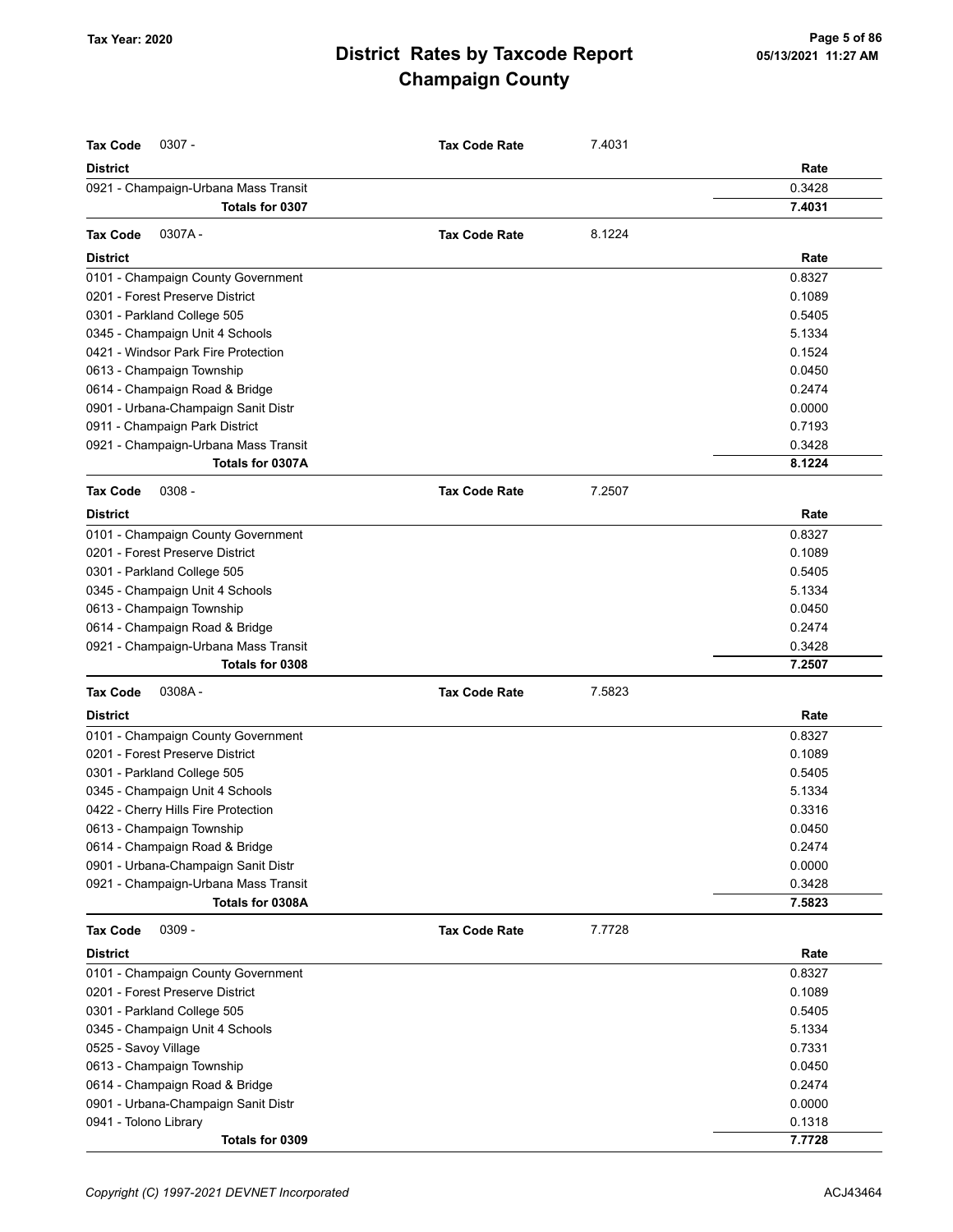| <b>Tax Code</b><br>0309A-            | <b>Tax Code Rate</b> | 7.7728 |        |
|--------------------------------------|----------------------|--------|--------|
| <b>District</b>                      |                      |        | Rate   |
| 0101 - Champaign County Government   |                      |        | 0.8327 |
| 0201 - Forest Preserve District      |                      |        | 0.1089 |
| 0301 - Parkland College 505          |                      |        | 0.5405 |
| 0345 - Champaign Unit 4 Schools      |                      |        | 5.1334 |
| 0525 - Savoy Village                 |                      |        | 0.7331 |
| 0613 - Champaign Township            |                      |        | 0.0450 |
| 0614 - Champaign Road & Bridge       |                      |        | 0.2474 |
| 0941 - Tolono Library                |                      |        | 0.1318 |
| Totals for 0309A                     |                      |        | 7.7728 |
| <b>Tax Code</b><br>$0311 -$          | <b>Tax Code Rate</b> | 6.9079 |        |
| <b>District</b>                      |                      |        | Rate   |
| 0101 - Champaign County Government   |                      |        | 0.8327 |
| 0201 - Forest Preserve District      |                      |        | 0.1089 |
| 0301 - Parkland College 505          |                      |        | 0.5405 |
| 0345 - Champaign Unit 4 Schools      |                      |        | 5.1334 |
| 0613 - Champaign Township            |                      |        | 0.0450 |
| 0614 - Champaign Road & Bridge       |                      |        | 0.2474 |
| 0901 - Urbana-Champaign Sanit Distr  |                      |        | 0.0000 |
| Totals for 0311                      |                      |        | 6.9079 |
| <b>Tax Code</b><br>$0313 -$          | <b>Tax Code Rate</b> | 7.3050 |        |
| <b>District</b>                      |                      |        | Rate   |
| 0101 - Champaign County Government   |                      |        | 0.8327 |
| 0201 - Forest Preserve District      |                      |        | 0.1089 |
| 0301 - Parkland College 505          |                      |        | 0.5405 |
| 0345 - Champaign Unit 4 Schools      |                      |        | 5.1334 |
| 0416 - Rolling Acres Fire Protection |                      |        | 0.3971 |
| 0613 - Champaign Township            |                      |        | 0.0450 |
| 0614 - Champaign Road & Bridge       |                      |        | 0.2474 |
| Totals for 0313                      |                      |        | 7.3050 |
| <b>Tax Code</b><br>$0313A -$         | <b>Tax Code Rate</b> | 7.6478 |        |
| <b>District</b>                      |                      |        | Rate   |
| 0101 - Champaign County Government   |                      |        | 0.8327 |
| 0201 - Forest Preserve District      |                      |        | 0.1089 |
| 0301 - Parkland College 505          |                      |        | 0.5405 |
| 0345 - Champaign Unit 4 Schools      |                      |        | 5.1334 |
| 0416 - Rolling Acres Fire Protection |                      |        | 0.3971 |
| 0613 - Champaign Township            |                      |        | 0.0450 |
| 0614 - Champaign Road & Bridge       |                      |        | 0.2474 |
| 0921 - Champaign-Urbana Mass Transit |                      |        | 0.3428 |
| Totals for 0313A                     |                      |        | 7.6478 |
| <b>Tax Code</b><br>$0316 -$          | <b>Tax Code Rate</b> | 7.3773 |        |
| <b>District</b>                      |                      |        | Rate   |
| 0101 - Champaign County Government   |                      |        | 0.8327 |
| 0201 - Forest Preserve District      |                      |        | 0.1089 |
| 0301 - Parkland College 505          |                      |        | 0.5405 |
| 0345 - Champaign Unit 4 Schools      |                      |        | 5.1334 |
| 0410 - Lincolnshire Fire Protection  |                      |        | 0.1266 |
| 0613 - Champaign Township            |                      |        | 0.0450 |
| 0614 - Champaign Road & Bridge       |                      |        | 0.2474 |
| 0901 - Urbana-Champaign Sanit Distr  |                      |        | 0.0000 |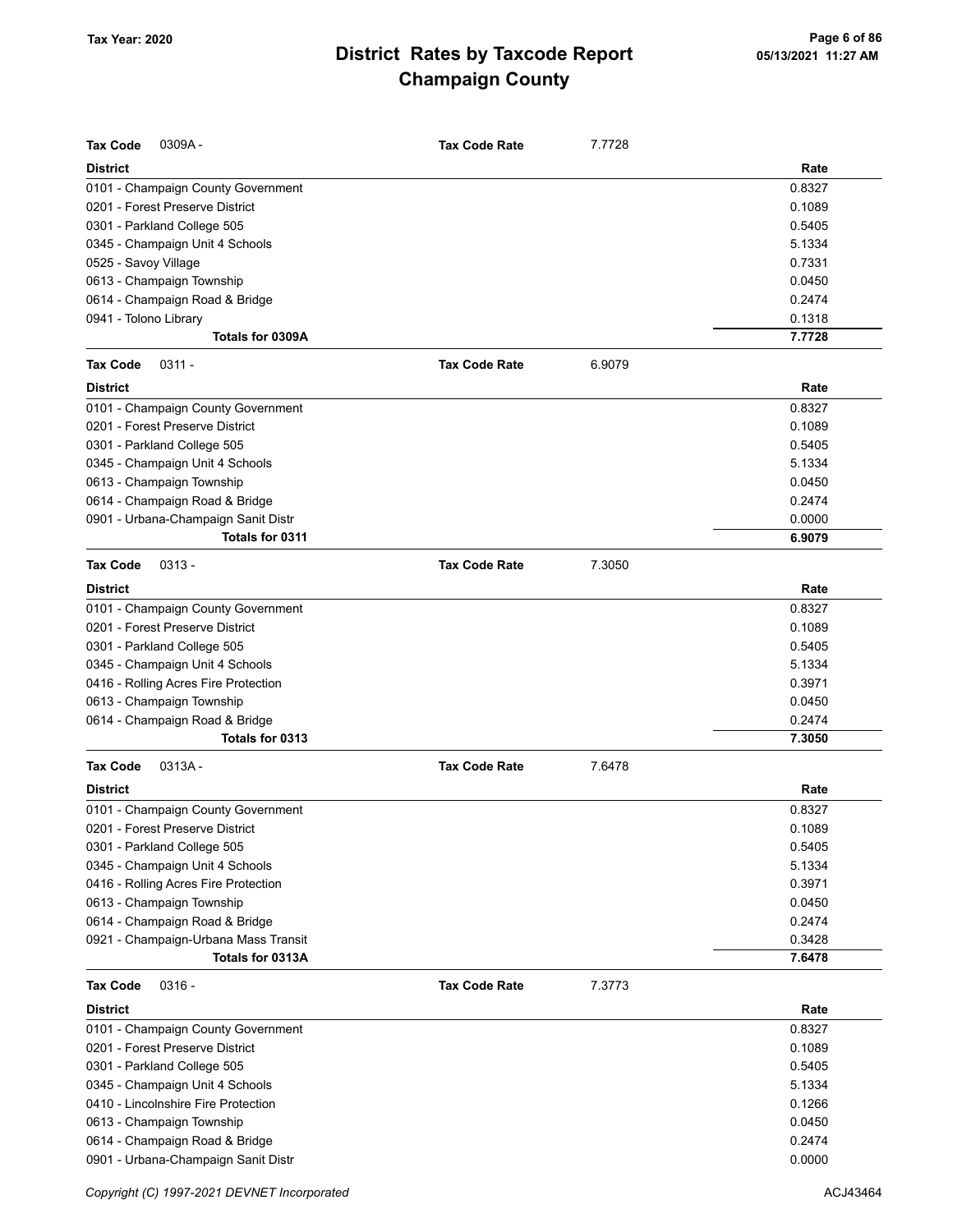| <b>District</b><br>Rate<br>0.3428<br>0921 - Champaign-Urbana Mass Transit<br>Totals for 0316<br>7.3773<br>$0318 -$<br>8.1156<br><b>Tax Code</b><br><b>Tax Code Rate</b><br><b>District</b><br>Rate<br>0101 - Champaign County Government<br>0.8327<br>0201 - Forest Preserve District<br>0.1089<br>0.5405<br>0345 - Champaign Unit 4 Schools<br>5.1334<br>0525 - Savoy Village<br>0.7331<br>0613 - Champaign Township<br>0.0450<br>0614 - Champaign Road & Bridge<br>0.2474<br>0901 - Urbana-Champaign Sanit Distr<br>0.0000<br>0921 - Champaign-Urbana Mass Transit<br>0.3428<br>0941 - Tolono Library<br>0.1318<br>Totals for 0318<br>8.1156<br>$0319 -$<br>7.1233<br><b>Tax Code</b><br><b>Tax Code Rate</b><br><b>District</b><br>Rate<br>0.8327<br>0101 - Champaign County Government<br>0201 - Forest Preserve District<br>0.1089<br>0301 - Parkland College 505<br>0.5405<br>0345 - Champaign Unit 4 Schools<br>5.1334<br>0424 - Scott Fire Protection<br>0.2154<br>0613 - Champaign Township<br>0.0450<br>0614 - Champaign Road & Bridge<br>0.2474<br>7.1233<br>Totals for 0319<br><b>Tax Code</b><br>$0320 -$<br><b>Tax Code Rate</b><br>6.6055<br><b>District</b><br>Rate<br>0.8327<br>0101 - Champaign County Government<br>0201 - Forest Preserve District<br>0.1089<br>0301 - Parkland College 505<br>0.5405<br>4.6156<br>0344 - Mahomet-Seymour CUSD #3<br>0424 - Scott Fire Protection<br>0.2154<br>0.0450<br>0613 - Champaign Township<br>0614 - Champaign Road & Bridge<br>0.2474<br>Totals for 0320<br>6.6055<br>$0321 -$<br>7.4661<br><b>Tax Code</b><br><b>Tax Code Rate</b><br><b>District</b><br>Rate<br>0101 - Champaign County Government<br>0.8327<br>0201 - Forest Preserve District<br>0.1089<br>0.5405<br>0301 - Parkland College 505<br>5.1334<br>0345 - Champaign Unit 4 Schools<br>0424 - Scott Fire Protection<br>0.2154<br>0.0450<br>0613 - Champaign Township<br>0614 - Champaign Road & Bridge<br>0.2474<br>0.0000<br>0901 - Urbana-Champaign Sanit Distr<br>0.3428<br>0921 - Champaign-Urbana Mass Transit<br>7.4661<br>Totals for 0321 | <b>Tax Code</b><br>$0316 -$ | <b>Tax Code Rate</b> | 7.3773 |  |
|-----------------------------------------------------------------------------------------------------------------------------------------------------------------------------------------------------------------------------------------------------------------------------------------------------------------------------------------------------------------------------------------------------------------------------------------------------------------------------------------------------------------------------------------------------------------------------------------------------------------------------------------------------------------------------------------------------------------------------------------------------------------------------------------------------------------------------------------------------------------------------------------------------------------------------------------------------------------------------------------------------------------------------------------------------------------------------------------------------------------------------------------------------------------------------------------------------------------------------------------------------------------------------------------------------------------------------------------------------------------------------------------------------------------------------------------------------------------------------------------------------------------------------------------------------------------------------------------------------------------------------------------------------------------------------------------------------------------------------------------------------------------------------------------------------------------------------------------------------------------------------------------------------------------------------------------------------------------------------------------------------------------------------------------------------------------------------|-----------------------------|----------------------|--------|--|
|                                                                                                                                                                                                                                                                                                                                                                                                                                                                                                                                                                                                                                                                                                                                                                                                                                                                                                                                                                                                                                                                                                                                                                                                                                                                                                                                                                                                                                                                                                                                                                                                                                                                                                                                                                                                                                                                                                                                                                                                                                                                             |                             |                      |        |  |
|                                                                                                                                                                                                                                                                                                                                                                                                                                                                                                                                                                                                                                                                                                                                                                                                                                                                                                                                                                                                                                                                                                                                                                                                                                                                                                                                                                                                                                                                                                                                                                                                                                                                                                                                                                                                                                                                                                                                                                                                                                                                             |                             |                      |        |  |
|                                                                                                                                                                                                                                                                                                                                                                                                                                                                                                                                                                                                                                                                                                                                                                                                                                                                                                                                                                                                                                                                                                                                                                                                                                                                                                                                                                                                                                                                                                                                                                                                                                                                                                                                                                                                                                                                                                                                                                                                                                                                             |                             |                      |        |  |
|                                                                                                                                                                                                                                                                                                                                                                                                                                                                                                                                                                                                                                                                                                                                                                                                                                                                                                                                                                                                                                                                                                                                                                                                                                                                                                                                                                                                                                                                                                                                                                                                                                                                                                                                                                                                                                                                                                                                                                                                                                                                             |                             |                      |        |  |
|                                                                                                                                                                                                                                                                                                                                                                                                                                                                                                                                                                                                                                                                                                                                                                                                                                                                                                                                                                                                                                                                                                                                                                                                                                                                                                                                                                                                                                                                                                                                                                                                                                                                                                                                                                                                                                                                                                                                                                                                                                                                             |                             |                      |        |  |
|                                                                                                                                                                                                                                                                                                                                                                                                                                                                                                                                                                                                                                                                                                                                                                                                                                                                                                                                                                                                                                                                                                                                                                                                                                                                                                                                                                                                                                                                                                                                                                                                                                                                                                                                                                                                                                                                                                                                                                                                                                                                             |                             |                      |        |  |
|                                                                                                                                                                                                                                                                                                                                                                                                                                                                                                                                                                                                                                                                                                                                                                                                                                                                                                                                                                                                                                                                                                                                                                                                                                                                                                                                                                                                                                                                                                                                                                                                                                                                                                                                                                                                                                                                                                                                                                                                                                                                             |                             |                      |        |  |
|                                                                                                                                                                                                                                                                                                                                                                                                                                                                                                                                                                                                                                                                                                                                                                                                                                                                                                                                                                                                                                                                                                                                                                                                                                                                                                                                                                                                                                                                                                                                                                                                                                                                                                                                                                                                                                                                                                                                                                                                                                                                             | 0301 - Parkland College 505 |                      |        |  |
|                                                                                                                                                                                                                                                                                                                                                                                                                                                                                                                                                                                                                                                                                                                                                                                                                                                                                                                                                                                                                                                                                                                                                                                                                                                                                                                                                                                                                                                                                                                                                                                                                                                                                                                                                                                                                                                                                                                                                                                                                                                                             |                             |                      |        |  |
|                                                                                                                                                                                                                                                                                                                                                                                                                                                                                                                                                                                                                                                                                                                                                                                                                                                                                                                                                                                                                                                                                                                                                                                                                                                                                                                                                                                                                                                                                                                                                                                                                                                                                                                                                                                                                                                                                                                                                                                                                                                                             |                             |                      |        |  |
|                                                                                                                                                                                                                                                                                                                                                                                                                                                                                                                                                                                                                                                                                                                                                                                                                                                                                                                                                                                                                                                                                                                                                                                                                                                                                                                                                                                                                                                                                                                                                                                                                                                                                                                                                                                                                                                                                                                                                                                                                                                                             |                             |                      |        |  |
|                                                                                                                                                                                                                                                                                                                                                                                                                                                                                                                                                                                                                                                                                                                                                                                                                                                                                                                                                                                                                                                                                                                                                                                                                                                                                                                                                                                                                                                                                                                                                                                                                                                                                                                                                                                                                                                                                                                                                                                                                                                                             |                             |                      |        |  |
|                                                                                                                                                                                                                                                                                                                                                                                                                                                                                                                                                                                                                                                                                                                                                                                                                                                                                                                                                                                                                                                                                                                                                                                                                                                                                                                                                                                                                                                                                                                                                                                                                                                                                                                                                                                                                                                                                                                                                                                                                                                                             |                             |                      |        |  |
|                                                                                                                                                                                                                                                                                                                                                                                                                                                                                                                                                                                                                                                                                                                                                                                                                                                                                                                                                                                                                                                                                                                                                                                                                                                                                                                                                                                                                                                                                                                                                                                                                                                                                                                                                                                                                                                                                                                                                                                                                                                                             |                             |                      |        |  |
|                                                                                                                                                                                                                                                                                                                                                                                                                                                                                                                                                                                                                                                                                                                                                                                                                                                                                                                                                                                                                                                                                                                                                                                                                                                                                                                                                                                                                                                                                                                                                                                                                                                                                                                                                                                                                                                                                                                                                                                                                                                                             |                             |                      |        |  |
|                                                                                                                                                                                                                                                                                                                                                                                                                                                                                                                                                                                                                                                                                                                                                                                                                                                                                                                                                                                                                                                                                                                                                                                                                                                                                                                                                                                                                                                                                                                                                                                                                                                                                                                                                                                                                                                                                                                                                                                                                                                                             |                             |                      |        |  |
|                                                                                                                                                                                                                                                                                                                                                                                                                                                                                                                                                                                                                                                                                                                                                                                                                                                                                                                                                                                                                                                                                                                                                                                                                                                                                                                                                                                                                                                                                                                                                                                                                                                                                                                                                                                                                                                                                                                                                                                                                                                                             |                             |                      |        |  |
|                                                                                                                                                                                                                                                                                                                                                                                                                                                                                                                                                                                                                                                                                                                                                                                                                                                                                                                                                                                                                                                                                                                                                                                                                                                                                                                                                                                                                                                                                                                                                                                                                                                                                                                                                                                                                                                                                                                                                                                                                                                                             |                             |                      |        |  |
|                                                                                                                                                                                                                                                                                                                                                                                                                                                                                                                                                                                                                                                                                                                                                                                                                                                                                                                                                                                                                                                                                                                                                                                                                                                                                                                                                                                                                                                                                                                                                                                                                                                                                                                                                                                                                                                                                                                                                                                                                                                                             |                             |                      |        |  |
|                                                                                                                                                                                                                                                                                                                                                                                                                                                                                                                                                                                                                                                                                                                                                                                                                                                                                                                                                                                                                                                                                                                                                                                                                                                                                                                                                                                                                                                                                                                                                                                                                                                                                                                                                                                                                                                                                                                                                                                                                                                                             |                             |                      |        |  |
|                                                                                                                                                                                                                                                                                                                                                                                                                                                                                                                                                                                                                                                                                                                                                                                                                                                                                                                                                                                                                                                                                                                                                                                                                                                                                                                                                                                                                                                                                                                                                                                                                                                                                                                                                                                                                                                                                                                                                                                                                                                                             |                             |                      |        |  |
|                                                                                                                                                                                                                                                                                                                                                                                                                                                                                                                                                                                                                                                                                                                                                                                                                                                                                                                                                                                                                                                                                                                                                                                                                                                                                                                                                                                                                                                                                                                                                                                                                                                                                                                                                                                                                                                                                                                                                                                                                                                                             |                             |                      |        |  |
|                                                                                                                                                                                                                                                                                                                                                                                                                                                                                                                                                                                                                                                                                                                                                                                                                                                                                                                                                                                                                                                                                                                                                                                                                                                                                                                                                                                                                                                                                                                                                                                                                                                                                                                                                                                                                                                                                                                                                                                                                                                                             |                             |                      |        |  |
|                                                                                                                                                                                                                                                                                                                                                                                                                                                                                                                                                                                                                                                                                                                                                                                                                                                                                                                                                                                                                                                                                                                                                                                                                                                                                                                                                                                                                                                                                                                                                                                                                                                                                                                                                                                                                                                                                                                                                                                                                                                                             |                             |                      |        |  |
|                                                                                                                                                                                                                                                                                                                                                                                                                                                                                                                                                                                                                                                                                                                                                                                                                                                                                                                                                                                                                                                                                                                                                                                                                                                                                                                                                                                                                                                                                                                                                                                                                                                                                                                                                                                                                                                                                                                                                                                                                                                                             |                             |                      |        |  |
|                                                                                                                                                                                                                                                                                                                                                                                                                                                                                                                                                                                                                                                                                                                                                                                                                                                                                                                                                                                                                                                                                                                                                                                                                                                                                                                                                                                                                                                                                                                                                                                                                                                                                                                                                                                                                                                                                                                                                                                                                                                                             |                             |                      |        |  |
|                                                                                                                                                                                                                                                                                                                                                                                                                                                                                                                                                                                                                                                                                                                                                                                                                                                                                                                                                                                                                                                                                                                                                                                                                                                                                                                                                                                                                                                                                                                                                                                                                                                                                                                                                                                                                                                                                                                                                                                                                                                                             |                             |                      |        |  |
|                                                                                                                                                                                                                                                                                                                                                                                                                                                                                                                                                                                                                                                                                                                                                                                                                                                                                                                                                                                                                                                                                                                                                                                                                                                                                                                                                                                                                                                                                                                                                                                                                                                                                                                                                                                                                                                                                                                                                                                                                                                                             |                             |                      |        |  |
|                                                                                                                                                                                                                                                                                                                                                                                                                                                                                                                                                                                                                                                                                                                                                                                                                                                                                                                                                                                                                                                                                                                                                                                                                                                                                                                                                                                                                                                                                                                                                                                                                                                                                                                                                                                                                                                                                                                                                                                                                                                                             |                             |                      |        |  |
|                                                                                                                                                                                                                                                                                                                                                                                                                                                                                                                                                                                                                                                                                                                                                                                                                                                                                                                                                                                                                                                                                                                                                                                                                                                                                                                                                                                                                                                                                                                                                                                                                                                                                                                                                                                                                                                                                                                                                                                                                                                                             |                             |                      |        |  |
|                                                                                                                                                                                                                                                                                                                                                                                                                                                                                                                                                                                                                                                                                                                                                                                                                                                                                                                                                                                                                                                                                                                                                                                                                                                                                                                                                                                                                                                                                                                                                                                                                                                                                                                                                                                                                                                                                                                                                                                                                                                                             |                             |                      |        |  |
|                                                                                                                                                                                                                                                                                                                                                                                                                                                                                                                                                                                                                                                                                                                                                                                                                                                                                                                                                                                                                                                                                                                                                                                                                                                                                                                                                                                                                                                                                                                                                                                                                                                                                                                                                                                                                                                                                                                                                                                                                                                                             |                             |                      |        |  |
|                                                                                                                                                                                                                                                                                                                                                                                                                                                                                                                                                                                                                                                                                                                                                                                                                                                                                                                                                                                                                                                                                                                                                                                                                                                                                                                                                                                                                                                                                                                                                                                                                                                                                                                                                                                                                                                                                                                                                                                                                                                                             |                             |                      |        |  |
|                                                                                                                                                                                                                                                                                                                                                                                                                                                                                                                                                                                                                                                                                                                                                                                                                                                                                                                                                                                                                                                                                                                                                                                                                                                                                                                                                                                                                                                                                                                                                                                                                                                                                                                                                                                                                                                                                                                                                                                                                                                                             |                             |                      |        |  |
|                                                                                                                                                                                                                                                                                                                                                                                                                                                                                                                                                                                                                                                                                                                                                                                                                                                                                                                                                                                                                                                                                                                                                                                                                                                                                                                                                                                                                                                                                                                                                                                                                                                                                                                                                                                                                                                                                                                                                                                                                                                                             |                             |                      |        |  |
|                                                                                                                                                                                                                                                                                                                                                                                                                                                                                                                                                                                                                                                                                                                                                                                                                                                                                                                                                                                                                                                                                                                                                                                                                                                                                                                                                                                                                                                                                                                                                                                                                                                                                                                                                                                                                                                                                                                                                                                                                                                                             |                             |                      |        |  |
|                                                                                                                                                                                                                                                                                                                                                                                                                                                                                                                                                                                                                                                                                                                                                                                                                                                                                                                                                                                                                                                                                                                                                                                                                                                                                                                                                                                                                                                                                                                                                                                                                                                                                                                                                                                                                                                                                                                                                                                                                                                                             |                             |                      |        |  |
|                                                                                                                                                                                                                                                                                                                                                                                                                                                                                                                                                                                                                                                                                                                                                                                                                                                                                                                                                                                                                                                                                                                                                                                                                                                                                                                                                                                                                                                                                                                                                                                                                                                                                                                                                                                                                                                                                                                                                                                                                                                                             |                             |                      |        |  |
|                                                                                                                                                                                                                                                                                                                                                                                                                                                                                                                                                                                                                                                                                                                                                                                                                                                                                                                                                                                                                                                                                                                                                                                                                                                                                                                                                                                                                                                                                                                                                                                                                                                                                                                                                                                                                                                                                                                                                                                                                                                                             |                             |                      |        |  |
|                                                                                                                                                                                                                                                                                                                                                                                                                                                                                                                                                                                                                                                                                                                                                                                                                                                                                                                                                                                                                                                                                                                                                                                                                                                                                                                                                                                                                                                                                                                                                                                                                                                                                                                                                                                                                                                                                                                                                                                                                                                                             |                             |                      |        |  |
|                                                                                                                                                                                                                                                                                                                                                                                                                                                                                                                                                                                                                                                                                                                                                                                                                                                                                                                                                                                                                                                                                                                                                                                                                                                                                                                                                                                                                                                                                                                                                                                                                                                                                                                                                                                                                                                                                                                                                                                                                                                                             |                             |                      |        |  |
|                                                                                                                                                                                                                                                                                                                                                                                                                                                                                                                                                                                                                                                                                                                                                                                                                                                                                                                                                                                                                                                                                                                                                                                                                                                                                                                                                                                                                                                                                                                                                                                                                                                                                                                                                                                                                                                                                                                                                                                                                                                                             |                             |                      |        |  |
|                                                                                                                                                                                                                                                                                                                                                                                                                                                                                                                                                                                                                                                                                                                                                                                                                                                                                                                                                                                                                                                                                                                                                                                                                                                                                                                                                                                                                                                                                                                                                                                                                                                                                                                                                                                                                                                                                                                                                                                                                                                                             |                             |                      |        |  |
|                                                                                                                                                                                                                                                                                                                                                                                                                                                                                                                                                                                                                                                                                                                                                                                                                                                                                                                                                                                                                                                                                                                                                                                                                                                                                                                                                                                                                                                                                                                                                                                                                                                                                                                                                                                                                                                                                                                                                                                                                                                                             |                             |                      |        |  |
|                                                                                                                                                                                                                                                                                                                                                                                                                                                                                                                                                                                                                                                                                                                                                                                                                                                                                                                                                                                                                                                                                                                                                                                                                                                                                                                                                                                                                                                                                                                                                                                                                                                                                                                                                                                                                                                                                                                                                                                                                                                                             |                             |                      |        |  |
|                                                                                                                                                                                                                                                                                                                                                                                                                                                                                                                                                                                                                                                                                                                                                                                                                                                                                                                                                                                                                                                                                                                                                                                                                                                                                                                                                                                                                                                                                                                                                                                                                                                                                                                                                                                                                                                                                                                                                                                                                                                                             |                             |                      |        |  |
|                                                                                                                                                                                                                                                                                                                                                                                                                                                                                                                                                                                                                                                                                                                                                                                                                                                                                                                                                                                                                                                                                                                                                                                                                                                                                                                                                                                                                                                                                                                                                                                                                                                                                                                                                                                                                                                                                                                                                                                                                                                                             |                             |                      |        |  |
|                                                                                                                                                                                                                                                                                                                                                                                                                                                                                                                                                                                                                                                                                                                                                                                                                                                                                                                                                                                                                                                                                                                                                                                                                                                                                                                                                                                                                                                                                                                                                                                                                                                                                                                                                                                                                                                                                                                                                                                                                                                                             |                             |                      |        |  |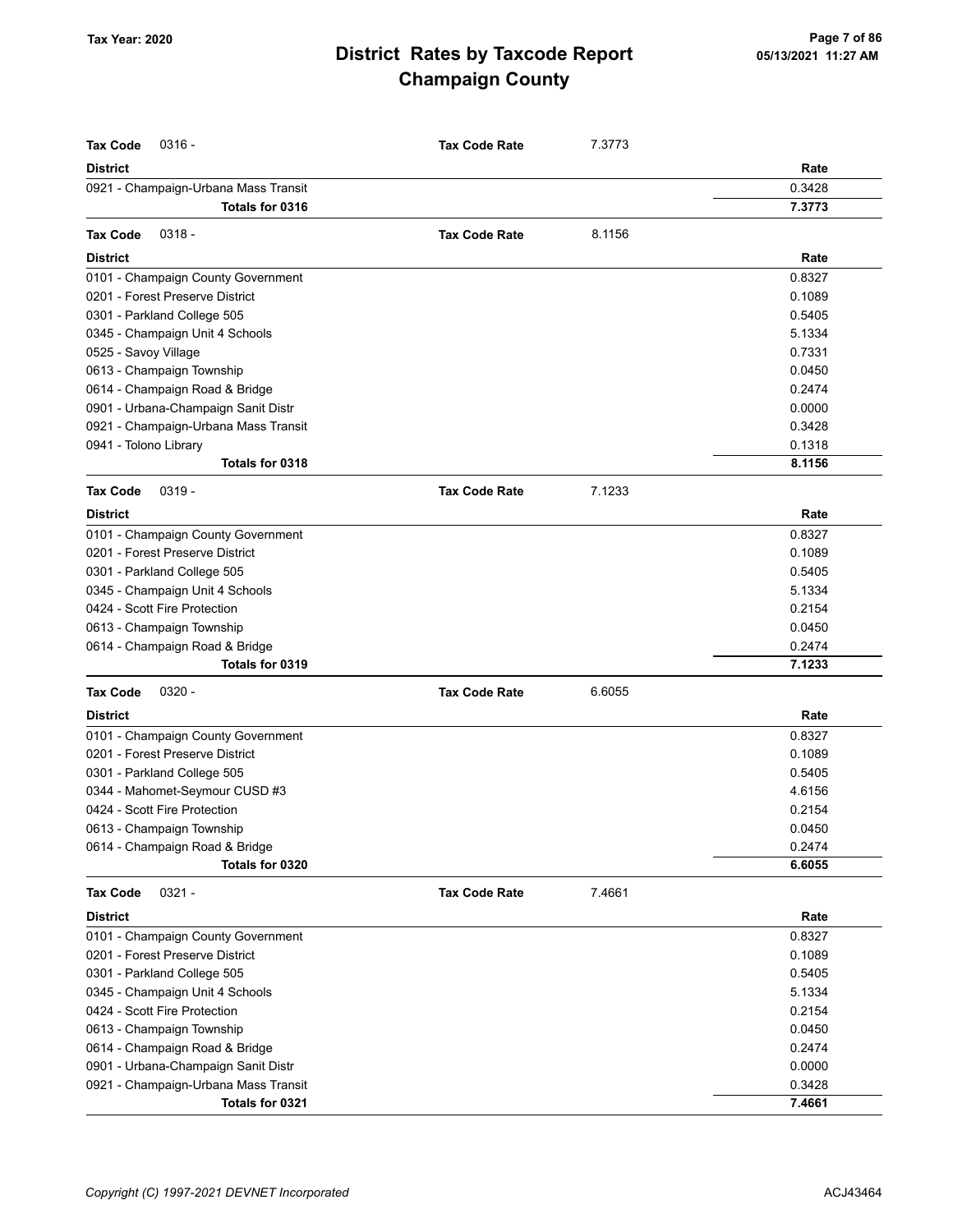| <b>Tax Code</b><br>$0322 -$          | <b>Tax Code Rate</b> | 7.1233 |        |
|--------------------------------------|----------------------|--------|--------|
| <b>District</b>                      |                      |        | Rate   |
| 0101 - Champaign County Government   |                      |        | 0.8327 |
| 0201 - Forest Preserve District      |                      |        | 0.1089 |
| 0301 - Parkland College 505          |                      |        | 0.5405 |
| 0345 - Champaign Unit 4 Schools      |                      |        | 5.1334 |
| 0424 - Scott Fire Protection         |                      |        | 0.2154 |
| 0613 - Champaign Township            |                      |        | 0.0450 |
| 0614 - Champaign Road & Bridge       |                      |        | 0.2474 |
| 0901 - Urbana-Champaign Sanit Distr  |                      |        | 0.0000 |
| Totals for 0322                      |                      |        | 7.1233 |
| 0334 -<br><b>Tax Code</b>            | <b>Tax Code Rate</b> | 7.3773 |        |
| <b>District</b>                      |                      |        | Rate   |
| 0101 - Champaign County Government   |                      |        | 0.8327 |
| 0201 - Forest Preserve District      |                      |        | 0.1089 |
| 0301 - Parkland College 505          |                      |        | 0.5405 |
| 0345 - Champaign Unit 4 Schools      |                      |        | 5.1334 |
| 0410 - Lincolnshire Fire Protection  |                      |        | 0.1266 |
| 0613 - Champaign Township            |                      |        | 0.0450 |
| 0614 - Champaign Road & Bridge       |                      |        | 0.2474 |
| 0921 - Champaign-Urbana Mass Transit |                      |        | 0.3428 |
| Totals for 0334                      |                      |        | 7.3773 |
| <b>Tax Code</b><br>$0335 -$          | <b>Tax Code Rate</b> | 7.4661 |        |
| <b>District</b>                      |                      |        | Rate   |
| 0101 - Champaign County Government   |                      |        | 0.8327 |
| 0201 - Forest Preserve District      |                      |        | 0.1089 |
| 0301 - Parkland College 505          |                      |        | 0.5405 |
| 0345 - Champaign Unit 4 Schools      |                      |        | 5.1334 |
| 0424 - Scott Fire Protection         |                      |        | 0.2154 |
| 0613 - Champaign Township            |                      |        | 0.0450 |
| 0614 - Champaign Road & Bridge       |                      |        | 0.2474 |
| 0921 - Champaign-Urbana Mass Transit |                      |        | 0.3428 |
| Totals for 0335                      |                      |        | 7.4661 |
| $0336 -$<br>Tax Code                 | <b>Tax Code Rate</b> | 8.1156 |        |
| <b>District</b>                      |                      |        | Rate   |
| 0101 - Champaign County Government   |                      |        | 0.8327 |
| 0201 - Forest Preserve District      |                      |        | 0.1089 |
| 0301 - Parkland College 505          |                      |        | 0.5405 |
| 0345 - Champaign Unit 4 Schools      |                      |        | 5.1334 |
| 0525 - Savoy Village                 |                      |        | 0.7331 |
| 0613 - Champaign Township            |                      |        | 0.0450 |
| 0614 - Champaign Road & Bridge       |                      |        | 0.2474 |
| 0921 - Champaign-Urbana Mass Transit |                      |        | 0.3428 |
| 0941 - Tolono Library                |                      |        | 0.1318 |
| Totals for 0336                      |                      |        | 8.1156 |
| Tax Code<br>0340 -                   | <b>Tax Code Rate</b> | 8.9424 |        |
| <b>District</b>                      |                      |        | Rate   |
| 0101 - Champaign County Government   |                      |        | 0.8327 |
| 0201 - Forest Preserve District      |                      |        | 0.1089 |
| 0301 - Parkland College 505          |                      |        | 0.5405 |
| 0345 - Champaign Unit 4 Schools      |                      |        | 5.1334 |
| 0504 - Champaign City                |                      |        | 1.3152 |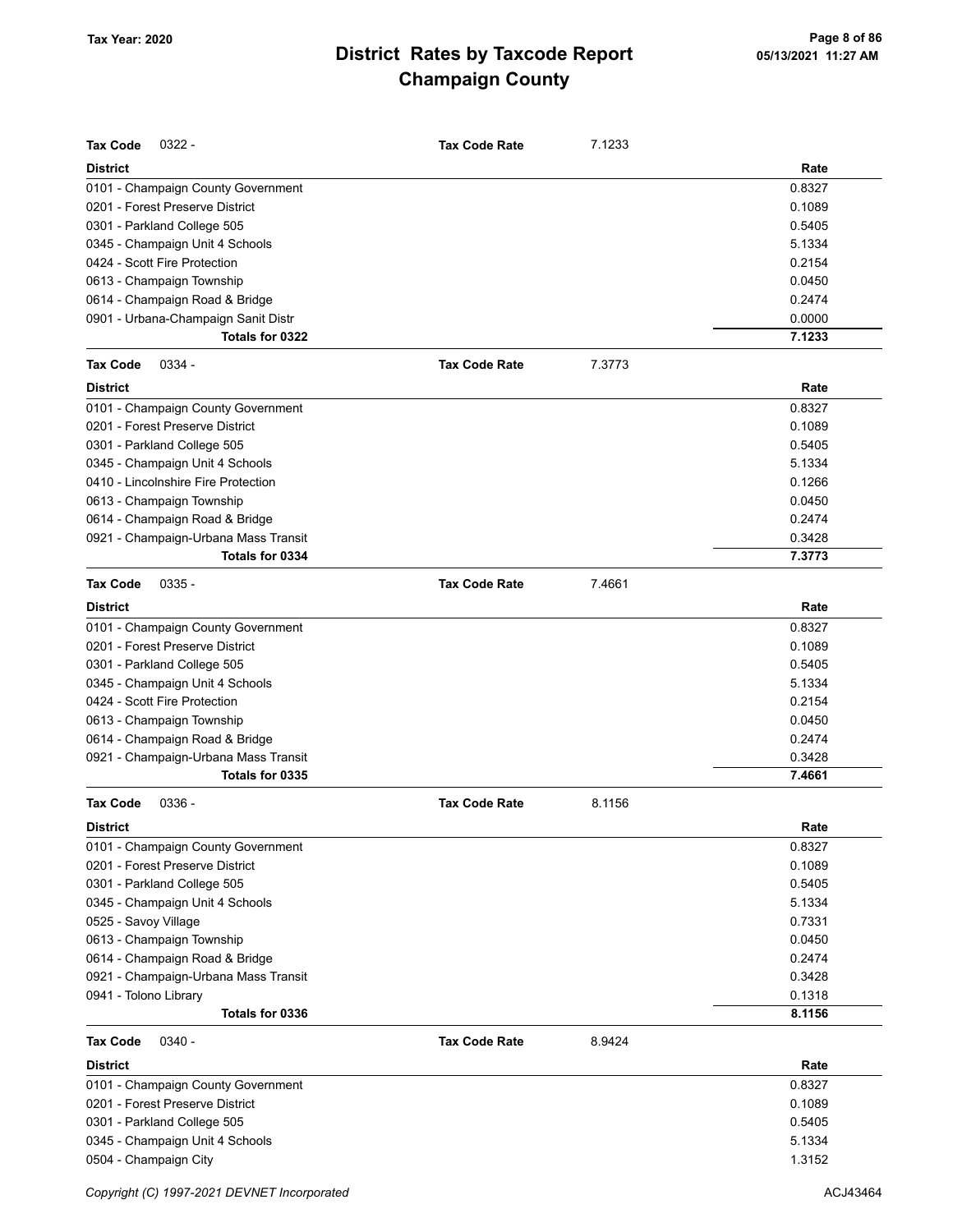| <b>Tax Code</b><br>$0340 -$          | <b>Tax Code Rate</b> | 8.9424 |        |
|--------------------------------------|----------------------|--------|--------|
| <b>District</b>                      |                      |        | Rate   |
| 0613 - Champaign Township            |                      |        | 0.0450 |
| 0614 - Champaign Road & Bridge       |                      |        | 0.2474 |
| 0901 - Urbana-Champaign Sanit Distr  |                      |        | 0.0000 |
| 0911 - Champaign Park District       |                      |        | 0.7193 |
| Totals for 0340                      |                      |        | 8.9424 |
| <b>Tax Code</b><br>$0341 -$          | <b>Tax Code Rate</b> | 9.2852 |        |
| <b>District</b>                      |                      |        | Rate   |
| 0101 - Champaign County Government   |                      |        | 0.8327 |
| 0201 - Forest Preserve District      |                      |        | 0.1089 |
| 0301 - Parkland College 505          |                      |        | 0.5405 |
| 0345 - Champaign Unit 4 Schools      |                      |        | 5.1334 |
| 0504 - Champaign City                |                      |        | 1.3152 |
| 0613 - Champaign Township            |                      |        | 0.0450 |
| 0614 - Champaign Road & Bridge       |                      |        | 0.2474 |
| 0901 - Urbana-Champaign Sanit Distr  |                      |        | 0.0000 |
| 0911 - Champaign Park District       |                      |        | 0.7193 |
| 0921 - Champaign-Urbana Mass Transit |                      |        | 0.3428 |
| Totals for 0341                      |                      |        | 9.2852 |
| <b>Tax Code</b><br>$0342 -$          | <b>Tax Code Rate</b> | 9.2852 |        |
| <b>District</b>                      |                      |        | Rate   |
| 0101 - Champaign County Government   |                      |        | 0.8327 |
| 0201 - Forest Preserve District      |                      |        | 0.1089 |
| 0301 - Parkland College 505          |                      |        | 0.5405 |
| 0345 - Champaign Unit 4 Schools      |                      |        | 5.1334 |
| 0504 - Champaign City                |                      |        | 1.3152 |
| 0613 - Champaign Township            |                      |        | 0.0450 |
| 0614 - Champaign Road & Bridge       |                      |        | 0.2474 |
| 0911 - Champaign Park District       |                      |        | 0.7193 |
| 0921 - Champaign-Urbana Mass Transit |                      |        | 0.3428 |
| Totals for 0342                      |                      |        | 9.2852 |
| <b>Tax Code</b><br>0343              | <b>Tax Code Rate</b> | 8.0243 |        |
| <b>District</b>                      |                      |        | Rate   |
| 0101 - Champaign County Government   |                      |        | 0.8327 |
| 0201 - Forest Preserve District      |                      |        | 0.1089 |
| 0301 - Parkland College 505          |                      |        | 0.5405 |
| 0345 - Champaign Unit 4 Schools      |                      |        | 5.1334 |
| 0416 - Rolling Acres Fire Protection |                      |        | 0.3971 |
| 0613 - Champaign Township            |                      |        | 0.0450 |
| 0614 - Champaign Road & Bridge       |                      |        | 0.2474 |
| 0911 - Champaign Park District       |                      |        | 0.7193 |
| Totals for 0343                      |                      |        | 8.0243 |
| $0352 -$<br><b>Tax Code</b>          | <b>Tax Code Rate</b> | 7.7728 |        |
| <b>District</b>                      |                      |        | Rate   |
| 0101 - Champaign County Government   |                      |        | 0.8327 |
| 0201 - Forest Preserve District      |                      |        | 0.1089 |
| 0301 - Parkland College 505          |                      |        | 0.5405 |
| 0345 - Champaign Unit 4 Schools      |                      |        | 5.1334 |
| 0525 - Savoy Village                 |                      |        | 0.7331 |
| 0613 - Champaign Township            |                      |        | 0.0450 |
| 0614 - Champaign Road & Bridge       |                      |        | 0.2474 |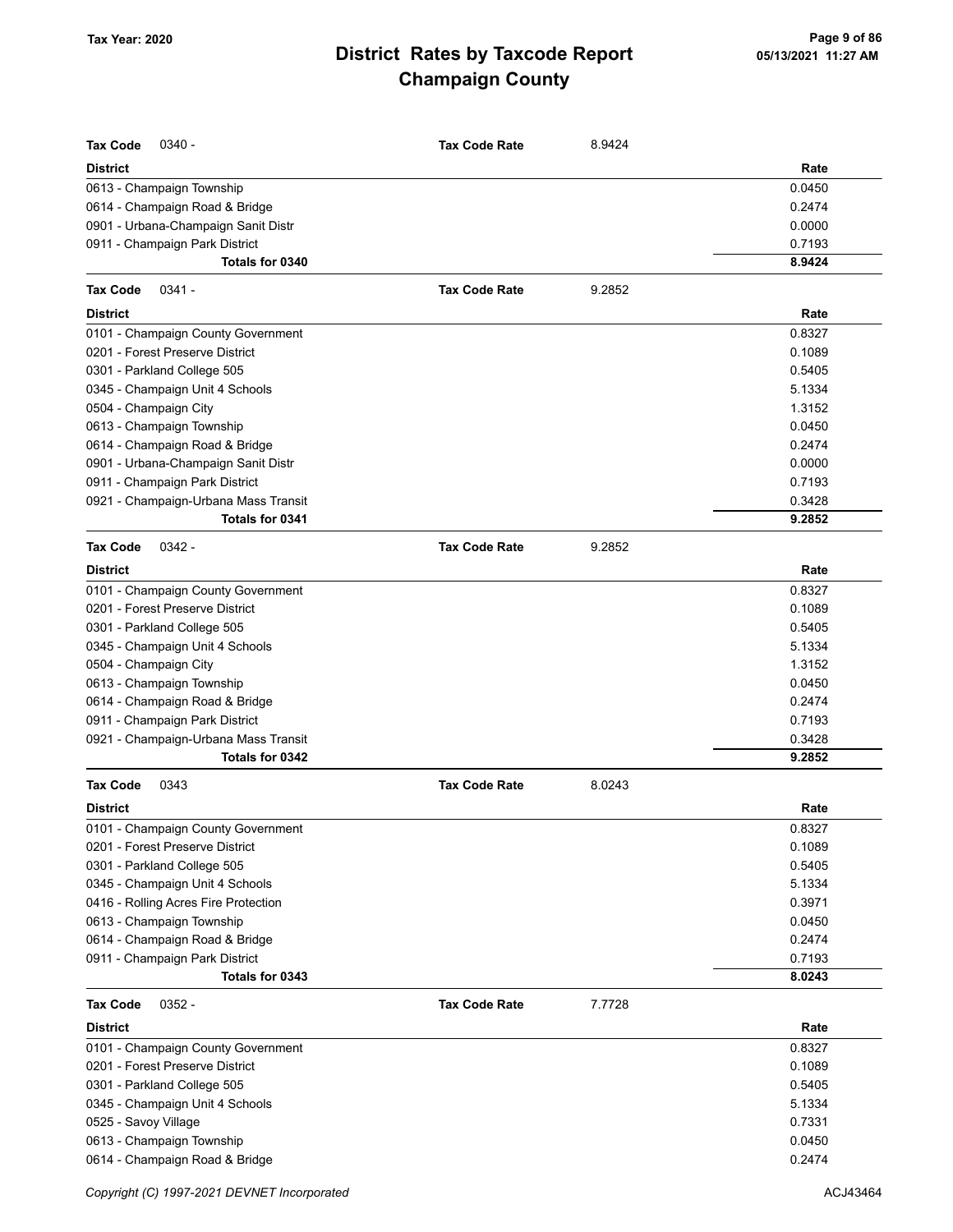| <b>Tax Code</b><br>$0352 -$                                           | <b>Tax Code Rate</b> | 7.7728 |                  |
|-----------------------------------------------------------------------|----------------------|--------|------------------|
| <b>District</b>                                                       |                      |        | Rate             |
| 0901 - Urbana-Champaign Sanit Distr                                   |                      |        | 0.0000           |
| 0941 - Tolono Library                                                 |                      |        | 0.1318           |
| 1052 - Savoy II                                                       |                      |        | 0.0000           |
| Totals for 0352                                                       |                      |        | 7.7728           |
| <b>Tax Code</b><br>$0357 -$                                           | <b>Tax Code Rate</b> | 8.1156 |                  |
| <b>District</b>                                                       |                      |        | Rate             |
|                                                                       |                      |        | 0.8327           |
| 0101 - Champaign County Government<br>0201 - Forest Preserve District |                      |        | 0.1089           |
|                                                                       |                      |        |                  |
| 0301 - Parkland College 505                                           |                      |        | 0.5405<br>5.1334 |
| 0345 - Champaign Unit 4 Schools                                       |                      |        | 0.7331           |
| 0525 - Savoy Village                                                  |                      |        |                  |
| 0613 - Champaign Township                                             |                      |        | 0.0450           |
| 0614 - Champaign Road & Bridge                                        |                      |        | 0.2474           |
| 0921 - Champaign-Urbana Mass Transit                                  |                      |        | 0.3428           |
| 0941 - Tolono Library                                                 |                      |        | 0.1318           |
| 1051 - Savoy I                                                        |                      |        | 0.0000           |
| Totals for 0357                                                       |                      |        | 8.1156           |
| <b>Tax Code</b><br>$0358 -$                                           | <b>Tax Code Rate</b> | 8.1156 |                  |
| <b>District</b>                                                       |                      |        | Rate             |
| 0101 - Champaign County Government                                    |                      |        | 0.8327           |
| 0201 - Forest Preserve District                                       |                      |        | 0.1089           |
| 0301 - Parkland College 505                                           |                      |        | 0.5405           |
| 0345 - Champaign Unit 4 Schools                                       |                      |        | 5.1334           |
| 0525 - Savoy Village                                                  |                      |        | 0.7331           |
| 0613 - Champaign Township                                             |                      |        | 0.0450           |
| 0614 - Champaign Road & Bridge                                        |                      |        | 0.2474           |
| 0901 - Urbana-Champaign Sanit Distr                                   |                      |        | 0.0000           |
| 0921 - Champaign-Urbana Mass Transit                                  |                      |        | 0.3428           |
| 0941 - Tolono Library                                                 |                      |        | 0.1318           |
| 1051 - Savoy I                                                        |                      |        | 0.0000           |
| Totals for 0358                                                       |                      |        | 8.1156           |
| <b>Tax Code</b><br>0359 -                                             | <b>Tax Code Rate</b> | 7.7728 |                  |
| <b>District</b>                                                       |                      |        | Rate             |
| 0101 - Champaign County Government                                    |                      |        | 0.8327           |
| 0201 - Forest Preserve District                                       |                      |        | 0.1089           |
| 0301 - Parkland College 505                                           |                      |        | 0.5405           |
| 0345 - Champaign Unit 4 Schools                                       |                      |        | 5.1334           |
| 0525 - Savoy Village                                                  |                      |        | 0.7331           |
| 0613 - Champaign Township                                             |                      |        | 0.0450           |
| 0614 - Champaign Road & Bridge                                        |                      |        | 0.2474           |
| 0901 - Urbana-Champaign Sanit Distr                                   |                      |        | 0.0000           |
| 0941 - Tolono Library                                                 |                      |        | 0.1318           |
| 1051 - Savoy I                                                        |                      |        | 0.0000           |
| Totals for 0359                                                       |                      |        | 7.7728           |
| <b>Tax Code</b><br>0359A-                                             | <b>Tax Code Rate</b> | 7.7728 |                  |
| <b>District</b>                                                       |                      |        | Rate             |
| 0101 - Champaign County Government                                    |                      |        | 0.8327           |
| 0201 - Forest Preserve District                                       |                      |        | 0.1089           |
| 0301 - Parkland College 505                                           |                      |        | 0.5405           |
| 0345 - Champaign Unit 4 Schools                                       |                      |        | 5.1334           |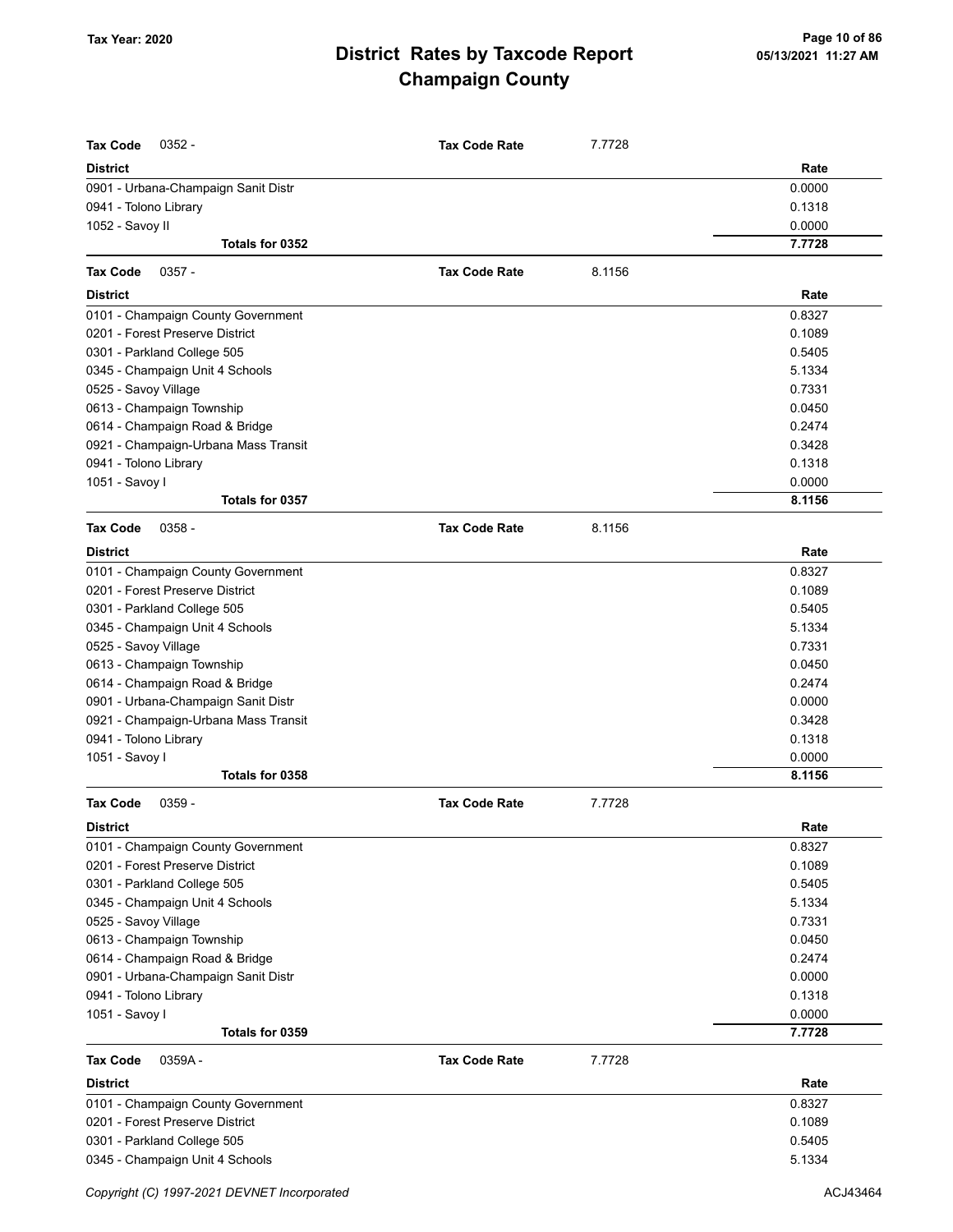| <b>Tax Code</b><br>0359A-            | <b>Tax Code Rate</b> | 7.7728 |        |
|--------------------------------------|----------------------|--------|--------|
| <b>District</b>                      |                      |        | Rate   |
| 0525 - Savoy Village                 |                      |        | 0.7331 |
| 0613 - Champaign Township            |                      |        | 0.0450 |
| 0614 - Champaign Road & Bridge       |                      |        | 0.2474 |
| 0941 - Tolono Library                |                      |        | 0.1318 |
| Totals for 0359A                     |                      |        | 7.7728 |
| <b>Tax Code</b><br>$0364 -$          | <b>Tax Code Rate</b> | 7.7728 |        |
| <b>District</b>                      |                      |        | Rate   |
| 0101 - Champaign County Government   |                      |        | 0.8327 |
| 0201 - Forest Preserve District      |                      |        | 0.1089 |
| 0301 - Parkland College 505          |                      |        | 0.5405 |
| 0345 - Champaign Unit 4 Schools      |                      |        | 5.1334 |
| 0525 - Savoy Village                 |                      |        | 0.7331 |
| 0613 - Champaign Township            |                      |        | 0.0450 |
| 0614 - Champaign Road & Bridge       |                      |        | 0.2474 |
| 0941 - Tolono Library                |                      |        | 0.1318 |
| Totals for 0364                      |                      |        | 7.7728 |
| $0368 -$<br><b>Tax Code</b>          | <b>Tax Code Rate</b> | 7.4661 |        |
| <b>District</b>                      |                      |        | Rate   |
| 0101 - Champaign County Government   |                      |        | 0.8327 |
| 0201 - Forest Preserve District      |                      |        | 0.1089 |
| 0301 - Parkland College 505          |                      |        | 0.5405 |
| 0345 - Champaign Unit 4 Schools      |                      |        | 5.1334 |
| 0424 - Scott Fire Protection         |                      |        | 0.2154 |
| 0613 - Champaign Township            |                      |        | 0.0450 |
| 0614 - Champaign Road & Bridge       |                      |        | 0.2474 |
| 0921 - Champaign-Urbana Mass Transit |                      |        | 0.3428 |
| Totals for 0368                      |                      |        | 7.4661 |
| <b>Tax Code</b><br>$0501 -$          | <b>Tax Code Rate</b> | 6.0113 |        |
| <b>District</b>                      |                      |        | Rate   |
| 0101 - Champaign County Government   |                      |        | 0.8327 |
| 0201 - Forest Preserve District      |                      |        | 0.1089 |
| 0301 - Parkland College 505          |                      |        | 0.5405 |
| 0348 - Tolono CUSD #7                |                      |        | 3.4473 |
| 0425 - Sadorus Fire Protection       |                      |        | 0.2709 |
| 0624 - Colfax Township               |                      |        | 0.2902 |
| 0625 - Colfax Road & Bridge          |                      |        | 0.4841 |
| 0806 - Sadorus-Colfax MA             |                      |        | 0.0367 |
| Totals for 0501                      |                      |        | 6.0113 |
| <b>Tax Code</b><br>$0502 -$          | <b>Tax Code Rate</b> | 6.2984 |        |
| <b>District</b>                      |                      |        | Rate   |
| 0101 - Champaign County Government   |                      |        | 0.8327 |
| 0201 - Forest Preserve District      |                      |        | 0.1089 |
| 0301 - Parkland College 505          |                      |        | 0.5405 |
| 0348 - Tolono CUSD #7                |                      |        | 3.4473 |
| 0409 - Ivesdale Fire Protection      |                      |        | 0.5580 |
| 0624 - Colfax Township               |                      |        | 0.2902 |
| 0625 - Colfax Road & Bridge          |                      |        | 0.4841 |
| 0806 - Sadorus-Colfax MA             |                      |        | 0.0367 |
| Totals for 0502                      |                      |        | 6.2984 |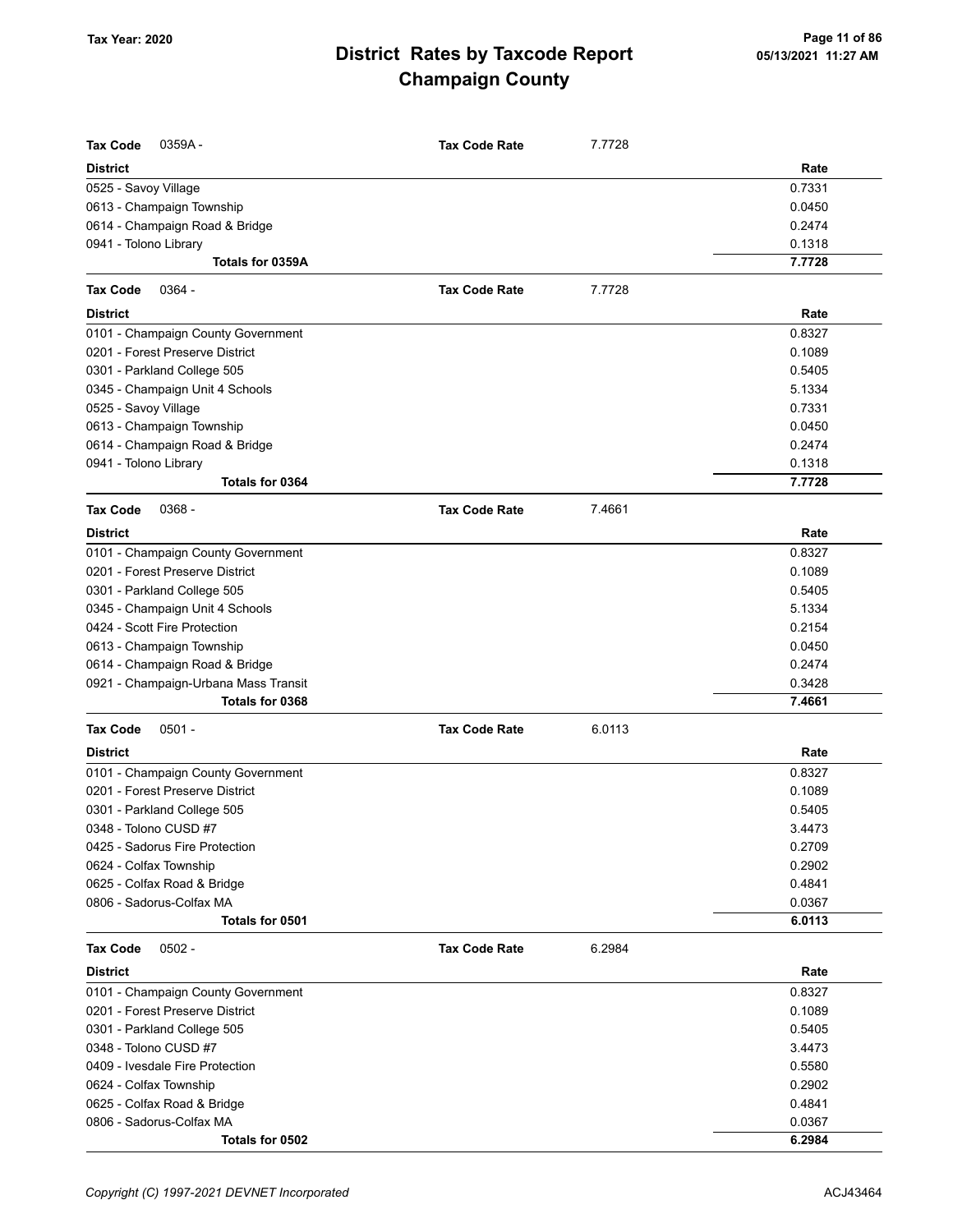| <b>Tax Code</b><br>$0503 -$         | <b>Tax Code Rate</b> | 6.2715 |        |
|-------------------------------------|----------------------|--------|--------|
| <b>District</b>                     |                      |        | Rate   |
| 0101 - Champaign County Government  |                      |        | 0.8327 |
| 0201 - Forest Preserve District     |                      |        | 0.1089 |
| 0301 - Parkland College 505         |                      |        | 0.5405 |
| 0349 - Monticello CUSD #25          |                      |        | 3.7630 |
| 0424 - Scott Fire Protection        |                      |        | 0.2154 |
| 0624 - Colfax Township              |                      |        | 0.2902 |
| 0625 - Colfax Road & Bridge         |                      |        | 0.4841 |
| 0806 - Sadorus-Colfax MA            |                      |        | 0.0367 |
| Totals for 0503                     |                      |        | 6.2715 |
| $0504 -$<br><b>Tax Code</b>         | <b>Tax Code Rate</b> | 6.6141 |        |
| <b>District</b>                     |                      |        | Rate   |
| 0101 - Champaign County Government  |                      |        | 0.8327 |
| 0201 - Forest Preserve District     |                      |        | 0.1089 |
| 0301 - Parkland College 505         |                      |        | 0.5405 |
| 0349 - Monticello CUSD #25          |                      |        | 3.7630 |
| 0409 - Ivesdale Fire Protection     |                      |        | 0.5580 |
| 0624 - Colfax Township              |                      |        | 0.2902 |
| 0625 - Colfax Road & Bridge         |                      |        | 0.4841 |
| 0806 - Sadorus-Colfax MA            |                      |        | 0.0367 |
| Totals for 0504                     |                      |        | 6.6141 |
|                                     |                      |        |        |
| <b>Tax Code</b><br>$0505 -$         | <b>Tax Code Rate</b> | 5.9558 |        |
| <b>District</b>                     |                      |        | Rate   |
| 0101 - Champaign County Government  |                      |        | 0.8327 |
| 0201 - Forest Preserve District     |                      |        | 0.1089 |
| 0301 - Parkland College 505         |                      |        | 0.5405 |
| 0348 - Tolono CUSD #7               |                      |        | 3.4473 |
| 0424 - Scott Fire Protection        |                      |        | 0.2154 |
| 0624 - Colfax Township              |                      |        | 0.2902 |
| 0625 - Colfax Road & Bridge         |                      |        | 0.4841 |
| 0806 - Sadorus-Colfax MA            |                      |        | 0.0367 |
| Totals for 0505                     |                      |        | 5.9558 |
| <b>Tax Code</b><br>$0603 -$         | <b>Tax Code Rate</b> | 7.6245 |        |
| <b>District</b>                     |                      |        | Rate   |
| 0101 - Champaign County Government  |                      |        | 0.8327 |
| 0201 - Forest Preserve District     |                      |        | 0.1089 |
| 0301 - Parkland College 505         |                      |        | 0.5405 |
| 0315 - Gifford CCSD #188            |                      |        | 2.4983 |
| 0331 - Rantoul Twp High School #193 |                      |        | 2.4359 |
| 0407 - Gifford Fire Protection      |                      |        | 0.3044 |
| 0630 - Compromise Township          |                      |        | 0.3389 |
| 0631 - Compromise Road & Bridge     |                      |        | 0.5370 |
| 0804 - Harwood-Kerr Multi-Assmt     |                      |        | 0.0279 |
| Totals for 0603                     |                      |        | 7.6245 |
|                                     |                      |        |        |
| <b>Tax Code</b><br>$0604 -$         | <b>Tax Code Rate</b> | 8.0574 |        |
| <b>District</b>                     |                      |        | Rate   |
| 0101 - Champaign County Government  |                      |        | 0.8327 |
| 0201 - Forest Preserve District     |                      |        | 0.1089 |
| 0301 - Parkland College 505         |                      |        | 0.5405 |
| 0315 - Gifford CCSD #188            |                      |        | 2.4983 |
| 0331 - Rantoul Twp High School #193 |                      |        | 2.4359 |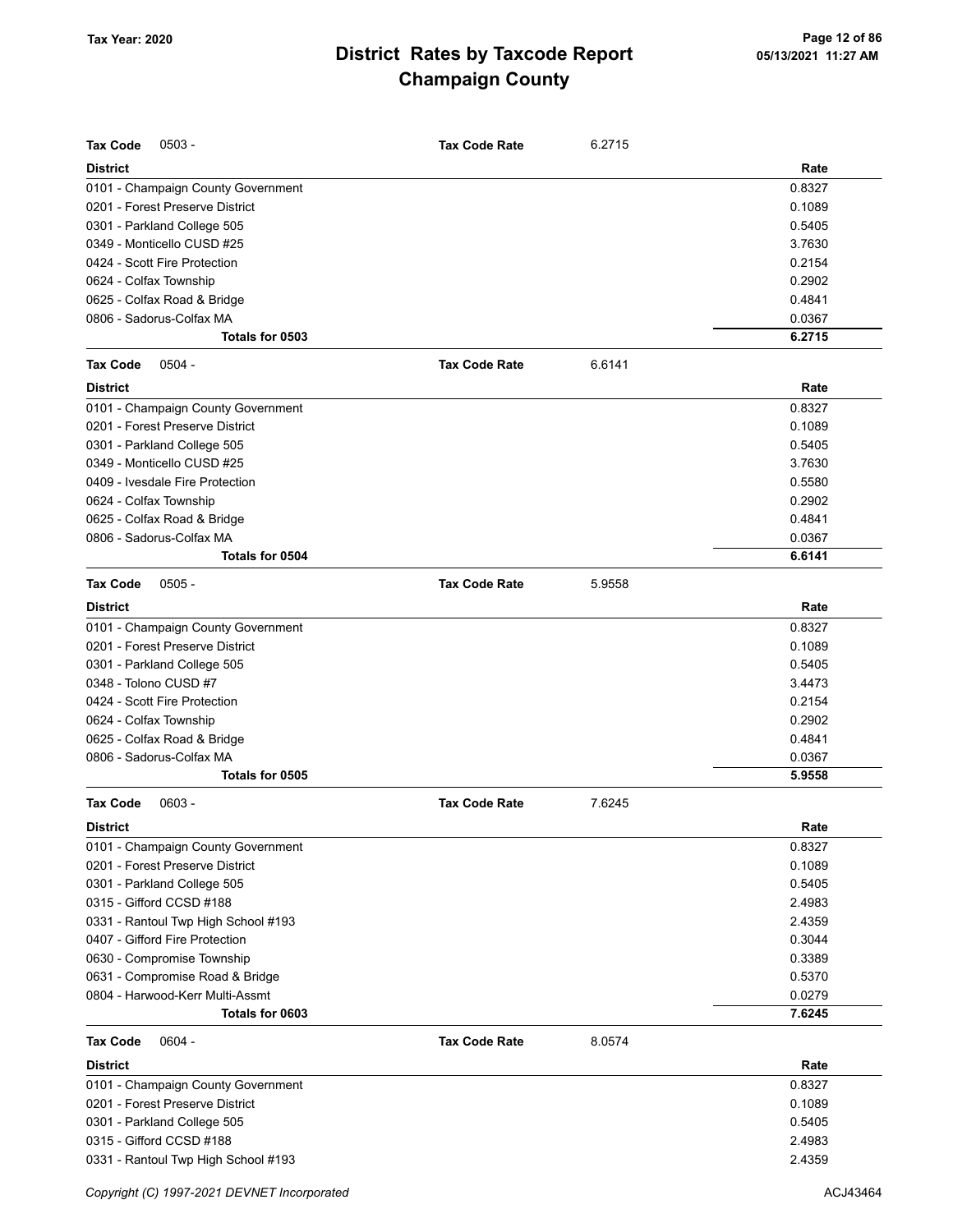| <b>Tax Code</b><br>$0604 -$                              | <b>Tax Code Rate</b> | 8.0574 |        |
|----------------------------------------------------------|----------------------|--------|--------|
| <b>District</b>                                          |                      |        | Rate   |
|                                                          |                      |        | 0.3044 |
| 0407 - Gifford Fire Protection<br>0511 - Gifford Village |                      |        | 0.4329 |
| 0630 - Compromise Township                               |                      |        | 0.3389 |
| 0631 - Compromise Road & Bridge                          |                      |        | 0.5370 |
| 0804 - Harwood-Kerr Multi-Assmt                          |                      |        | 0.0279 |
| Totals for 0604                                          |                      |        | 8.0574 |
|                                                          |                      |        |        |
| <b>Tax Code</b><br>$0605 -$                              | <b>Tax Code Rate</b> | 7.2816 |        |
| <b>District</b>                                          |                      |        | Rate   |
| 0101 - Champaign County Government                       |                      |        | 0.8327 |
| 0201 - Forest Preserve District                          |                      |        | 0.1089 |
| 0302 - Danville Community College 507                    |                      |        | 0.6143 |
| 0315 - Gifford CCSD #188                                 |                      |        | 2.4983 |
| 0332 - Armstrong Twp High School #225                    |                      |        | 2.1654 |
| 0413 - Ogden-Royal Fire Protection                       |                      |        | 0.1582 |
| 0630 - Compromise Township                               |                      |        | 0.3389 |
| 0631 - Compromise Road & Bridge                          |                      |        | 0.5370 |
| 0804 - Harwood-Kerr Multi-Assmt                          |                      |        | 0.0279 |
| Totals for 0605                                          |                      |        | 7.2816 |
| <b>Tax Code</b><br>$0606 -$                              | <b>Tax Code Rate</b> | 7.4278 |        |
| <b>District</b>                                          |                      |        | Rate   |
| 0101 - Champaign County Government                       |                      |        | 0.8327 |
| 0201 - Forest Preserve District                          |                      |        | 0.1089 |
| 0302 - Danville Community College 507                    |                      |        | 0.6143 |
| 0315 - Gifford CCSD #188                                 |                      |        | 2.4983 |
| 0332 - Armstrong Twp High School #225                    |                      |        | 2.1654 |
| 0407 - Gifford Fire Protection                           |                      |        | 0.3044 |
| 0630 - Compromise Township                               |                      |        | 0.3389 |
| 0631 - Compromise Road & Bridge                          |                      |        | 0.5370 |
| 0804 - Harwood-Kerr Multi-Assmt                          |                      |        | 0.0279 |
| Totals for 0606                                          |                      |        | 7.4278 |
| <b>Tax Code</b><br>$0611 -$                              | <b>Tax Code Rate</b> | 7.7631 |        |
| District                                                 |                      |        | Rate   |
| 0101 - Champaign County Government                       |                      |        | 0.8327 |
| 0201 - Forest Preserve District                          |                      |        | 0.1089 |
| 0302 - Danville Community College 507                    |                      |        | 0.6143 |
| 0332 - Armstrong Twp High School #225                    |                      |        | 2.1654 |
| 0358 - Prairieview-Ogden CCSD #197                       |                      |        | 2.9798 |
| 0413 - Ogden-Royal Fire Protection                       |                      |        | 0.1582 |
| 0630 - Compromise Township                               |                      |        | 0.3389 |
| 0631 - Compromise Road & Bridge                          |                      |        | 0.5370 |
| 0804 - Harwood-Kerr Multi-Assmt                          |                      |        | 0.0279 |
| Totals for 0611                                          |                      |        | 7.7631 |
| $0612 -$<br>Tax Code                                     | <b>Tax Code Rate</b> | 8.1060 |        |
| <b>District</b>                                          |                      |        | Rate   |
| 0101 - Champaign County Government                       |                      |        | 0.8327 |
| 0201 - Forest Preserve District                          |                      |        | 0.1089 |
| 0301 - Parkland College 505                              |                      |        | 0.5405 |
| 0331 - Rantoul Twp High School #193                      |                      |        | 2.4359 |
| 0358 - Prairieview-Ogden CCSD #197                       |                      |        | 2.9798 |
| 0407 - Gifford Fire Protection                           |                      |        | 0.3044 |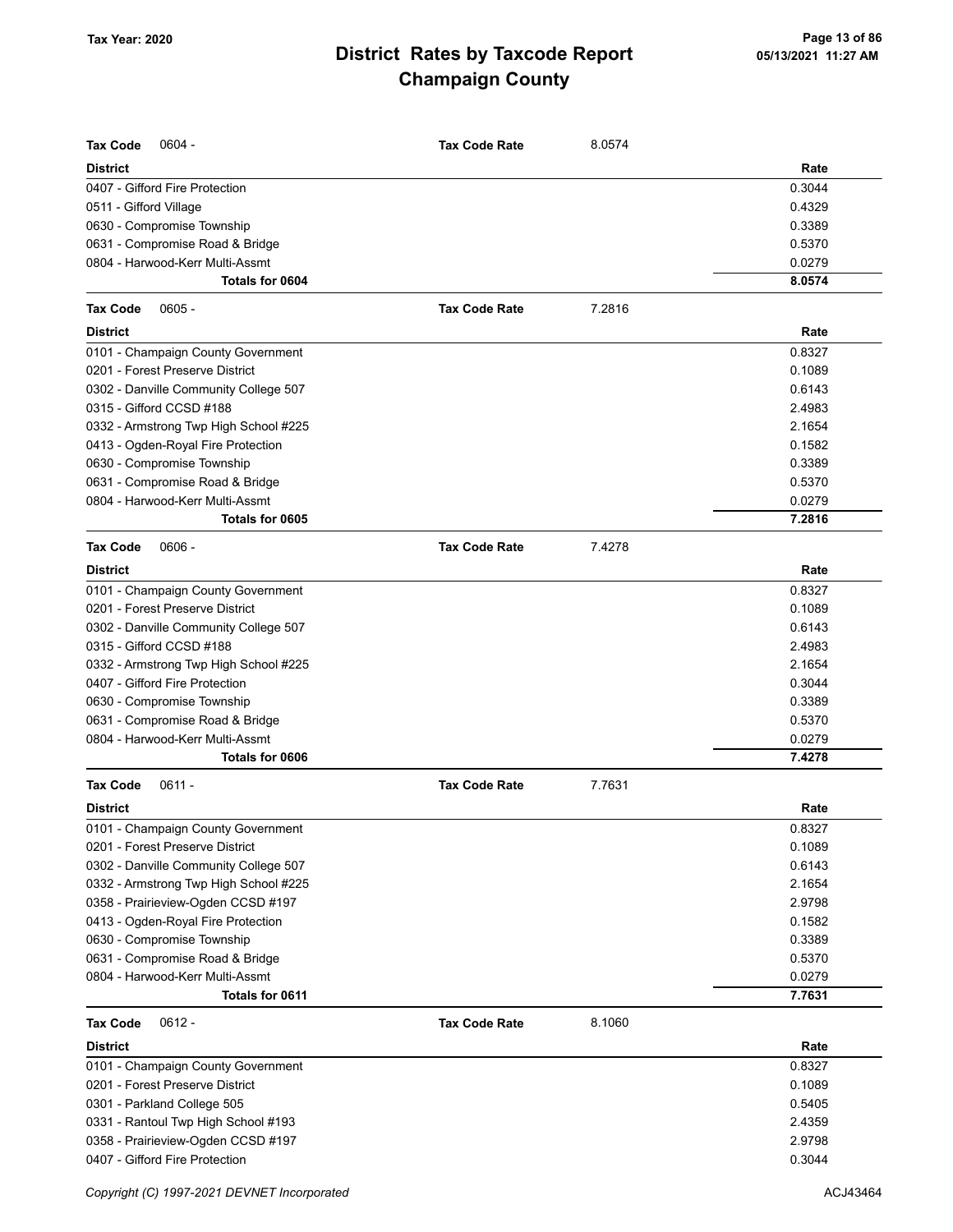| <b>Tax Code</b><br>$0612 -$                                        | <b>Tax Code Rate</b> | 8.1060  |                  |
|--------------------------------------------------------------------|----------------------|---------|------------------|
| <b>District</b>                                                    |                      |         | Rate             |
| 0630 - Compromise Township                                         |                      |         | 0.3389           |
| 0631 - Compromise Road & Bridge                                    |                      |         | 0.5370           |
| 0804 - Harwood-Kerr Multi-Assmt                                    |                      |         | 0.0279           |
| Totals for 0612                                                    |                      |         | 8.1060           |
| <b>Tax Code</b><br>$0701 -$                                        | <b>Tax Code Rate</b> | 6.9956  |                  |
| <b>District</b>                                                    |                      |         | Rate             |
| 0101 - Champaign County Government                                 |                      |         | 0.8327           |
| 0201 - Forest Preserve District                                    |                      |         | 0.1089           |
| 0301 - Parkland College 505                                        |                      |         | 0.5405           |
| 0341 - Fisher CUSD #1                                              |                      |         | 4.6506           |
| 0417 - Sang-Valley Fire Protection                                 |                      |         | 0.1297           |
| 0636 - Condit Township                                             |                      |         | 0.2174           |
| 0637 - Condit Road & Bridge                                        |                      |         | 0.4916           |
| 0802 - Condit-East Bend Multi-Assmt                                |                      |         | 0.0242           |
| Totals for 0701                                                    |                      |         | 6.9956           |
| <b>Tax Code</b><br>$0702 -$                                        | <b>Tax Code Rate</b> | 10.5795 |                  |
| <b>District</b>                                                    |                      |         | Rate             |
| 0101 - Champaign County Government                                 |                      |         | 0.8327           |
| 0201 - Forest Preserve District                                    |                      |         | 0.1089           |
| 0301 - Parkland College 505                                        |                      |         | 0.5405           |
| 0341 - Fisher CUSD #1                                              |                      |         | 4.6506           |
| 0417 - Sang-Valley Fire Protection                                 |                      |         | 0.1297           |
| 0509 - Fisher Village                                              |                      |         | 0.3425           |
| 0636 - Condit Township                                             |                      |         | 0.2174           |
| 0637 - Condit Road & Bridge                                        |                      |         | 0.4916           |
| 0802 - Condit-East Bend Multi-Assmt                                |                      |         | 0.0242           |
| Totals for 0702                                                    |                      |         | 7.3381           |
| <b>Tax Code</b><br>$0703 -$                                        | <b>Tax Code Rate</b> | 7.1414  |                  |
| <b>District</b>                                                    |                      |         | Rate             |
| 0101 - Champaign County Government                                 |                      |         | 0.8327           |
| 0201 - Forest Preserve District                                    |                      |         | 0.1089           |
| 0301 - Parkland College 505                                        |                      |         | 0.5405           |
| 0341 - Fisher CUSD #1                                              |                      |         | 4.6506           |
| 0420 - Thomasboro Fire Protection                                  |                      |         | 0.2755           |
| 0636 - Condit Township                                             |                      |         | 0.2174<br>0.4916 |
| 0637 - Condit Road & Bridge<br>0802 - Condit-East Bend Multi-Assmt |                      |         | 0.0242           |
| Totals for 0703                                                    |                      |         | 7.1414           |
| <b>Tax Code</b><br>$0704 -$                                        | <b>Tax Code Rate</b> | 7.7096  |                  |
| <b>District</b>                                                    |                      |         | Rate             |
| 0101 - Champaign County Government                                 |                      |         | 0.8327           |
| 0201 - Forest Preserve District                                    |                      |         | 0.1089           |
| 0301 - Parkland College 505                                        |                      |         | 0.5405           |
| 0311 - Thomasboro CCSD #130                                        |                      |         | 2.7829           |
| 0331 - Rantoul Twp High School #193                                |                      |         | 2.4359           |
| 0420 - Thomasboro Fire Protection                                  |                      |         | 0.2755           |
| 0636 - Condit Township                                             |                      |         | 0.2174           |
| 0637 - Condit Road & Bridge                                        |                      |         | 0.4916           |
| 0802 - Condit-East Bend Multi-Assmt                                |                      |         | 0.0242           |
| Totals for 0704                                                    |                      |         | 7.7096           |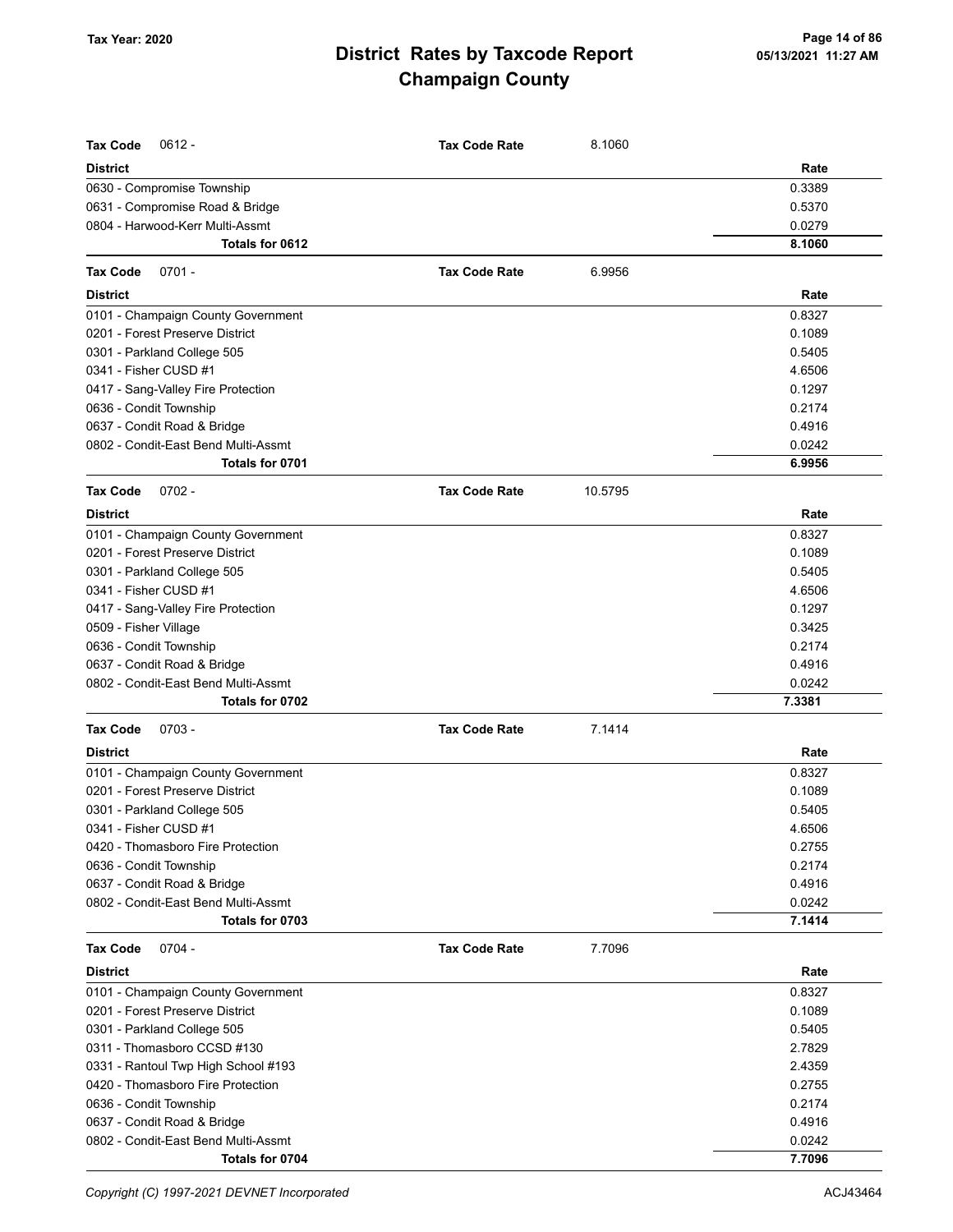| <b>Tax Code</b><br>$0705 -$         | <b>Tax Code Rate</b> | 7.5638  |                  |
|-------------------------------------|----------------------|---------|------------------|
| <b>District</b>                     |                      |         | Rate             |
| 0101 - Champaign County Government  |                      |         | 0.8327           |
| 0201 - Forest Preserve District     |                      |         | 0.1089           |
| 0301 - Parkland College 505         |                      |         | 0.5405           |
| 0311 - Thomasboro CCSD #130         |                      |         | 2.7829           |
| 0331 - Rantoul Twp High School #193 |                      |         | 2.4359           |
| 0417 - Sang-Valley Fire Protection  |                      |         | 0.1297           |
| 0636 - Condit Township              |                      |         | 0.2174           |
| 0637 - Condit Road & Bridge         |                      |         | 0.4916           |
| 0802 - Condit-East Bend Multi-Assmt |                      |         | 0.0242           |
| Totals for 0705                     |                      |         | 7.5638           |
| <b>Tax Code</b><br>$0706 -$         | <b>Tax Code Rate</b> | 9.1464  |                  |
| <b>District</b>                     |                      |         | Rate             |
| 0101 - Champaign County Government  |                      |         | 0.8327           |
| 0201 - Forest Preserve District     |                      |         | 0.1089           |
| 0301 - Parkland College 505         |                      |         | 0.5405           |
| 0312 - Rantoul City Schools #137    |                      |         | 4.2197           |
| 0331 - Rantoul Twp High School #193 |                      |         | 2.4359           |
| 0420 - Thomasboro Fire Protection   |                      |         | 0.2755           |
| 0636 - Condit Township              |                      |         | 0.2174           |
| 0637 - Condit Road & Bridge         |                      |         | 0.4916           |
| 0802 - Condit-East Bend Multi-Assmt |                      |         | 0.0242           |
| Totals for 0706                     |                      |         | 9.1464           |
| <b>Tax Code</b><br>$0707 -$         | <b>Tax Code Rate</b> | 9.0006  |                  |
| <b>District</b>                     |                      |         | Rate             |
| 0101 - Champaign County Government  |                      |         | 0.8327           |
| 0201 - Forest Preserve District     |                      |         | 0.1089           |
| 0301 - Parkland College 505         |                      |         | 0.5405           |
| 0312 - Rantoul City Schools #137    |                      |         | 4.2197           |
| 0331 - Rantoul Twp High School #193 |                      |         | 2.4359           |
| 0417 - Sang-Valley Fire Protection  |                      |         | 0.1297           |
| 0636 - Condit Township              |                      |         | 0.2174           |
| 0637 - Condit Road & Bridge         |                      |         | 0.4916           |
| 0802 - Condit-East Bend Multi-Assmt |                      |         | 0.0242           |
| Totals for 0707                     |                      |         | 9.0006           |
| <b>Tax Code</b><br>$0752 -$         | <b>Tax Code Rate</b> | 10.5795 |                  |
| <b>District</b>                     |                      |         | Rate             |
| 0101 - Champaign County Government  |                      |         | 0.8327           |
| 0201 - Forest Preserve District     |                      |         | 0.1089           |
| 0301 - Parkland College 505         |                      |         | 0.5405           |
| 0341 - Fisher CUSD #1               |                      |         | 4.6506           |
| 0417 - Sang-Valley Fire Protection  |                      |         | 0.1297           |
| 0509 - Fisher Village               |                      |         | 0.3425           |
| 0636 - Condit Township              |                      |         | 0.2174           |
| 0637 - Condit Road & Bridge         |                      |         | 0.4916           |
| 0802 - Condit-East Bend Multi-Assmt |                      |         | 0.0242           |
| 1010 - Fisher<br>Totals for 0752    |                      |         | 0.0000<br>7.3381 |
|                                     |                      |         |                  |
| $0801 -$<br><b>Tax Code</b>         | <b>Tax Code Rate</b> | 5.9656  |                  |
| <b>District</b>                     |                      |         | Rate             |
| 0101 - Champaign County Government  |                      |         | 0.8327           |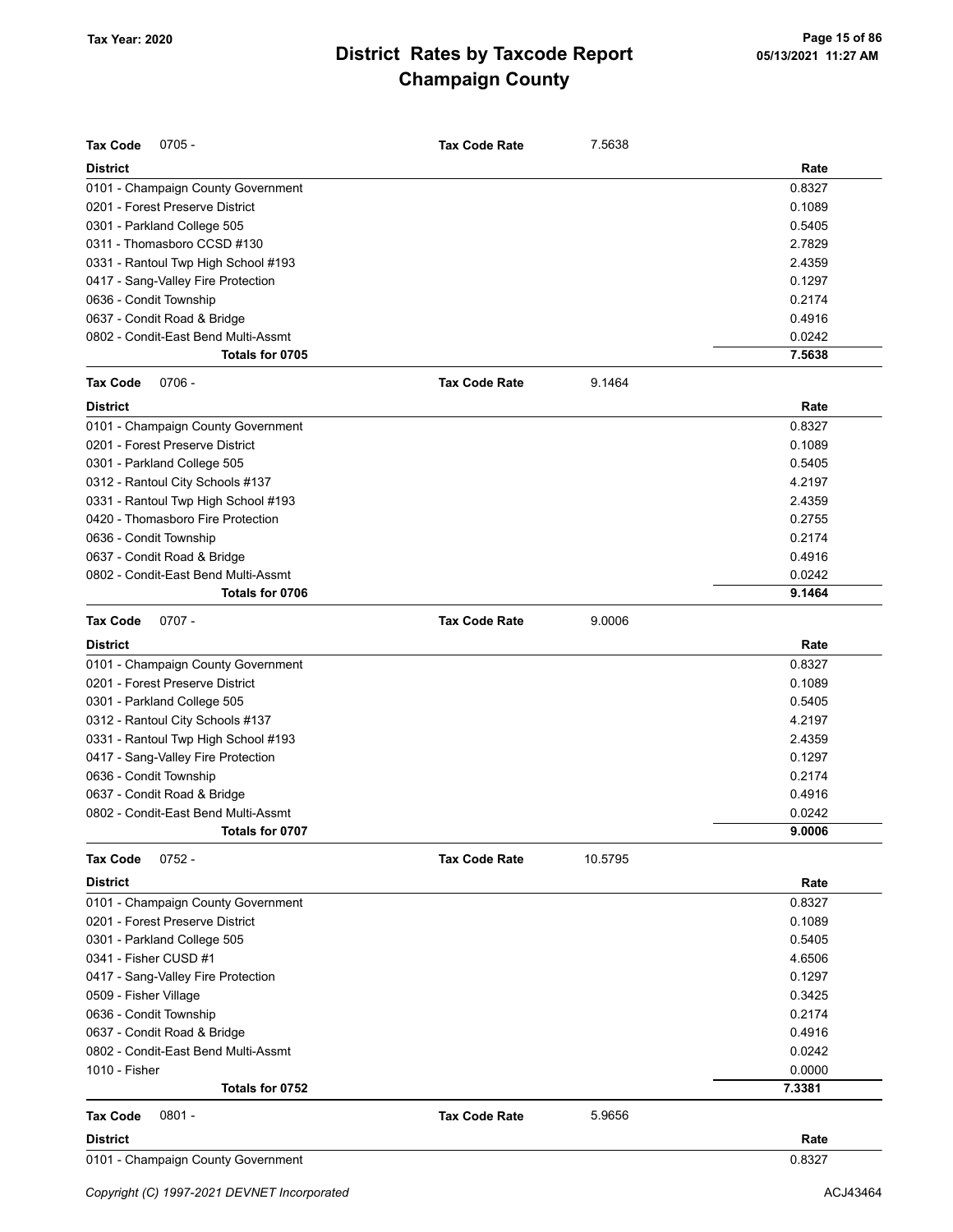| <b>Tax Code</b><br>$0801 -$                                 | <b>Tax Code Rate</b> | 5.9656 |        |
|-------------------------------------------------------------|----------------------|--------|--------|
| <b>District</b>                                             |                      |        | Rate   |
| 0201 - Forest Preserve District                             |                      |        | 0.1089 |
| 0301 - Parkland College 505                                 |                      |        | 0.5405 |
| 0348 - Tolono CUSD #7                                       |                      |        | 3.4473 |
| 0426 - Tolono Fire Protection                               |                      |        | 0.2271 |
| 0642 - Crittenden Township                                  |                      |        | 0.4024 |
| 0643 - Crittenden Road & Bridge                             |                      |        | 0.3917 |
| 0807 - Pesotum-Critt Multi-Assmt                            |                      |        | 0.0150 |
| Totals for 0801                                             |                      |        | 5.9656 |
| $0802 -$<br><b>Tax Code</b>                                 | <b>Tax Code Rate</b> | 5.9835 |        |
| <b>District</b>                                             |                      |        | Rate   |
| 0101 - Champaign County Government                          |                      |        | 0.8327 |
| 0201 - Forest Preserve District                             |                      |        | 0.1089 |
| 0301 - Parkland College 505                                 |                      |        | 0.5405 |
| 0348 - Tolono CUSD #7                                       |                      |        | 3.4473 |
| 0414 - Pesotum Fire Protection                              |                      |        | 0.2450 |
| 0642 - Crittenden Township                                  |                      |        | 0.4024 |
| 0643 - Crittenden Road & Bridge                             |                      |        | 0.3917 |
| 0807 - Pesotum-Critt Multi-Assmt                            |                      |        | 0.0150 |
| Totals for 0802                                             |                      |        | 5.9835 |
| <b>Tax Code</b><br>$0803 -$                                 | <b>Tax Code Rate</b> | 5.9297 |        |
|                                                             |                      |        |        |
| <b>District</b>                                             |                      |        | Rate   |
| 0101 - Champaign County Government                          |                      |        | 0.8327 |
| 0201 - Forest Preserve District                             |                      |        | 0.1089 |
| 0301 - Parkland College 505                                 |                      |        | 0.5405 |
| 0348 - Tolono CUSD #7                                       |                      |        | 3.4473 |
| 0415 - Philo Fire Protection                                |                      |        | 0.1912 |
| 0642 - Crittenden Township                                  |                      |        | 0.4024 |
| 0643 - Crittenden Road & Bridge                             |                      |        | 0.3917 |
| 0807 - Pesotum-Critt Multi-Assmt                            |                      |        | 0.0150 |
| Totals for 0803                                             |                      |        | 5.9297 |
| <b>Tax Code</b><br>$0804 -$                                 | <b>Tax Code Rate</b> | 7.1304 |        |
| <b>District</b>                                             |                      |        | Rate   |
| 0101 - Champaign County Government                          |                      |        | 0.8327 |
| 0201 - Forest Preserve District                             |                      |        | 0.1089 |
| 0301 - Parkland College 505                                 |                      |        | 0.5405 |
| 0353 - Villa Grove CUSD #302                                |                      |        | 4.3897 |
| 0415 - Philo Fire Protection                                |                      |        | 0.1912 |
| 0642 - Crittenden Township                                  |                      |        | 0.4024 |
| 0643 - Crittenden Road & Bridge                             |                      |        | 0.3917 |
| 0807 - Pesotum-Critt Multi-Assmt                            |                      |        | 0.0150 |
| 0943 - Camargo Library                                      |                      |        | 0.2583 |
| Totals for 0804                                             |                      |        | 7.1304 |
|                                                             |                      |        |        |
| $0805 -$<br><b>Tax Code</b><br><b>District</b>              | <b>Tax Code Rate</b> | 7.5287 | Rate   |
| 0101 - Champaign County Government                          |                      |        | 0.8327 |
| 0201 - Forest Preserve District                             |                      |        | 0.1089 |
|                                                             |                      |        | 0.5405 |
| 0301 - Parkland College 505<br>0353 - Villa Grove CUSD #302 |                      |        | 4.3897 |
| 0402 - Broadlands Fire Protection                           |                      |        | 0.5895 |
|                                                             |                      |        | 0.4024 |
| 0642 - Crittenden Township                                  |                      |        |        |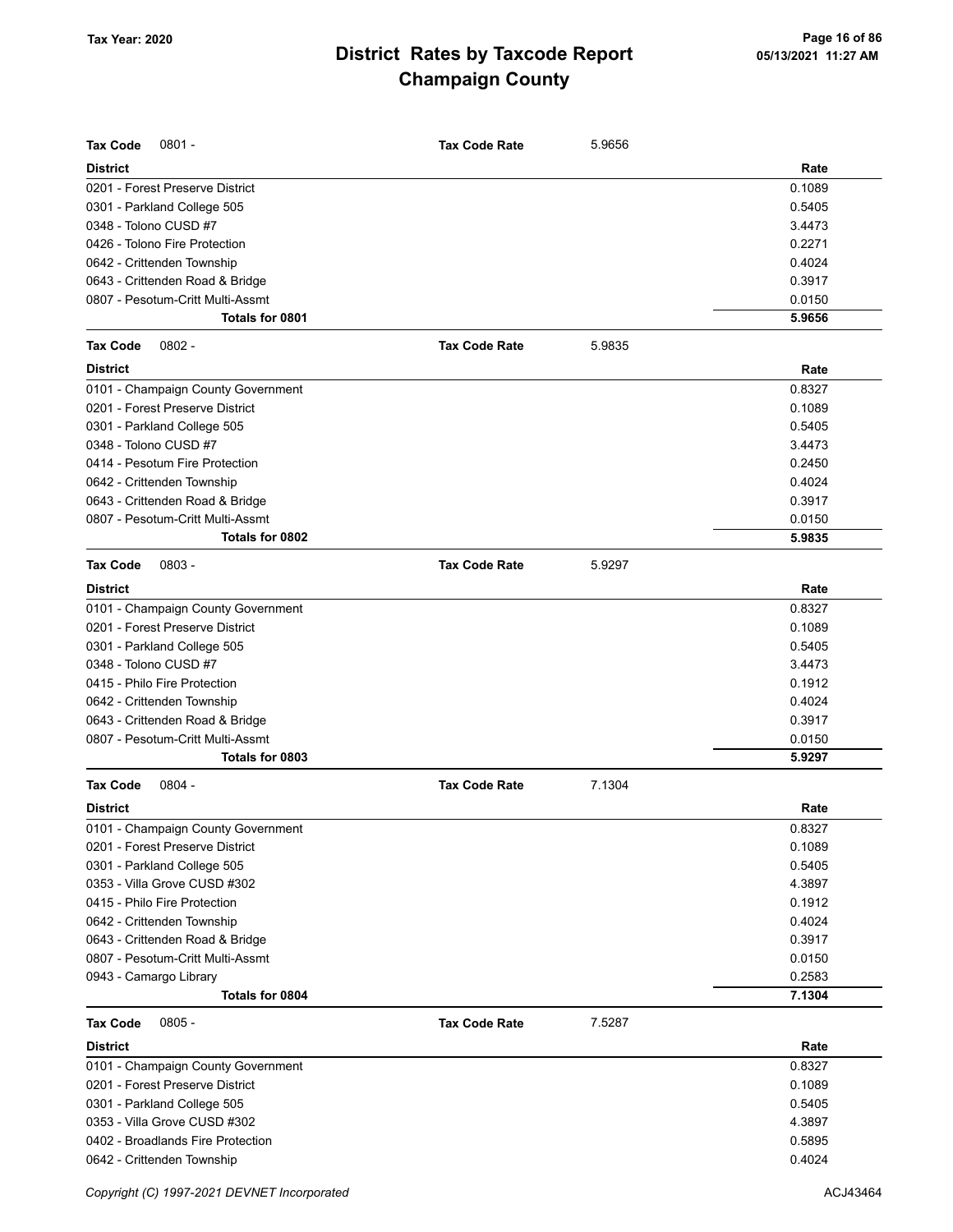| <b>Tax Code</b><br>$0805 -$                                 | <b>Tax Code Rate</b> | 7.5287  |                  |
|-------------------------------------------------------------|----------------------|---------|------------------|
| <b>District</b>                                             |                      |         | Rate             |
| 0643 - Crittenden Road & Bridge                             |                      |         | 0.3917           |
| 0807 - Pesotum-Critt Multi-Assmt                            |                      |         | 0.0150           |
| 0943 - Camargo Library                                      |                      |         | 0.2583           |
| Totals for 0805                                             |                      |         | 7.5287           |
| <b>Tax Code</b><br>$0806 -$                                 | <b>Tax Code Rate</b> | 7.1842  |                  |
| <b>District</b>                                             |                      |         | Rate             |
| 0101 - Champaign County Government                          |                      |         | 0.8327           |
| 0201 - Forest Preserve District                             |                      |         | 0.1089           |
| 0301 - Parkland College 505                                 |                      |         | 0.5405           |
| 0353 - Villa Grove CUSD #302                                |                      |         | 4.3897           |
| 0414 - Pesotum Fire Protection                              |                      |         | 0.2450           |
| 0642 - Crittenden Township                                  |                      |         | 0.4024           |
| 0643 - Crittenden Road & Bridge                             |                      |         | 0.3917           |
| 0807 - Pesotum-Critt Multi-Assmt                            |                      |         | 0.0150           |
| 0943 - Camargo Library                                      |                      |         | 0.2583           |
| Totals for 0806                                             |                      |         | 7.1842           |
| $0807 -$<br><b>Tax Code</b>                                 | <b>Tax Code Rate</b> | 6.9392  |                  |
| <b>District</b>                                             |                      |         | Rate             |
| 0101 - Champaign County Government                          |                      |         | 0.8327           |
| 0201 - Forest Preserve District                             |                      |         | 0.1089           |
| 0301 - Parkland College 505                                 |                      |         | 0.5405           |
| 0353 - Villa Grove CUSD #302                                |                      |         | 4.3897           |
| 0642 - Crittenden Township                                  |                      |         | 0.4024           |
| 0643 - Crittenden Road & Bridge                             |                      |         | 0.3917           |
| 0807 - Pesotum-Critt Multi-Assmt                            |                      |         | 0.0150           |
| 0943 - Camargo Library                                      |                      |         | 0.2583           |
| Totals for 0807                                             |                      |         | 6.9392           |
| <b>Tax Code</b><br>$1001 -$                                 | <b>Tax Code Rate</b> | 7.3541  |                  |
| <b>District</b>                                             |                      |         | Rate             |
| 0101 - Champaign County Government                          |                      |         | 0.8327           |
| 0201 - Forest Preserve District                             |                      |         | 0.1089           |
| 0301 - Parkland College 505                                 |                      |         | 0.5405           |
| 0341 - Fisher CUSD #1                                       |                      |         | 4.6506           |
| 0417 - Sang-Valley Fire Protection                          |                      |         | 0.1297           |
| 0653 - East Bend Township                                   |                      |         | 0.2805           |
| 0654 - East Bend Road & Bridge                              |                      |         | 0.7870           |
| 0802 - Condit-East Bend Multi-Assmt                         |                      |         | 0.0242           |
| Totals for 1001                                             |                      |         | 7.3541           |
| <b>Tax Code</b><br>$1002 -$                                 | <b>Tax Code Rate</b> | 10.9380 |                  |
| <b>District</b>                                             |                      |         | Rate             |
| 0101 - Champaign County Government                          |                      |         | 0.8327           |
| 0201 - Forest Preserve District                             |                      |         | 0.1089           |
| 0301 - Parkland College 505                                 |                      |         | 0.5405           |
| 0341 - Fisher CUSD #1                                       |                      |         | 4.6506           |
| 0417 - Sang-Valley Fire Protection                          |                      |         | 0.1297           |
| 0509 - Fisher Village                                       |                      |         | 3.5839<br>0.2805 |
| 0653 - East Bend Township<br>0654 - East Bend Road & Bridge |                      |         | 0.7870           |
| 0802 - Condit-East Bend Multi-Assmt                         |                      |         | 0.0242           |
| Totals for 1002                                             |                      |         | 10.9380          |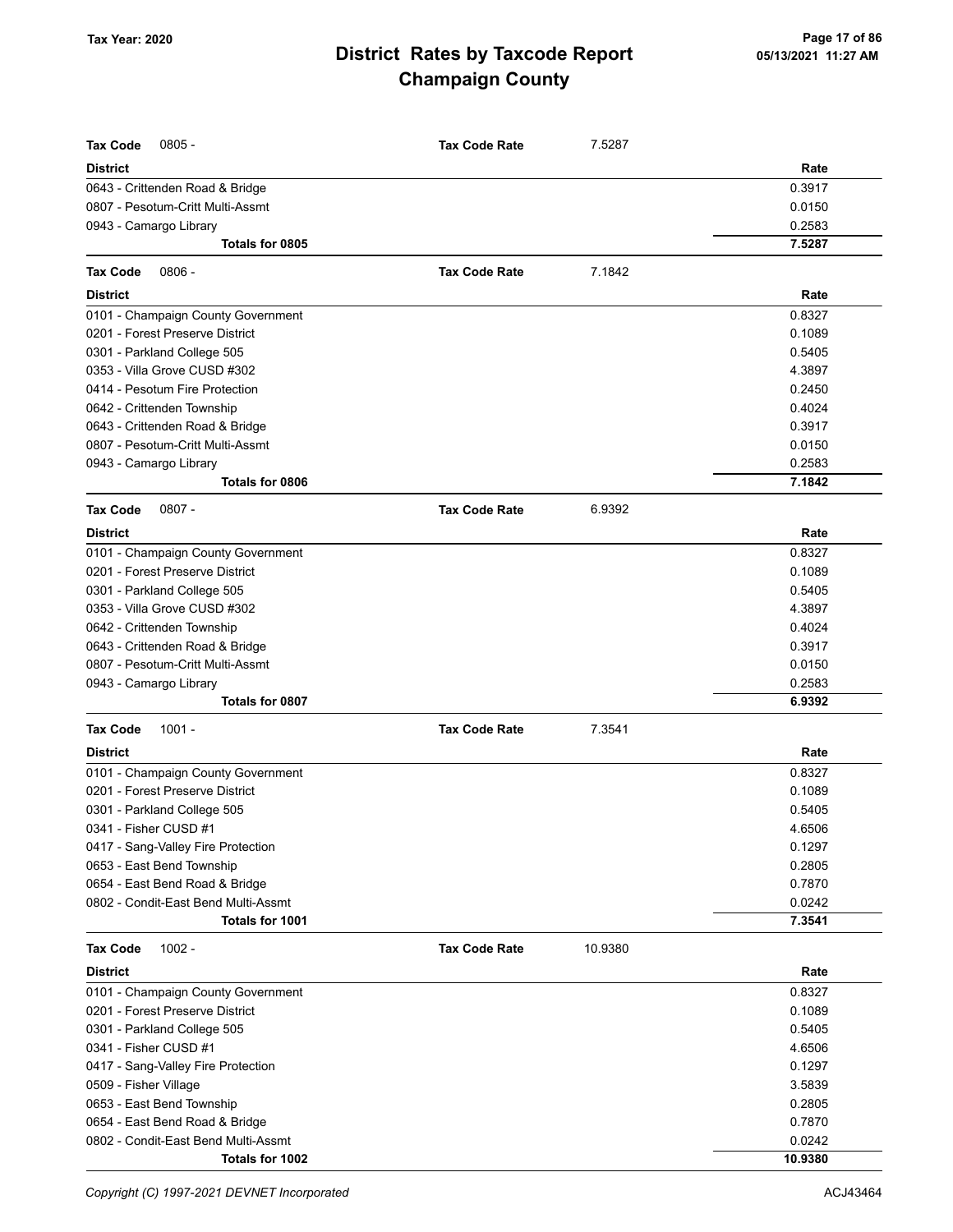| <b>Tax Code</b><br>$1003 -$         | <b>Tax Code Rate</b> | 7.2452  |        |
|-------------------------------------|----------------------|---------|--------|
| <b>District</b>                     |                      |         | Rate   |
| 0101 - Champaign County Government  |                      |         | 0.8327 |
| 0301 - Parkland College 505         |                      |         | 0.5405 |
| 0341 - Fisher CUSD #1               |                      |         | 4.6506 |
| 0417 - Sang-Valley Fire Protection  |                      |         | 0.1297 |
| 0653 - East Bend Township           |                      |         | 0.2805 |
| 0654 - East Bend Road & Bridge      |                      |         | 0.7870 |
| 0802 - Condit-East Bend Multi-Assmt |                      |         | 0.0242 |
| Totals for 1003                     |                      |         | 7.2452 |
| $1004 -$<br><b>Tax Code</b>         | <b>Tax Code Rate</b> | 9.3591  |        |
| <b>District</b>                     |                      |         | Rate   |
| 0101 - Champaign County Government  |                      |         | 0.8327 |
| 0201 - Forest Preserve District     |                      |         | 0.1089 |
| 0301 - Parkland College 505         |                      |         | 0.5405 |
| 0312 - Rantoul City Schools #137    |                      |         | 4.2197 |
| 0331 - Rantoul Twp High School #193 |                      |         | 2.4359 |
| 0417 - Sang-Valley Fire Protection  |                      |         | 0.1297 |
| 0653 - East Bend Township           |                      |         | 0.2805 |
| 0654 - East Bend Road & Bridge      |                      |         | 0.7870 |
| 0802 - Condit-East Bend Multi-Assmt |                      |         | 0.0242 |
| Totals for 1004                     |                      |         | 9.3591 |
| <b>Tax Code</b><br>$1005 -$         | <b>Tax Code Rate</b> | 8.6282  |        |
| <b>District</b>                     |                      |         | Rate   |
| 0101 - Champaign County Government  |                      |         | 0.8327 |
| 0201 - Forest Preserve District     |                      |         | 0.1089 |
| 0301 - Parkland College 505         |                      |         | 0.5405 |
| 0356 - GC-M-S CUSD #5               |                      |         | 5.7216 |
| 0417 - Sang-Valley Fire Protection  |                      |         | 0.1297 |
| 0653 - East Bend Township           |                      |         | 0.2805 |
| 0654 - East Bend Road & Bridge      |                      |         | 0.7870 |
| 0802 - Condit-East Bend Multi-Assmt |                      |         | 0.0242 |
| 0946 - Moyer Library                |                      |         | 0.2031 |
| Totals for 1005                     |                      |         | 8.6282 |
| 1052 -<br>Tax Code                  | <b>Tax Code Rate</b> | 10.9380 |        |
| District                            |                      |         | Rate   |
| 0101 - Champaign County Government  |                      |         | 0.8327 |
| 0201 - Forest Preserve District     |                      |         | 0.1089 |
| 0301 - Parkland College 505         |                      |         | 0.5405 |
| 0341 - Fisher CUSD #1               |                      |         | 4.6506 |
| 0417 - Sang-Valley Fire Protection  |                      |         | 0.1297 |
| 0509 - Fisher Village               |                      |         | 0.3425 |
| 0653 - East Bend Township           |                      |         | 0.2805 |
| 0654 - East Bend Road & Bridge      |                      |         | 0.7870 |
| 0802 - Condit-East Bend Multi-Assmt |                      |         | 0.0242 |
| Totals for 1052                     |                      |         | 7.6966 |
| 1054 -<br><b>Tax Code</b>           | <b>Tax Code Rate</b> | 10.9380 |        |
| <b>District</b>                     |                      |         | Rate   |
| 0101 - Champaign County Government  |                      |         | 0.8327 |
| 0201 - Forest Preserve District     |                      |         | 0.1089 |
| 0301 - Parkland College 505         |                      |         | 0.5405 |
| 0341 - Fisher CUSD #1               |                      |         | 4.6506 |
|                                     |                      |         |        |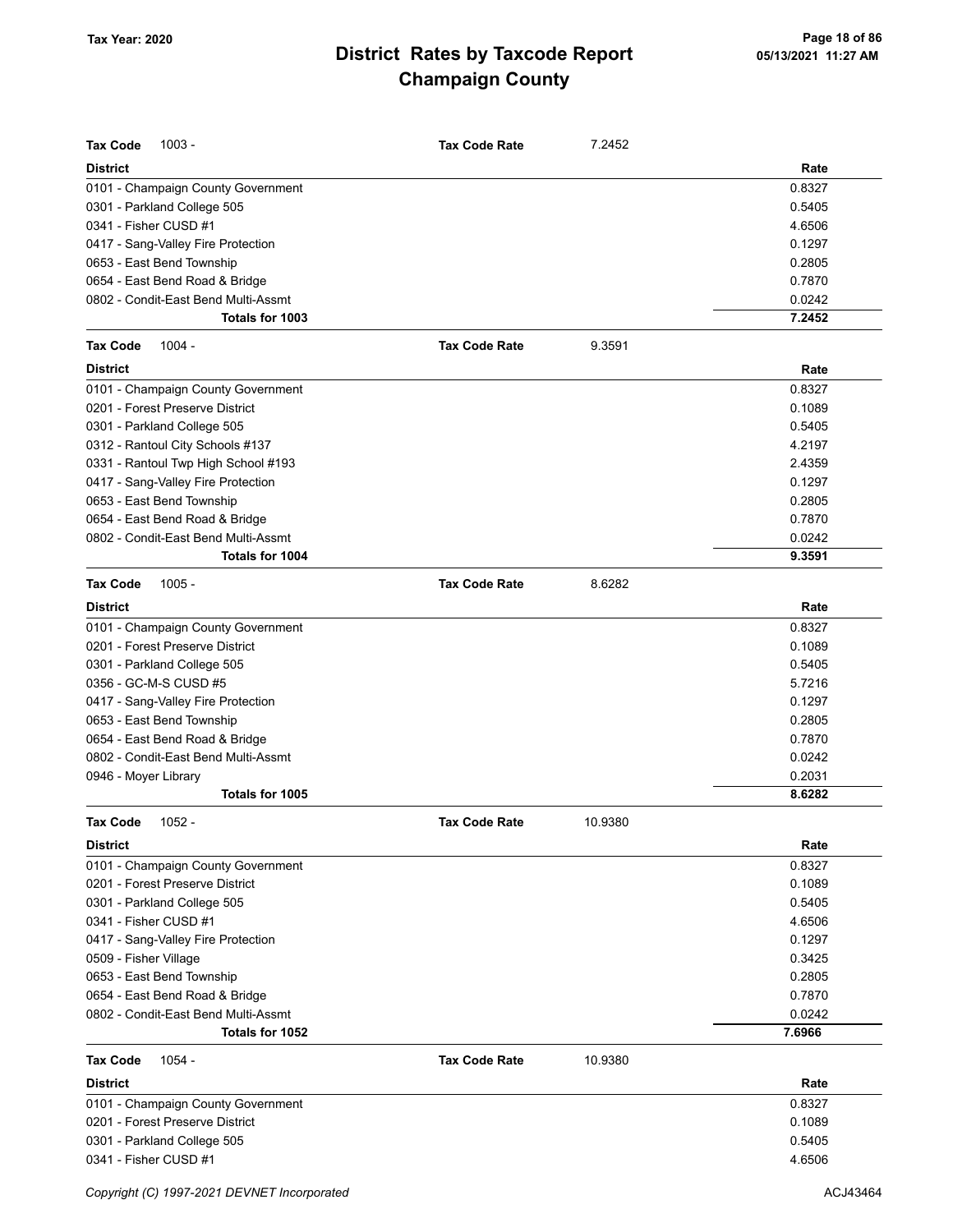| <b>Tax Code</b><br>1054 -           | <b>Tax Code Rate</b> | 10.9380 |        |
|-------------------------------------|----------------------|---------|--------|
| <b>District</b>                     |                      |         | Rate   |
| 0417 - Sang-Valley Fire Protection  |                      |         | 0.1297 |
| 0509 - Fisher Village               |                      |         | 0.3425 |
| 0653 - East Bend Township           |                      |         | 0.2805 |
| 0654 - East Bend Road & Bridge      |                      |         | 0.7870 |
| 0802 - Condit-East Bend Multi-Assmt |                      |         | 0.0242 |
| 1012 - Fisher II                    |                      |         | 0.0000 |
| Totals for 1054                     |                      |         | 7.6966 |
| <b>Tax Code</b><br>$1101 -$         | <b>Tax Code Rate</b> | 8.9805  |        |
| <b>District</b>                     |                      |         | Rate   |
| 0101 - Champaign County Government  |                      |         | 0.8327 |
| 0201 - Forest Preserve District     |                      |         | 0.1089 |
| 0301 - Parkland College 505         |                      |         | 0.5405 |
| 0355 - P-B-L CUSD #10               |                      |         | 6.0929 |
| 0411 - Ludlow Fire Protection       |                      |         | 0.4446 |
| 0659 - Harwood Township             |                      |         | 0.2398 |
| 0660 - Harwood Road & Bridge        |                      |         | 0.6932 |
| 0804 - Harwood-Kerr Multi-Assmt     |                      |         | 0.0279 |
| Totals for 1101                     |                      |         | 8.9805 |
| <b>Tax Code</b><br>$1102 -$         | <b>Tax Code Rate</b> | 8.8403  |        |
| <b>District</b>                     |                      |         | Rate   |
| 0101 - Champaign County Government  |                      |         | 0.8327 |
| 0201 - Forest Preserve District     |                      |         | 0.1089 |
| 0301 - Parkland College 505         |                      |         | 0.5405 |
| 0355 - P-B-L CUSD #10               |                      |         | 6.0929 |
| 0407 - Gifford Fire Protection      |                      |         | 0.3044 |
| 0659 - Harwood Township             |                      |         | 0.2398 |
| 0660 - Harwood Road & Bridge        |                      |         | 0.6932 |
| 0804 - Harwood-Kerr Multi-Assmt     |                      |         | 0.0279 |
| Totals for 1102                     |                      |         | 8.8403 |
| $1103 -$<br><b>Tax Code</b>         | <b>Tax Code Rate</b> | 8.1426  |        |
| <b>District</b>                     |                      |         | Rate   |
| 0101 - Champaign County Government  |                      |         | 0.8327 |
| 0201 - Forest Preserve District     |                      |         | 0.1089 |
| 0301 - Parkland College 505         |                      |         | 0.5405 |
| 0313 - Ludlow CCSD #142             |                      |         | 3.2637 |
| 0331 - Rantoul Twp High School #193 |                      |         | 2.4359 |
| 0659 - Harwood Township             |                      |         | 0.2398 |
| 0660 - Harwood Road & Bridge        |                      |         | 0.6932 |
| 0804 - Harwood-Kerr Multi-Assmt     |                      |         | 0.0279 |
| Totals for 1103                     |                      |         | 8.1426 |
| <b>Tax Code</b><br>1104 -           | <b>Tax Code Rate</b> | 8.5872  |        |
| <b>District</b>                     |                      |         | Rate   |
| 0101 - Champaign County Government  |                      |         | 0.8327 |
| 0201 - Forest Preserve District     |                      |         | 0.1089 |
| 0301 - Parkland College 505         |                      |         | 0.5405 |
| 0313 - Ludlow CCSD #142             |                      |         | 3.2637 |
| 0331 - Rantoul Twp High School #193 |                      |         | 2.4359 |
| 0411 - Ludlow Fire Protection       |                      |         | 0.4446 |
| 0659 - Harwood Township             |                      |         | 0.2398 |
| 0660 - Harwood Road & Bridge        |                      |         | 0.6932 |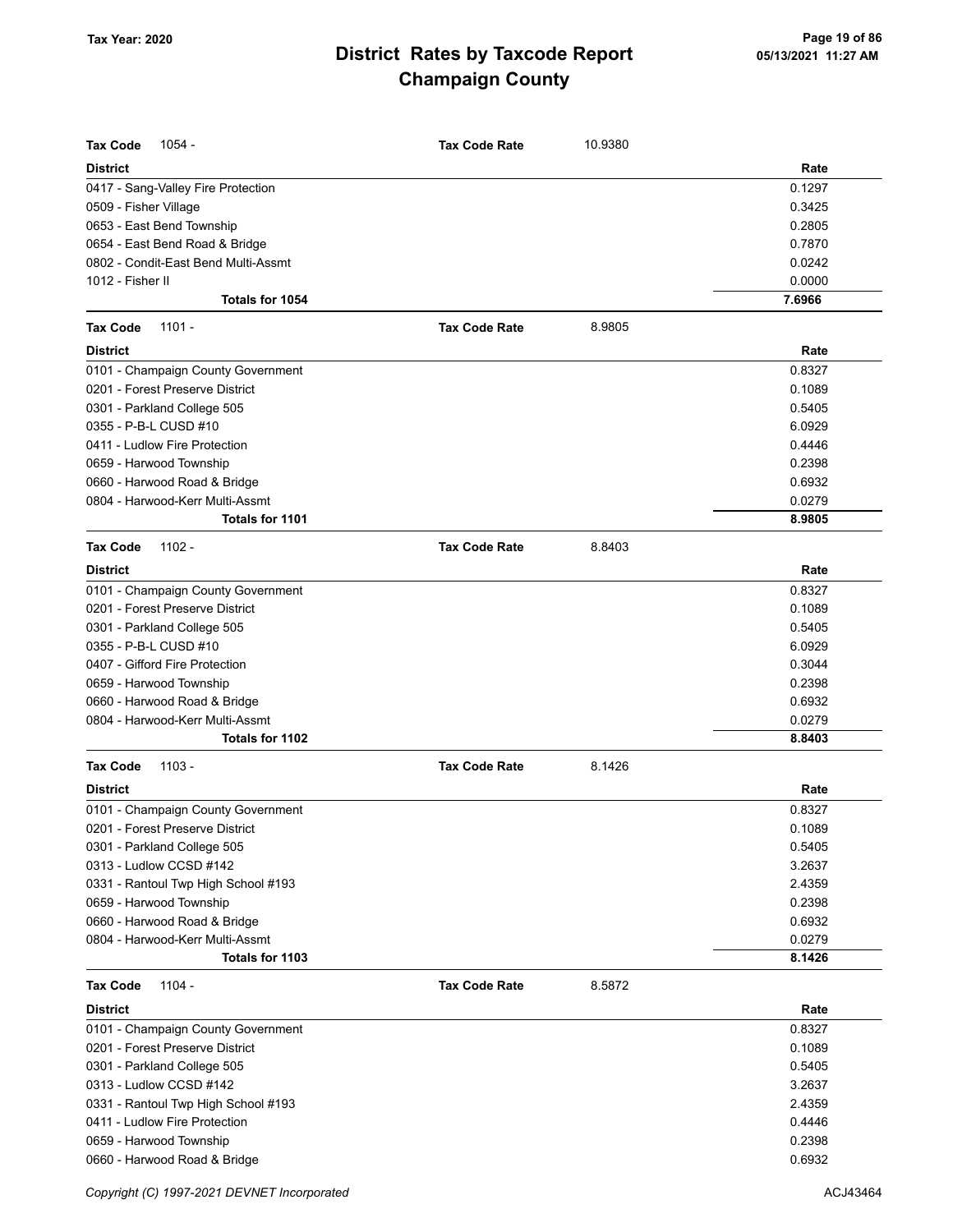| <b>Tax Code</b><br>1104 -             | <b>Tax Code Rate</b> | 8.5872 |        |
|---------------------------------------|----------------------|--------|--------|
| <b>District</b>                       |                      |        | Rate   |
| 0804 - Harwood-Kerr Multi-Assmt       |                      |        | 0.0279 |
| <b>Totals for 1104</b>                |                      |        | 8.5872 |
| $1105 -$<br><b>Tax Code</b>           | <b>Tax Code Rate</b> | 7.6816 |        |
| <b>District</b>                       |                      |        | Rate   |
| 0101 - Champaign County Government    |                      |        | 0.8327 |
| 0201 - Forest Preserve District       |                      |        | 0.1089 |
| 0301 - Parkland College 505           |                      |        | 0.5405 |
| 0315 - Gifford CCSD #188              |                      |        | 2.4983 |
| 0331 - Rantoul Twp High School #193   |                      |        | 2.4359 |
| 0407 - Gifford Fire Protection        |                      |        | 0.3044 |
| 0659 - Harwood Township               |                      |        | 0.2398 |
| 0660 - Harwood Road & Bridge          |                      |        | 0.6932 |
| 0804 - Harwood-Kerr Multi-Assmt       |                      |        | 0.0279 |
| Totals for 1105                       |                      |        | 7.6816 |
| <b>Tax Code</b><br>$1106 -$           | <b>Tax Code Rate</b> | 7.4849 |        |
| <b>District</b>                       |                      |        | Rate   |
| 0101 - Champaign County Government    |                      |        | 0.8327 |
| 0201 - Forest Preserve District       |                      |        | 0.1089 |
| 0302 - Danville Community College 507 |                      |        | 0.6143 |
| 0315 - Gifford CCSD #188              |                      |        | 2.4983 |
| 0332 - Armstrong Twp High School #225 |                      |        | 2.1654 |
| 0407 - Gifford Fire Protection        |                      |        | 0.3044 |
| 0659 - Harwood Township               |                      |        | 0.2398 |
| 0660 - Harwood Road & Bridge          |                      |        | 0.6932 |
| 0804 - Harwood-Kerr Multi-Assmt       |                      |        | 0.0279 |
| Totals for 1106                       |                      |        | 7.4849 |
| <b>Tax Code</b><br>1107 -             | <b>Tax Code Rate</b> | 7.6251 |        |
| <b>District</b>                       |                      |        | Rate   |
| 0101 - Champaign County Government    |                      |        | 0.8327 |
| 0201 - Forest Preserve District       |                      |        | 0.1089 |
| 0302 - Danville Community College 507 |                      |        | 0.6143 |
| 0315 - Gifford CCSD #188              |                      |        | 2.4983 |
| 0332 - Armstrong Twp High School #225 |                      |        | 2.1654 |
| 0411 - Ludlow Fire Protection         |                      |        | 0.4446 |
| 0659 - Harwood Township               |                      |        | 0.2398 |
| 0660 - Harwood Road & Bridge          |                      |        | 0.6932 |
| 0804 - Harwood-Kerr Multi-Assmt       |                      |        | 0.0279 |
| Totals for 1107                       |                      |        | 7.6251 |
| <b>Tax Code</b><br>$1108 -$           | <b>Tax Code Rate</b> | 8.4470 |        |
| <b>District</b>                       |                      |        | Rate   |
| 0101 - Champaign County Government    |                      |        | 0.8327 |
| 0201 - Forest Preserve District       |                      |        | 0.1089 |
| 0301 - Parkland College 505           |                      |        | 0.5405 |
| 0313 - Ludlow CCSD #142               |                      |        | 3.2637 |
| 0331 - Rantoul Twp High School #193   |                      |        | 2.4359 |
| 0407 - Gifford Fire Protection        |                      |        | 0.3044 |
| 0659 - Harwood Township               |                      |        | 0.2398 |
| 0660 - Harwood Road & Bridge          |                      |        | 0.6932 |
| 0804 - Harwood-Kerr Multi-Assmt       |                      |        | 0.0279 |
| Totals for 1108                       |                      |        | 8.4470 |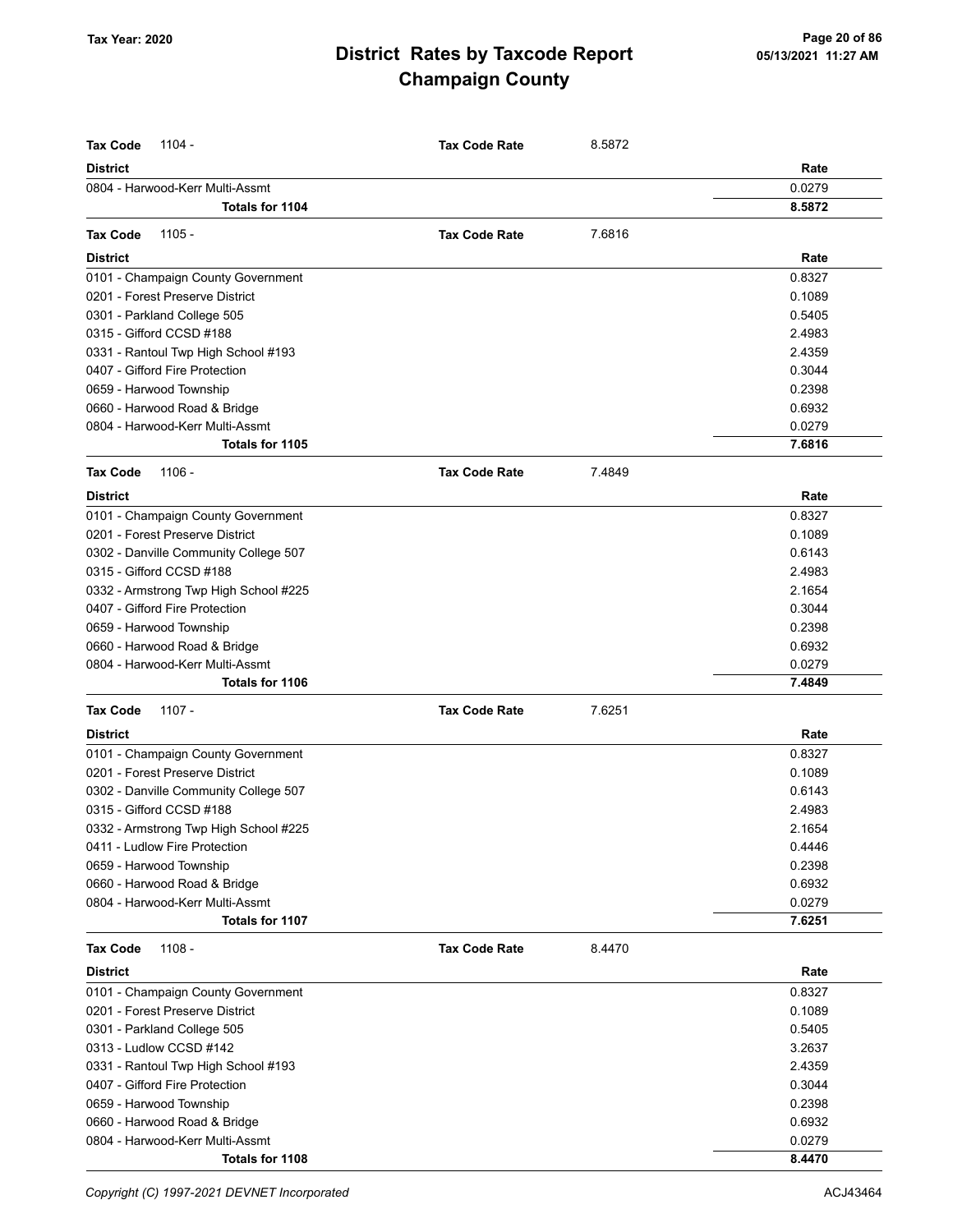| <b>Tax Code</b><br>1109 -           | <b>Tax Code Rate</b> | 8.1145 |        |
|-------------------------------------|----------------------|--------|--------|
|                                     |                      |        |        |
| <b>District</b>                     |                      |        | Rate   |
| 0101 - Champaign County Government  |                      |        | 0.8327 |
| 0201 - Forest Preserve District     |                      |        | 0.1089 |
| 0301 - Parkland College 505         |                      |        | 0.5405 |
| 0315 - Gifford CCSD #188            |                      |        | 2.4983 |
| 0331 - Rantoul Twp High School #193 |                      |        | 2.4359 |
| 0407 - Gifford Fire Protection      |                      |        | 0.3044 |
| 0511 - Gifford Village              |                      |        | 0.4329 |
| 0659 - Harwood Township             |                      |        | 0.2398 |
| 0660 - Harwood Road & Bridge        |                      |        | 0.6932 |
| 0804 - Harwood-Kerr Multi-Assmt     |                      |        | 0.0279 |
| Totals for 1109                     |                      |        | 8.1145 |
| <b>Tax Code</b><br>$1201 -$         | <b>Tax Code Rate</b> | 7.3575 |        |
| <b>District</b>                     |                      |        | Rate   |
| 0101 - Champaign County Government  |                      |        | 0.8327 |
| 0201 - Forest Preserve District     |                      |        | 0.1089 |
| 0301 - Parkland College 505         |                      |        | 0.5405 |
| 0345 - Champaign Unit 4 Schools     |                      |        | 5.1334 |
| 0665 - Hensley Township             |                      |        | 0.1718 |
| 0666 - Hensley Road & Bridge        |                      |        | 0.5460 |
| 0802 - Condit-East Bend Multi-Assmt |                      |        | 0.0242 |
| 0901 - Urbana-Champaign Sanit Distr |                      |        | 0.0000 |
| Totals for 1201                     |                      |        | 7.3575 |
| $1202 -$<br><b>Tax Code</b>         | <b>Tax Code Rate</b> | 7.3575 |        |
| <b>District</b>                     |                      |        | Rate   |
| 0101 - Champaign County Government  |                      |        | 0.8327 |
| 0201 - Forest Preserve District     |                      |        | 0.1089 |
| 0301 - Parkland College 505         |                      |        | 0.5405 |
| 0345 - Champaign Unit 4 Schools     |                      |        | 5.1334 |
| 0665 - Hensley Township             |                      |        | 0.1718 |
| 0666 - Hensley Road & Bridge        |                      |        | 0.5460 |
| 0802 - Condit-East Bend Multi-Assmt |                      |        | 0.0242 |
| Totals for 1202                     |                      |        | 7.3575 |
|                                     |                      |        |        |
| 1202A<br>Tax Code                   | <b>Tax Code Rate</b> | 7.7888 |        |
| <b>District</b>                     |                      |        | Rate   |
| 0101 - Champaign County Government  |                      |        | 0.8327 |
| 0201 - Forest Preserve District     |                      |        | 0.1089 |
| 0301 - Parkland College 505         |                      |        | 0.5405 |
| 0345 - Champaign Unit 4 Schools     |                      |        | 5.1334 |
| 0405 - East-Prairie Fire Protection |                      |        | 0.4313 |
| 0665 - Hensley Township             |                      |        | 0.1718 |
| 0666 - Hensley Road & Bridge        |                      |        | 0.5460 |
| 0802 - Condit-East Bend Multi-Assmt |                      |        | 0.0242 |
| Totals for 1202A                    |                      |        | 7.7888 |
| <b>Tax Code</b><br>$1203 -$         | <b>Tax Code Rate</b> | 7.6330 |        |
| <b>District</b>                     |                      |        | Rate   |
| 0101 - Champaign County Government  |                      |        | 0.8327 |
| 0201 - Forest Preserve District     |                      |        | 0.1089 |
| 0301 - Parkland College 505         |                      |        | 0.5405 |
| 0345 - Champaign Unit 4 Schools     |                      |        | 5.1334 |
| 0420 - Thomasboro Fire Protection   |                      |        | 0.2755 |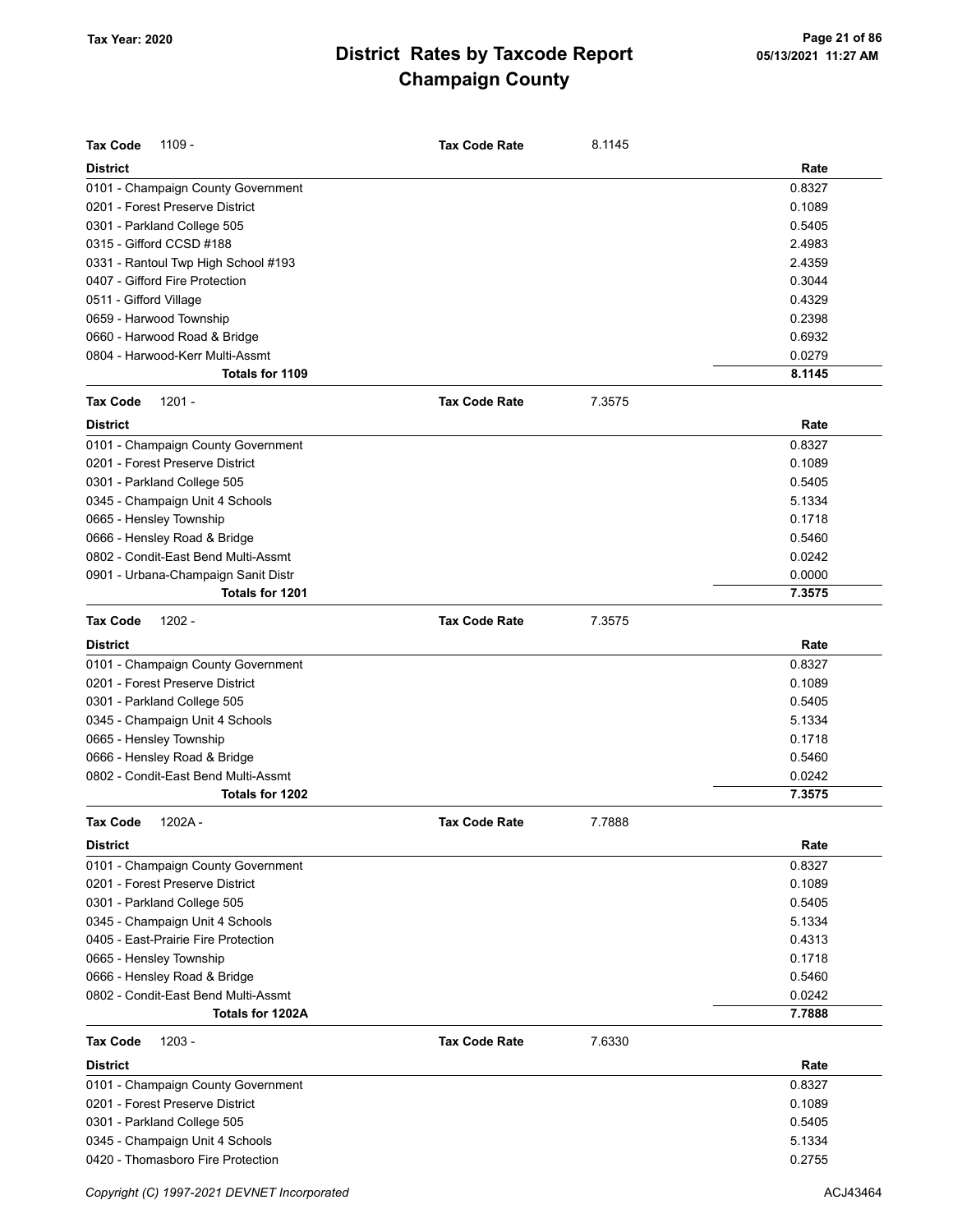| <b>Tax Code</b><br>$1203 -$<br><b>District</b>                        | <b>Tax Code Rate</b> | 7.6330 | Rate   |
|-----------------------------------------------------------------------|----------------------|--------|--------|
|                                                                       |                      |        | 0.1718 |
| 0665 - Hensley Township                                               |                      |        | 0.5460 |
| 0666 - Hensley Road & Bridge<br>0802 - Condit-East Bend Multi-Assmt   |                      |        | 0.0242 |
| Totals for 1203                                                       |                      |        | 7.6330 |
| <b>Tax Code</b><br>$1204 -$                                           | <b>Tax Code Rate</b> | 8.1316 |        |
| <b>District</b>                                                       |                      |        | Rate   |
|                                                                       |                      |        | 0.8327 |
| 0101 - Champaign County Government<br>0201 - Forest Preserve District |                      |        | 0.1089 |
| 0301 - Parkland College 505                                           |                      |        | 0.5405 |
| 0345 - Champaign Unit 4 Schools                                       |                      |        | 5.1334 |
| 0405 - East-Prairie Fire Protection                                   |                      |        | 0.4313 |
| 0665 - Hensley Township                                               |                      |        | 0.1718 |
| 0666 - Hensley Road & Bridge                                          |                      |        | 0.5460 |
| 0802 - Condit-East Bend Multi-Assmt                                   |                      |        | 0.0242 |
| 0901 - Urbana-Champaign Sanit Distr                                   |                      |        | 0.0000 |
| 0921 - Champaign-Urbana Mass Transit                                  |                      |        | 0.3428 |
| Totals for 1204                                                       |                      |        | 8.1316 |
| <b>Tax Code</b><br>1206A-                                             | <b>Tax Code Rate</b> | 8.1316 |        |
| <b>District</b>                                                       |                      |        | Rate   |
| 0101 - Champaign County Government                                    |                      |        | 0.8327 |
| 0201 - Forest Preserve District                                       |                      |        | 0.1089 |
| 0301 - Parkland College 505                                           |                      |        | 0.5405 |
| 0345 - Champaign Unit 4 Schools                                       |                      |        | 5.1334 |
| 0405 - East-Prairie Fire Protection                                   |                      |        | 0.4313 |
| 0665 - Hensley Township                                               |                      |        | 0.1718 |
| 0666 - Hensley Road & Bridge                                          |                      |        | 0.5460 |
| 0802 - Condit-East Bend Multi-Assmt                                   |                      |        | 0.0242 |
| 0921 - Champaign-Urbana Mass Transit                                  |                      |        | 0.3428 |
| Totals for 1206A                                                      |                      |        | 8.1316 |
| $1207 -$<br><b>Tax Code</b>                                           | <b>Tax Code Rate</b> | 7.2023 |        |
| <b>District</b>                                                       |                      |        | Rate   |
| 0101 - Champaign County Government                                    |                      |        | 0.8327 |
| 0201 - Forest Preserve District                                       |                      |        | 0.1089 |
| 0301 - Parkland College 505                                           |                      |        | 0.5405 |
| 0344 - Mahomet-Seymour CUSD #3                                        |                      |        | 4.6156 |
| 0404 - Cornbelt Fire Protection                                       |                      |        | 0.3626 |
| 0665 - Hensley Township                                               |                      |        | 0.1718 |
| 0666 - Hensley Road & Bridge                                          |                      |        | 0.5460 |
| 0802 - Condit-East Bend Multi-Assmt                                   |                      |        | 0.0242 |
| Totals for 1207                                                       |                      |        | 7.2023 |
| <b>Tax Code</b><br>$1208 -$                                           | <b>Tax Code Rate</b> | 8.8509 |        |
| <b>District</b>                                                       |                      |        | Rate   |
| 0101 - Champaign County Government                                    |                      |        | 0.8327 |
| 0201 - Forest Preserve District                                       |                      |        | 0.1089 |
| 0301 - Parkland College 505                                           |                      |        | 0.5405 |
| 0345 - Champaign Unit 4 Schools                                       |                      |        | 5.1334 |
| 0405 - East-Prairie Fire Protection                                   |                      |        | 0.4313 |
| 0665 - Hensley Township                                               |                      |        | 0.1718 |
| 0666 - Hensley Road & Bridge                                          |                      |        | 0.5460 |
| 0802 - Condit-East Bend Multi-Assmt                                   |                      |        | 0.0242 |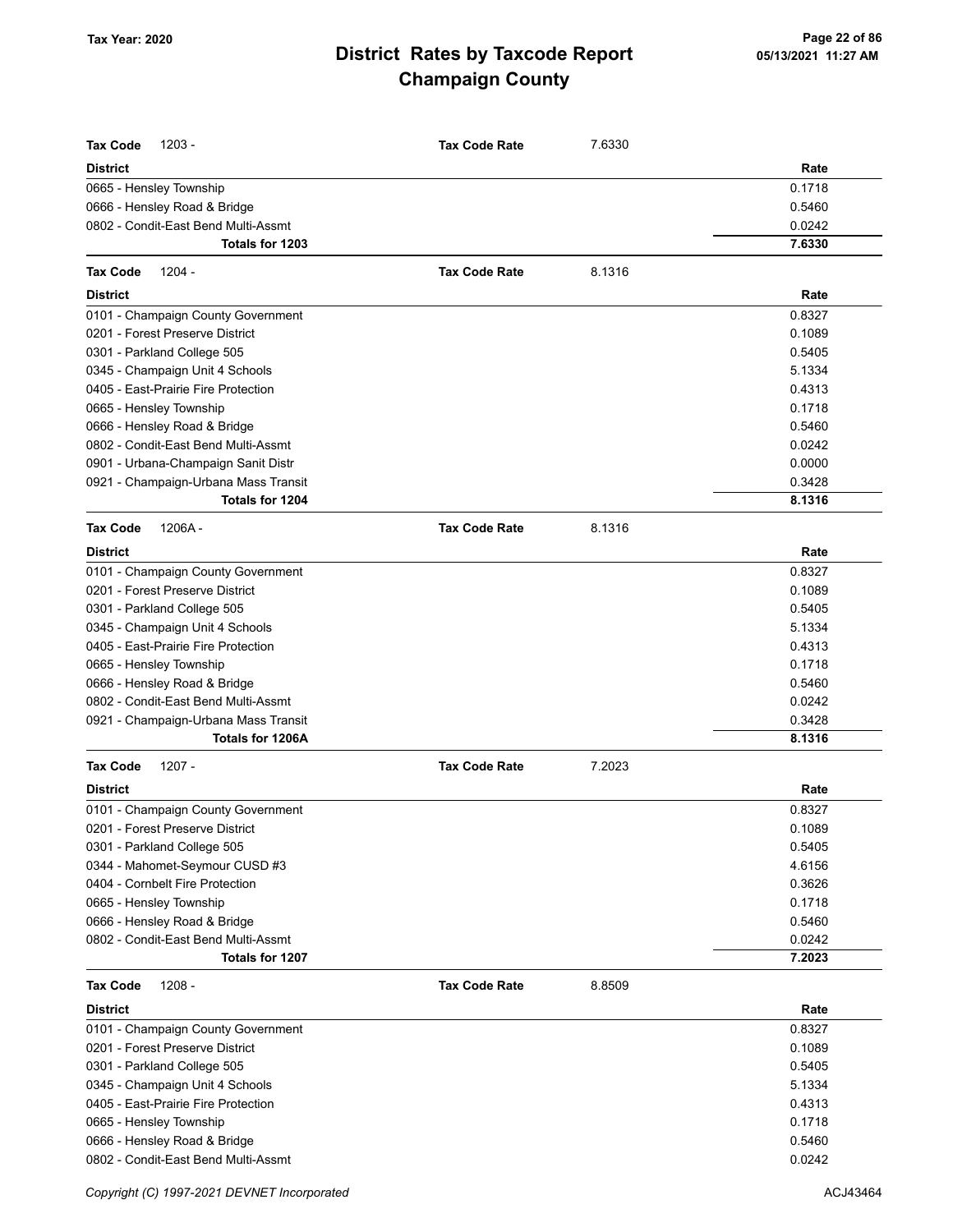| Tax Code<br>$1208 -$                 | <b>Tax Code Rate</b> | 8.8509 |        |
|--------------------------------------|----------------------|--------|--------|
| District                             |                      |        | Rate   |
| 0901 - Urbana-Champaign Sanit Distr  |                      |        | 0.0000 |
| 0911 - Champaign Park District       |                      |        | 0.7193 |
| 0921 - Champaign-Urbana Mass Transit |                      |        | 0.3428 |
| Totals for 1208                      |                      |        | 8.8509 |
| Tax Code<br>1209 -                   | <b>Tax Code Rate</b> | 7.7201 |        |
| <b>District</b>                      |                      |        | Rate   |
| 0101 - Champaign County Government   |                      |        | 0.8327 |
| 0201 - Forest Preserve District      |                      |        | 0.1089 |
| 0301 - Parkland College 505          |                      |        | 0.5405 |
| 0345 - Champaign Unit 4 Schools      |                      |        | 5.1334 |
| 0404 - Cornbelt Fire Protection      |                      |        | 0.3626 |
| 0665 - Hensley Township              |                      |        | 0.1718 |
| 0666 - Hensley Road & Bridge         |                      |        | 0.5460 |
| 0802 - Condit-East Bend Multi-Assmt  |                      |        | 0.0242 |
| Totals for 1209                      |                      |        | 7.7201 |
| $1210 -$<br><b>Tax Code</b>          | <b>Tax Code Rate</b> | 7.7003 |        |
| <b>District</b>                      |                      |        | Rate   |
| 0101 - Champaign County Government   |                      |        | 0.8327 |
| 0201 - Forest Preserve District      |                      |        | 0.1089 |
| 0301 - Parkland College 505          |                      |        | 0.5405 |
| 0345 - Champaign Unit 4 Schools      |                      |        | 5.1334 |
| 0665 - Hensley Township              |                      |        | 0.1718 |
| 0666 - Hensley Road & Bridge         |                      |        | 0.5460 |
| 0802 - Condit-East Bend Multi-Assmt  |                      |        | 0.0242 |
| 0901 - Urbana-Champaign Sanit Distr  |                      |        | 0.0000 |
| 0921 - Champaign-Urbana Mass Transit |                      |        | 0.3428 |
| Totals for 1210                      |                      |        | 7.7003 |
| Tax Code<br>$1211 -$                 | <b>Tax Code Rate</b> | 7.5729 |        |
| <b>District</b>                      |                      |        | Rate   |
| 0101 - Champaign County Government   |                      |        | 0.8327 |
| 0201 - Forest Preserve District      |                      |        | 0.1089 |
| 0301 - Parkland College 505          |                      |        | 0.5405 |
| 0345 - Champaign Unit 4 Schools      |                      |        | 5.1334 |
| 0424 - Scott Fire Protection         |                      |        | 0.2154 |
| 0665 - Hensley Township              |                      |        | 0.1718 |
| 0666 - Hensley Road & Bridge         |                      |        | 0.5460 |
| 0802 - Condit-East Bend Multi-Assmt  |                      |        | 0.0242 |
| Totals for 1211                      |                      |        | 7.5729 |
| Tax Code<br>1212 -                   | <b>Tax Code Rate</b> | 6.9694 |        |
| <b>District</b>                      |                      |        | Rate   |
| 0101 - Champaign County Government   |                      |        | 0.8327 |
| 0201 - Forest Preserve District      |                      |        | 0.1089 |
| 0301 - Parkland College 505          |                      |        | 0.5405 |
| 0344 - Mahomet-Seymour CUSD #3       |                      |        | 4.6156 |
| 0417 - Sang-Valley Fire Protection   |                      |        | 0.1297 |
| 0665 - Hensley Township              |                      |        | 0.1718 |
| 0666 - Hensley Road & Bridge         |                      |        | 0.5460 |
| 0802 - Condit-East Bend Multi-Assmt  |                      |        | 0.0242 |
| Totals for 1212                      |                      |        | 6.9694 |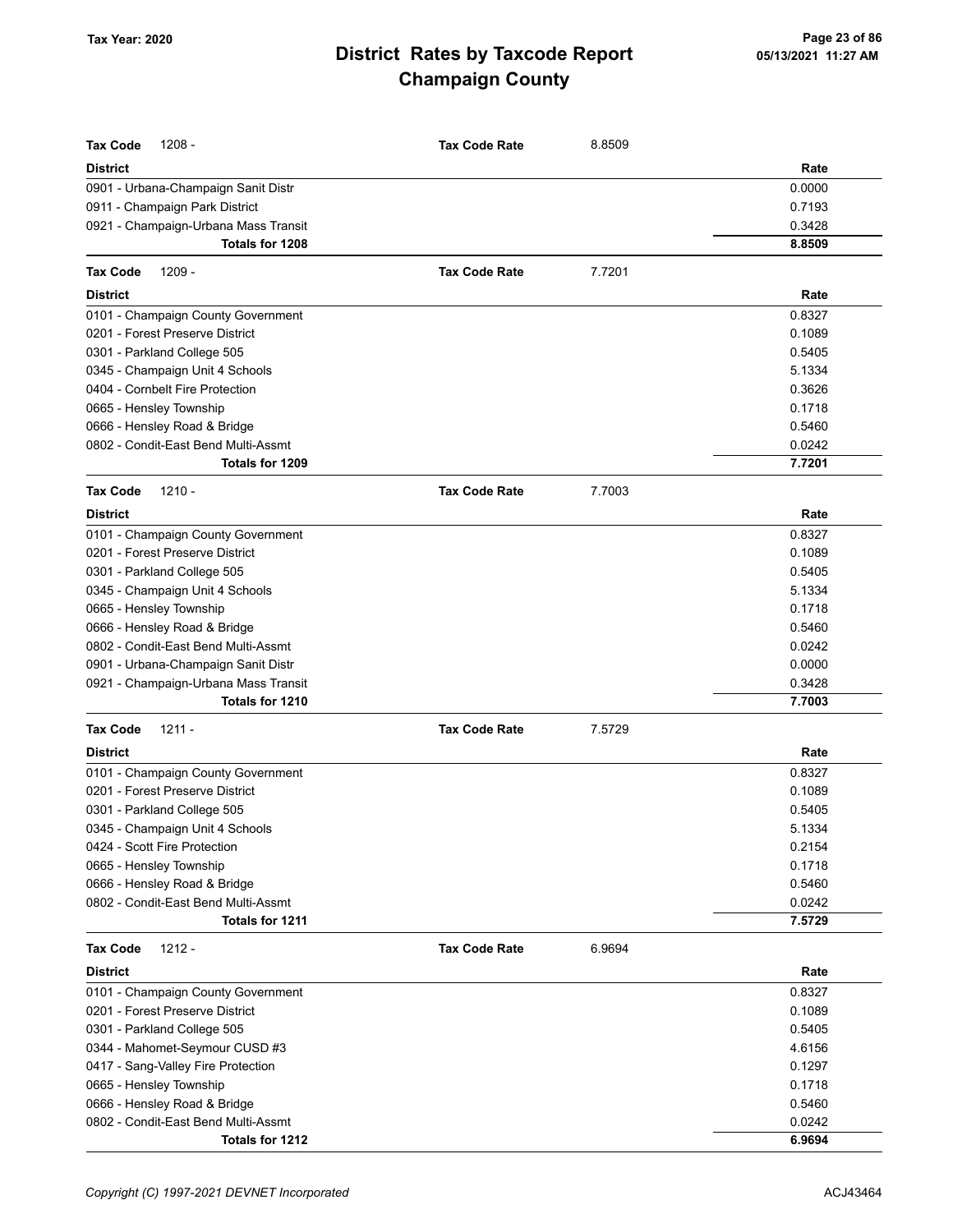| <b>Tax Code</b><br>$1213 -$          | <b>Tax Code Rate</b> | 8.0490 |        |
|--------------------------------------|----------------------|--------|--------|
| <b>District</b>                      |                      |        | Rate   |
| 0101 - Champaign County Government   |                      |        | 0.8327 |
| 0201 - Forest Preserve District      |                      |        | 0.1089 |
| 0301 - Parkland College 505          |                      |        | 0.5405 |
| 0344 - Mahomet-Seymour CUSD #3       |                      |        | 4.6156 |
| 0404 - Cornbelt Fire Protection      |                      |        | 0.3626 |
| 0516 - Mahomet Village               |                      |        | 0.8467 |
| 0665 - Hensley Township              |                      |        | 0.1718 |
| 0666 - Hensley Road & Bridge         |                      |        | 0.5460 |
| 0802 - Condit-East Bend Multi-Assmt  |                      |        | 0.0242 |
| Totals for 1213                      |                      |        | 8.0490 |
| <b>Tax Code</b><br>$1214 -$          | <b>Tax Code Rate</b> | 7.7003 |        |
| <b>District</b>                      |                      |        | Rate   |
| 0101 - Champaign County Government   |                      |        | 0.8327 |
| 0201 - Forest Preserve District      |                      |        | 0.1089 |
| 0301 - Parkland College 505          |                      |        | 0.5405 |
| 0345 - Champaign Unit 4 Schools      |                      |        | 5.1334 |
| 0665 - Hensley Township              |                      |        | 0.1718 |
| 0666 - Hensley Road & Bridge         |                      |        | 0.5460 |
| 0802 - Condit-East Bend Multi-Assmt  |                      |        | 0.0242 |
| 0921 - Champaign-Urbana Mass Transit |                      |        | 0.3428 |
| Totals for 1214                      |                      |        | 7.7003 |
| $1215 -$<br><b>Tax Code</b>          | <b>Tax Code Rate</b> | 7.6330 |        |
| <b>District</b>                      |                      |        | Rate   |
| 0101 - Champaign County Government   |                      |        | 0.8327 |
| 0201 - Forest Preserve District      |                      |        | 0.1089 |
| 0301 - Parkland College 505          |                      |        | 0.5405 |
| 0345 - Champaign Unit 4 Schools      |                      |        | 5.1334 |
| 0420 - Thomasboro Fire Protection    |                      |        | 0.2755 |
| 0665 - Hensley Township              |                      |        | 0.1718 |
| 0666 - Hensley Road & Bridge         |                      |        | 0.5460 |
| 0802 - Condit-East Bend Multi-Assmt  |                      |        | 0.0242 |
| 0901 - Urbana-Champaign Sanit Distr  |                      |        | 0.0000 |
| Totals for 1215                      |                      |        | 7.6330 |
| <b>Tax Code</b><br>$1216 -$          | <b>Tax Code Rate</b> | 7.7888 |        |
| <b>District</b>                      |                      |        | Rate   |
| 0101 - Champaign County Government   |                      |        | 0.8327 |
| 0201 - Forest Preserve District      |                      |        | 0.1089 |
| 0301 - Parkland College 505          |                      |        | 0.5405 |
| 0345 - Champaign Unit 4 Schools      |                      |        | 5.1334 |
| 0405 - East-Prairie Fire Protection  |                      |        | 0.4313 |
| 0665 - Hensley Township              |                      |        | 0.1718 |
| 0666 - Hensley Road & Bridge         |                      |        | 0.5460 |
| 0802 - Condit-East Bend Multi-Assmt  |                      |        | 0.0242 |
| 0901 - Urbana-Champaign Sanit Distr  |                      |        | 0.0000 |
| Totals for 1216                      |                      |        | 7.7888 |
| <b>Tax Code</b><br>$1217 -$          | <b>Tax Code Rate</b> | 7.7201 |        |
| <b>District</b>                      |                      |        | Rate   |
| 0101 - Champaign County Government   |                      |        | 0.8327 |
| 0201 - Forest Preserve District      |                      |        | 0.1089 |
| 0301 - Parkland College 505          |                      |        | 0.5405 |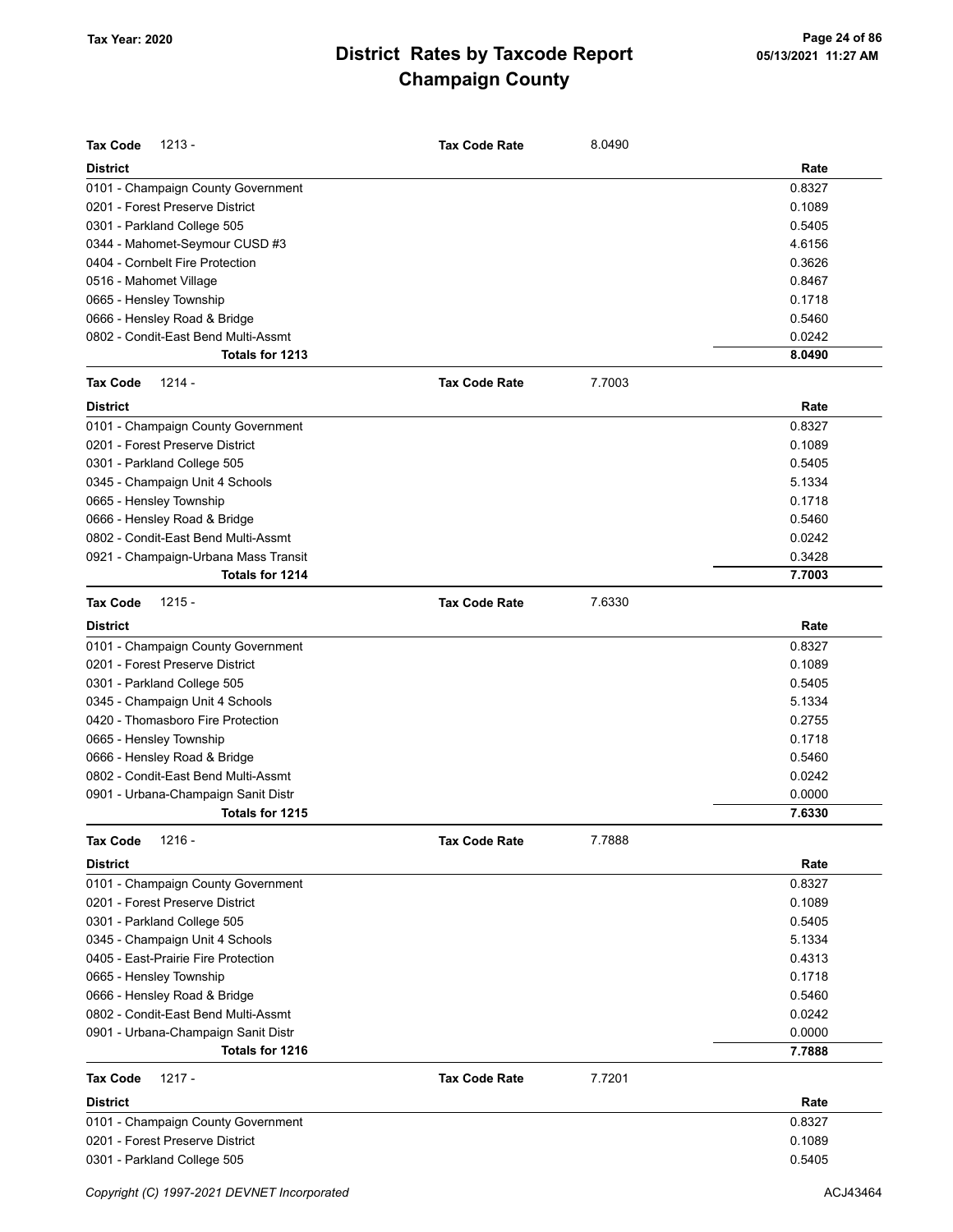| <b>Tax Code</b><br>1217 -             | <b>Tax Code Rate</b> | 7.7201 |        |
|---------------------------------------|----------------------|--------|--------|
| <b>District</b>                       |                      |        | Rate   |
| 0345 - Champaign Unit 4 Schools       |                      |        | 5.1334 |
| 0404 - Cornbelt Fire Protection       |                      |        | 0.3626 |
| 0665 - Hensley Township               |                      |        | 0.1718 |
| 0666 - Hensley Road & Bridge          |                      |        | 0.5460 |
| 0802 - Condit-East Bend Multi-Assmt   |                      |        | 0.0242 |
| 0901 - Urbana-Champaign Sanit Distr   |                      |        | 0.0000 |
| Totals for 1217                       |                      |        | 7.7201 |
| <b>Tax Code</b><br>$1250 -$           | <b>Tax Code Rate</b> | 8.0490 |        |
| <b>District</b>                       |                      |        | Rate   |
| 0101 - Champaign County Government    |                      |        | 0.8327 |
| 0201 - Forest Preserve District       |                      |        | 0.1089 |
| 0301 - Parkland College 505           |                      |        | 0.5405 |
| 0344 - Mahomet-Seymour CUSD #3        |                      |        | 4.6156 |
| 0404 - Cornbelt Fire Protection       |                      |        | 0.3626 |
| 0516 - Mahomet Village                |                      |        | 0.8467 |
| 0665 - Hensley Township               |                      |        | 0.1718 |
| 0666 - Hensley Road & Bridge          |                      |        | 0.5460 |
| 0802 - Condit-East Bend Multi-Assmt   |                      |        | 0.0242 |
| 1030 - Mahomet                        |                      |        | 0.0000 |
| Totals for 1250                       |                      |        | 8.0490 |
| <b>Tax Code</b><br>1302 -             | <b>Tax Code Rate</b> | 7.2743 |        |
| <b>District</b>                       |                      |        | Rate   |
| 0101 - Champaign County Government    |                      |        | 0.8327 |
| 0201 - Forest Preserve District       |                      |        | 0.1089 |
| 0302 - Danville Community College 507 |                      |        | 0.6143 |
| 0315 - Gifford CCSD #188              |                      |        | 2.4983 |
| 0332 - Armstrong Twp High School #225 |                      |        | 2.1654 |
| 0407 - Gifford Fire Protection        |                      |        | 0.3044 |
| 0671 - Kerr Township                  |                      |        | 0.2579 |
| 0672 - Kerr Road & Bridge             |                      |        | 0.4645 |
| 0804 - Harwood-Kerr Multi-Assmt       |                      |        | 0.0279 |
| Totals for 1302                       |                      |        | 7.2743 |
| Tax Code<br>1304 -                    | <b>Tax Code Rate</b> | 6.8511 |        |
| <b>District</b>                       |                      |        | Rate   |
| 0101 - Champaign County Government    |                      |        | 0.8327 |
| 0201 - Forest Preserve District       |                      |        | 0.1089 |
| 0302 - Danville Community College 507 |                      |        | 0.6143 |
| 0320 - Armstrong-Ellis CCSD #61       |                      |        | 2.0751 |
| 0332 - Armstrong Twp High School #225 |                      |        | 2.1654 |
| 0407 - Gifford Fire Protection        |                      |        | 0.3044 |
| 0671 - Kerr Township                  |                      |        | 0.2579 |
| 0672 - Kerr Road & Bridge             |                      |        | 0.4645 |
| 0804 - Harwood-Kerr Multi-Assmt       |                      |        | 0.0279 |
| Totals for 1304                       |                      |        | 6.8511 |
| <b>Tax Code</b><br>$1305 -$           | <b>Tax Code Rate</b> | 8.6297 |        |
| <b>District</b>                       |                      |        | Rate   |
| 0101 - Champaign County Government    |                      |        | 0.8327 |
| 0201 - Forest Preserve District       |                      |        | 0.1089 |
| 0301 - Parkland College 505           |                      |        | 0.5405 |
| 0355 - P-B-L CUSD #10                 |                      |        | 6.0929 |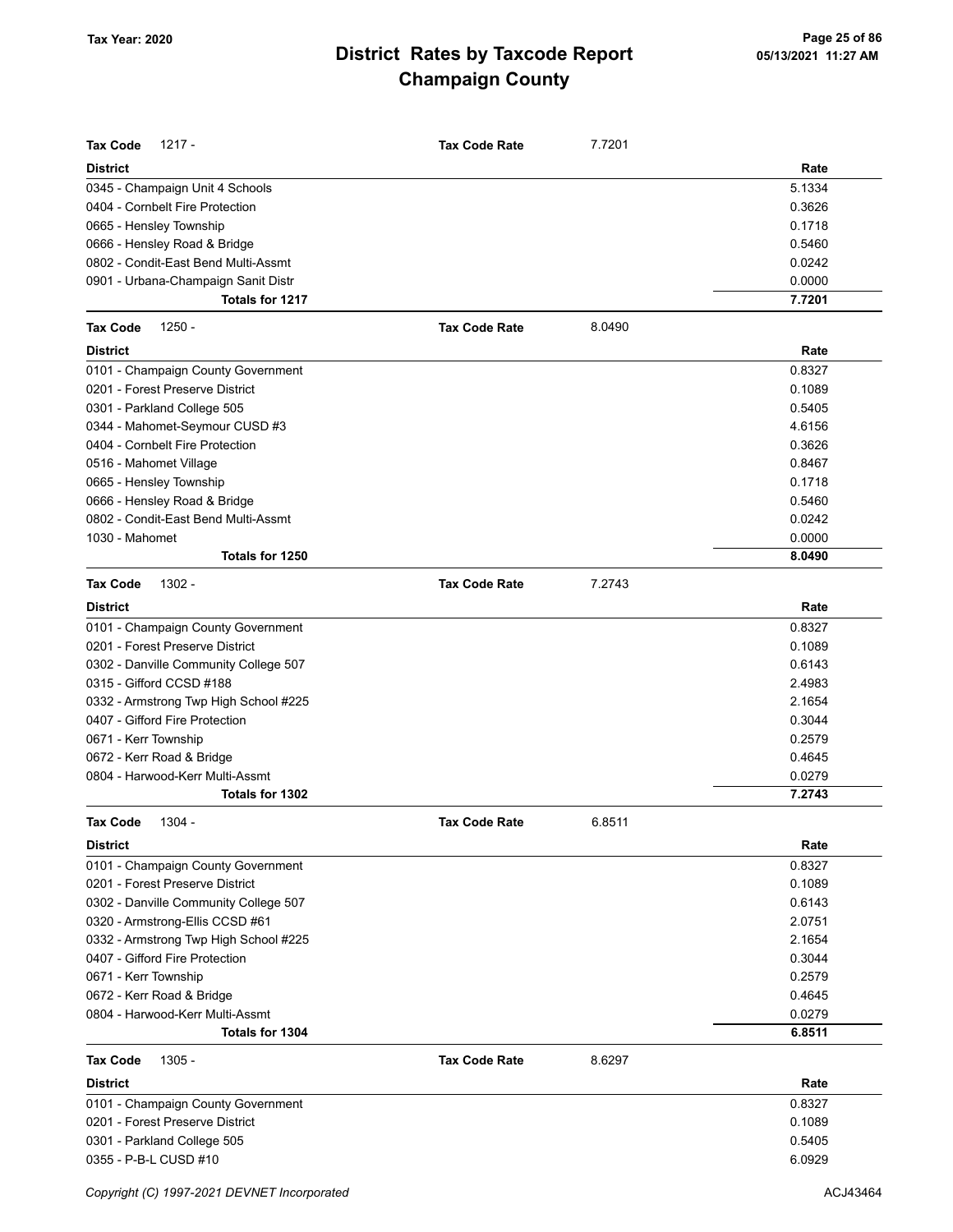| <b>Tax Code</b><br>$1305 -$         | <b>Tax Code Rate</b> | 8.6297 |        |
|-------------------------------------|----------------------|--------|--------|
| <b>District</b>                     |                      |        | Rate   |
| 0407 - Gifford Fire Protection      |                      |        | 0.3044 |
| 0671 - Kerr Township                |                      |        | 0.2579 |
| 0672 - Kerr Road & Bridge           |                      |        | 0.4645 |
| 0804 - Harwood-Kerr Multi-Assmt     |                      |        | 0.0279 |
| Totals for 1305                     |                      |        | 8.6297 |
| <b>Tax Code</b><br>1306 -           | <b>Tax Code Rate</b> | 7.4710 |        |
| <b>District</b>                     |                      |        | Rate   |
| 0101 - Champaign County Government  |                      |        | 0.8327 |
| 0201 - Forest Preserve District     |                      |        | 0.1089 |
| 0301 - Parkland College 505         |                      |        | 0.5405 |
| 0315 - Gifford CCSD #188            |                      |        | 2.4983 |
| 0331 - Rantoul Twp High School #193 |                      |        | 2.4359 |
| 0407 - Gifford Fire Protection      |                      |        | 0.3044 |
| 0671 - Kerr Township                |                      |        | 0.2579 |
| 0672 - Kerr Road & Bridge           |                      |        | 0.4645 |
| 0804 - Harwood-Kerr Multi-Assmt     |                      |        | 0.0279 |
| <b>Totals for 1306</b>              |                      |        | 7.4710 |
| <b>Tax Code</b><br>1401 -           | <b>Tax Code Rate</b> | 8.7741 |        |
| <b>District</b>                     |                      |        | Rate   |
| 0101 - Champaign County Government  |                      |        | 0.8327 |
| 0301 - Parkland College 505         |                      |        | 0.5405 |
| 0355 - P-B-L CUSD #10               |                      |        | 6.0929 |
| 0411 - Ludlow Fire Protection       |                      |        | 0.4446 |
| 0677 - Ludlow Township              |                      |        | 0.2468 |
| 0678 - Ludlow Road & Bridge         |                      |        | 0.5074 |
| 0803 - Rantoul-Ludlow Multi-Assmt   |                      |        | 0.0393 |
| 0961 - Rantoul-Ludlow Cemetery      |                      |        | 0.0699 |
| Totals for 1401                     |                      |        | 8.7741 |
| 1402 -<br><b>Tax Code</b>           | <b>Tax Code Rate</b> | 8.8830 |        |
| <b>District</b>                     |                      |        | Rate   |
| 0101 - Champaign County Government  |                      |        | 0.8327 |
| 0201 - Forest Preserve District     |                      |        | 0.1089 |
| 0301 - Parkland College 505         |                      |        | 0.5405 |
| 0355 - P-B-L CUSD #10               |                      |        | 6.0929 |
| 0411 - Ludlow Fire Protection       |                      |        | 0.4446 |
| 0677 - Ludlow Township              |                      |        | 0.2468 |
| 0678 - Ludlow Road & Bridge         |                      |        | 0.5074 |
| 0803 - Rantoul-Ludlow Multi-Assmt   |                      |        | 0.0393 |
| 0961 - Rantoul-Ludlow Cemetery      |                      |        | 0.0699 |
| Totals for 1402                     |                      |        | 8.8830 |
| <b>Tax Code</b><br>1403 -           | <b>Tax Code Rate</b> | 9.2130 |        |
| <b>District</b>                     |                      |        | Rate   |
| 0101 - Champaign County Government  |                      |        | 0.8327 |
| 0201 - Forest Preserve District     |                      |        | 0.1089 |
| 0301 - Parkland College 505         |                      |        | 0.5405 |
| 0312 - Rantoul City Schools #137    |                      |        | 4.2197 |
| 0331 - Rantoul Twp High School #193 |                      |        | 2.4359 |
| 0677 - Ludlow Township              |                      |        | 0.2468 |
| 0678 - Ludlow Road & Bridge         |                      |        | 0.5074 |
| 0803 - Rantoul-Ludlow Multi-Assmt   |                      |        | 0.0393 |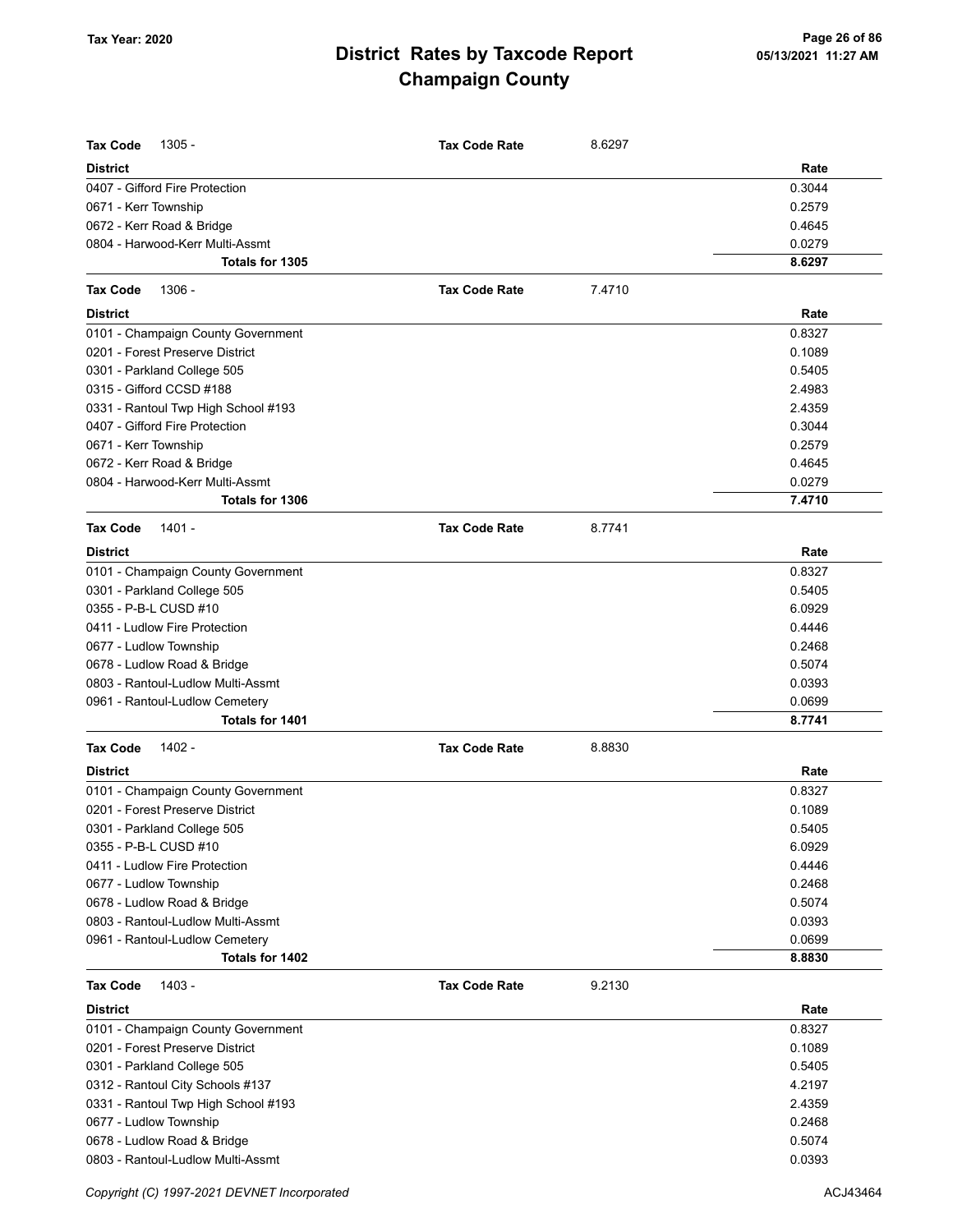| <b>Tax Code</b><br>1403 -                                            | <b>Tax Code Rate</b> | 9.2130  |                  |
|----------------------------------------------------------------------|----------------------|---------|------------------|
| <b>District</b>                                                      |                      |         | Rate             |
| 0912 - Rantoul Park District                                         |                      |         | 0.2119           |
| 0961 - Rantoul-Ludlow Cemetery                                       |                      |         | 0.0699           |
| Totals for 1403                                                      |                      |         | 9.2130           |
| 1404 -<br><b>Tax Code</b>                                            | <b>Tax Code Rate</b> | 9.0011  |                  |
|                                                                      |                      |         |                  |
| <b>District</b>                                                      |                      |         | Rate             |
| 0101 - Champaign County Government                                   |                      |         | 0.8327           |
| 0201 - Forest Preserve District                                      |                      |         | 0.1089           |
| 0301 - Parkland College 505                                          |                      |         | 0.5405           |
| 0312 - Rantoul City Schools #137                                     |                      |         | 4.2197<br>2.4359 |
| 0331 - Rantoul Twp High School #193                                  |                      |         | 0.2468           |
| 0677 - Ludlow Township<br>0678 - Ludlow Road & Bridge                |                      |         | 0.5074           |
| 0803 - Rantoul-Ludlow Multi-Assmt                                    |                      |         | 0.0393           |
| 0961 - Rantoul-Ludlow Cemetery                                       |                      |         | 0.0699           |
| Totals for 1404                                                      |                      |         | 9.0011           |
| 1405 -<br><b>Tax Code</b>                                            | <b>Tax Code Rate</b> | 10.5067 |                  |
| <b>District</b>                                                      |                      |         | Rate             |
| 0101 - Champaign County Government                                   |                      |         | 0.8327           |
| 0201 - Forest Preserve District                                      |                      |         | 0.1089           |
| 0301 - Parkland College 505                                          |                      |         | 0.5405           |
| 0312 - Rantoul City Schools #137                                     |                      |         | 4.2197           |
| 0331 - Rantoul Twp High School #193                                  |                      |         | 2.4359           |
| 0520 - Rantoul Village                                               |                      |         | 1.2937           |
| 0677 - Ludlow Township                                               |                      |         | 0.2468           |
| 0678 - Ludlow Road & Bridge                                          |                      |         | 0.5074           |
| 0803 - Rantoul-Ludlow Multi-Assmt                                    |                      |         | 0.0393           |
| 0912 - Rantoul Park District                                         |                      |         | 0.2119           |
| 0961 - Rantoul-Ludlow Cemetery                                       |                      |         | 0.0699           |
| Totals for 1405                                                      |                      |         | 10.5067          |
| 1406 -<br><b>Tax Code</b>                                            | <b>Tax Code Rate</b> | 10.2948 |                  |
| <b>District</b>                                                      |                      |         | Rate             |
| 0101 - Champaign County Government                                   |                      |         | 0.8327           |
| 0201 - Forest Preserve District                                      |                      |         | 0.1089           |
| 0301 - Parkland College 505                                          |                      |         | 0.5405           |
| 0312 - Rantoul City Schools #137                                     |                      |         | 4.2197           |
| 0331 - Rantoul Twp High School #193                                  |                      |         | 2.4359           |
| 0520 - Rantoul Village                                               |                      |         | 1.2937           |
| 0677 - Ludlow Township                                               |                      |         | 0.2468           |
| 0678 - Ludlow Road & Bridge                                          |                      |         | 0.5074           |
| 0803 - Rantoul-Ludlow Multi-Assmt                                    |                      |         | 0.0393           |
| 0961 - Rantoul-Ludlow Cemetery                                       |                      |         | 0.0699           |
| Totals for 1406                                                      |                      |         | 10.2948          |
| 1408 -<br><b>Tax Code</b>                                            | <b>Tax Code Rate</b> | 8.3808  |                  |
| <b>District</b>                                                      |                      |         | Rate             |
| 0101 - Champaign County Government                                   |                      |         | 0.8327           |
| 0301 - Parkland College 505                                          |                      |         | 0.5405           |
| 0313 - Ludlow CCSD #142                                              |                      |         | 3.2637           |
| 0331 - Rantoul Twp High School #193<br>0411 - Ludlow Fire Protection |                      |         | 2.4359<br>0.4446 |
| 0677 - Ludlow Township                                               |                      |         | 0.2468           |
|                                                                      |                      |         |                  |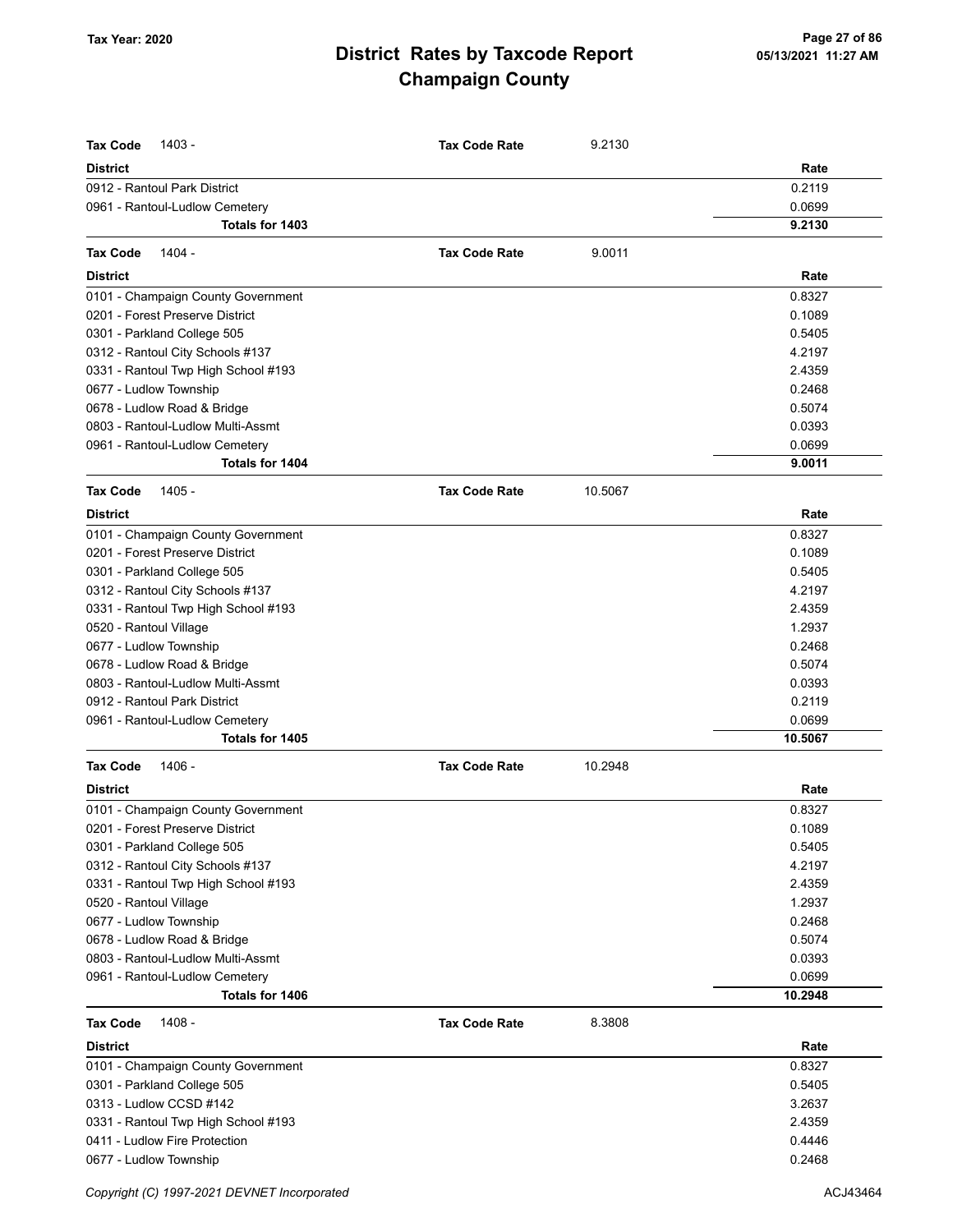| <b>Tax Code</b><br>1408 -<br><b>District</b>                     | <b>Tax Code Rate</b> | 8.3808  | Rate   |
|------------------------------------------------------------------|----------------------|---------|--------|
|                                                                  |                      |         | 0.5074 |
| 0678 - Ludlow Road & Bridge<br>0803 - Rantoul-Ludlow Multi-Assmt |                      |         | 0.0393 |
| 0961 - Rantoul-Ludlow Cemetery                                   |                      |         | 0.0699 |
| Totals for 1408                                                  |                      |         | 8.3808 |
|                                                                  |                      |         |        |
| <b>Tax Code</b><br>1409 -                                        | <b>Tax Code Rate</b> | 8.4897  |        |
| <b>District</b>                                                  |                      |         | Rate   |
| 0101 - Champaign County Government                               |                      |         | 0.8327 |
| 0201 - Forest Preserve District                                  |                      |         | 0.1089 |
| 0301 - Parkland College 505                                      |                      |         | 0.5405 |
| 0313 - Ludlow CCSD #142                                          |                      |         | 3.2637 |
| 0331 - Rantoul Twp High School #193                              |                      |         | 2.4359 |
| 0411 - Ludlow Fire Protection                                    |                      |         | 0.4446 |
| 0677 - Ludlow Township                                           |                      |         | 0.2468 |
| 0678 - Ludlow Road & Bridge                                      |                      |         | 0.5074 |
| 0803 - Rantoul-Ludlow Multi-Assmt                                |                      |         | 0.0393 |
| 0961 - Rantoul-Ludlow Cemetery                                   |                      |         | 0.0699 |
| Totals for 1409                                                  |                      |         | 8.4897 |
| <b>Tax Code</b><br>$1410 -$                                      | <b>Tax Code Rate</b> | 8.7725  |        |
| <b>District</b>                                                  |                      |         | Rate   |
| 0101 - Champaign County Government                               |                      |         | 0.8327 |
| 0201 - Forest Preserve District                                  |                      |         | 0.1089 |
| 0301 - Parkland College 505                                      |                      |         | 0.5405 |
| 0313 - Ludlow CCSD #142                                          |                      |         | 3.2637 |
| 0331 - Rantoul Twp High School #193                              |                      |         | 2.4359 |
| 0411 - Ludlow Fire Protection                                    |                      |         | 0.4446 |
| 0515 - Ludlow Village                                            |                      |         | 0.2828 |
| 0677 - Ludlow Township                                           |                      |         | 0.2468 |
| 0678 - Ludlow Road & Bridge                                      |                      |         | 0.5074 |
| 0803 - Rantoul-Ludlow Multi-Assmt                                |                      |         | 0.0393 |
| 0961 - Rantoul-Ludlow Cemetery                                   |                      |         | 0.0699 |
| Totals for 1410                                                  |                      |         | 8.7725 |
| <b>Tax Code</b><br>$1411 -$                                      | <b>Tax Code Rate</b> | 8.0451  |        |
| <b>District</b>                                                  |                      |         | Rate   |
| 0101 - Champaign County Government                               |                      |         | 0.8327 |
| 0201 - Forest Preserve District                                  |                      |         | 0.1089 |
| 0301 - Parkland College 505                                      |                      |         | 0.5405 |
| 0313 - Ludlow CCSD #142                                          |                      |         | 3.2637 |
| 0331 - Rantoul Twp High School #193                              |                      |         | 2.4359 |
| 0677 - Ludlow Township                                           |                      |         | 0.2468 |
| 0678 - Ludlow Road & Bridge                                      |                      |         | 0.5074 |
| 0803 - Rantoul-Ludlow Multi-Assmt                                |                      |         | 0.0393 |
| 0961 - Rantoul-Ludlow Cemetery                                   |                      |         | 0.0699 |
| Totals for 1411                                                  |                      |         | 8.0451 |
| <b>Tax Code</b><br>1450 -                                        | <b>Tax Code Rate</b> | 10.2948 |        |
| <b>District</b>                                                  |                      |         | Rate   |
| 0101 - Champaign County Government                               |                      |         | 0.8327 |
| 0201 - Forest Preserve District                                  |                      |         | 0.1089 |
| 0301 - Parkland College 505                                      |                      |         | 0.5405 |
| 0312 - Rantoul City Schools #137                                 |                      |         | 4.2197 |
| 0331 - Rantoul Twp High School #193                              |                      |         | 2.4359 |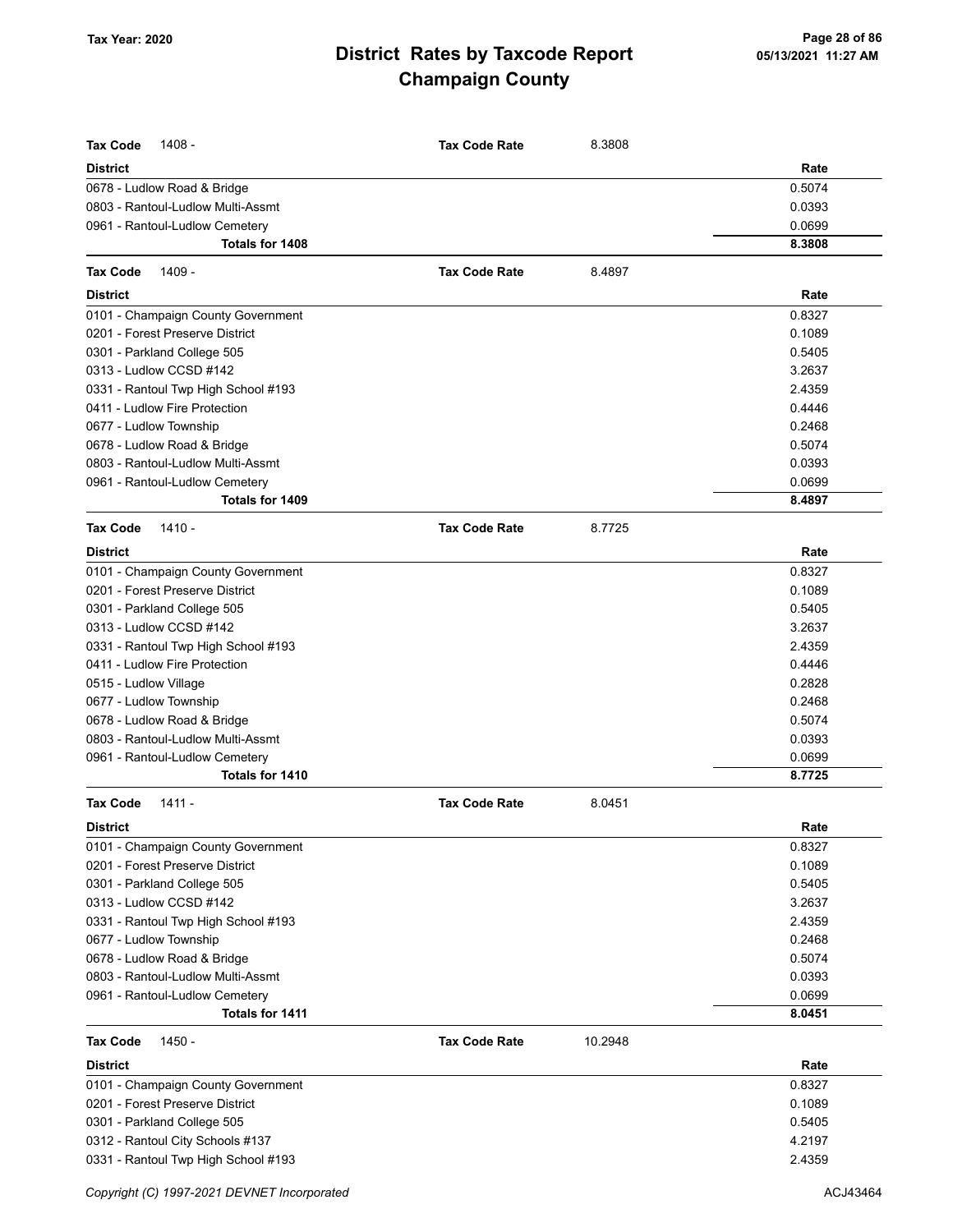| <b>Tax Code</b><br>1450 -                                               | <b>Tax Code Rate</b> | 10.2948 |                   |
|-------------------------------------------------------------------------|----------------------|---------|-------------------|
| <b>District</b>                                                         |                      |         | Rate              |
| 0520 - Rantoul Village                                                  |                      |         | 1.2937            |
| 0677 - Ludlow Township                                                  |                      |         | 0.2468            |
| 0678 - Ludlow Road & Bridge                                             |                      |         | 0.5074            |
| 0803 - Rantoul-Ludlow Multi-Assmt                                       |                      |         | 0.0393            |
| 0961 - Rantoul-Ludlow Cemetery                                          |                      |         | 0.0699            |
| 1043 - Rantoul III                                                      |                      |         | 0.0000            |
| Totals for 1450                                                         |                      |         | 10.2948           |
| $1451 -$<br><b>Tax Code</b>                                             | <b>Tax Code Rate</b> | 10.5067 |                   |
| <b>District</b>                                                         |                      |         | Rate              |
| 0101 - Champaign County Government                                      |                      |         | 0.8327            |
| 0201 - Forest Preserve District                                         |                      |         | 0.1089            |
| 0301 - Parkland College 505                                             |                      |         | 0.5405            |
| 0312 - Rantoul City Schools #137                                        |                      |         | 4.2197            |
| 0331 - Rantoul Twp High School #193                                     |                      |         | 2.4359            |
| 0520 - Rantoul Village                                                  |                      |         | 1.2937            |
| 0677 - Ludlow Township                                                  |                      |         | 0.2468            |
| 0678 - Ludlow Road & Bridge                                             |                      |         | 0.5074            |
| 0803 - Rantoul-Ludlow Multi-Assmt                                       |                      |         | 0.0393            |
| 0912 - Rantoul Park District                                            |                      |         | 0.2119            |
| 0961 - Rantoul-Ludlow Cemetery<br>Totals for 1451                       |                      |         | 0.0699<br>10.5067 |
| <b>Tax Code</b><br>1460 -                                               | <b>Tax Code Rate</b> | 10.5067 |                   |
| <b>District</b>                                                         |                      |         |                   |
|                                                                         |                      |         | Rate              |
| 0101 - Champaign County Government                                      |                      |         | 0.8327            |
| 0201 - Forest Preserve District                                         |                      |         | 0.1089            |
| 0301 - Parkland College 505                                             |                      |         | 0.5405<br>4.2197  |
| 0312 - Rantoul City Schools #137<br>0331 - Rantoul Twp High School #193 |                      |         | 2.4359            |
| 0520 - Rantoul Village                                                  |                      |         | 1.2937            |
| 0677 - Ludlow Township                                                  |                      |         | 0.2468            |
| 0678 - Ludlow Road & Bridge                                             |                      |         | 0.5074            |
| 0803 - Rantoul-Ludlow Multi-Assmt                                       |                      |         | 0.0393            |
| 0912 - Rantoul Park District                                            |                      |         | 0.2119            |
| 0961 - Rantoul-Ludlow Cemetery                                          |                      |         | 0.0699            |
| Totals for 1460                                                         |                      |         | 10.5067           |
| $1501 -$<br><b>Tax Code</b>                                             | <b>Tax Code Rate</b> | 7.2100  |                   |
| <b>District</b>                                                         |                      |         | Rate              |
| 0101 - Champaign County Government                                      |                      |         | 0.8327            |
| 0201 - Forest Preserve District                                         |                      |         | 0.1089            |
| 0301 - Parkland College 505                                             |                      |         | 0.5405            |
| 0344 - Mahomet-Seymour CUSD #3                                          |                      |         | 4.6156            |
| 0404 - Cornbelt Fire Protection                                         |                      |         | 0.3626            |
| 0683 - Mahomet Township                                                 |                      |         | 0.1197            |
| 0684 - Mahomet Road & Bridge                                            |                      |         | 0.3210            |
| 0944 - Mahomet Library                                                  |                      |         | 0.3090            |
| <b>Totals for 1501</b>                                                  |                      |         | 7.2100            |
| <b>Tax Code</b><br>$1502 -$                                             | <b>Tax Code Rate</b> | 8.0567  |                   |
| <b>District</b>                                                         |                      |         | Rate              |
| 0101 - Champaign County Government                                      |                      |         | 0.8327            |
| 0201 - Forest Preserve District                                         |                      |         | 0.1089            |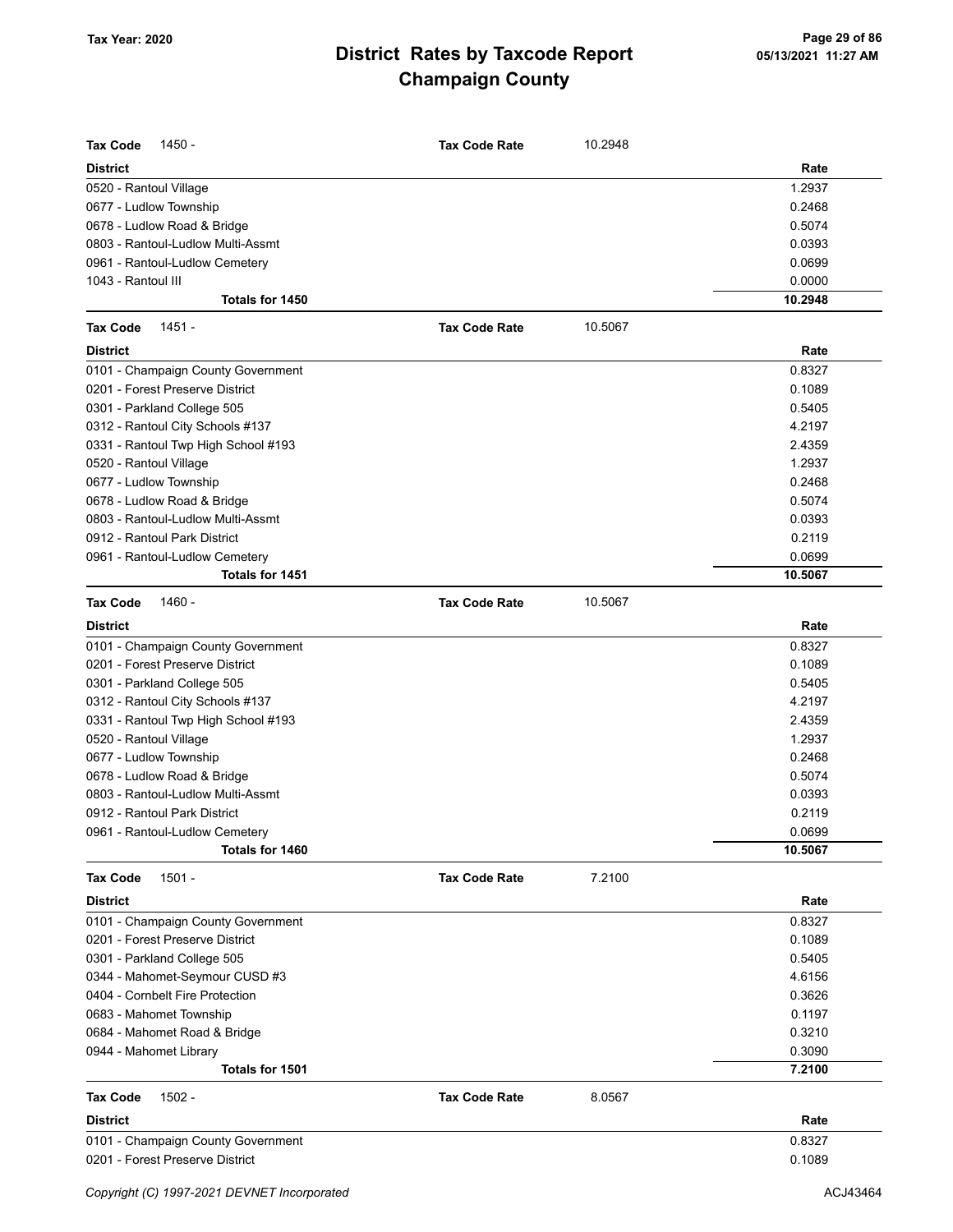| <b>Tax Code</b><br>$1502 -$              | <b>Tax Code Rate</b> | 8.0567 |        |
|------------------------------------------|----------------------|--------|--------|
| <b>District</b>                          |                      |        | Rate   |
| 0301 - Parkland College 505              |                      |        | 0.5405 |
| 0344 - Mahomet-Seymour CUSD #3           |                      |        | 4.6156 |
| 0404 - Cornbelt Fire Protection          |                      |        | 0.3626 |
| 0516 - Mahomet Village                   |                      |        | 0.8467 |
| 0683 - Mahomet Township                  |                      |        | 0.1197 |
| 0684 - Mahomet Road & Bridge             |                      |        | 0.3210 |
| 0944 - Mahomet Library                   |                      |        | 0.3090 |
| Totals for 1502                          |                      |        | 8.0567 |
| $1503 -$<br><b>Tax Code</b>              | <b>Tax Code Rate</b> | 7.1620 |        |
| <b>District</b>                          |                      |        | Rate   |
| 0101 - Champaign County Government       |                      |        | 0.8327 |
| 0201 - Forest Preserve District          |                      |        | 0.1089 |
| 0301 - Parkland College 505              |                      |        | 0.5405 |
| 0344 - Mahomet-Seymour CUSD #3           |                      |        | 4.6156 |
| 0412 - Northern Piatt Fire Protection    |                      |        | 0.3146 |
| 0683 - Mahomet Township                  |                      |        | 0.1197 |
| 0684 - Mahomet Road & Bridge             |                      |        | 0.3210 |
| 0944 - Mahomet Library                   |                      |        | 0.3090 |
| Totals for 1503                          |                      |        | 7.1620 |
| <b>Tax Code</b><br>$1505 -$              | <b>Tax Code Rate</b> | 7.0628 |        |
|                                          |                      |        |        |
| <b>District</b>                          |                      |        | Rate   |
| 0101 - Champaign County Government       |                      |        | 0.8327 |
| 0201 - Forest Preserve District          |                      |        | 0.1089 |
| 0301 - Parkland College 505              |                      |        | 0.5405 |
| 0344 - Mahomet-Seymour CUSD #3           |                      |        | 4.6156 |
| 0424 - Scott Fire Protection             |                      |        | 0.2154 |
| 0683 - Mahomet Township                  |                      |        | 0.1197 |
| 0684 - Mahomet Road & Bridge             |                      |        | 0.3210 |
| 0944 - Mahomet Library                   |                      |        | 0.3090 |
| Totals for 1505                          |                      |        | 7.0628 |
| <b>Tax Code</b><br>$1550 -$              | <b>Tax Code Rate</b> | 8.0567 |        |
| District                                 |                      |        | Rate   |
| 0101 - Champaign County Government       |                      |        | 0.8327 |
| 0201 - Forest Preserve District          |                      |        | 0.1089 |
| 0301 - Parkland College 505              |                      |        | 0.5405 |
| 0344 - Mahomet-Seymour CUSD #3           |                      |        | 4.6156 |
| 0404 - Cornbelt Fire Protection          |                      |        | 0.3626 |
| 0516 - Mahomet Village                   |                      |        | 0.8467 |
| 0683 - Mahomet Township                  |                      |        | 0.1197 |
| 0684 - Mahomet Road & Bridge             |                      |        | 0.3210 |
| 0944 - Mahomet Library                   |                      |        | 0.3090 |
| 1030 - Mahomet                           |                      |        | 0.0000 |
| Totals for 1550                          |                      |        | 8.0567 |
| <b>Tax Code</b><br>1551 - Mahomet TIF II | <b>Tax Code Rate</b> | 8.0567 |        |
| <b>District</b>                          |                      |        | Rate   |
| 0101 - Champaign County Government       |                      |        | 0.8327 |
| 0201 - Forest Preserve District          |                      |        | 0.1089 |
| 0301 - Parkland College 505              |                      |        | 0.5405 |
| 0344 - Mahomet-Seymour CUSD #3           |                      |        | 4.6156 |
| 0404 - Cornbelt Fire Protection          |                      |        | 0.3626 |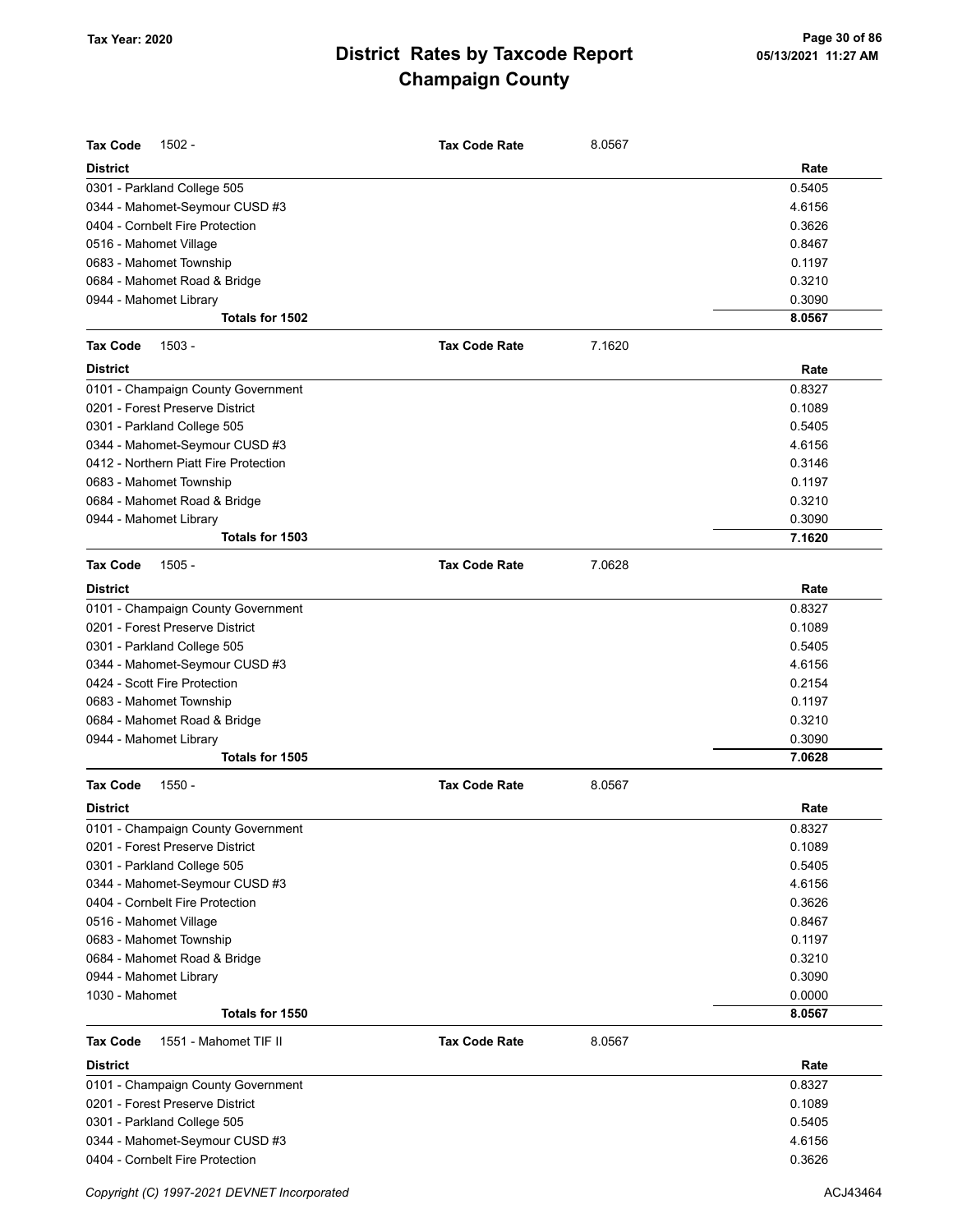| <b>Tax Code</b><br>1551 - Mahomet TIF II | <b>Tax Code Rate</b> | 8.0567 |        |
|------------------------------------------|----------------------|--------|--------|
| <b>District</b>                          |                      |        | Rate   |
| 0516 - Mahomet Village                   |                      |        | 0.8467 |
| 0683 - Mahomet Township                  |                      |        | 0.1197 |
| 0684 - Mahomet Road & Bridge             |                      |        | 0.3210 |
| 0944 - Mahomet Library                   |                      |        | 0.3090 |
| 1076 - Mahomet TIF II                    |                      |        | 0.0000 |
| Totals for 1551                          |                      |        | 8.0567 |
| <b>Tax Code</b><br>$1601 -$              | <b>Tax Code Rate</b> | 6.9788 |        |
| <b>District</b>                          |                      |        | Rate   |
| 0101 - Champaign County Government       |                      |        | 0.8327 |
| 0201 - Forest Preserve District          |                      |        | 0.1089 |
| 0301 - Parkland College 505              |                      |        | 0.5405 |
| 0341 - Fisher CUSD #1                    |                      |        | 4.6506 |
| 0417 - Sang-Valley Fire Protection       |                      |        | 0.1297 |
| 0689 - Newcomb Township                  |                      |        | 0.2537 |
| 0690 - Newcomb Road & Bridge             |                      |        | 0.4385 |
| 0802 - Condit-East Bend Multi-Assmt      |                      |        | 0.0242 |
| Totals for 1601                          |                      |        | 6.9788 |
| <b>Tax Code</b><br>$1602 -$              | <b>Tax Code Rate</b> | 7.1637 |        |
| <b>District</b>                          |                      |        | Rate   |
| 0101 - Champaign County Government       |                      |        | 0.8327 |
| 0201 - Forest Preserve District          |                      |        | 0.1089 |
| 0301 - Parkland College 505              |                      |        | 0.5405 |
| 0341 - Fisher CUSD #1                    |                      |        | 4.6506 |
| 0412 - Northern Piatt Fire Protection    |                      |        | 0.3146 |
| 0689 - Newcomb Township                  |                      |        | 0.2537 |
| 0690 - Newcomb Road & Bridge             |                      |        | 0.4385 |
| 0802 - Condit-East Bend Multi-Assmt      |                      |        | 0.0242 |
| Totals for 1602                          |                      |        | 7.1637 |
| <b>Tax Code</b><br>$1603 -$              | <b>Tax Code Rate</b> | 7.1767 |        |
| <b>District</b>                          |                      |        | Rate   |
| 0101 - Champaign County Government       |                      |        | 0.8327 |
| 0201 - Forest Preserve District          |                      |        | 0.1089 |
| 0301 - Parkland College 505              |                      |        | 0.5405 |
| 0344 - Mahomet-Seymour CUSD #3           |                      |        | 4.6156 |
| 0404 - Cornbelt Fire Protection          |                      |        | 0.3626 |
| 0689 - Newcomb Township                  |                      |        | 0.2537 |
| 0690 - Newcomb Road & Bridge             |                      |        | 0.4385 |
| 0802 - Condit-East Bend Multi-Assmt      |                      |        | 0.0242 |
| Totals for 1603                          |                      |        | 7.1767 |
| <b>Tax Code</b><br>$1604 -$              | <b>Tax Code Rate</b> | 7.1287 |        |
| <b>District</b>                          |                      |        | Rate   |
| 0101 - Champaign County Government       |                      |        | 0.8327 |
| 0201 - Forest Preserve District          |                      |        | 0.1089 |
| 0301 - Parkland College 505              |                      |        | 0.5405 |
| 0344 - Mahomet-Seymour CUSD #3           |                      |        | 4.6156 |
| 0412 - Northern Piatt Fire Protection    |                      |        | 0.3146 |
| 0689 - Newcomb Township                  |                      |        | 0.2537 |
| 0690 - Newcomb Road & Bridge             |                      |        | 0.4385 |
| 0802 - Condit-East Bend Multi-Assmt      |                      |        | 0.0242 |
| Totals for 1604                          |                      |        | 7.1287 |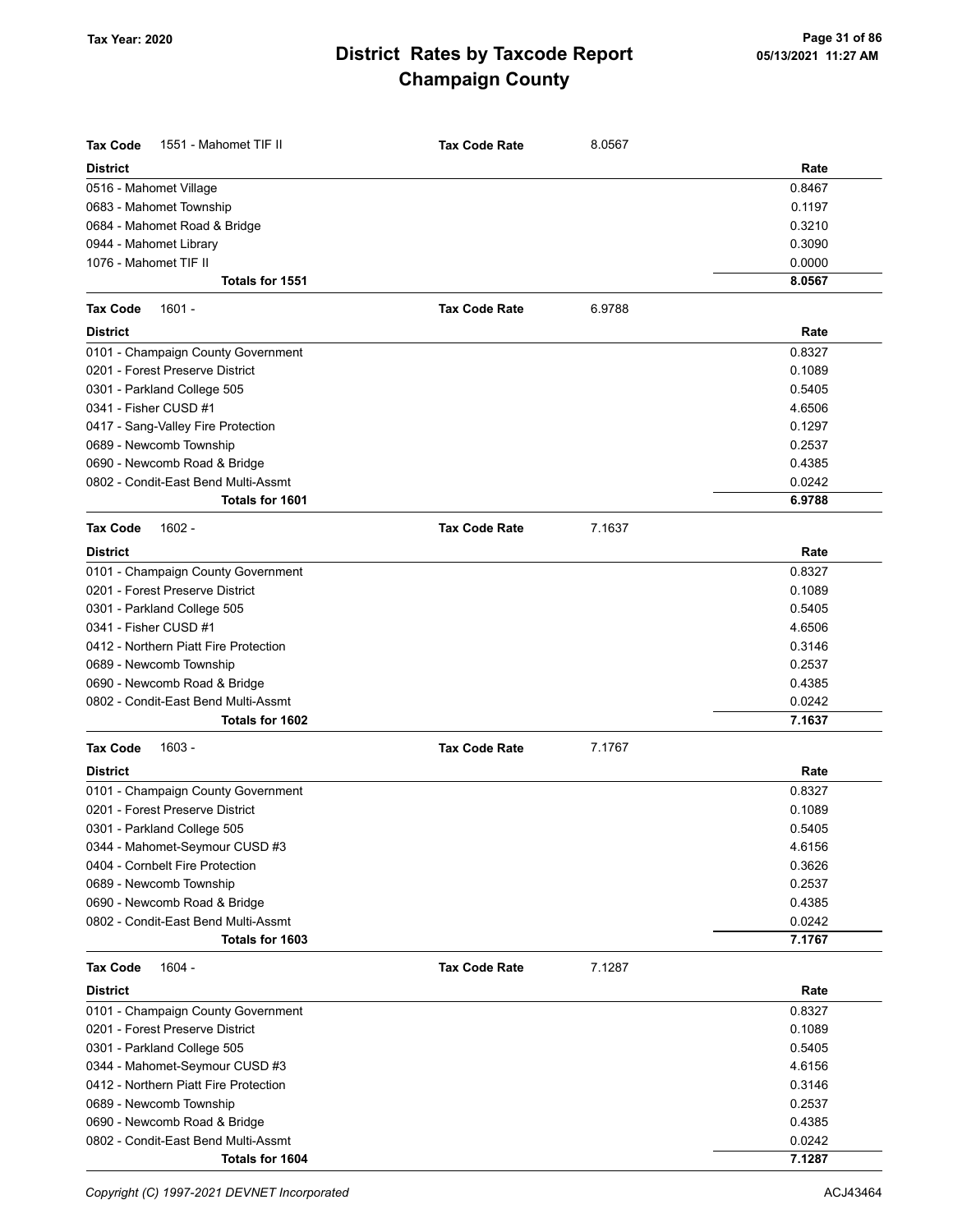| <b>Tax Code</b><br>1605 -                              | <b>Tax Code Rate</b> | 10.5627 |                  |
|--------------------------------------------------------|----------------------|---------|------------------|
| <b>District</b>                                        |                      |         | Rate             |
| 0101 - Champaign County Government                     |                      |         | 0.8327           |
| 0201 - Forest Preserve District                        |                      |         | 0.1089           |
| 0301 - Parkland College 505                            |                      |         | 0.5405           |
| 0341 - Fisher CUSD #1                                  |                      |         | 4.6506           |
| 0417 - Sang-Valley Fire Protection                     |                      |         | 0.1297           |
| 0509 - Fisher Village                                  |                      |         | 0.3425           |
| 0689 - Newcomb Township                                |                      |         | 0.2537           |
| 0690 - Newcomb Road & Bridge                           |                      |         | 0.4385           |
| 0802 - Condit-East Bend Multi-Assmt                    |                      |         | 0.0242           |
| Totals for 1605                                        |                      |         | 7.3213           |
| <b>Tax Code</b><br>$1606 -$                            | <b>Tax Code Rate</b> | 6.9438  |                  |
| <b>District</b>                                        |                      |         | Rate             |
|                                                        |                      |         | 0.8327           |
| 0101 - Champaign County Government                     |                      |         |                  |
| 0201 - Forest Preserve District                        |                      |         | 0.1089           |
| 0301 - Parkland College 505                            |                      |         | 0.5405           |
| 0344 - Mahomet-Seymour CUSD #3                         |                      |         | 4.6156           |
| 0417 - Sang-Valley Fire Protection                     |                      |         | 0.1297           |
| 0689 - Newcomb Township                                |                      |         | 0.2537           |
| 0690 - Newcomb Road & Bridge                           |                      |         | 0.4385           |
| 0802 - Condit-East Bend Multi-Assmt<br>Totals for 1606 |                      |         | 0.0242<br>6.9438 |
|                                                        |                      |         |                  |
| <b>Tax Code</b><br>$1607 -$                            | <b>Tax Code Rate</b> | 8.0234  |                  |
| <b>District</b>                                        |                      |         | Rate             |
| 0101 - Champaign County Government                     |                      |         | 0.8327           |
| 0201 - Forest Preserve District                        |                      |         | 0.1089           |
| 0301 - Parkland College 505                            |                      |         | 0.5405           |
| 0344 - Mahomet-Seymour CUSD #3                         |                      |         | 4.6156           |
| 0404 - Cornbelt Fire Protection                        |                      |         | 0.3626           |
| 0516 - Mahomet Village                                 |                      |         | 0.8467           |
| 0689 - Newcomb Township                                |                      |         | 0.2537           |
| 0690 - Newcomb Road & Bridge                           |                      |         | 0.4385           |
| 0802 - Condit-East Bend Multi-Assmt                    |                      |         | 0.0242           |
| Totals for 1607                                        |                      |         | 8.0234           |
| <b>Tax Code</b><br>$1608 -$                            | <b>Tax Code Rate</b> | 7.2117  |                  |
| <b>District</b>                                        |                      |         | Rate             |
| 0101 - Champaign County Government                     |                      |         | 0.8327           |
| 0201 - Forest Preserve District                        |                      |         | 0.1089           |
| 0301 - Parkland College 505                            |                      |         | 0.5405           |
| 0341 - Fisher CUSD #1                                  |                      |         | 4.6506           |
| 0404 - Cornbelt Fire Protection                        |                      |         | 0.3626           |
| 0689 - Newcomb Township                                |                      |         | 0.2537           |
| 0690 - Newcomb Road & Bridge                           |                      |         | 0.4385           |
| 0802 - Condit-East Bend Multi-Assmt                    |                      |         | 0.0242           |
| Totals for 1608                                        |                      |         | 7.2117           |
| <b>Tax Code</b><br>$1655 -$                            | <b>Tax Code Rate</b> | 10.5627 |                  |
| <b>District</b>                                        |                      |         | Rate             |
| 0101 - Champaign County Government                     |                      |         | 0.8327           |
| 0201 - Forest Preserve District                        |                      |         | 0.1089           |
| 0301 - Parkland College 505                            |                      |         | 0.5405           |
| 0341 - Fisher CUSD #1                                  |                      |         | 4.6506           |
|                                                        |                      |         |                  |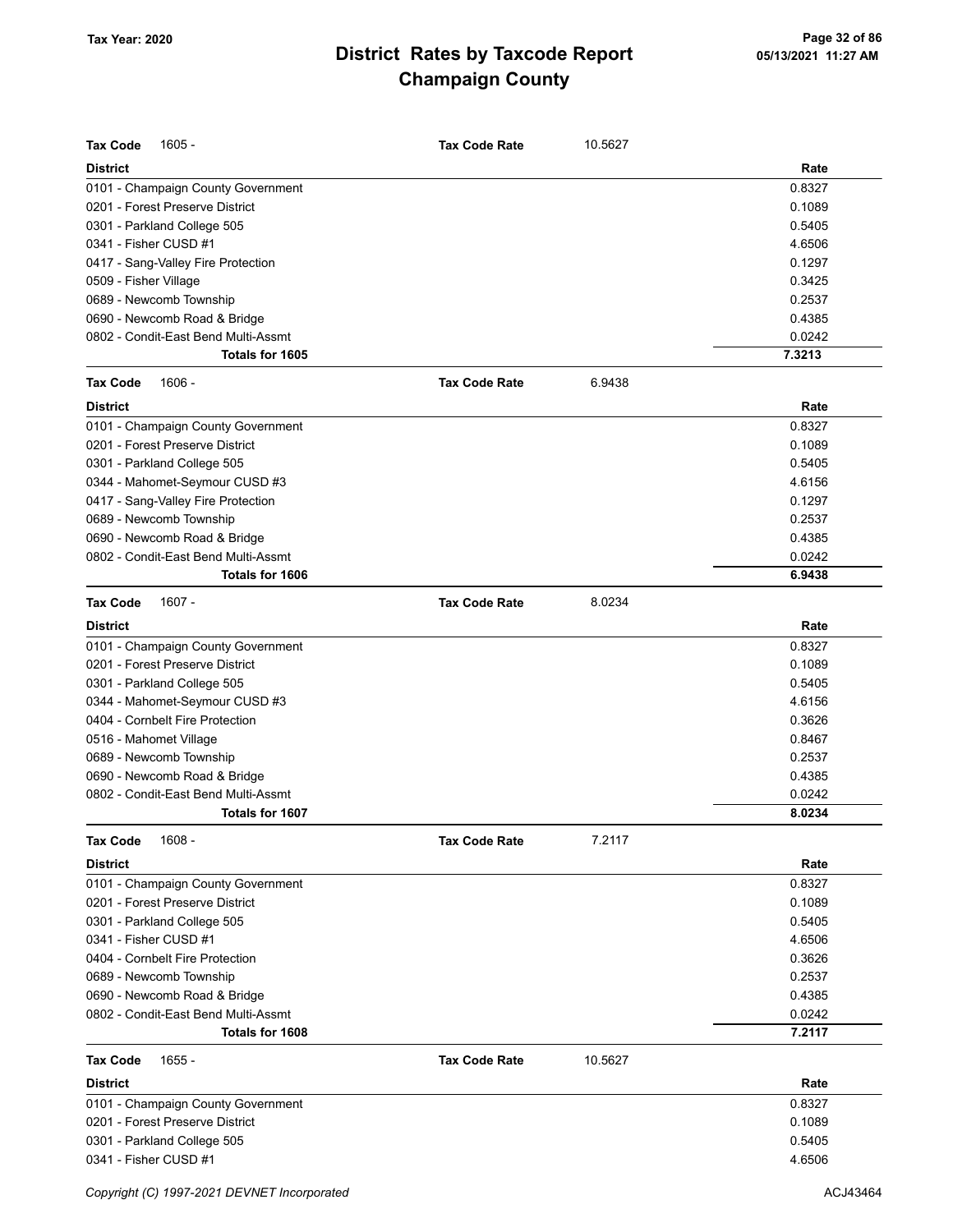| <b>Tax Code</b><br>1655 -              | <b>Tax Code Rate</b> | 10.5627 |        |
|----------------------------------------|----------------------|---------|--------|
| <b>District</b>                        |                      |         | Rate   |
| 0417 - Sang-Valley Fire Protection     |                      |         | 0.1297 |
| 0509 - Fisher Village                  |                      |         | 0.3425 |
| 0689 - Newcomb Township                |                      |         | 0.2537 |
| 0690 - Newcomb Road & Bridge           |                      |         | 0.4385 |
| 0802 - Condit-East Bend Multi-Assmt    |                      |         | 0.0242 |
| 1010 - Fisher                          |                      |         | 0.0000 |
| Totals for 1655                        |                      |         | 7.3213 |
| <b>Tax Code</b><br>1656 -              | <b>Tax Code Rate</b> | 10.5627 |        |
| <b>District</b>                        |                      |         | Rate   |
| 0101 - Champaign County Government     |                      |         | 0.8327 |
| 0201 - Forest Preserve District        |                      |         | 0.1089 |
| 0301 - Parkland College 505            |                      |         | 0.5405 |
| 0341 - Fisher CUSD #1                  |                      |         | 4.6506 |
| 0417 - Sang-Valley Fire Protection     |                      |         | 0.1297 |
| 0509 - Fisher Village                  |                      |         | 0.3425 |
| 0689 - Newcomb Township                |                      |         | 0.2537 |
| 0690 - Newcomb Road & Bridge           |                      |         | 0.4385 |
| 0802 - Condit-East Bend Multi-Assmt    |                      |         | 0.0242 |
| 1013 - Fisher III                      |                      |         | 0.0000 |
| Totals for 1656                        |                      |         | 7.3213 |
| $1701 -$<br><b>Tax Code</b>            | <b>Tax Code Rate</b> | 7.1993  |        |
| <b>District</b>                        |                      |         | Rate   |
| 0101 - Champaign County Government     |                      |         | 0.8327 |
| 0201 - Forest Preserve District        |                      |         | 0.1089 |
| 0301 - Parkland College 505            |                      |         | 0.5405 |
| 0314 - St. Joseph CCSD #169            |                      |         | 2.7368 |
| 0333 - St.Jos-Ogden High School #305   |                      |         | 1.9912 |
| 0419 - St. Jos-Stanton Fire Protection |                      |         | 0.2824 |
| 0695 - Ogden Township                  |                      |         | 0.3077 |
| 0696 - Ogden Road & Bridge             |                      |         | 0.3643 |
| 0805 - Ogden-Stanton Multi-Assmt       |                      |         | 0.0348 |
| Totals for 1701                        |                      |         | 7.1993 |
| Tax Code 1708 -                        | <b>Tax Code Rate</b> | 7.5121  |        |
| <b>District</b>                        |                      |         | Rate   |
| 0101 - Champaign County Government     |                      |         | 0.8327 |
| 0201 - Forest Preserve District        |                      |         | 0.1089 |
| 0301 - Parkland College 505            |                      |         | 0.5405 |
| 0357 - Oakwood CUSD #76                |                      |         | 5.1650 |
| 0413 - Ogden-Royal Fire Protection     |                      |         | 0.1582 |
| 0695 - Ogden Township                  |                      |         | 0.3077 |
| 0696 - Ogden Road & Bridge             |                      |         | 0.3643 |
| 0805 - Ogden-Stanton Multi-Assmt       |                      |         | 0.0348 |
| Totals for 1708                        |                      |         | 7.5121 |
| 1709 -<br><b>Tax Code</b>              | <b>Tax Code Rate</b> | 7.3181  |        |
| <b>District</b>                        |                      |         | Rate   |
| 0101 - Champaign County Government     |                      |         | 0.8327 |
| 0201 - Forest Preserve District        |                      |         | 0.1089 |
| 0301 - Parkland College 505            |                      |         | 0.5405 |
| 0333 - St.Jos-Ogden High School #305   |                      |         | 1.9912 |
| 0358 - Prairieview-Ogden CCSD #197     |                      |         | 2.9798 |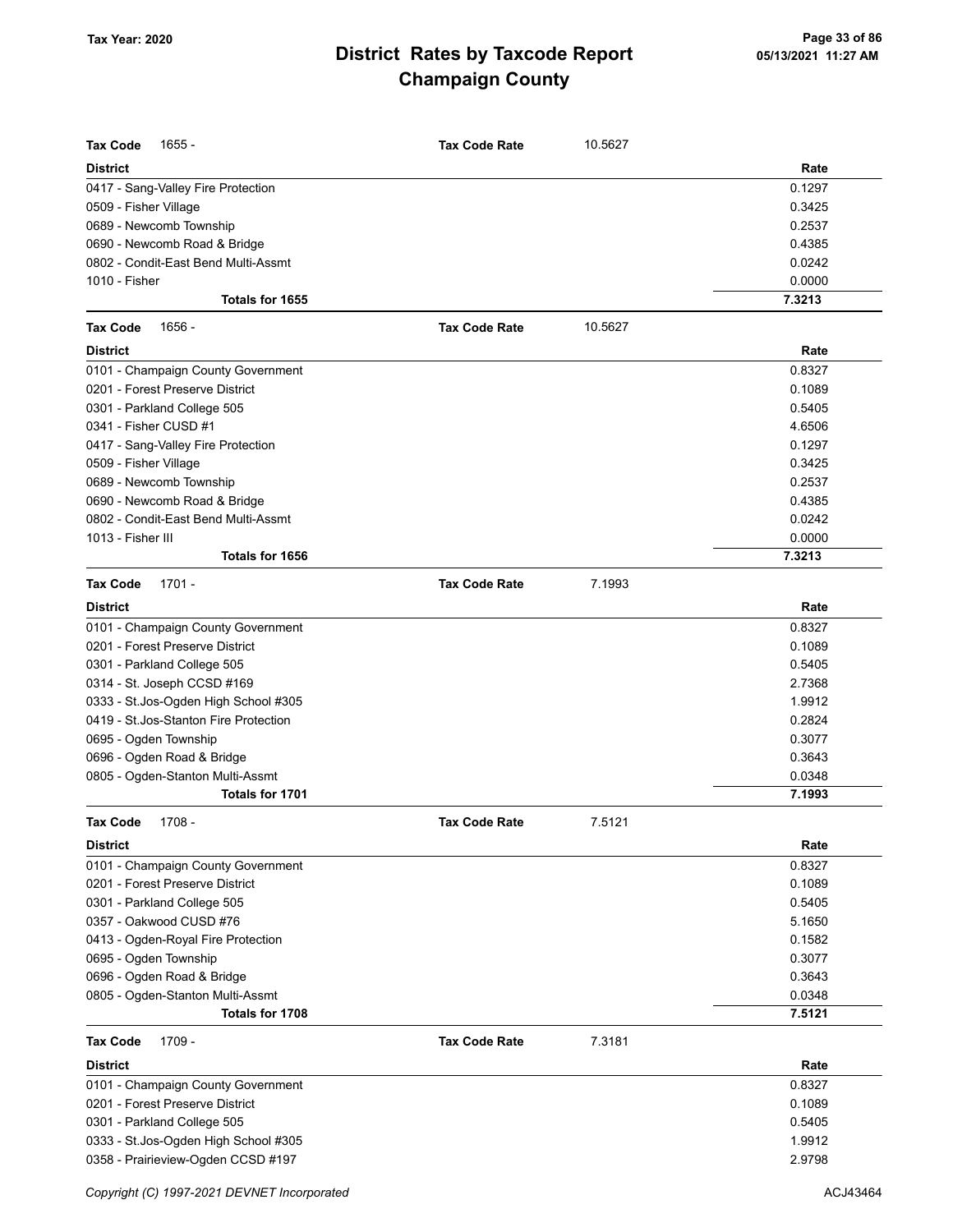| <b>Tax Code</b><br>1709 -<br><b>District</b> | <b>Tax Code Rate</b> | 7.3181 | Rate   |
|----------------------------------------------|----------------------|--------|--------|
| 0413 - Ogden-Royal Fire Protection           |                      |        | 0.1582 |
| 0695 - Ogden Township                        |                      |        | 0.3077 |
| 0696 - Ogden Road & Bridge                   |                      |        | 0.3643 |
| 0805 - Ogden-Stanton Multi-Assmt             |                      |        | 0.0348 |
| Totals for 1709                              |                      |        | 7.3181 |
| Tax Code<br>$1710 -$                         | <b>Tax Code Rate</b> | 7.4423 |        |
| <b>District</b>                              |                      |        | Rate   |
| 0101 - Champaign County Government           |                      |        | 0.8327 |
| 0201 - Forest Preserve District              |                      |        | 0.1089 |
| 0301 - Parkland College 505                  |                      |        | 0.5405 |
| 0333 - St.Jos-Ogden High School #305         |                      |        | 1.9912 |
| 0358 - Prairieview-Ogden CCSD #197           |                      |        | 2.9798 |
| 0419 - St. Jos-Stanton Fire Protection       |                      |        | 0.2824 |
| 0695 - Ogden Township                        |                      |        | 0.3077 |
| 0696 - Ogden Road & Bridge                   |                      |        | 0.3643 |
| 0805 - Ogden-Stanton Multi-Assmt             |                      |        | 0.0348 |
| Totals for 1710                              |                      |        | 7.4423 |
| <b>Tax Code</b><br>$1711 -$                  | <b>Tax Code Rate</b> | 7.9755 |        |
| District                                     |                      |        | Rate   |
| 0101 - Champaign County Government           |                      |        | 0.8327 |
| 0201 - Forest Preserve District              |                      |        | 0.1089 |
| 0301 - Parkland College 505                  |                      |        | 0.5405 |
| 0333 - St.Jos-Ogden High School #305         |                      |        | 1.9912 |
| 0358 - Prairieview-Ogden CCSD #197           |                      |        | 2.9798 |
| 0413 - Ogden-Royal Fire Protection           |                      |        | 0.1582 |
| 0517 - Ogden Village                         |                      |        | 0.6574 |
| 0695 - Ogden Township                        |                      |        | 0.3077 |
| 0696 - Ogden Road & Bridge                   |                      |        | 0.3643 |
| 0805 - Ogden-Stanton Multi-Assmt             |                      |        | 0.0348 |
| Totals for 1711                              |                      |        | 7.9755 |
| <b>Tax Code</b><br>$1712 -$                  | <b>Tax Code Rate</b> | 7.3815 |        |
| <b>District</b>                              |                      |        | Rate   |
| 0101 - Champaign County Government           |                      |        | 0.8327 |
| 0201 - Forest Preserve District              |                      |        | 0.1089 |
| 0301 - Parkland College 505                  |                      |        | 0.5405 |
| 0333 - St.Jos-Ogden High School #305         |                      |        | 1.9912 |
| 0358 - Prairieview-Ogden CCSD #197           |                      |        | 2.9798 |
| 0413 - Ogden-Royal Fire Protection           |                      |        | 0.1582 |
| 0522 - Royal Village                         |                      |        | 0.0634 |
| 0695 - Ogden Township                        |                      |        | 0.3077 |
| 0696 - Ogden Road & Bridge                   |                      |        | 0.3643 |
| 0805 - Ogden-Stanton Multi-Assmt             |                      |        | 0.0348 |
| Totals for 1712                              |                      |        | 7.3815 |
| <b>Tax Code</b><br>1801 -                    | <b>Tax Code Rate</b> | 5.8374 |        |
| District                                     |                      |        | Rate   |
| 0101 - Champaign County Government           |                      |        | 0.8327 |
| 0201 - Forest Preserve District              |                      |        | 0.1089 |
| 0301 - Parkland College 505                  |                      |        | 0.5405 |
| 0348 - Tolono CUSD #7                        |                      |        | 3.4473 |
| 0414 - Pesotum Fire Protection               |                      |        | 0.2450 |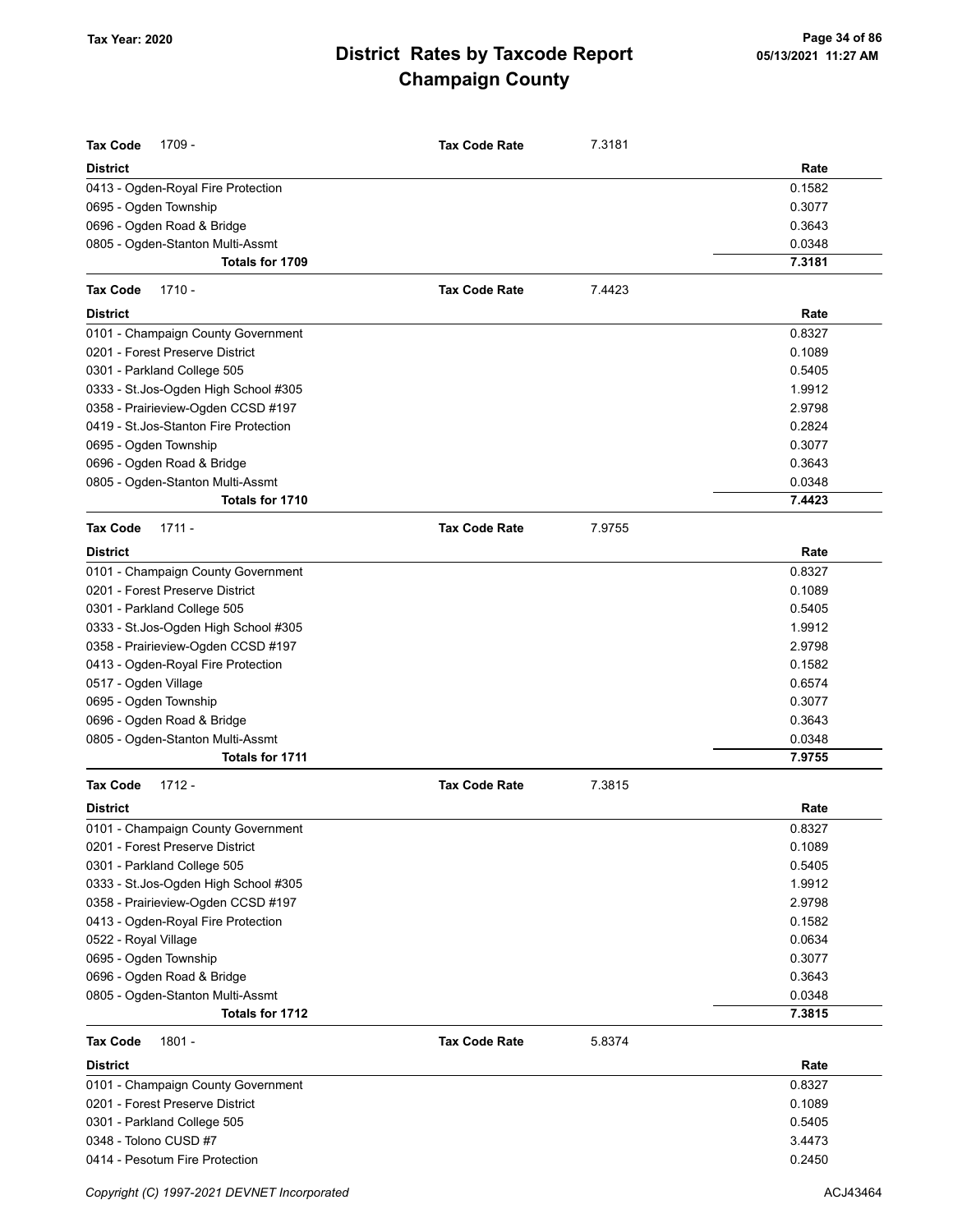| <b>Tax Code</b><br>$1801 -$        | <b>Tax Code Rate</b> | 5.8374 |        |
|------------------------------------|----------------------|--------|--------|
| <b>District</b>                    |                      |        | Rate   |
| 0701 - Pesotum Township            |                      |        | 0.2337 |
| 0702 - Pesotum Road & Bridge       |                      |        | 0.4143 |
| 0807 - Pesotum-Critt Multi-Assmt   |                      |        | 0.0150 |
| Totals for 1801                    |                      |        | 5.8374 |
| Tax Code<br>1802 -                 | <b>Tax Code Rate</b> | 6.0840 |        |
| <b>District</b>                    |                      |        | Rate   |
| 0101 - Champaign County Government |                      |        | 0.8327 |
| 0201 - Forest Preserve District    |                      |        | 0.1089 |
| 0301 - Parkland College 505        |                      |        | 0.5405 |
| 0348 - Tolono CUSD #7              |                      |        | 3.4473 |
| 0414 - Pesotum Fire Protection     |                      |        | 0.2450 |
| 0518 - Pesotum Village             |                      |        | 0.2466 |
| 0701 - Pesotum Township            |                      |        | 0.2337 |
| 0702 - Pesotum Road & Bridge       |                      |        | 0.4143 |
| 0807 - Pesotum-Critt Multi-Assmt   |                      |        | 0.0150 |
| Totals for 1802                    |                      |        | 6.0840 |
| 1803 -<br><b>Tax Code</b>          | <b>Tax Code Rate</b> | 7.2867 |        |
| District                           |                      |        | Rate   |
| 0101 - Champaign County Government |                      |        | 0.8327 |
| 0201 - Forest Preserve District    |                      |        | 0.1089 |
| 0301 - Parkland College 505        |                      |        | 0.5405 |
| 0352 - Tuscola CUSD #301           |                      |        | 4.8966 |
| 0414 - Pesotum Fire Protection     |                      |        | 0.2450 |
| 0701 - Pesotum Township            |                      |        | 0.2337 |
| 0702 - Pesotum Road & Bridge       |                      |        | 0.4143 |
| 0807 - Pesotum-Critt Multi-Assmt   |                      |        | 0.0150 |
| Totals for 1803                    |                      |        | 7.2867 |
| <b>Tax Code</b><br>1804 -          | <b>Tax Code Rate</b> | 7.0381 |        |
| <b>District</b>                    |                      |        | Rate   |
| 0101 - Champaign County Government |                      |        | 0.8327 |
| 0201 - Forest Preserve District    |                      |        | 0.1089 |
| 0301 - Parkland College 505        |                      |        | 0.5405 |
| 0353 - Villa Grove CUSD #302       |                      |        | 4.3897 |
| 0414 - Pesotum Fire Protection     |                      |        | 0.2450 |
| 0701 - Pesotum Township            |                      |        | 0.2337 |
| 0702 - Pesotum Road & Bridge       |                      |        | 0.4143 |
| 0807 - Pesotum-Critt Multi-Assmt   |                      |        | 0.0150 |
| 0943 - Camargo Library             |                      |        | 0.2583 |
| Totals for 1804                    |                      |        | 7.0381 |
| Tax Code<br>$1805 -$               | <b>Tax Code Rate</b> | 5.8195 |        |
| District                           |                      |        | Rate   |
| 0101 - Champaign County Government |                      |        | 0.8327 |
| 0201 - Forest Preserve District    |                      |        | 0.1089 |
| 0301 - Parkland College 505        |                      |        | 0.5405 |
| 0348 - Tolono CUSD #7              |                      |        | 3.4473 |
| 0426 - Tolono Fire Protection      |                      |        | 0.2271 |
| 0701 - Pesotum Township            |                      |        | 0.2337 |
| 0702 - Pesotum Road & Bridge       |                      |        | 0.4143 |
| 0807 - Pesotum-Critt Multi-Assmt   |                      |        | 0.0150 |
| Totals for 1805                    |                      |        | 5.8195 |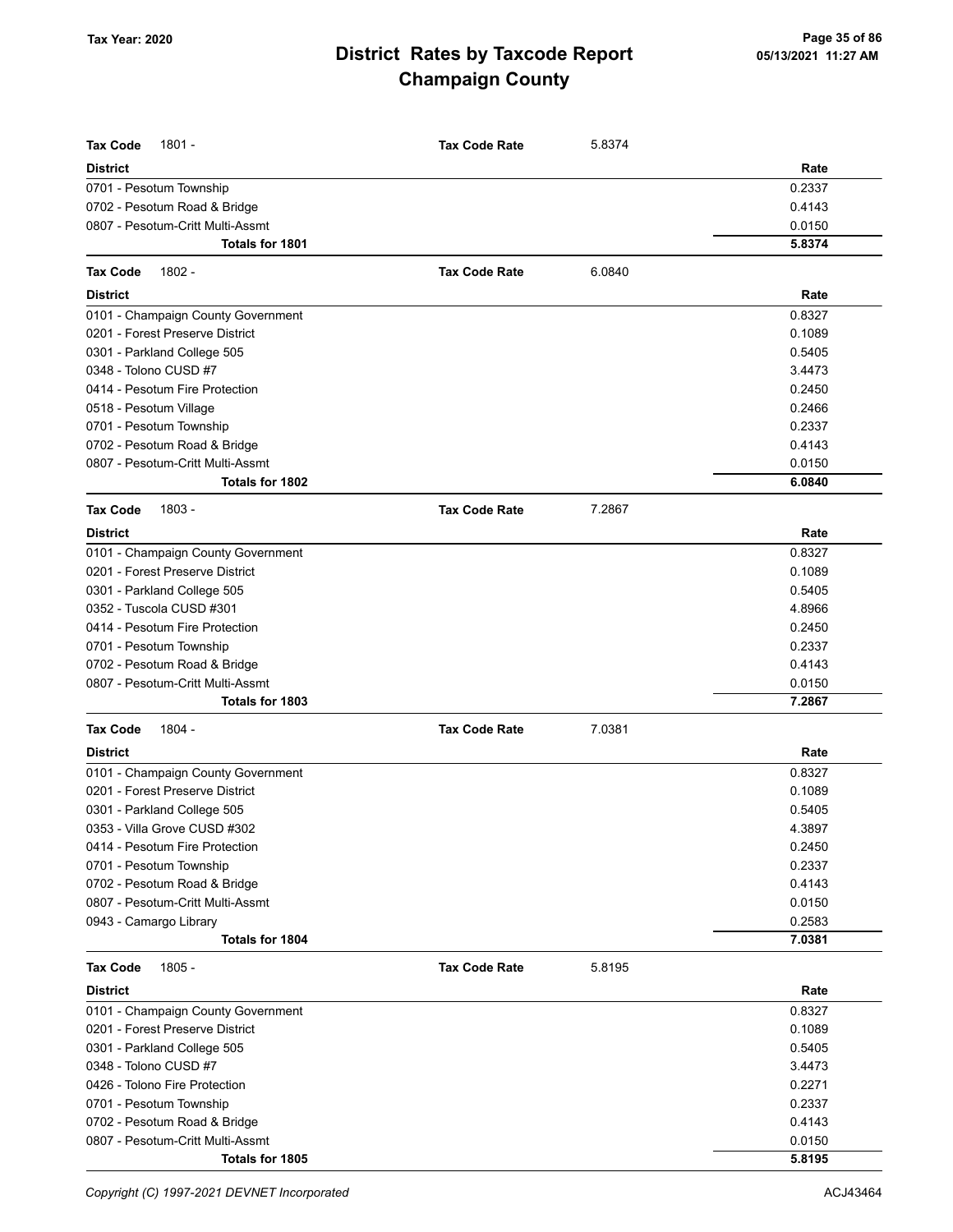| <b>Tax Code</b><br>1806 -           |                      |        |        |
|-------------------------------------|----------------------|--------|--------|
|                                     | <b>Tax Code Rate</b> | 5.8633 |        |
| <b>District</b>                     |                      |        | Rate   |
| 0101 - Champaign County Government  |                      |        | 0.8327 |
| 0201 - Forest Preserve District     |                      |        | 0.1089 |
| 0301 - Parkland College 505         |                      |        | 0.5405 |
| 0348 - Tolono CUSD #7               |                      |        | 3.4473 |
| 0425 - Sadorus Fire Protection      |                      |        | 0.2709 |
| 0701 - Pesotum Township             |                      |        | 0.2337 |
| 0702 - Pesotum Road & Bridge        |                      |        | 0.4143 |
| 0807 - Pesotum-Critt Multi-Assmt    |                      |        | 0.0150 |
| <b>Totals for 1806</b>              |                      |        | 5.8633 |
| 1901 -<br><b>Tax Code</b>           | <b>Tax Code Rate</b> | 6.2014 |        |
| <b>District</b>                     |                      |        | Rate   |
| 0101 - Champaign County Government  |                      |        | 0.8327 |
| 0201 - Forest Preserve District     |                      |        | 0.1089 |
| 0301 - Parkland College 505         |                      |        | 0.5405 |
| 0348 - Tolono CUSD #7               |                      |        | 3.4473 |
| 0415 - Philo Fire Protection        |                      |        | 0.1912 |
| 0707 - Philo Township               |                      |        | 0.2125 |
| 0708 - Philo Road & Bridge          |                      |        | 0.6961 |
| 0942 - Philo Library                |                      |        | 0.1722 |
| Totals for 1901                     |                      |        | 6.2014 |
| <b>Tax Code</b><br>1901A            | <b>Tax Code Rate</b> | 6.2014 |        |
| <b>District</b>                     |                      |        | Rate   |
| 0101 - Champaign County Government  |                      |        | 0.8327 |
| 0201 - Forest Preserve District     |                      |        | 0.1089 |
| 0301 - Parkland College 505         |                      |        | 0.5405 |
| 0348 - Tolono CUSD #7               |                      |        | 3.4473 |
| 0415 - Philo Fire Protection        |                      |        | 0.1912 |
| 0707 - Philo Township               |                      |        | 0.2125 |
| 0708 - Philo Road & Bridge          |                      |        | 0.6961 |
| 0901 - Urbana-Champaign Sanit Distr |                      |        | 0.0000 |
| 0942 - Philo Library                |                      |        | 0.1722 |
| Totals for 1901A                    |                      |        | 6.2014 |
|                                     |                      |        |        |
| 1902 -<br>Tax Code                  | <b>Tax Code Rate</b> | 6.5388 |        |
| <b>District</b>                     |                      |        | Rate   |
| 0101 - Champaign County Government  |                      |        | 0.8327 |
| 0201 - Forest Preserve District     |                      |        | 0.1089 |
| 0301 - Parkland College 505         |                      |        | 0.5405 |
| 0348 - Tolono CUSD #7               |                      |        | 3.4473 |
| 0415 - Philo Fire Protection        |                      |        | 0.1912 |
| 0519 - Philo Village                |                      |        | 0.3374 |
| 0707 - Philo Township               |                      |        | 0.2125 |
| 0708 - Philo Road & Bridge          |                      |        | 0.6961 |
| 0942 - Philo Library                |                      |        | 0.1722 |
| Totals for 1902                     |                      |        | 6.5388 |
| <b>Tax Code</b><br>1903 -           | <b>Tax Code Rate</b> | 6.2373 |        |
| <b>District</b>                     |                      |        | Rate   |
| 0101 - Champaign County Government  |                      |        | 0.8327 |
| 0201 - Forest Preserve District     |                      |        | 0.1089 |
| 0301 - Parkland College 505         |                      |        | 0.5405 |
| 0348 - Tolono CUSD #7               |                      |        | 3.4473 |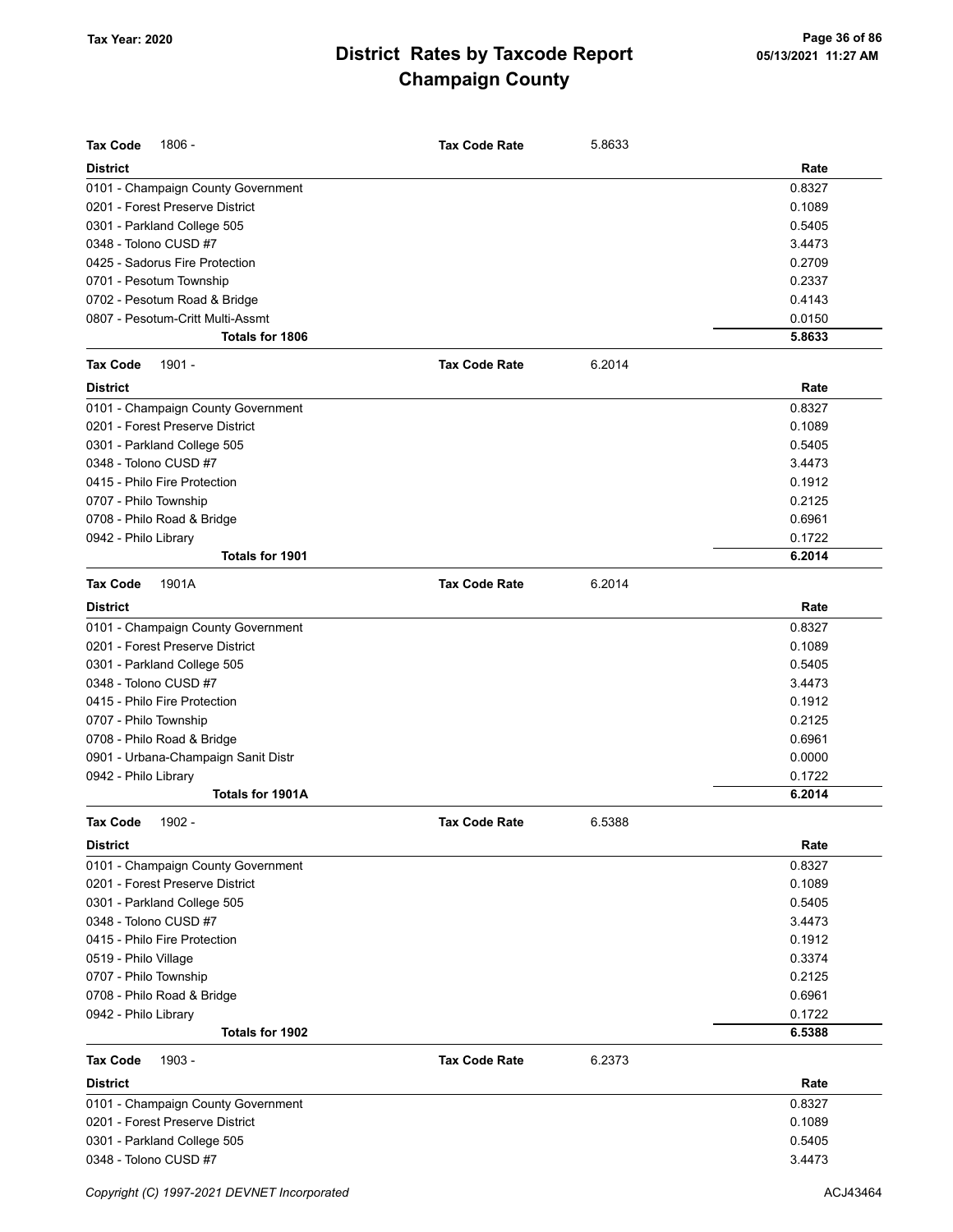| <b>Tax Code</b><br>1903 -                         | <b>Tax Code Rate</b> | 6.2373  |                  |
|---------------------------------------------------|----------------------|---------|------------------|
| <b>District</b>                                   |                      |         | Rate             |
| 0426 - Tolono Fire Protection                     |                      |         | 0.2271           |
| 0707 - Philo Township                             |                      |         | 0.2125           |
| 0708 - Philo Road & Bridge                        |                      |         | 0.6961           |
| 0942 - Philo Library                              |                      |         | 0.1722           |
| Totals for 1903                                   |                      |         | 6.2373           |
| <b>Tax Code</b><br>$2001 -$                       | <b>Tax Code Rate</b> | 7.7205  |                  |
| <b>District</b>                                   |                      |         | Rate             |
| 0101 - Champaign County Government                |                      |         | 0.8327           |
| 0201 - Forest Preserve District                   |                      |         | 0.1089           |
| 0301 - Parkland College 505                       |                      |         | 0.5405           |
| 0311 - Thomasboro CCSD #130                       |                      |         | 2.7829           |
| 0331 - Rantoul Twp High School #193               |                      |         | 2.4359           |
| 0420 - Thomasboro Fire Protection                 |                      |         | 0.2755           |
| 0713 - Rantoul Township                           |                      |         | 0.1647           |
| 0714 - Rantoul Road & Bridge                      |                      |         | 0.4702           |
| 0803 - Rantoul-Ludlow Multi-Assmt                 |                      |         | 0.0393           |
| 0961 - Rantoul-Ludlow Cemetery                    |                      |         | 0.0699           |
| Totals for 2001                                   |                      |         | 7.7205           |
| <b>Tax Code</b><br>$2002 -$                       | <b>Tax Code Rate</b> | 8.5076  |                  |
| <b>District</b>                                   |                      |         | Rate             |
| 0101 - Champaign County Government                |                      |         | 0.8327           |
| 0201 - Forest Preserve District                   |                      |         | 0.1089           |
| 0301 - Parkland College 505                       |                      |         | 0.5405           |
| 0311 - Thomasboro CCSD #130                       |                      |         | 2.7829           |
| 0331 - Rantoul Twp High School #193               |                      |         | 2.4359           |
| 0420 - Thomasboro Fire Protection                 |                      |         | 0.2755           |
| 0527 - Thomasboro Village                         |                      |         | 0.7871           |
| 0713 - Rantoul Township                           |                      |         | 0.1647           |
| 0714 - Rantoul Road & Bridge                      |                      |         | 0.4702           |
| 0803 - Rantoul-Ludlow Multi-Assmt                 |                      |         | 0.0393           |
| 0961 - Rantoul-Ludlow Cemetery                    |                      |         | 0.0699           |
| Totals for 2002                                   |                      |         | 8.5076           |
| Tax Code<br>$2003 -$                              | <b>Tax Code Rate</b> | 8.8818  |                  |
| <b>District</b>                                   |                      |         | Rate             |
| 0101 - Champaign County Government                |                      |         | 0.8327           |
| 0201 - Forest Preserve District                   |                      |         | 0.1089           |
| 0301 - Parkland College 505                       |                      |         | 0.5405           |
| 0312 - Rantoul City Schools #137                  |                      |         | 4.2197           |
| 0331 - Rantoul Twp High School #193               |                      |         | 2.4359           |
| 0713 - Rantoul Township                           |                      |         | 0.1647           |
| 0714 - Rantoul Road & Bridge                      |                      |         | 0.4702           |
| 0803 - Rantoul-Ludlow Multi-Assmt                 |                      |         | 0.0393           |
| 0961 - Rantoul-Ludlow Cemetery<br>Totals for 2003 |                      |         | 0.0699<br>8.8818 |
|                                                   |                      |         |                  |
| <b>Tax Code</b><br>$2004 -$                       | <b>Tax Code Rate</b> | 10.1755 |                  |
| <b>District</b>                                   |                      |         | Rate             |
| 0101 - Champaign County Government                |                      |         | 0.8327           |
| 0201 - Forest Preserve District                   |                      |         | 0.1089           |
| 0301 - Parkland College 505                       |                      |         | 0.5405           |
| 0312 - Rantoul City Schools #137                  |                      |         | 4.2197           |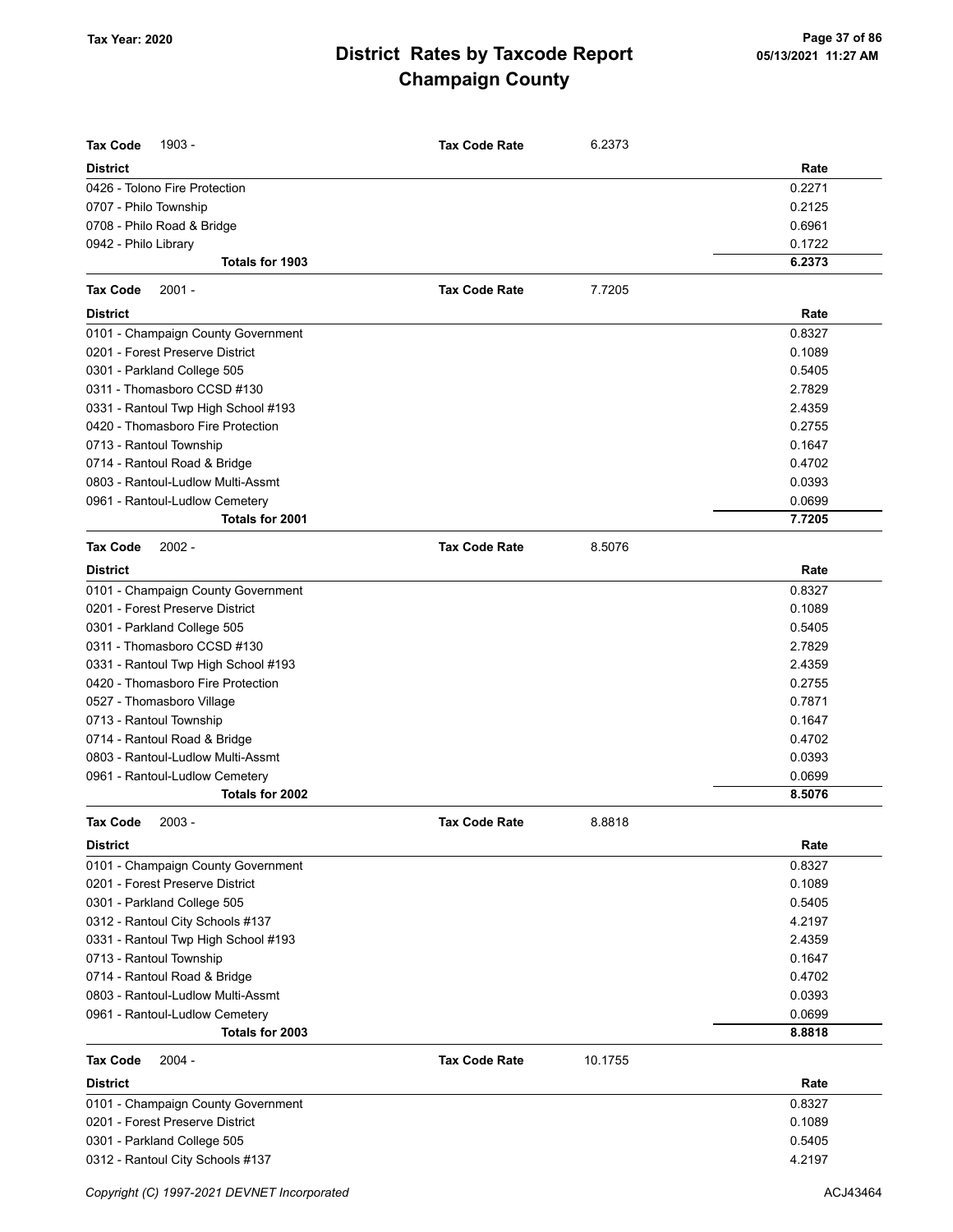| <b>Tax Code</b><br>$2004 -$         | <b>Tax Code Rate</b> | 10.1755 |         |
|-------------------------------------|----------------------|---------|---------|
| <b>District</b>                     |                      |         | Rate    |
| 0331 - Rantoul Twp High School #193 |                      |         | 2.4359  |
| 0520 - Rantoul Village              |                      |         | 1.2937  |
| 0713 - Rantoul Township             |                      |         | 0.1647  |
| 0714 - Rantoul Road & Bridge        |                      |         | 0.4702  |
| 0803 - Rantoul-Ludlow Multi-Assmt   |                      |         | 0.0393  |
| 0961 - Rantoul-Ludlow Cemetery      |                      |         | 0.0699  |
| Totals for 2004                     |                      |         | 10.1755 |
| <b>Tax Code</b><br>$2005 -$         | <b>Tax Code Rate</b> | 10.3874 |         |
| <b>District</b>                     |                      |         | Rate    |
| 0101 - Champaign County Government  |                      |         | 0.8327  |
| 0201 - Forest Preserve District     |                      |         | 0.1089  |
| 0301 - Parkland College 505         |                      |         | 0.5405  |
| 0312 - Rantoul City Schools #137    |                      |         | 4.2197  |
| 0331 - Rantoul Twp High School #193 |                      |         | 2.4359  |
| 0520 - Rantoul Village              |                      |         | 1.2937  |
| 0713 - Rantoul Township             |                      |         | 0.1647  |
| 0714 - Rantoul Road & Bridge        |                      |         | 0.4702  |
| 0803 - Rantoul-Ludlow Multi-Assmt   |                      |         | 0.0393  |
| 0912 - Rantoul Park District        |                      |         | 0.2119  |
| 0961 - Rantoul-Ludlow Cemetery      |                      |         | 0.0699  |
| Totals for 2005                     |                      |         | 10.3874 |
| $2007 -$<br><b>Tax Code</b>         | <b>Tax Code Rate</b> | 7.1604  |         |
| <b>District</b>                     |                      |         | Rate    |
| 0101 - Champaign County Government  |                      |         | 0.8327  |
| 0201 - Forest Preserve District     |                      |         | 0.1089  |
| 0301 - Parkland College 505         |                      |         | 0.5405  |
| 0315 - Gifford CCSD #188            |                      |         | 2.4983  |
| 0331 - Rantoul Twp High School #193 |                      |         | 2.4359  |
| 0713 - Rantoul Township             |                      |         | 0.1647  |
| 0714 - Rantoul Road & Bridge        |                      |         | 0.4702  |
| 0803 - Rantoul-Ludlow Multi-Assmt   |                      |         | 0.0393  |
| 0961 - Rantoul-Ludlow Cemetery      |                      |         | 0.0699  |
| Totals for 2007                     |                      |         | 7.1604  |
| Tax Code<br>$2008 -$                | <b>Tax Code Rate</b> | 8.9506  |         |
| <b>District</b>                     |                      |         | Rate    |
| 0101 - Champaign County Government  |                      |         | 0.8327  |
| 0201 - Forest Preserve District     |                      |         | 0.1089  |
| 0301 - Parkland College 505         |                      |         | 0.5405  |
| 0311 - Thomasboro CCSD #130         |                      |         | 2.7829  |
| 0331 - Rantoul Twp High School #193 |                      |         | 2.4359  |
| 0520 - Rantoul Village              |                      |         | 1.2937  |
| 0713 - Rantoul Township             |                      |         | 0.1647  |
| 0714 - Rantoul Road & Bridge        |                      |         | 0.4702  |
| 0803 - Rantoul-Ludlow Multi-Assmt   |                      |         | 0.0393  |
| 0912 - Rantoul Park District        |                      |         | 0.2119  |
| 0961 - Rantoul-Ludlow Cemetery      |                      |         | 0.0699  |
| Totals for 2008                     |                      |         | 8.9506  |
| $2009 -$<br><b>Tax Code</b>         | <b>Tax Code Rate</b> | 7.4450  |         |
| District                            |                      |         | Rate    |
| 0101 - Champaign County Government  |                      |         | 0.8327  |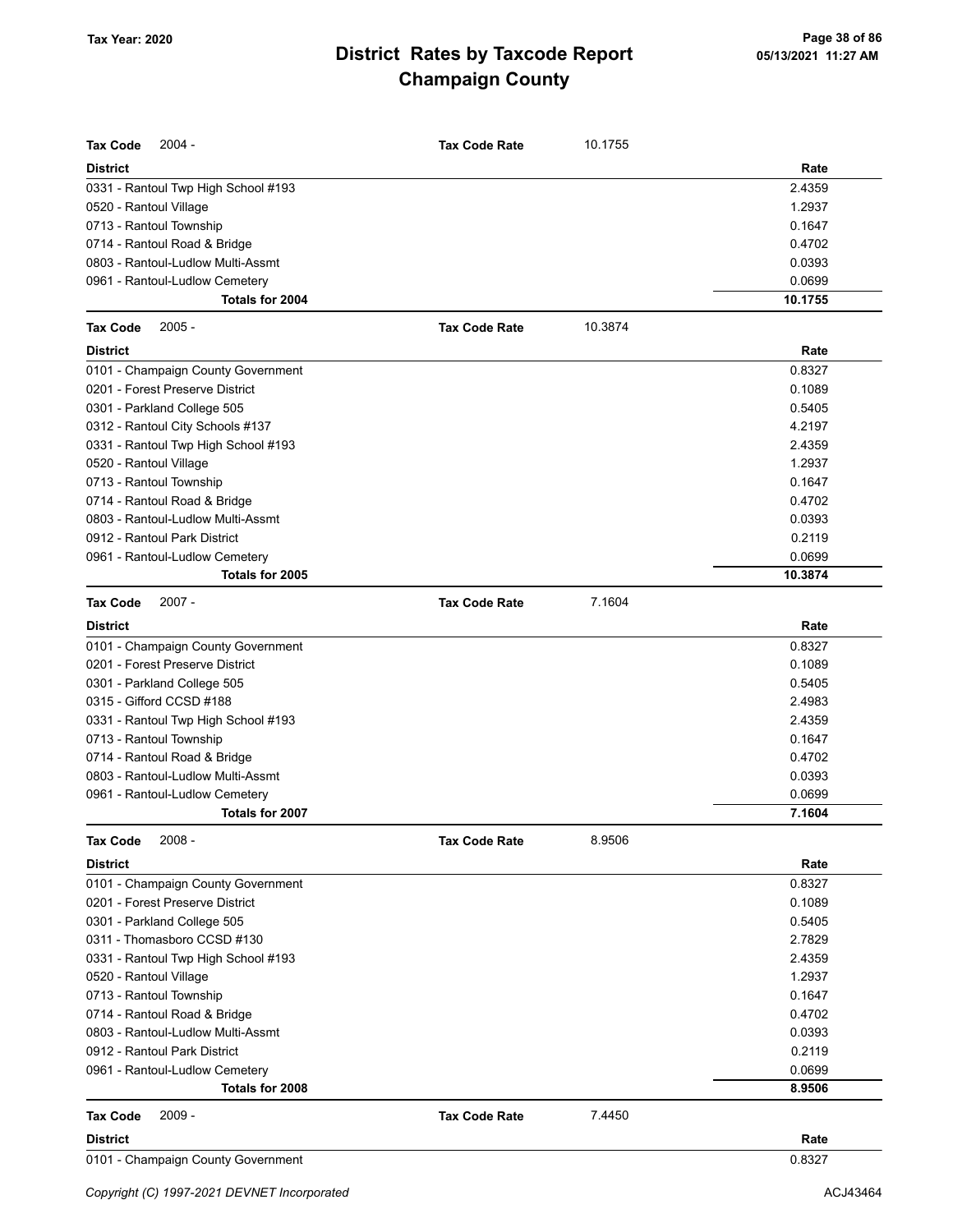| Tax Code<br>$2009 -$                | <b>Tax Code Rate</b> | 7.4450 |        |
|-------------------------------------|----------------------|--------|--------|
| <b>District</b>                     |                      |        | Rate   |
| 0201 - Forest Preserve District     |                      |        | 0.1089 |
| 0301 - Parkland College 505         |                      |        | 0.5405 |
| 0311 - Thomasboro CCSD #130         |                      |        | 2.7829 |
| 0331 - Rantoul Twp High School #193 |                      |        | 2.4359 |
| 0713 - Rantoul Township             |                      |        | 0.1647 |
| 0714 - Rantoul Road & Bridge        |                      |        | 0.4702 |
| 0803 - Rantoul-Ludlow Multi-Assmt   |                      |        | 0.0393 |
| 0961 - Rantoul-Ludlow Cemetery      |                      |        | 0.0699 |
| Totals for 2009                     |                      |        | 7.4450 |
| <b>Tax Code</b><br>$2010 -$         | <b>Tax Code Rate</b> | 9.1573 |        |
| <b>District</b>                     |                      |        | Rate   |
| 0101 - Champaign County Government  |                      |        | 0.8327 |
| 0201 - Forest Preserve District     |                      |        | 0.1089 |
| 0301 - Parkland College 505         |                      |        | 0.5405 |
| 0312 - Rantoul City Schools #137    |                      |        | 4.2197 |
| 0331 - Rantoul Twp High School #193 |                      |        | 2.4359 |
| 0420 - Thomasboro Fire Protection   |                      |        | 0.2755 |
| 0713 - Rantoul Township             |                      |        | 0.1647 |
| 0714 - Rantoul Road & Bridge        |                      |        | 0.4702 |
| 0803 - Rantoul-Ludlow Multi-Assmt   |                      |        | 0.0393 |
| 0961 - Rantoul-Ludlow Cemetery      |                      |        | 0.0699 |
| Totals for 2010                     |                      |        | 9.1573 |
| <b>Tax Code</b><br>$2011 -$         | <b>Tax Code Rate</b> | 7.4648 |        |
| <b>District</b>                     |                      |        | Rate   |
| 0101 - Champaign County Government  |                      |        | 0.8327 |
| 0201 - Forest Preserve District     |                      |        | 0.1089 |
| 0301 - Parkland College 505         |                      |        | 0.5405 |
| 0315 - Gifford CCSD #188            |                      |        | 2.4983 |
| 0331 - Rantoul Twp High School #193 |                      |        | 2.4359 |
| 0407 - Gifford Fire Protection      |                      |        | 0.3044 |
| 0713 - Rantoul Township             |                      |        | 0.1647 |
| 0714 - Rantoul Road & Bridge        |                      |        | 0.4702 |
| 0803 - Rantoul-Ludlow Multi-Assmt   |                      |        | 0.0393 |
| 0961 - Rantoul-Ludlow Cemetery      |                      |        | 0.0699 |
| Totals for 2011                     |                      |        | 7.4648 |
| $2012 -$<br>Tax Code                | <b>Tax Code Rate</b> | 8.7387 |        |
| <b>District</b>                     |                      |        | Rate   |
| 0101 - Champaign County Government  |                      |        | 0.8327 |
| 0201 - Forest Preserve District     |                      |        | 0.1089 |
| 0301 - Parkland College 505         |                      |        | 0.5405 |
| 0311 - Thomasboro CCSD #130         |                      |        | 2.7829 |
| 0331 - Rantoul Twp High School #193 |                      |        | 2.4359 |
| 0520 - Rantoul Village              |                      |        | 1.2937 |
| 0713 - Rantoul Township             |                      |        | 0.1647 |
| 0714 - Rantoul Road & Bridge        |                      |        | 0.4702 |
| 0803 - Rantoul-Ludlow Multi-Assmt   |                      |        | 0.0393 |
| 0961 - Rantoul-Ludlow Cemetery      |                      |        | 0.0699 |
| Totals for 2012                     |                      |        | 8.7387 |
|                                     |                      |        |        |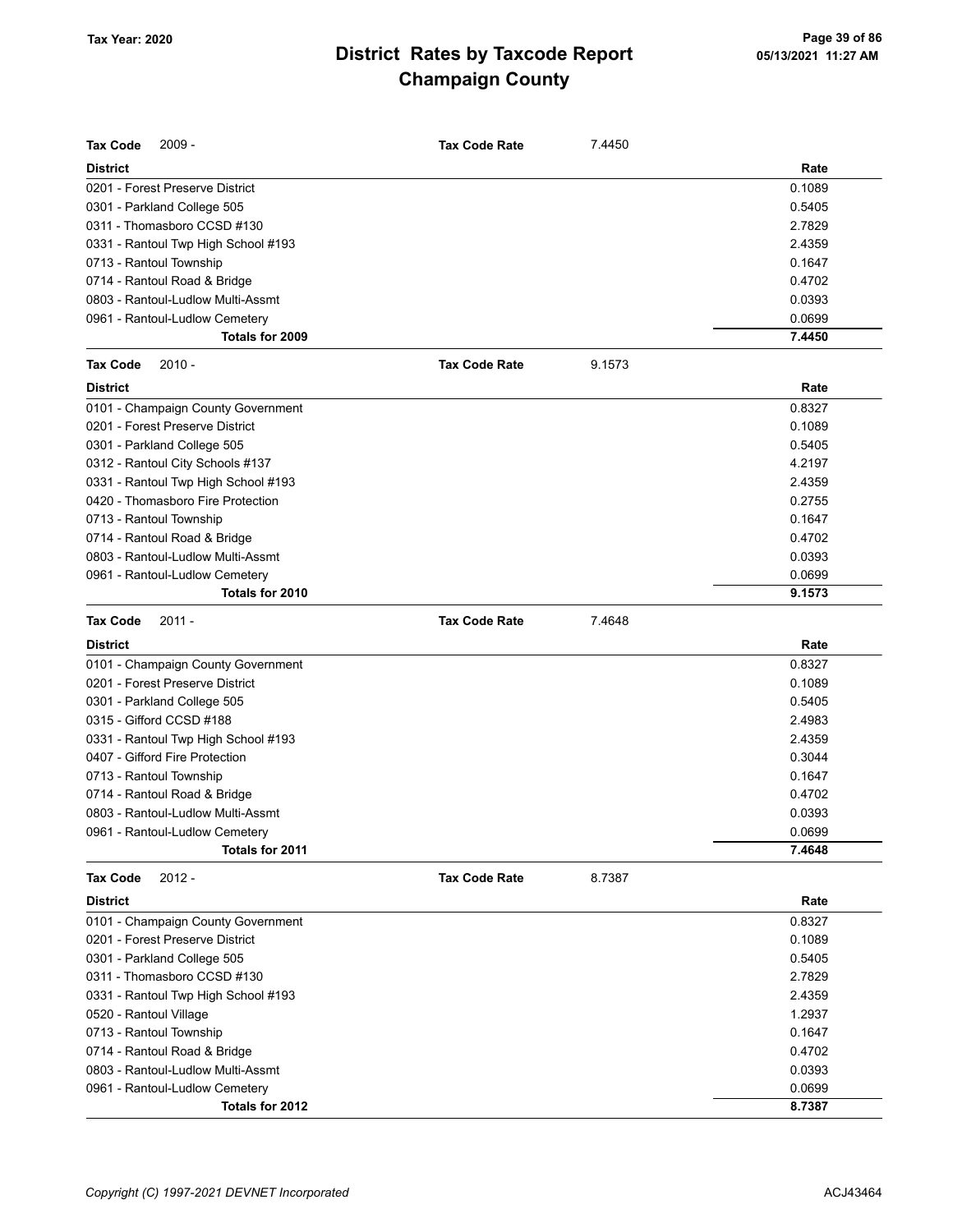| <b>Tax Code</b><br>$2013 -$          | <b>Tax Code Rate</b> | 7.9174  |                   |
|--------------------------------------|----------------------|---------|-------------------|
| <b>District</b>                      |                      |         | Rate              |
| 0101 - Champaign County Government   |                      |         | 0.8327            |
| 0201 - Forest Preserve District      |                      |         | 0.1089            |
| 0301 - Parkland College 505          |                      |         | 0.5405            |
| 0331 - Rantoul Twp High School #193  |                      |         | 2.4359            |
| 0358 - Prairieview-Ogden CCSD #197   |                      |         | 2.9798            |
| 0420 - Thomasboro Fire Protection    |                      |         | 0.2755            |
| 0713 - Rantoul Township              |                      |         | 0.1647            |
| 0714 - Rantoul Road & Bridge         |                      |         | 0.4702            |
| 0803 - Rantoul-Ludlow Multi-Assmt    |                      |         | 0.0393            |
| 0961 - Rantoul-Ludlow Cemetery       |                      |         | 0.0699            |
| Totals for 2013                      |                      |         | 7.9174            |
| <b>Tax Code</b><br>$2014 -$          | <b>Tax Code Rate</b> | 9.0937  |                   |
| <b>District</b>                      |                      |         | Rate              |
| 0101 - Champaign County Government   |                      |         | 0.8327            |
| 0201 - Forest Preserve District      |                      |         | 0.1089            |
| 0301 - Parkland College 505          |                      |         | 0.5405            |
| 0312 - Rantoul City Schools #137     |                      |         | 4.2197            |
| 0331 - Rantoul Twp High School #193  |                      |         | 2.4359            |
| 0713 - Rantoul Township              |                      |         | 0.1647            |
| 0714 - Rantoul Road & Bridge         |                      |         | 0.4702            |
| 0803 - Rantoul-Ludlow Multi-Assmt    |                      |         | 0.0393            |
| 0912 - Rantoul Park District         |                      |         | 0.2119            |
| 0961 - Rantoul-Ludlow Cemetery       |                      |         | 0.0699            |
| Totals for 2014                      |                      |         | 9.0937            |
| <b>Tax Code</b><br>$2050 -$          | <b>Tax Code Rate</b> | 10.3874 |                   |
| <b>District</b>                      |                      |         | Rate              |
|                                      |                      |         |                   |
|                                      |                      |         |                   |
| 0101 - Champaign County Government   |                      |         | 0.8327            |
| 0201 - Forest Preserve District      |                      |         | 0.1089            |
| 0301 - Parkland College 505          |                      |         | 0.5405            |
| 0312 - Rantoul City Schools #137     |                      |         | 4.2197            |
| 0331 - Rantoul Twp High School #193  |                      |         | 2.4359            |
| 0520 - Rantoul Village               |                      |         | 1.2937            |
| 0713 - Rantoul Township              |                      |         | 0.1647            |
| 0714 - Rantoul Road & Bridge         |                      |         | 0.4702            |
| 0803 - Rantoul-Ludlow Multi-Assmt    |                      |         | 0.0393            |
| 0912 - Rantoul Park District         |                      |         | 0.2119            |
| 0961 - Rantoul-Ludlow Cemetery       |                      |         | 0.0699            |
| 1044 - Rantoul IV<br>Totals for 2050 |                      |         | 0.0000<br>10.3874 |
| <b>Tax Code</b><br>$2051 -$          | <b>Tax Code Rate</b> | 10.3874 |                   |
| <b>District</b>                      |                      |         | Rate              |
| 0101 - Champaign County Government   |                      |         | 0.8327            |
| 0201 - Forest Preserve District      |                      |         | 0.1089            |
| 0301 - Parkland College 505          |                      |         | 0.5405            |
| 0312 - Rantoul City Schools #137     |                      |         | 4.2197            |
| 0331 - Rantoul Twp High School #193  |                      |         | 2.4359            |
| 0520 - Rantoul Village               |                      |         | 1.2937            |
| 0713 - Rantoul Township              |                      |         | 0.1647            |
| 0714 - Rantoul Road & Bridge         |                      |         | 0.4702            |
| 0803 - Rantoul-Ludlow Multi-Assmt    |                      |         | 0.0393            |

Copyright (C) 1997-2021 DEVNET Incorporated **ACJ43464** ACJ43464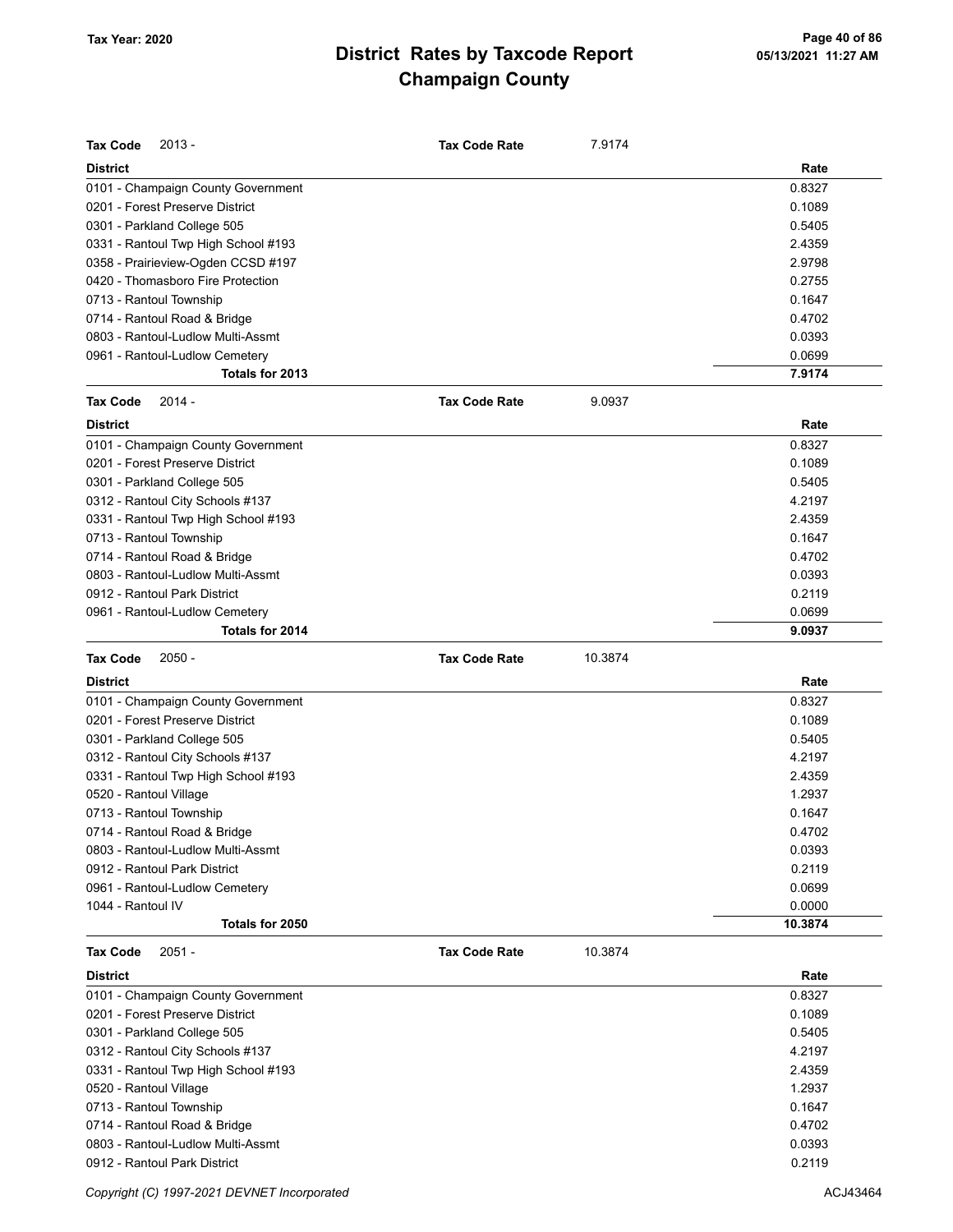| Tax Code<br>$2051 -$                                              | <b>Tax Code Rate</b> | 10.3874 |                  |
|-------------------------------------------------------------------|----------------------|---------|------------------|
| <b>District</b>                                                   |                      |         | Rate             |
| 0961 - Rantoul-Ludlow Cemetery                                    |                      |         | 0.0699           |
| 1042 - Rantoul II                                                 |                      |         | 0.0000           |
| Totals for 2051                                                   |                      |         | 10.3874          |
| $2052 -$<br><b>Tax Code</b>                                       | <b>Tax Code Rate</b> | 10.1755 |                  |
| <b>District</b>                                                   |                      |         | Rate             |
| 0101 - Champaign County Government                                |                      |         | 0.8327           |
| 0201 - Forest Preserve District                                   |                      |         | 0.1089           |
| 0301 - Parkland College 505                                       |                      |         | 0.5405           |
| 0312 - Rantoul City Schools #137                                  |                      |         | 4.2197           |
| 0331 - Rantoul Twp High School #193                               |                      |         | 2.4359           |
| 0520 - Rantoul Village                                            |                      |         | 1.2937           |
| 0713 - Rantoul Township                                           |                      |         | 0.1647           |
| 0714 - Rantoul Road & Bridge                                      |                      |         | 0.4702           |
| 0803 - Rantoul-Ludlow Multi-Assmt                                 |                      |         | 0.0393           |
| 0961 - Rantoul-Ludlow Cemetery                                    |                      |         | 0.0699           |
| 1042 - Rantoul II                                                 |                      |         | 0.0000           |
| Totals for 2052                                                   |                      |         | 10.1755          |
| <b>Tax Code</b><br>$2054 -$                                       | <b>Tax Code Rate</b> | 10.1755 |                  |
| District                                                          |                      |         | Rate             |
| 0101 - Champaign County Government                                |                      |         | 0.8327           |
| 0201 - Forest Preserve District                                   |                      |         | 0.1089           |
| 0301 - Parkland College 505                                       |                      |         | 0.5405           |
| 0312 - Rantoul City Schools #137                                  |                      |         | 4.2197           |
| 0331 - Rantoul Twp High School #193                               |                      |         | 2.4359           |
| 0520 - Rantoul Village                                            |                      |         | 1.2937           |
| 0713 - Rantoul Township                                           |                      |         | 0.1647           |
| 0714 - Rantoul Road & Bridge                                      |                      |         | 0.4702           |
| 0803 - Rantoul-Ludlow Multi-Assmt                                 |                      |         | 0.0393           |
| 0961 - Rantoul-Ludlow Cemetery                                    |                      |         | 0.0699           |
| 1044 - Rantoul IV                                                 |                      |         | 0.0000           |
| Totals for 2054                                                   |                      |         | 10.1755          |
| <b>Tax Code</b><br>$2055 -$                                       | <b>Tax Code Rate</b> | 10.3874 |                  |
| District                                                          |                      |         | Rate             |
| 0101 - Champaign County Government                                |                      |         | 0.8327           |
| 0201 - Forest Preserve District                                   |                      |         | 0.1089           |
| 0301 - Parkland College 505                                       |                      |         | 0.5405           |
| 0312 - Rantoul City Schools #137                                  |                      |         | 4.2197           |
| 0331 - Rantoul Twp High School #193                               |                      |         | 2.4359           |
| 0520 - Rantoul Village                                            |                      |         | 1.2937           |
| 0713 - Rantoul Township                                           |                      |         | 0.1647           |
| 0714 - Rantoul Road & Bridge                                      |                      |         | 0.4702<br>0.0393 |
| 0803 - Rantoul-Ludlow Multi-Assmt<br>0912 - Rantoul Park District |                      |         | 0.2119           |
|                                                                   |                      |         | 0.0699           |
| 0961 - Rantoul-Ludlow Cemetery<br>1041 - Rantoul I                |                      |         | 0.0000           |
| Totals for 2055                                                   |                      |         | 10.3874          |
| <b>Tax Code</b><br>$2058 -$                                       | <b>Tax Code Rate</b> | 8.9506  |                  |
| District                                                          |                      |         | Rate             |
| 0101 - Champaign County Government                                |                      |         | 0.8327           |
| 0201 - Forest Preserve District                                   |                      |         | 0.1089           |
|                                                                   |                      |         |                  |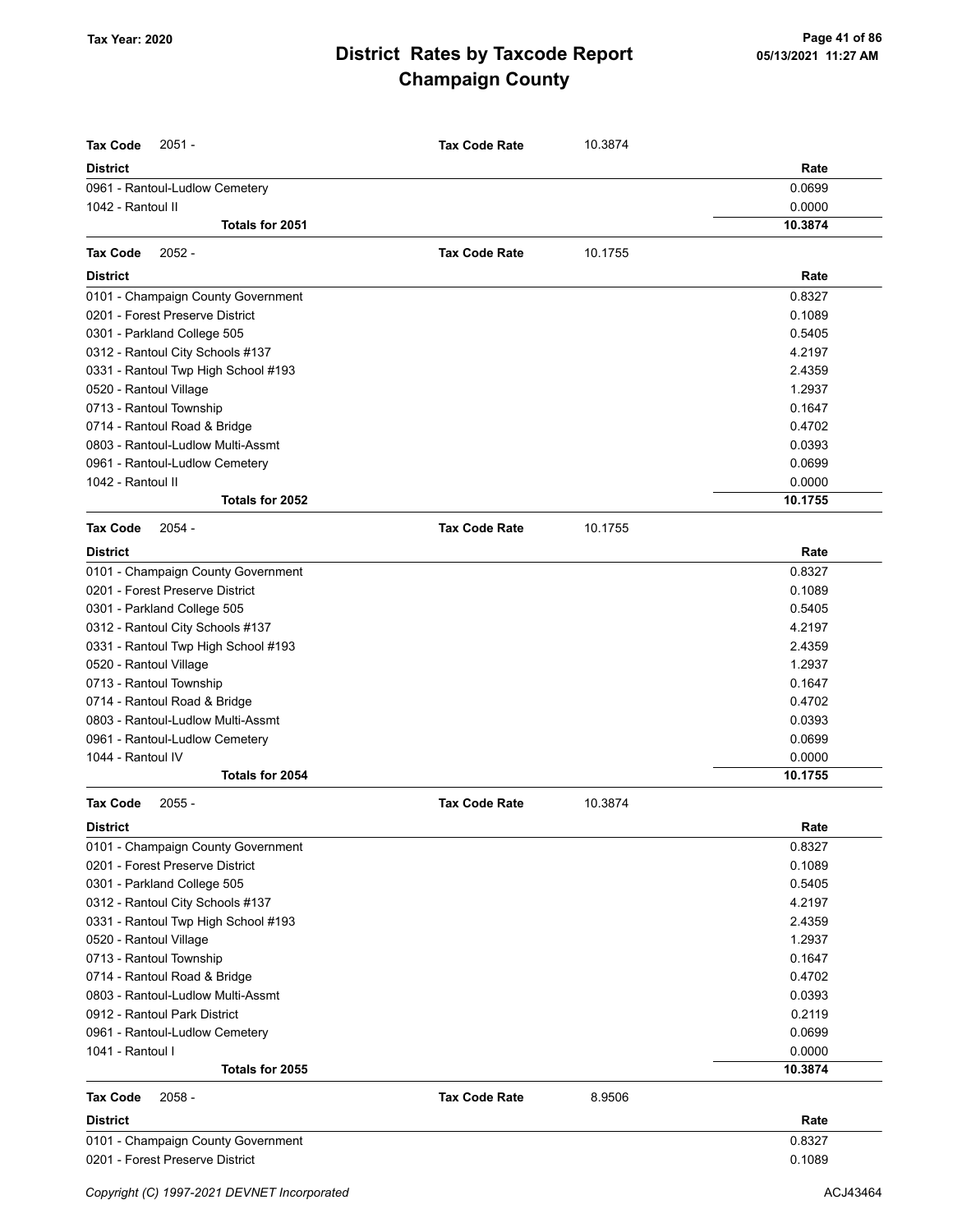| <b>Tax Code</b><br>$2058 -$                         | <b>Tax Code Rate</b> | 8.9506  |         |
|-----------------------------------------------------|----------------------|---------|---------|
| <b>District</b>                                     |                      |         | Rate    |
| 0301 - Parkland College 505                         |                      |         | 0.5405  |
| 0311 - Thomasboro CCSD #130                         |                      |         | 2.7829  |
| 0331 - Rantoul Twp High School #193                 |                      |         | 2.4359  |
| 0520 - Rantoul Village                              |                      |         | 1.2937  |
| 0713 - Rantoul Township                             |                      |         | 0.1647  |
| 0714 - Rantoul Road & Bridge                        |                      |         | 0.4702  |
| 0803 - Rantoul-Ludlow Multi-Assmt                   |                      |         | 0.0393  |
| 0912 - Rantoul Park District                        |                      |         | 0.2119  |
| 0961 - Rantoul-Ludlow Cemetery                      |                      |         | 0.0699  |
| 1041 - Rantoul I                                    |                      |         | 0.0000  |
| Totals for 2058                                     |                      |         | 8.9506  |
| $2060 -$<br><b>Tax Code</b>                         | <b>Tax Code Rate</b> | 10.3874 |         |
| <b>District</b>                                     |                      |         | Rate    |
| 0101 - Champaign County Government                  |                      |         | 0.8327  |
| 0201 - Forest Preserve District                     |                      |         | 0.1089  |
| 0301 - Parkland College 505                         |                      |         | 0.5405  |
| 0312 - Rantoul City Schools #137                    |                      |         | 4.2197  |
| 0331 - Rantoul Twp High School #193                 |                      |         | 2.4359  |
| 0520 - Rantoul Village                              |                      |         | 1.2937  |
| 0713 - Rantoul Township                             |                      |         | 0.1647  |
| 0714 - Rantoul Road & Bridge                        |                      |         | 0.4702  |
| 0803 - Rantoul-Ludlow Multi-Assmt                   |                      |         | 0.0393  |
| 0912 - Rantoul Park District                        |                      |         | 0.2119  |
| 0961 - Rantoul-Ludlow Cemetery                      |                      |         | 0.0699  |
| Totals for 2060                                     |                      |         | 10.3874 |
| <b>Tax Code</b><br>$2101 -$                         | <b>Tax Code Rate</b> | 7.7555  |         |
| <b>District</b>                                     |                      |         | Rate    |
| 0101 - Champaign County Government                  |                      |         | 0.8327  |
| 0201 - Forest Preserve District                     |                      |         | 0.1089  |
| 0301 - Parkland College 505                         |                      |         | 0.5405  |
| 0354 - Heritage CUSD #8                             |                      |         | 4.9073  |
| 0402 - Broadlands Fire Protection                   |                      |         | 0.5895  |
| 0719 - Raymond Township                             |                      |         | 0.3195  |
| 0720 - Raymond Road & Bridge                        |                      |         | 0.4217  |
| 0808 - Ayers-Raymond Multi-Assmt                    |                      |         | 0.0354  |
| Totals for 2101                                     |                      |         | 7.7555  |
| <b>Tax Code</b><br>$2102 -$                         | <b>Tax Code Rate</b> | 8.8353  |         |
| <b>District</b>                                     |                      |         | Rate    |
| 0101 - Champaign County Government                  |                      |         | 0.8327  |
| 0201 - Forest Preserve District                     |                      |         | 0.1089  |
| 0301 - Parkland College 505                         |                      |         | 0.5405  |
| 0354 - Heritage CUSD #8                             |                      |         | 4.9073  |
| 0402 - Broadlands Fire Protection                   |                      |         | 0.5895  |
| 0514 - Longview Village                             |                      |         | 1.0798  |
| 0719 - Raymond Township                             |                      |         | 0.3195  |
| 0720 - Raymond Road & Bridge                        |                      |         | 0.4217  |
|                                                     |                      |         | 0.0354  |
| 0808 - Ayers-Raymond Multi-Assmt<br>Totals for 2102 |                      |         | 8.8353  |
|                                                     |                      |         |         |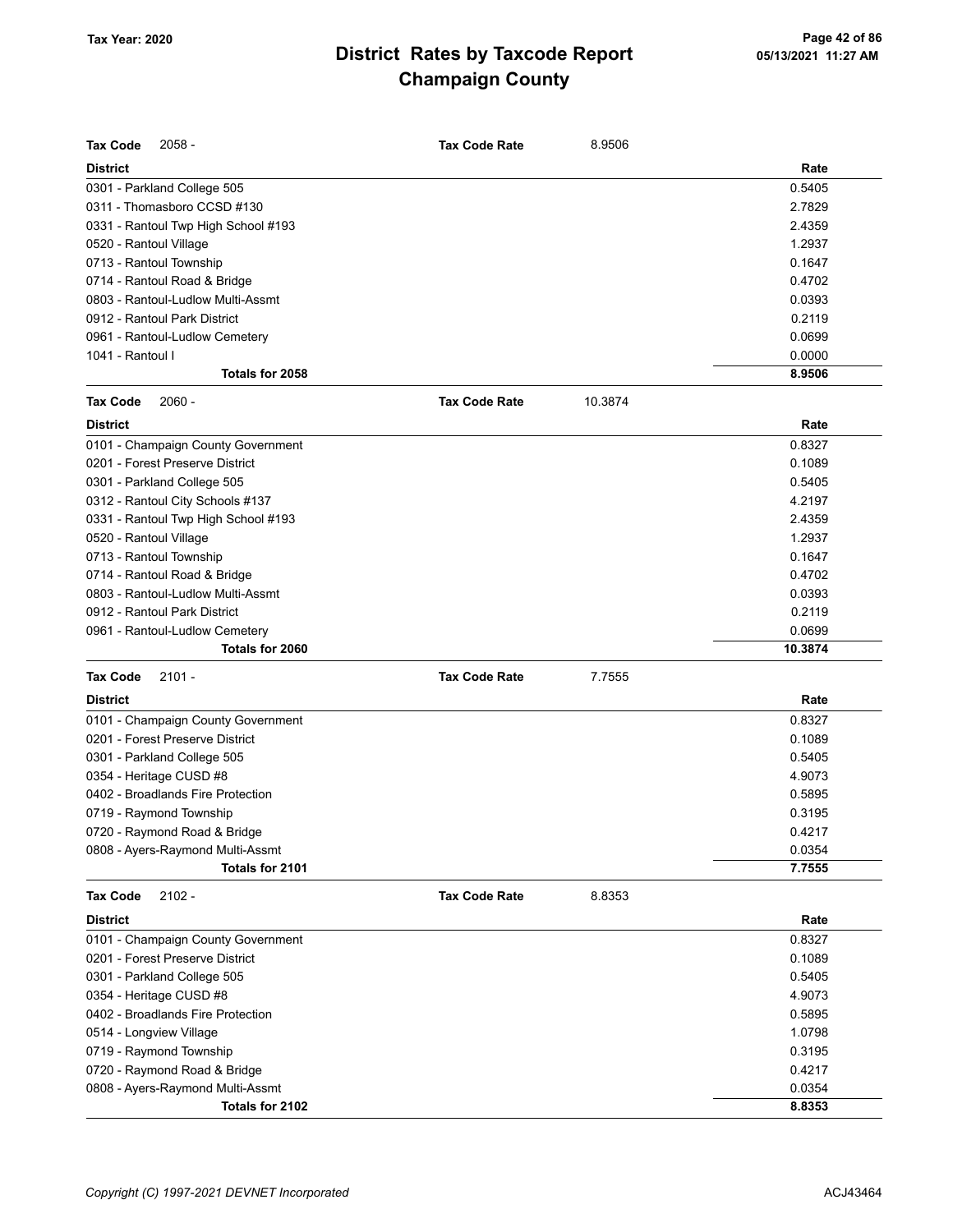| <b>Tax Code</b><br>$2103 -$        | <b>Tax Code Rate</b> | 7.4962 |        |
|------------------------------------|----------------------|--------|--------|
| <b>District</b>                    |                      |        | Rate   |
| 0101 - Champaign County Government |                      |        | 0.8327 |
| 0201 - Forest Preserve District    |                      |        | 0.1089 |
| 0301 - Parkland College 505        |                      |        | 0.5405 |
| 0353 - Villa Grove CUSD #302       |                      |        | 4.3897 |
| 0402 - Broadlands Fire Protection  |                      |        | 0.5895 |
| 0719 - Raymond Township            |                      |        | 0.3195 |
| 0720 - Raymond Road & Bridge       |                      |        | 0.4217 |
| 0808 - Ayers-Raymond Multi-Assmt   |                      |        | 0.0354 |
| 0943 - Camargo Library             |                      |        | 0.2583 |
| Totals for 2103                    |                      |        | 7.4962 |
| $2104 -$<br><b>Tax Code</b>        | <b>Tax Code Rate</b> | 8.0138 |        |
| <b>District</b>                    |                      |        | Rate   |
| 0101 - Champaign County Government |                      |        | 0.8327 |
| 0201 - Forest Preserve District    |                      |        | 0.1089 |
| 0301 - Parkland College 505        |                      |        | 0.5405 |
| 0354 - Heritage CUSD #8            |                      |        | 4.9073 |
| 0402 - Broadlands Fire Protection  |                      |        | 0.5895 |
| 0719 - Raymond Township            |                      |        | 0.3195 |
| 0720 - Raymond Road & Bridge       |                      |        | 0.4217 |
| 0808 - Ayers-Raymond Multi-Assmt   |                      |        | 0.0354 |
| 0943 - Camargo Library             |                      |        | 0.2583 |
| Totals for 2104                    |                      |        | 8.0138 |
| $2105 -$<br><b>Tax Code</b>        | <b>Tax Code Rate</b> | 7.2379 |        |
| <b>District</b>                    |                      |        | Rate   |
| 0101 - Champaign County Government |                      |        | 0.8327 |
| 0201 - Forest Preserve District    |                      |        | 0.1089 |
| 0301 - Parkland College 505        |                      |        | 0.5405 |
| 0353 - Villa Grove CUSD #302       |                      |        | 4.3897 |
| 0402 - Broadlands Fire Protection  |                      |        | 0.5895 |
| 0719 - Raymond Township            |                      |        | 0.3195 |
| 0720 - Raymond Road & Bridge       |                      |        | 0.4217 |
| 0808 - Ayers-Raymond Multi-Assmt   |                      |        | 0.0354 |
| Totals for 2105                    |                      |        | 7.2379 |
| <b>Tax Code</b><br>$2201 -$        | <b>Tax Code Rate</b> | 6.2621 |        |
| <b>District</b>                    |                      |        | Rate   |
| 0101 - Champaign County Government |                      |        | 0.8327 |
| 0201 - Forest Preserve District    |                      |        | 0.1089 |
| 0301 - Parkland College 505        |                      |        | 0.5405 |
| 0348 - Tolono CUSD #7              |                      |        | 3.4473 |
| 0425 - Sadorus Fire Protection     |                      |        | 0.2709 |
| 0725 - Sadorus Township            |                      |        | 0.3034 |
| 0726 - Sadorus Road & Bridge       |                      |        | 0.7217 |
| 0806 - Sadorus-Colfax MA           |                      |        | 0.0367 |
| Totals for 2201                    |                      |        | 6.2621 |
| <b>Tax Code</b><br>$2202 -$        | <b>Tax Code Rate</b> | 6.5492 |        |
| <b>District</b>                    |                      |        | Rate   |
| 0101 - Champaign County Government |                      |        | 0.8327 |
| 0201 - Forest Preserve District    |                      |        | 0.1089 |
| 0301 - Parkland College 505        |                      |        | 0.5405 |
| 0348 - Tolono CUSD #7              |                      |        | 3.4473 |
|                                    |                      |        |        |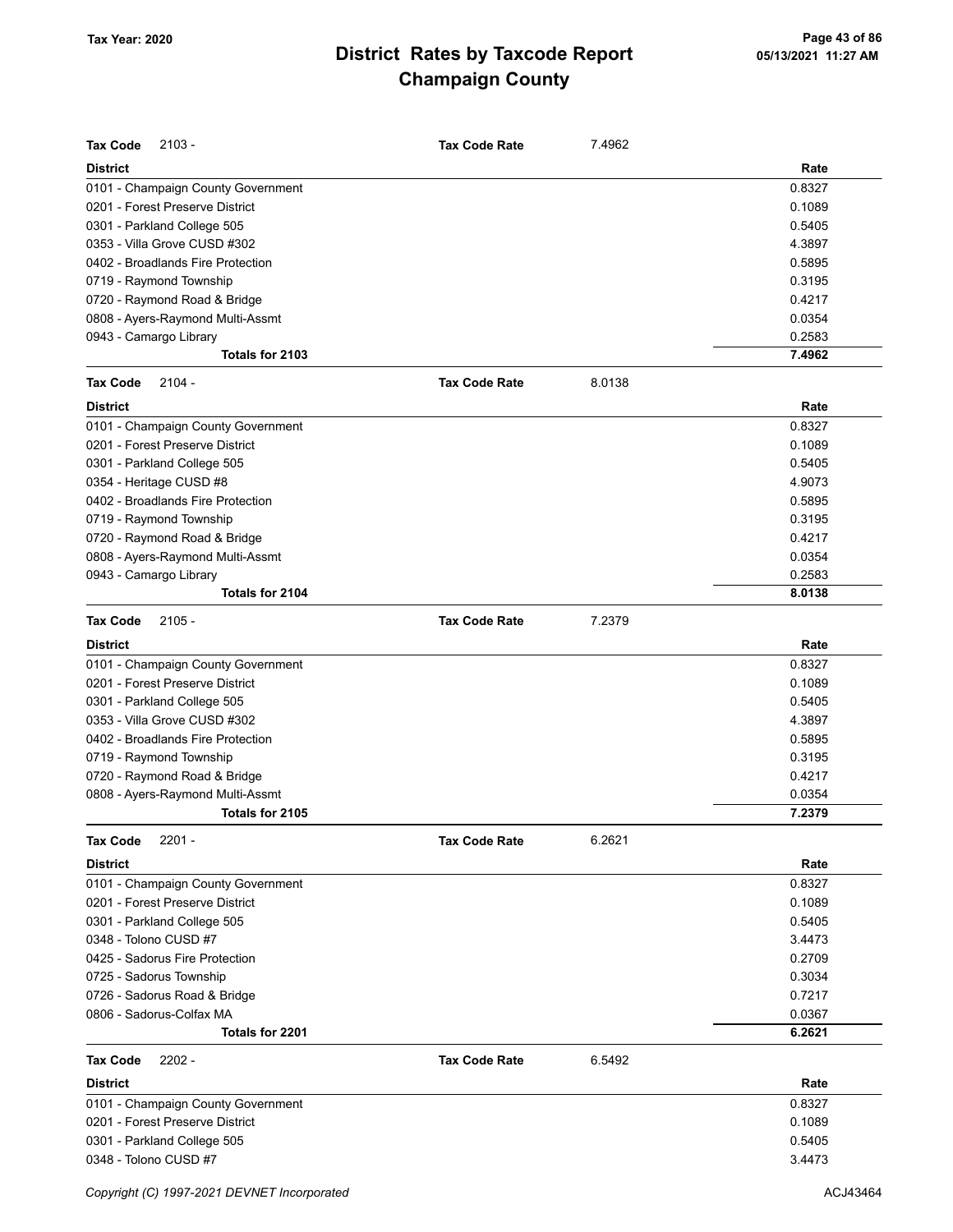| <b>Tax Code</b><br>$2202 -$        | <b>Tax Code Rate</b> | 6.5492 |        |
|------------------------------------|----------------------|--------|--------|
| <b>District</b>                    |                      |        | Rate   |
| 0409 - Ivesdale Fire Protection    |                      |        | 0.5580 |
| 0725 - Sadorus Township            |                      |        | 0.3034 |
| 0726 - Sadorus Road & Bridge       |                      |        | 0.7217 |
| 0806 - Sadorus-Colfax MA           |                      |        | 0.0367 |
| Totals for 2202                    |                      |        | 6.5492 |
| <b>Tax Code</b><br>$2203 -$        | <b>Tax Code Rate</b> | 6.6795 |        |
| <b>District</b>                    |                      |        | Rate   |
| 0101 - Champaign County Government |                      |        | 0.8327 |
| 0201 - Forest Preserve District    |                      |        | 0.1089 |
| 0301 - Parkland College 505        |                      |        | 0.5405 |
| 0348 - Tolono CUSD #7              |                      |        | 3.4473 |
| 0425 - Sadorus Fire Protection     |                      |        | 0.2709 |
| 0523 - Sadorus Village             |                      |        | 0.2856 |
| 0725 - Sadorus Township            |                      |        | 0.3034 |
| 0726 - Sadorus Road & Bridge       |                      |        | 0.7217 |
| 0806 - Sadorus-Colfax MA           |                      |        | 0.0367 |
| 0941 - Tolono Library              |                      |        | 0.1318 |
| Totals for 2203                    |                      |        | 6.6795 |
| <b>Tax Code</b><br>$2203B -$       | <b>Tax Code Rate</b> | 6.5477 |        |
| <b>District</b>                    |                      |        | Rate   |
| 0101 - Champaign County Government |                      |        | 0.8327 |
| 0201 - Forest Preserve District    |                      |        | 0.1089 |
| 0301 - Parkland College 505        |                      |        | 0.5405 |
| 0348 - Tolono CUSD #7              |                      |        | 3.4473 |
| 0425 - Sadorus Fire Protection     |                      |        | 0.2709 |
| 0523 - Sadorus Village             |                      |        | 0.2856 |
| 0725 - Sadorus Township            |                      |        | 0.3034 |
| 0726 - Sadorus Road & Bridge       |                      |        | 0.7217 |
| 0806 - Sadorus-Colfax MA           |                      |        | 0.0367 |
| Totals for 2203B                   |                      |        | 6.5477 |
| <b>Tax Code</b><br>$2204 -$        | <b>Tax Code Rate</b> | 8.3475 |        |
| <b>District</b>                    |                      |        | Rate   |
| 0101 - Champaign County Government |                      |        | 0.8327 |
| 0201 - Forest Preserve District    |                      |        | 0.1089 |
| 0301 - Parkland College 505        |                      |        | 0.5405 |
| 0346 - Bement CUSD #5              |                      |        | 4.9740 |
| 0409 - Ivesdale Fire Protection    |                      |        | 0.5580 |
| 0725 - Sadorus Township            |                      |        | 0.3034 |
| 0726 - Sadorus Road & Bridge       |                      |        | 0.7217 |
| 0806 - Sadorus-Colfax MA           |                      |        | 0.0367 |
| 0945 - Bement Library              |                      |        | 0.2716 |
| Totals for 2204                    |                      |        | 8.3475 |
| $2205 -$<br><b>Tax Code</b>        | <b>Tax Code Rate</b> | 8.7811 |        |
| <b>District</b>                    |                      |        | Rate   |
| 0101 - Champaign County Government |                      |        | 0.8327 |
| 0201 - Forest Preserve District    |                      |        | 0.1089 |
| 0301 - Parkland College 505        |                      |        | 0.5405 |
| 0346 - Bement CUSD #5              |                      |        | 4.9740 |
| 0409 - Ivesdale Fire Protection    |                      |        | 0.5580 |
| 0513 - Ivesdale Village            |                      |        | 0.4336 |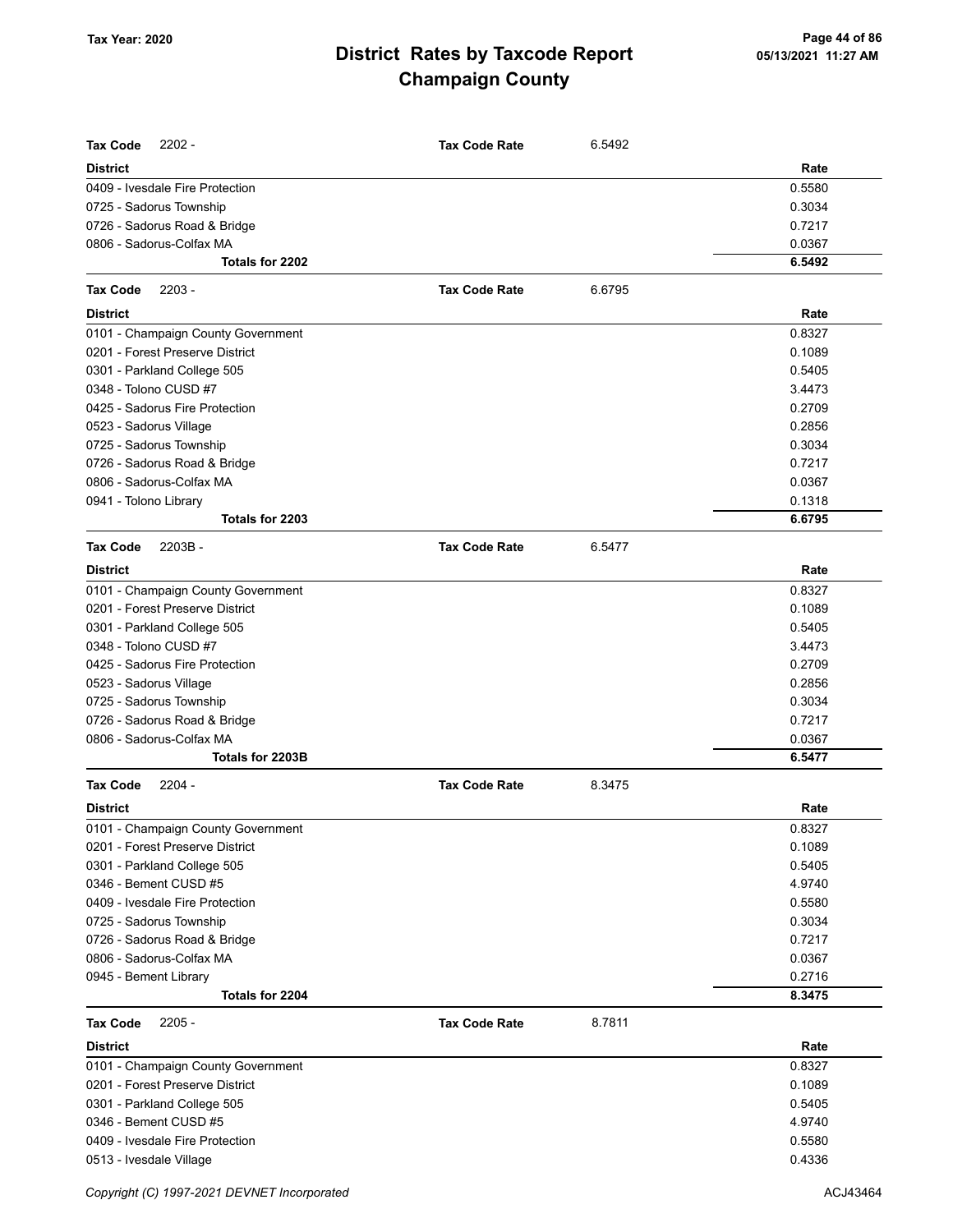| <b>Tax Code</b><br>$2205 -$         | <b>Tax Code Rate</b> | 8.7811 |        |
|-------------------------------------|----------------------|--------|--------|
| <b>District</b>                     |                      |        | Rate   |
| 0725 - Sadorus Township             |                      |        | 0.3034 |
| 0726 - Sadorus Road & Bridge        |                      |        | 0.7217 |
| 0806 - Sadorus-Colfax MA            |                      |        | 0.0367 |
| 0945 - Bement Library               |                      |        | 0.2716 |
| Totals for 2205                     |                      |        | 8.7811 |
| <b>Tax Code</b><br>$2207 -$         | <b>Tax Code Rate</b> | 7.7114 |        |
| <b>District</b>                     |                      |        | Rate   |
| 0101 - Champaign County Government  |                      |        | 0.8327 |
| 0201 - Forest Preserve District     |                      |        | 0.1089 |
| 0301 - Parkland College 505         |                      |        | 0.5405 |
| 0352 - Tuscola CUSD #301            |                      |        | 4.8966 |
| 0425 - Sadorus Fire Protection      |                      |        | 0.2709 |
| 0725 - Sadorus Township             |                      |        | 0.3034 |
| 0726 - Sadorus Road & Bridge        |                      |        | 0.7217 |
| 0806 - Sadorus-Colfax MA            |                      |        | 0.0367 |
| Totals for 2207                     |                      |        | 7.7114 |
| $2208 -$<br><b>Tax Code</b>         | <b>Tax Code Rate</b> | 7.9985 |        |
| <b>District</b>                     |                      |        | Rate   |
| 0101 - Champaign County Government  |                      |        | 0.8327 |
| 0201 - Forest Preserve District     |                      |        | 0.1089 |
| 0301 - Parkland College 505         |                      |        | 0.5405 |
| 0352 - Tuscola CUSD #301            |                      |        | 4.8966 |
| 0409 - Ivesdale Fire Protection     |                      |        | 0.5580 |
| 0725 - Sadorus Township             |                      |        | 0.3034 |
| 0726 - Sadorus Road & Bridge        |                      |        | 0.7217 |
| 0806 - Sadorus-Colfax MA            |                      |        | 0.0367 |
| Totals for 2208                     |                      |        | 7.9985 |
| <b>Tax Code</b><br>$2209 -$         | <b>Tax Code Rate</b> | 6.2362 |        |
| <b>District</b>                     |                      |        | Rate   |
| 0101 - Champaign County Government  |                      |        | 0.8327 |
| 0201 - Forest Preserve District     |                      |        | 0.1089 |
| 0301 - Parkland College 505         |                      |        | 0.5405 |
| 0348 - Tolono CUSD #7               |                      |        | 3.4473 |
| 0414 - Pesotum Fire Protection      |                      |        | 0.2450 |
| 0725 - Sadorus Township             |                      |        | 0.3034 |
| 0726 - Sadorus Road & Bridge        |                      |        | 0.7217 |
| 0806 - Sadorus-Colfax MA            |                      |        | 0.0367 |
| Totals for 2209                     |                      |        | 6.2362 |
| <b>Tax Code</b><br>$2210 -$         | <b>Tax Code Rate</b> | 7.2691 |        |
| <b>District</b>                     |                      |        | Rate   |
| 0101 - Champaign County Government  |                      |        | 0.8327 |
| 0201 - Forest Preserve District     |                      |        | 0.1089 |
| 0301 - Parkland College 505         |                      |        | 0.5405 |
| 0350 - Atwood-Hammond School # 39-P |                      |        | 0.4298 |
| 0359 - Arthur CUSD #305             |                      |        | 3.7374 |
| 0409 - Ivesdale Fire Protection     |                      |        | 0.5580 |
| 0725 - Sadorus Township             |                      |        | 0.3034 |
| 0726 - Sadorus Road & Bridge        |                      |        | 0.7217 |
| 0806 - Sadorus-Colfax MA            |                      |        | 0.0367 |
| Totals for 2210                     |                      |        | 7.2691 |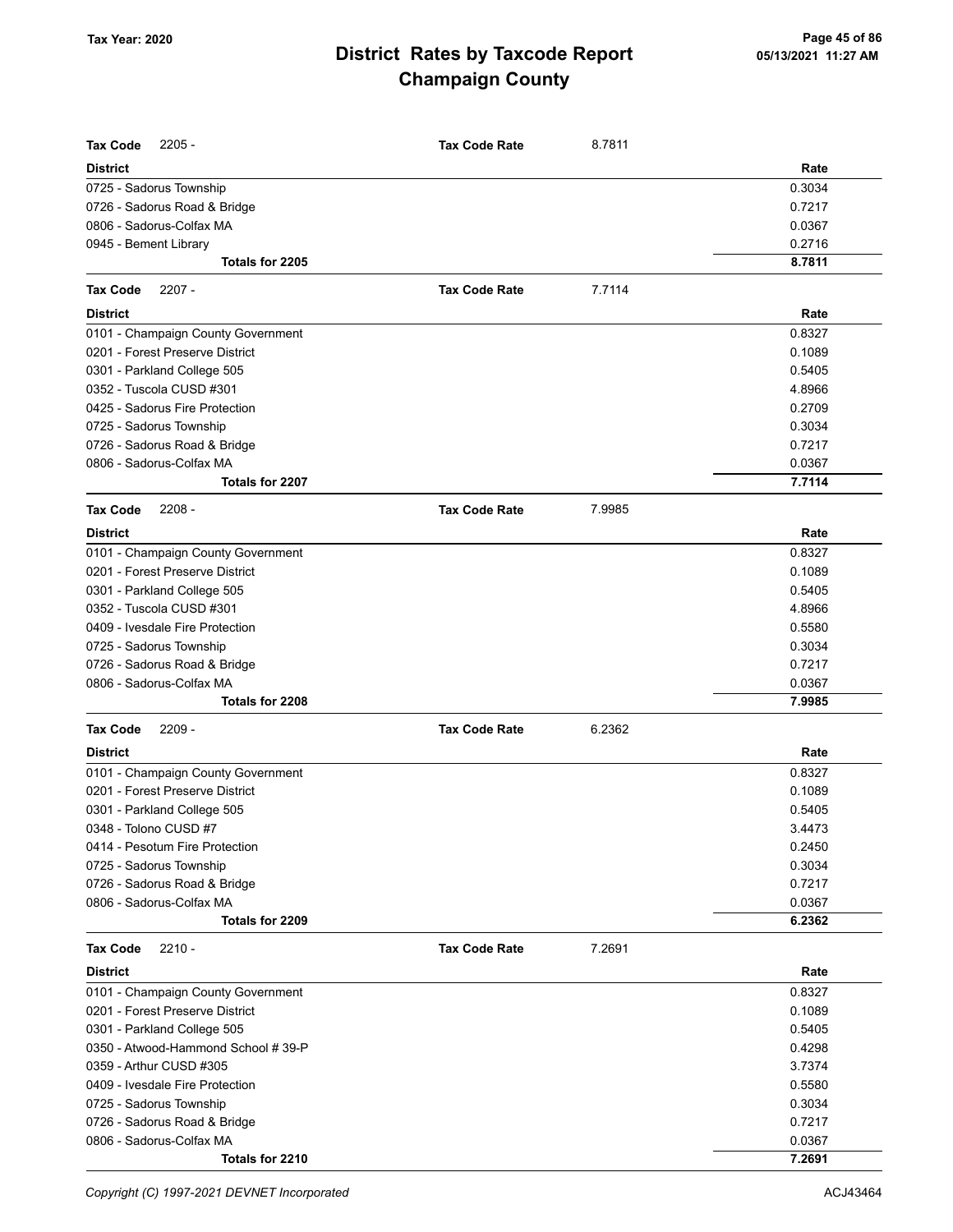| <b>Tax Code</b><br>$2301 -$        | <b>Tax Code Rate</b> | 6.9332 |        |
|------------------------------------|----------------------|--------|--------|
| <b>District</b>                    |                      |        | Rate   |
| 0101 - Champaign County Government |                      |        | 0.8327 |
| 0201 - Forest Preserve District    |                      |        | 0.1089 |
| 0301 - Parkland College 505        |                      |        | 0.5405 |
| 0344 - Mahomet-Seymour CUSD #3     |                      |        | 4.6156 |
| 0424 - Scott Fire Protection       |                      |        | 0.2154 |
| 0731 - Scott Township              |                      |        | 0.2055 |
| 0732 - Scott Road & Bridge         |                      |        | 0.4146 |
| Totals for 2301                    |                      |        | 6.9332 |
| $2302 -$<br><b>Tax Code</b>        | <b>Tax Code Rate</b> | 7.4510 |        |
| <b>District</b>                    |                      |        | Rate   |
| 0101 - Champaign County Government |                      |        | 0.8327 |
| 0201 - Forest Preserve District    |                      |        | 0.1089 |
| 0301 - Parkland College 505        |                      |        | 0.5405 |
| 0345 - Champaign Unit 4 Schools    |                      |        | 5.1334 |
| 0424 - Scott Fire Protection       |                      |        | 0.2154 |
| 0731 - Scott Township              |                      |        | 0.2055 |
| 0732 - Scott Road & Bridge         |                      |        | 0.4146 |
| Totals for 2302                    |                      |        | 7.4510 |
| <b>Tax Code</b><br>$2303 -$        | <b>Tax Code Rate</b> | 6.0806 |        |
| <b>District</b>                    |                      |        | Rate   |
| 0101 - Champaign County Government |                      |        | 0.8327 |
| 0201 - Forest Preserve District    |                      |        | 0.1089 |
| 0301 - Parkland College 505        |                      |        | 0.5405 |
| 0349 - Monticello CUSD #25         |                      |        | 3.7630 |
| 0424 - Scott Fire Protection       |                      |        | 0.2154 |
| 0731 - Scott Township              |                      |        | 0.2055 |
| 0732 - Scott Road & Bridge         |                      |        | 0.4146 |
| Totals for 2303                    |                      |        | 6.0806 |
| 2304 -<br><b>Tax Code</b>          | <b>Tax Code Rate</b> | 7.0804 |        |
| <b>District</b>                    |                      |        | Rate   |
| 0101 - Champaign County Government |                      |        | 0.8327 |
| 0201 - Forest Preserve District    |                      |        | 0.1089 |
| 0301 - Parkland College 505        |                      |        | 0.5405 |
| 0344 - Mahomet-Seymour CUSD #3     |                      |        | 4.6156 |
| 0404 - Cornbelt Fire Protection    |                      |        | 0.3626 |
| 0731 - Scott Township              |                      |        | 0.2055 |
| 0732 - Scott Road & Bridge         |                      |        | 0.4146 |
| Totals for 2304                    |                      |        | 7.0804 |
| <b>Tax Code</b><br>2305 -          | <b>Tax Code Rate</b> | 7.6738 |        |
| <b>District</b>                    |                      |        | Rate   |
| 0101 - Champaign County Government |                      |        | 0.8327 |
| 0201 - Forest Preserve District    |                      |        | 0.1089 |
| 0301 - Parkland College 505        |                      |        | 0.5405 |
| 0345 - Champaign Unit 4 Schools    |                      |        | 5.1334 |
| 0424 - Scott Fire Protection       |                      |        | 0.2154 |
| 0502 - Bondville Village           |                      |        | 0.2228 |
| 0731 - Scott Township              |                      |        | 0.2055 |
| 0732 - Scott Road & Bridge         |                      |        | 0.4146 |
| Totals for 2305                    |                      |        | 7.6738 |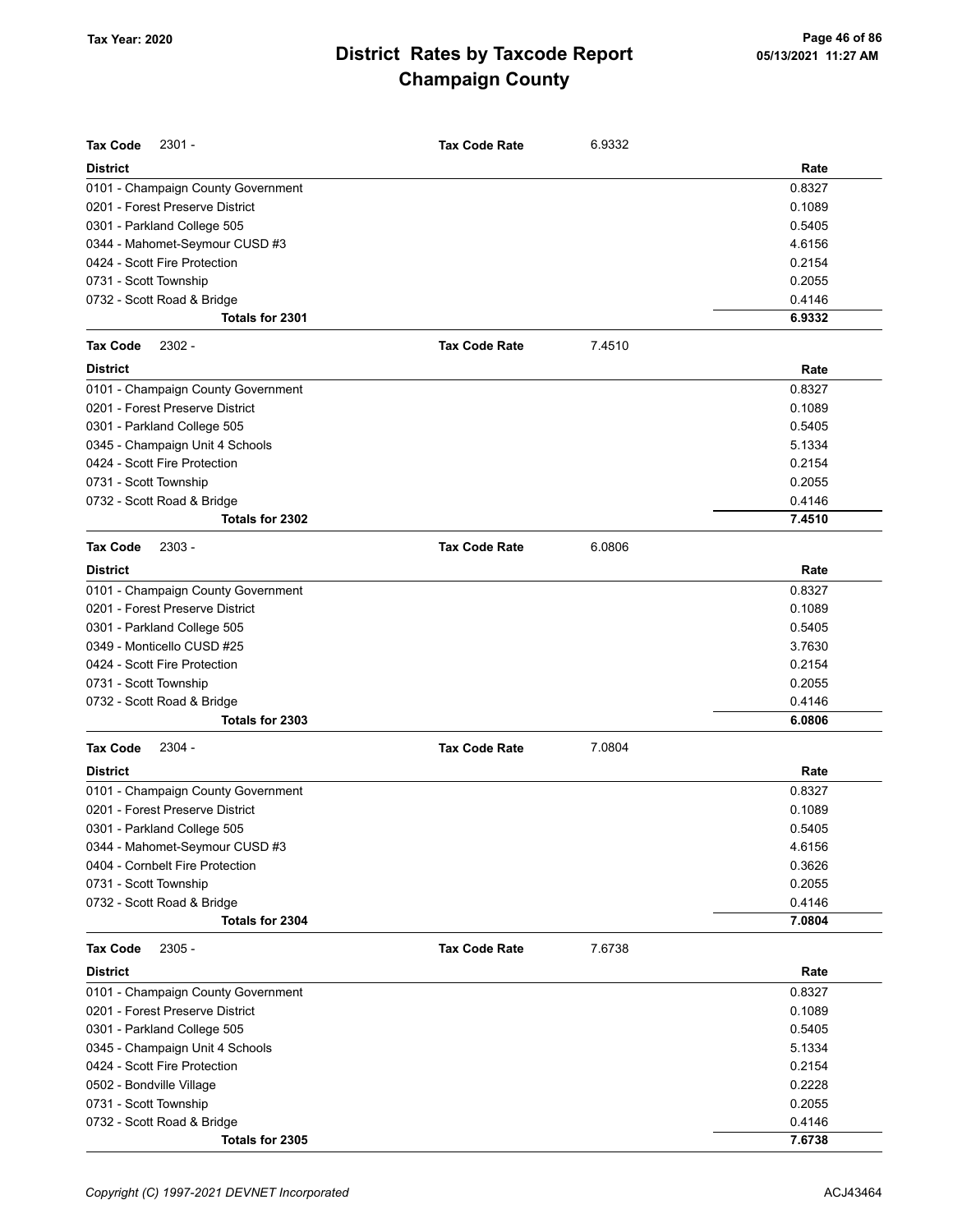| <b>Tax Code</b><br>2401 -           | <b>Tax Code Rate</b> | 5.8155 |        |
|-------------------------------------|----------------------|--------|--------|
| <b>District</b>                     |                      |        | Rate   |
| 0101 - Champaign County Government  |                      |        | 0.8327 |
| 0201 - Forest Preserve District     |                      |        | 0.1089 |
| 0301 - Parkland College 505         |                      |        | 0.5405 |
| 0348 - Tolono CUSD #7               |                      |        | 3.4473 |
| 0418 - Sidney Fire Protection       |                      |        | 0.2583 |
| 0737 - Sidney Township              |                      |        | 0.2283 |
| 0738 - Sidney Road & Bridge         |                      |        | 0.3995 |
| 0740 - Sidney Cemetery              |                      |        | 0.0000 |
| Totals for 2401                     |                      |        | 5.8155 |
| 2402 -<br><b>Tax Code</b>           | <b>Tax Code Rate</b> | 6.1406 |        |
| <b>District</b>                     |                      |        | Rate   |
| 0101 - Champaign County Government  |                      |        | 0.8327 |
| 0201 - Forest Preserve District     |                      |        | 0.1089 |
| 0301 - Parkland College 505         |                      |        | 0.5405 |
| 0348 - Tolono CUSD #7               |                      |        | 3.4473 |
| 0418 - Sidney Fire Protection       |                      |        | 0.2583 |
| 0526 - Sidney Village               |                      |        | 0.3251 |
| 0737 - Sidney Township              |                      |        | 0.2283 |
| 0738 - Sidney Road & Bridge         |                      |        | 0.3995 |
| 0740 - Sidney Cemetery              |                      |        | 0.0000 |
| Totals for 2402                     |                      |        | 6.1406 |
| 2403 -<br><b>Tax Code</b>           | <b>Tax Code Rate</b> | 7.2755 |        |
| <b>District</b>                     |                      |        | Rate   |
| 0101 - Champaign County Government  |                      |        | 0.8327 |
| 0201 - Forest Preserve District     |                      |        | 0.1089 |
| 0301 - Parkland College 505         |                      |        | 0.5405 |
| 0354 - Heritage CUSD #8             |                      |        | 4.9073 |
| 0418 - Sidney Fire Protection       |                      |        | 0.2583 |
| 0737 - Sidney Township              |                      |        | 0.2283 |
| 0738 - Sidney Road & Bridge         |                      |        | 0.3995 |
| 0740 - Sidney Cemetery              |                      |        | 0.0000 |
| Totals for 2403                     |                      |        | 7.2755 |
| Tax Code<br>2501 -                  | <b>Tax Code Rate</b> | 8.1333 |        |
| District                            |                      |        | Rate   |
| 0101 - Champaign County Government  |                      |        | 0.8327 |
| 0201 - Forest Preserve District     |                      |        | 0.1089 |
| 0301 - Parkland College 505         |                      |        | 0.5405 |
| 0351 - Urbana Unit 116 Schools      |                      |        | 5.8771 |
| 0403 - Carroll Fire Protection      |                      |        | 0.3154 |
| 0743 - Somer Township               |                      |        | 0.1134 |
| 0744 - Somer Road & Bridge          |                      |        | 0.3453 |
| 0901 - Urbana-Champaign Sanit Distr |                      |        | 0.0000 |
| Totals for 2501                     |                      |        | 8.1333 |
| <b>Tax Code</b><br>$2501A -$        | <b>Tax Code Rate</b> | 7.5055 |        |
| <b>District</b>                     |                      |        | Rate   |
| 0101 - Champaign County Government  |                      |        | 0.8327 |
| 0201 - Forest Preserve District     |                      |        | 0.1089 |
| 0301 - Parkland College 505         |                      |        | 0.5405 |
| 0345 - Champaign Unit 4 Schools     |                      |        | 5.1334 |
| 0405 - East-Prairie Fire Protection |                      |        | 0.4313 |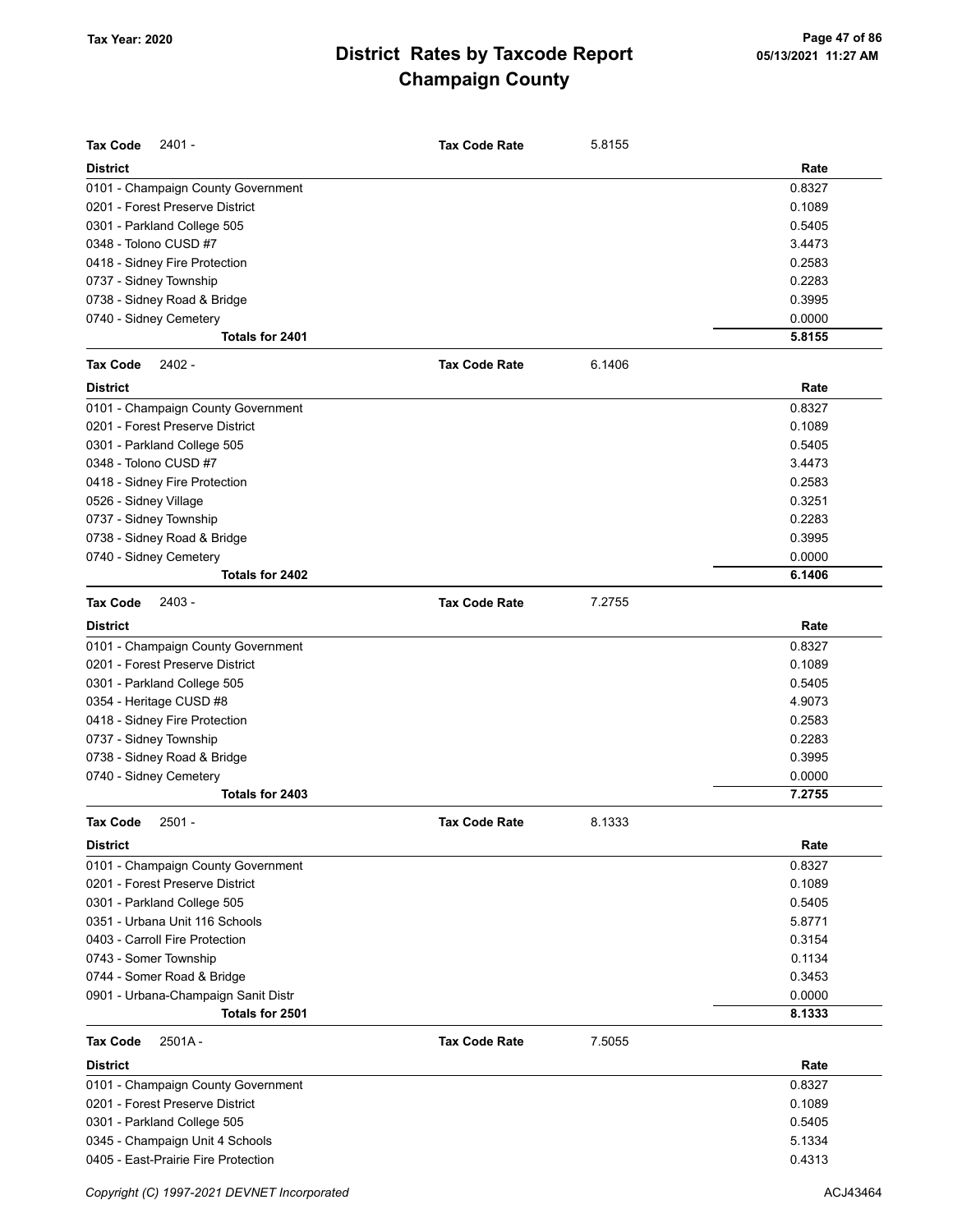| <b>Tax Code</b><br>$2501A -$         | <b>Tax Code Rate</b> | 7.5055 |        |
|--------------------------------------|----------------------|--------|--------|
| <b>District</b>                      |                      |        | Rate   |
| 0743 - Somer Township                |                      |        | 0.1134 |
| 0744 - Somer Road & Bridge           |                      |        | 0.3453 |
| Totals for 2501A                     |                      |        | 7.5055 |
| 2502 -<br><b>Tax Code</b>            | <b>Tax Code Rate</b> | 8.1333 |        |
| <b>District</b>                      |                      |        | Rate   |
| 0101 - Champaign County Government   |                      |        | 0.8327 |
| 0201 - Forest Preserve District      |                      |        | 0.1089 |
| 0301 - Parkland College 505          |                      |        | 0.5405 |
| 0351 - Urbana Unit 116 Schools       |                      |        | 5.8771 |
| 0403 - Carroll Fire Protection       |                      |        | 0.3154 |
| 0743 - Somer Township                |                      |        | 0.1134 |
| 0744 - Somer Road & Bridge           |                      |        | 0.3453 |
| Totals for 2502                      |                      |        | 8.1333 |
| <b>Tax Code</b><br>2502A-            | <b>Tax Code Rate</b> | 8.2492 |        |
| <b>District</b>                      |                      |        | Rate   |
| 0101 - Champaign County Government   |                      |        | 0.8327 |
| 0201 - Forest Preserve District      |                      |        | 0.1089 |
| 0301 - Parkland College 505          |                      |        | 0.5405 |
| 0351 - Urbana Unit 116 Schools       |                      |        | 5.8771 |
| 0405 - East-Prairie Fire Protection  |                      |        | 0.4313 |
| 0743 - Somer Township                |                      |        | 0.1134 |
| 0744 - Somer Road & Bridge           |                      |        | 0.3453 |
| Totals for 2502A                     |                      |        | 8.2492 |
| <b>Tax Code</b><br>2503 -            | <b>Tax Code Rate</b> | 6.9904 |        |
| <b>District</b>                      |                      |        | Rate   |
| 0101 - Champaign County Government   |                      |        | 0.8327 |
| 0201 - Forest Preserve District      |                      |        | 0.1089 |
| 0301 - Parkland College 505          |                      |        | 0.5405 |
| 0311 - Thomasboro CCSD #130          |                      |        | 2.7829 |
| 0333 - St.Jos-Ogden High School #305 |                      |        | 1.9912 |
| 0420 - Thomasboro Fire Protection    |                      |        | 0.2755 |
| 0743 - Somer Township                |                      |        | 0.1134 |
| 0744 - Somer Road & Bridge           |                      |        | 0.3453 |
| Totals for 2503                      |                      |        | 6.9904 |
| <b>Tax Code</b><br>$2504 -$          | <b>Tax Code Rate</b> | 6.9842 |        |
| <b>District</b>                      |                      |        | Rate   |
| 0101 - Champaign County Government   |                      |        | 0.8327 |
| 0201 - Forest Preserve District      |                      |        | 0.1089 |
| 0301 - Parkland College 505          |                      |        | 0.5405 |
| 0314 - St. Joseph CCSD #169          |                      |        | 2.7368 |
| 0333 - St.Jos-Ogden High School #305 |                      |        | 1.9912 |
| 0403 - Carroll Fire Protection       |                      |        | 0.3154 |
| 0743 - Somer Township                |                      |        | 0.1134 |
| 0744 - Somer Road & Bridge           |                      |        | 0.3453 |
| Totals for 2504                      |                      |        | 6.9842 |
| <b>Tax Code</b><br>$2505 -$          | <b>Tax Code Rate</b> | 7.4351 |        |
| <b>District</b>                      |                      |        | Rate   |
| 0101 - Champaign County Government   |                      |        | 0.8327 |
| 0201 - Forest Preserve District      |                      |        | 0.1089 |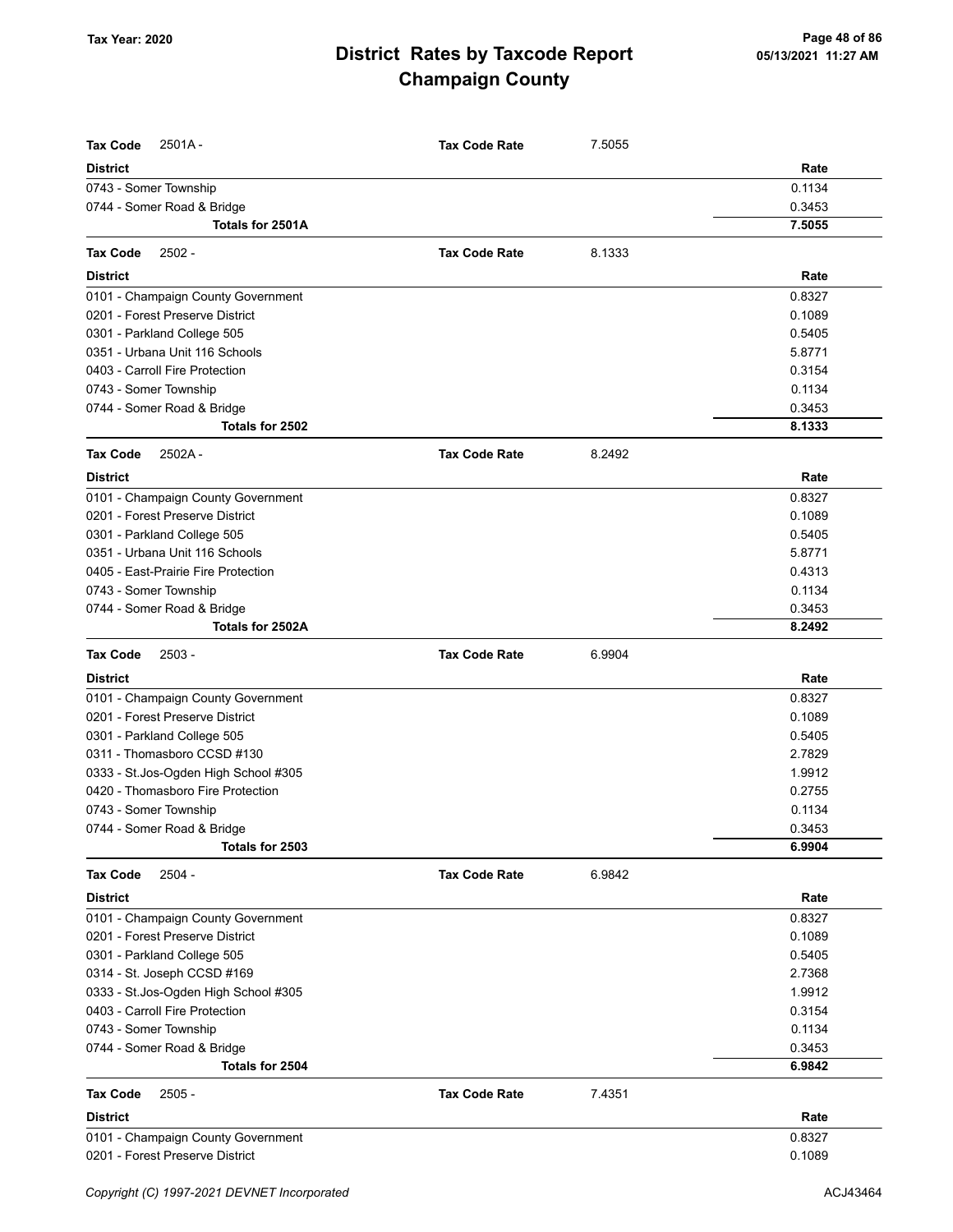| Tax Code<br>$2505 -$                  | <b>Tax Code Rate</b> | 7.4351 |        |
|---------------------------------------|----------------------|--------|--------|
| <b>District</b>                       |                      |        | Rate   |
| 0301 - Parkland College 505           |                      |        | 0.5405 |
| 0311 - Thomasboro CCSD #130           |                      |        | 2.7829 |
| 0331 - Rantoul Twp High School #193   |                      |        | 2.4359 |
| 0420 - Thomasboro Fire Protection     |                      |        | 0.2755 |
| 0743 - Somer Township                 |                      |        | 0.1134 |
| 0744 - Somer Road & Bridge            |                      |        | 0.3453 |
| Totals for 2505                       |                      |        | 7.4351 |
| <b>Tax Code</b><br>$2507 -$           | <b>Tax Code Rate</b> | 7.3497 |        |
| <b>District</b>                       |                      |        | Rate   |
| 0101 - Champaign County Government    |                      |        | 0.8327 |
| 0201 - Forest Preserve District       |                      |        | 0.1089 |
| 0301 - Parkland College 505           |                      |        | 0.5405 |
| 0345 - Champaign Unit 4 Schools       |                      |        | 5.1334 |
| 0420 - Thomasboro Fire Protection     |                      |        | 0.2755 |
| 0743 - Somer Township                 |                      |        | 0.1134 |
| 0744 - Somer Road & Bridge            |                      |        | 0.3453 |
| Totals for 2507                       |                      |        | 7.3497 |
| <b>Tax Code</b><br>$2508 -$           | <b>Tax Code Rate</b> | 8.0934 |        |
| <b>District</b>                       |                      |        | Rate   |
| 0101 - Champaign County Government    |                      |        | 0.8327 |
| 0201 - Forest Preserve District       |                      |        | 0.1089 |
| 0301 - Parkland College 505           |                      |        | 0.5405 |
| 0351 - Urbana Unit 116 Schools        |                      |        | 5.8771 |
| 0420 - Thomasboro Fire Protection     |                      |        | 0.2755 |
| 0743 - Somer Township                 |                      |        | 0.1134 |
| 0744 - Somer Road & Bridge            |                      |        | 0.3453 |
| Totals for 2508                       |                      |        | 8.0934 |
| <b>Tax Code</b><br>$2509 -$           | <b>Tax Code Rate</b> | 7.5055 |        |
| <b>District</b>                       |                      |        | Rate   |
| 0101 - Champaign County Government    |                      |        | 0.8327 |
| 0201 - Forest Preserve District       |                      |        | 0.1089 |
| 0301 - Parkland College 505           |                      |        | 0.5405 |
| 0345 - Champaign Unit 4 Schools       |                      |        | 5.1334 |
| 0405 - East-Prairie Fire Protection   |                      |        | 0.4313 |
| 0743 - Somer Township                 |                      |        | 0.1134 |
| 0744 - Somer Road & Bridge            |                      |        | 0.3453 |
| 0901 - Urbana-Champaign Sanit Distr   |                      |        | 0.0000 |
| Totals for 2509                       |                      |        | 7.5055 |
| <b>Tax Code</b><br>$2510 -$           | <b>Tax Code Rate</b> | 6.9512 |        |
| <b>District</b>                       |                      |        | Rate   |
| 0101 - Champaign County Government    |                      |        | 0.8327 |
| 0201 - Forest Preserve District       |                      |        | 0.1089 |
| 0301 - Parkland College 505           |                      |        | 0.5405 |
| 0314 - St. Joseph CCSD #169           |                      |        | 2.7368 |
| 0333 - St.Jos-Ogden High School #305  |                      |        | 1.9912 |
| 0419 - St.Jos-Stanton Fire Protection |                      |        | 0.2824 |
| 0743 - Somer Township                 |                      |        | 0.1134 |
| 0744 - Somer Road & Bridge            |                      |        | 0.3453 |
| Totals for 2510                       |                      |        | 6.9512 |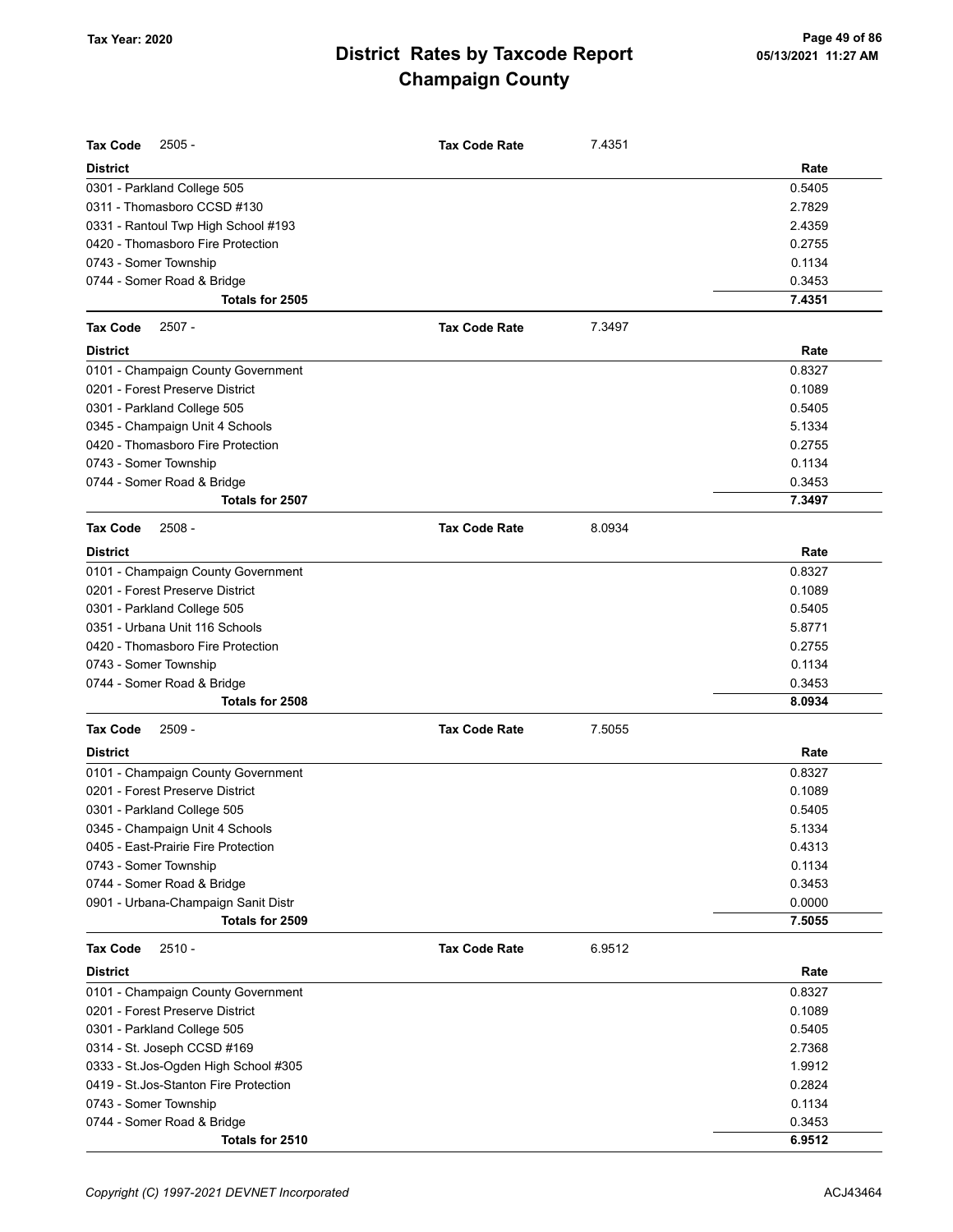| <b>Tax Code</b><br>$2511 -$          | <b>Tax Code Rate</b> | 8.2492 |        |
|--------------------------------------|----------------------|--------|--------|
| <b>District</b>                      |                      |        | Rate   |
| 0101 - Champaign County Government   |                      |        | 0.8327 |
| 0201 - Forest Preserve District      |                      |        | 0.1089 |
| 0301 - Parkland College 505          |                      |        | 0.5405 |
| 0351 - Urbana Unit 116 Schools       |                      |        | 5.8771 |
| 0405 - East-Prairie Fire Protection  |                      |        | 0.4313 |
| 0743 - Somer Township                |                      |        | 0.1134 |
| 0744 - Somer Road & Bridge           |                      |        | 0.3453 |
| 0901 - Urbana-Champaign Sanit Distr  |                      |        | 0.0000 |
| Totals for 2511                      |                      |        | 8.2492 |
| <b>Tax Code</b><br>$2512 -$          | <b>Tax Code Rate</b> | 7.8483 |        |
| <b>District</b>                      |                      |        | Rate   |
| 0101 - Champaign County Government   |                      |        | 0.8327 |
| 0201 - Forest Preserve District      |                      |        | 0.1089 |
| 0301 - Parkland College 505          |                      |        | 0.5405 |
| 0345 - Champaign Unit 4 Schools      |                      |        | 5.1334 |
| 0405 - East-Prairie Fire Protection  |                      |        | 0.4313 |
| 0743 - Somer Township                |                      |        | 0.1134 |
| 0744 - Somer Road & Bridge           |                      |        | 0.3453 |
| 0901 - Urbana-Champaign Sanit Distr  |                      |        | 0.0000 |
| 0921 - Champaign-Urbana Mass Transit |                      |        | 0.3428 |
| Totals for 2512                      |                      |        | 7.8483 |
| <b>Tax Code</b><br>$2513 -$          | <b>Tax Code Rate</b> | 7.1873 |        |
| <b>District</b>                      |                      |        | Rate   |
| 0101 - Champaign County Government   |                      |        | 0.8327 |
| 0201 - Forest Preserve District      |                      |        | 0.1089 |
| 0301 - Parkland College 505          |                      |        | 0.5405 |
| 0333 - St.Jos-Ogden High School #305 |                      |        | 1.9912 |
| 0358 - Prairieview-Ogden CCSD #197   |                      |        | 2.9798 |
| 0420 - Thomasboro Fire Protection    |                      |        | 0.2755 |
| 0743 - Somer Township                |                      |        | 0.1134 |
| 0744 - Somer Road & Bridge           |                      |        | 0.3453 |
| Totals for 2513                      |                      |        | 7.1873 |
| Tax Code<br>2562 -                   | <b>Tax Code Rate</b> | 7.8483 |        |
| <b>District</b>                      |                      |        | Rate   |
| 0101 - Champaign County Government   |                      |        | 0.8327 |
| 0201 - Forest Preserve District      |                      |        | 0.1089 |
| 0301 - Parkland College 505          |                      |        | 0.5405 |
| 0345 - Champaign Unit 4 Schools      |                      |        | 5.1334 |
| 0405 - East-Prairie Fire Protection  |                      |        | 0.4313 |
| 0743 - Somer Township                |                      |        | 0.1134 |
| 0744 - Somer Road & Bridge           |                      |        | 0.3453 |
| 0901 - Urbana-Champaign Sanit Distr  |                      |        | 0.0000 |
| 0921 - Champaign-Urbana Mass Transit |                      |        | 0.3428 |
| Totals for 2562                      |                      |        | 7.8483 |
| <b>Tax Code</b><br>$2601 -$          | <b>Tax Code Rate</b> | 7.2764 |        |
| <b>District</b>                      |                      |        | Rate   |
| 0101 - Champaign County Government   |                      |        | 0.8327 |
| 0201 - Forest Preserve District      |                      |        | 0.1089 |
| 0301 - Parkland College 505          |                      |        | 0.5405 |
| 0314 - St. Joseph CCSD #169          |                      |        | 2.7368 |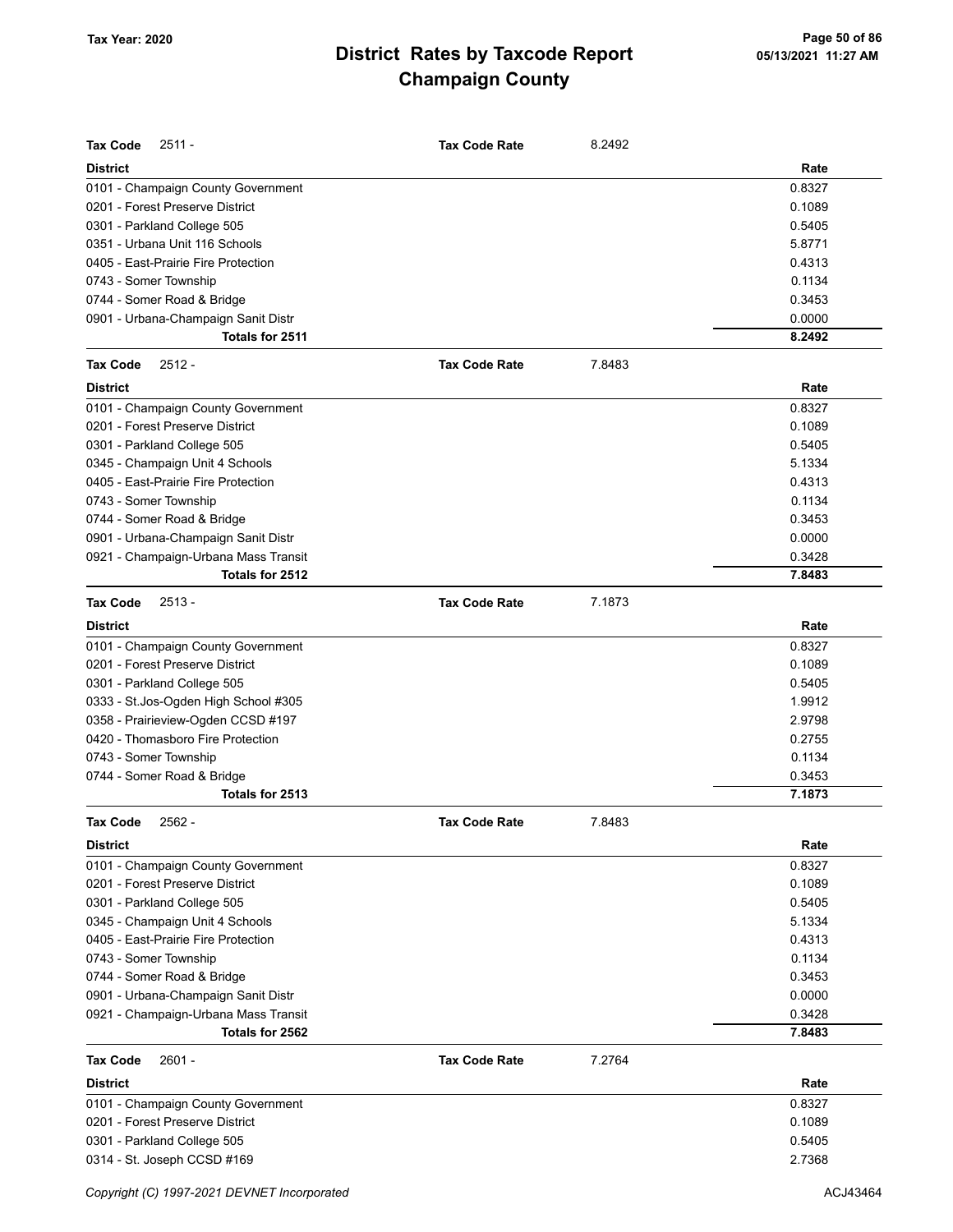| <b>Tax Code</b><br>$2601 -$          | <b>Tax Code Rate</b> | 7.2764 |        |
|--------------------------------------|----------------------|--------|--------|
| <b>District</b>                      |                      |        | Rate   |
| 0333 - St.Jos-Ogden High School #305 |                      |        | 1.9912 |
| 0408 - Homer Fire Protection         |                      |        | 0.4161 |
| 0749 - South Homer Township          |                      |        | 0.2607 |
| 0750 - South Homer Road & Bridge     |                      |        | 0.3541 |
| 0808 - Ayers-Raymond Multi-Assmt     |                      |        | 0.0354 |
| Totals for 2601                      |                      |        | 7.2764 |
| <b>Tax Code</b><br>$2602 -$          | <b>Tax Code Rate</b> | 8.7301 |        |
| <b>District</b>                      |                      |        | Rate   |
| 0101 - Champaign County Government   |                      |        | 0.8327 |
| 0201 - Forest Preserve District      |                      |        | 0.1089 |
| 0301 - Parkland College 505          |                      |        | 0.5405 |
| 0354 - Heritage CUSD #8              |                      |        | 4.9073 |
| 0408 - Homer Fire Protection         |                      |        | 0.4161 |
| 0512 - Homer Village                 |                      |        | 1.2744 |
| 0749 - South Homer Township          |                      |        | 0.2607 |
| 0750 - South Homer Road & Bridge     |                      |        | 0.3541 |
| 0808 - Ayers-Raymond Multi-Assmt     |                      |        | 0.0354 |
| Totals for 2602                      |                      |        | 8.7301 |
| <b>Tax Code</b><br>$2603 -$          | <b>Tax Code Rate</b> | 7.4557 |        |
| <b>District</b>                      |                      |        | Rate   |
| 0101 - Champaign County Government   |                      |        | 0.8327 |
| 0201 - Forest Preserve District      |                      |        | 0.1089 |
| 0301 - Parkland College 505          |                      |        | 0.5405 |
| 0354 - Heritage CUSD #8              |                      |        | 4.9073 |
| 0408 - Homer Fire Protection         |                      |        | 0.4161 |
| 0749 - South Homer Township          |                      |        | 0.2607 |
| 0750 - South Homer Road & Bridge     |                      |        | 0.3541 |
| 0808 - Ayers-Raymond Multi-Assmt     |                      |        | 0.0354 |
| Totals for 2603                      |                      |        | 7.4557 |
| $2605 -$<br><b>Tax Code</b>          | <b>Tax Code Rate</b> | 7.5194 |        |
| <b>District</b>                      |                      |        | Rate   |
| 0101 - Champaign County Government   |                      |        | 0.8327 |
| 0201 - Forest Preserve District      |                      |        | 0.1089 |
| 0301 - Parkland College 505          |                      |        | 0.5405 |
| 0333 - St.Jos-Ogden High School #305 |                      |        | 1.9912 |
| 0358 - Prairieview-Ogden CCSD #197   |                      |        | 2.9798 |
| 0408 - Homer Fire Protection         |                      |        | 0.4161 |
| 0749 - South Homer Township          |                      |        | 0.2607 |
| 0750 - South Homer Road & Bridge     |                      |        | 0.3541 |
| 0808 - Ayers-Raymond Multi-Assmt     |                      |        | 0.0354 |
| Totals for 2605                      |                      |        | 7.5194 |
| $2650 -$<br><b>Tax Code</b>          | <b>Tax Code Rate</b> | 8.7301 |        |
| <b>District</b>                      |                      |        | Rate   |
| 0101 - Champaign County Government   |                      |        | 0.8327 |
| 0201 - Forest Preserve District      |                      |        | 0.1089 |
| 0301 - Parkland College 505          |                      |        | 0.5405 |
| 0354 - Heritage CUSD #8              |                      |        | 4.9073 |
| 0408 - Homer Fire Protection         |                      |        | 0.4161 |
| 0512 - Homer Village                 |                      |        | 1.2744 |
| 0749 - South Homer Township          |                      |        | 0.2607 |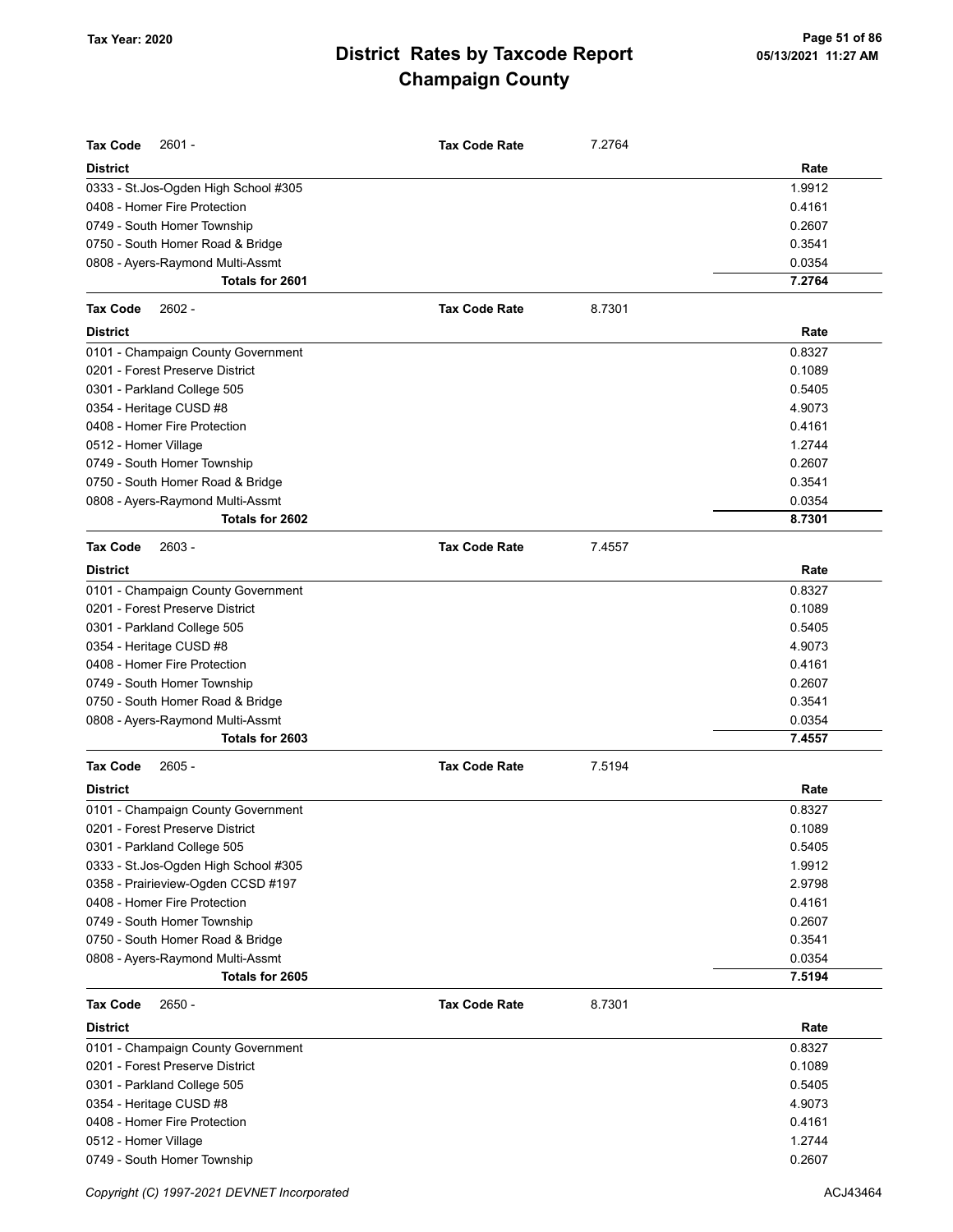| <b>Tax Code</b>                        | <b>Tax Code Rate</b> |        |                  |
|----------------------------------------|----------------------|--------|------------------|
| 2650 -                                 |                      | 8.7301 |                  |
| <b>District</b>                        |                      |        | Rate             |
| 0750 - South Homer Road & Bridge       |                      |        | 0.3541           |
| 0808 - Ayers-Raymond Multi-Assmt       |                      |        | 0.0354           |
| 1020 - Homer<br>Totals for 2650        |                      |        | 0.0000<br>8.7301 |
|                                        |                      |        |                  |
| <b>Tax Code</b><br>$2702 -$            | <b>Tax Code Rate</b> | 7.1864 |                  |
| <b>District</b>                        |                      |        | Rate             |
| 0101 - Champaign County Government     |                      |        | 0.8327           |
| 0201 - Forest Preserve District        |                      |        | 0.1089           |
| 0301 - Parkland College 505            |                      |        | 0.5405           |
| 0314 - St. Joseph CCSD #169            |                      |        | 2.7368           |
| 0333 - St.Jos-Ogden High School #305   |                      |        | 1.9912           |
| 0419 - St. Jos-Stanton Fire Protection |                      |        | 0.2824           |
| 0755 - Stanton Township                |                      |        | 0.2864           |
| 0756 - Stanton Road & Bridge           |                      |        | 0.3727           |
| 0805 - Ogden-Stanton Multi-Assmt       |                      |        | 0.0348           |
| Totals for 2702                        |                      |        | 7.1864           |
| $2707 -$<br><b>Tax Code</b>            | <b>Tax Code Rate</b> | 7.3052 |                  |
| <b>District</b>                        |                      |        | Rate             |
| 0101 - Champaign County Government     |                      |        | 0.8327           |
| 0201 - Forest Preserve District        |                      |        | 0.1089           |
| 0301 - Parkland College 505            |                      |        | 0.5405           |
| 0333 - St. Jos-Ogden High School #305  |                      |        | 1.9912           |
| 0358 - Prairieview-Ogden CCSD #197     |                      |        | 2.9798           |
| 0413 - Ogden-Royal Fire Protection     |                      |        | 0.1582           |
| 0755 - Stanton Township                |                      |        | 0.2864           |
| 0756 - Stanton Road & Bridge           |                      |        | 0.3727           |
| 0805 - Ogden-Stanton Multi-Assmt       |                      |        | 0.0348           |
| Totals for 2707                        |                      |        | 7.3052           |
| $2708 -$<br><b>Tax Code</b>            | <b>Tax Code Rate</b> | 7.4294 |                  |
| <b>District</b>                        |                      |        | Rate             |
| 0101 - Champaign County Government     |                      |        | 0.8327           |
| 0201 - Forest Preserve District        |                      |        | 0.1089           |
| 0301 - Parkland College 505            |                      |        | 0.5405           |
| 0333 - St. Jos-Ogden High School #305  |                      |        | 1.9912           |
| 0358 - Prairieview-Ogden CCSD #197     |                      |        | 2.9798           |
| 0419 - St. Jos-Stanton Fire Protection |                      |        | 0.2824           |
| 0755 - Stanton Township                |                      |        | 0.2864           |
| 0756 - Stanton Road & Bridge           |                      |        | 0.3727           |
| 0805 - Ogden-Stanton Multi-Assmt       |                      |        | 0.0348           |
| Totals for 2708                        |                      |        | 7.4294           |
| <b>Tax Code</b><br>2709 -              | <b>Tax Code Rate</b> | 7.4225 |                  |
| <b>District</b>                        |                      |        | Rate             |
| 0101 - Champaign County Government     |                      |        | 0.8327           |
| 0201 - Forest Preserve District        |                      |        | 0.1089           |
| 0301 - Parkland College 505            |                      |        | 0.5405           |
| 0333 - St. Jos-Ogden High School #305  |                      |        | 1.9912           |
| 0358 - Prairieview-Ogden CCSD #197     |                      |        | 2.9798           |
| 0420 - Thomasboro Fire Protection      |                      |        | 0.2755           |
| 0755 - Stanton Township                |                      |        | 0.2864           |
| 0756 - Stanton Road & Bridge           |                      |        | 0.3727           |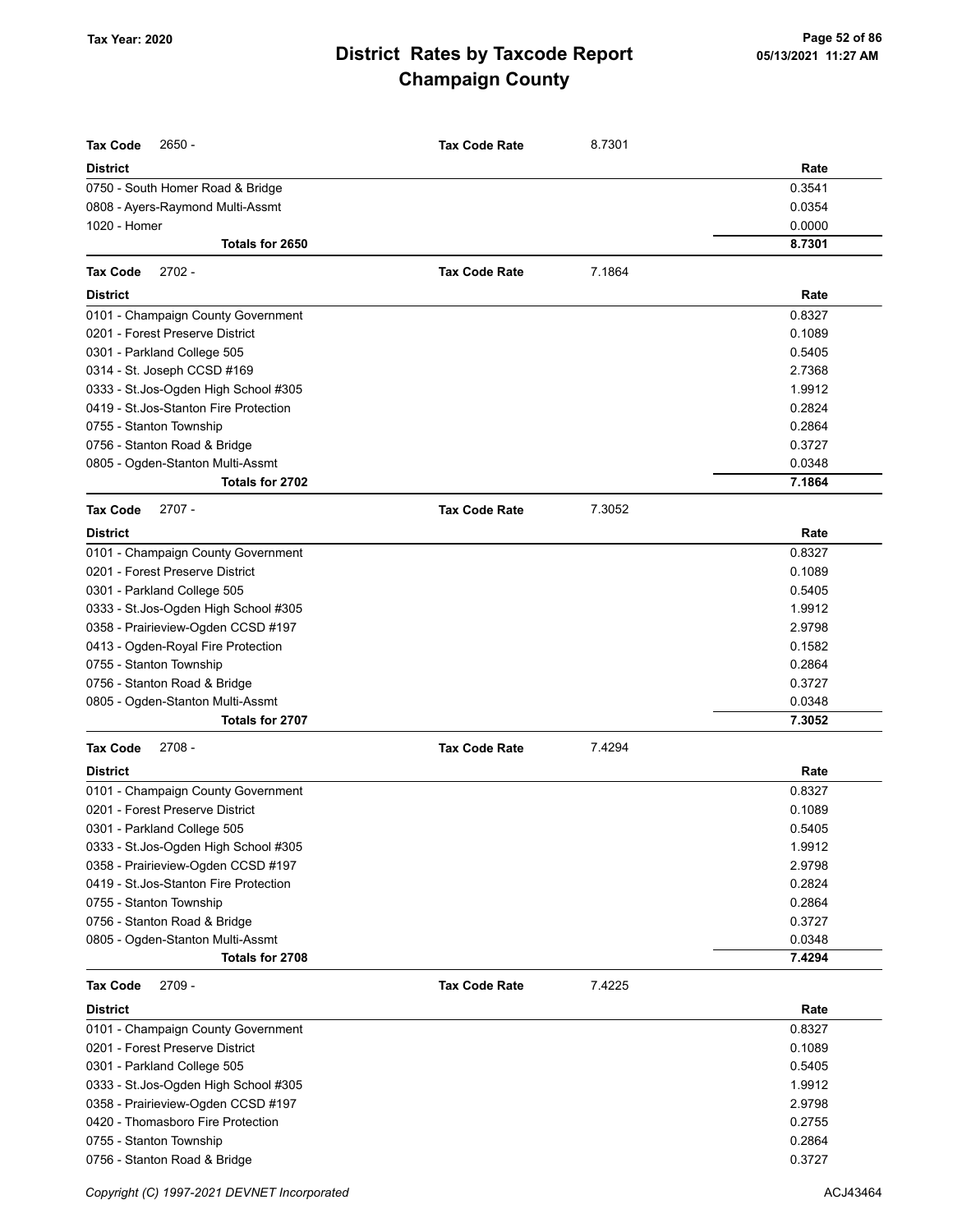| <b>District</b><br>Rate<br>0.0348<br>0805 - Ogden-Stanton Multi-Assmt<br>Totals for 2709<br>7.4225<br>$2801 -$<br>7.0634<br><b>Tax Code</b><br><b>Tax Code Rate</b><br>Rate<br><b>District</b><br>0101 - Champaign County Government<br>0.8327<br>0201 - Forest Preserve District<br>0.1089<br>0301 - Parkland College 505<br>0.5405<br>0314 - St. Joseph CCSD #169<br>2.7368<br>0333 - St.Jos-Ogden High School #305<br>1.9912<br>0419 - St. Jos-Stanton Fire Protection<br>0.2824<br>0761 - St. Joseph Township<br>0.2719<br>0762 - St. Joseph Road & Bridge<br>0.2990<br>Totals for 2801<br>7.0634<br><b>Tax Code</b><br>2803 -<br><b>Tax Code Rate</b><br>7.4849<br><b>District</b><br>Rate<br>0101 - Champaign County Government<br>0.8327<br>0201 - Forest Preserve District<br>0.1089<br>0301 - Parkland College 505<br>0.5405<br>0314 - St. Joseph CCSD #169<br>2.7368<br>0333 - St.Jos-Ogden High School #305<br>1.9912<br>0.2824<br>0419 - St. Jos-Stanton Fire Protection<br>0524 - St. Joseph Village<br>0.4215<br>0.2719<br>0761 - St. Joseph Township<br>0.2990<br>0762 - St. Joseph Road & Bridge<br>7.4849<br>Totals for 2803<br><b>Tax Code</b><br>2865 -<br><b>Tax Code Rate</b><br>7.4849<br>Rate<br><b>District</b><br>0101 - Champaign County Government<br>0.8327<br>0201 - Forest Preserve District<br>0.1089<br>0301 - Parkland College 505<br>0.5405<br>0314 - St. Joseph CCSD #169<br>2.7368<br>0333 - St.Jos-Ogden High School #305<br>1.9912<br>0419 - St. Jos-Stanton Fire Protection<br>0.2824<br>0.4215<br>0524 - St. Joseph Village<br>0.2719<br>0761 - St. Joseph Township<br>0762 - St. Joseph Road & Bridge<br>0.2990<br>Totals for 2865<br>7.4849<br>2901 -<br><b>Tax Code</b><br><b>Tax Code Rate</b><br>7.3563<br><b>District</b><br>Rate<br>0101 - Champaign County Government<br>0.8327<br>0.1089<br>0201 - Forest Preserve District<br>0.5405<br>0301 - Parkland College 505<br>5.1334<br>0345 - Champaign Unit 4 Schools<br>0.2124<br>0767 - Tolono Township<br>0.3966<br>0768 - Tolono Road & Bridge<br>0.1318<br>0941 - Tolono Library<br>7.3563<br>Totals for 2901 | <b>Tax Code</b><br>$2709 -$ | <b>Tax Code Rate</b> | 7.4225 |  |
|-----------------------------------------------------------------------------------------------------------------------------------------------------------------------------------------------------------------------------------------------------------------------------------------------------------------------------------------------------------------------------------------------------------------------------------------------------------------------------------------------------------------------------------------------------------------------------------------------------------------------------------------------------------------------------------------------------------------------------------------------------------------------------------------------------------------------------------------------------------------------------------------------------------------------------------------------------------------------------------------------------------------------------------------------------------------------------------------------------------------------------------------------------------------------------------------------------------------------------------------------------------------------------------------------------------------------------------------------------------------------------------------------------------------------------------------------------------------------------------------------------------------------------------------------------------------------------------------------------------------------------------------------------------------------------------------------------------------------------------------------------------------------------------------------------------------------------------------------------------------------------------------------------------------------------------------------------------------------------------------------------------------------------------------------------------------------------------------------------------------|-----------------------------|----------------------|--------|--|
|                                                                                                                                                                                                                                                                                                                                                                                                                                                                                                                                                                                                                                                                                                                                                                                                                                                                                                                                                                                                                                                                                                                                                                                                                                                                                                                                                                                                                                                                                                                                                                                                                                                                                                                                                                                                                                                                                                                                                                                                                                                                                                                 |                             |                      |        |  |
|                                                                                                                                                                                                                                                                                                                                                                                                                                                                                                                                                                                                                                                                                                                                                                                                                                                                                                                                                                                                                                                                                                                                                                                                                                                                                                                                                                                                                                                                                                                                                                                                                                                                                                                                                                                                                                                                                                                                                                                                                                                                                                                 |                             |                      |        |  |
|                                                                                                                                                                                                                                                                                                                                                                                                                                                                                                                                                                                                                                                                                                                                                                                                                                                                                                                                                                                                                                                                                                                                                                                                                                                                                                                                                                                                                                                                                                                                                                                                                                                                                                                                                                                                                                                                                                                                                                                                                                                                                                                 |                             |                      |        |  |
|                                                                                                                                                                                                                                                                                                                                                                                                                                                                                                                                                                                                                                                                                                                                                                                                                                                                                                                                                                                                                                                                                                                                                                                                                                                                                                                                                                                                                                                                                                                                                                                                                                                                                                                                                                                                                                                                                                                                                                                                                                                                                                                 |                             |                      |        |  |
|                                                                                                                                                                                                                                                                                                                                                                                                                                                                                                                                                                                                                                                                                                                                                                                                                                                                                                                                                                                                                                                                                                                                                                                                                                                                                                                                                                                                                                                                                                                                                                                                                                                                                                                                                                                                                                                                                                                                                                                                                                                                                                                 |                             |                      |        |  |
|                                                                                                                                                                                                                                                                                                                                                                                                                                                                                                                                                                                                                                                                                                                                                                                                                                                                                                                                                                                                                                                                                                                                                                                                                                                                                                                                                                                                                                                                                                                                                                                                                                                                                                                                                                                                                                                                                                                                                                                                                                                                                                                 |                             |                      |        |  |
|                                                                                                                                                                                                                                                                                                                                                                                                                                                                                                                                                                                                                                                                                                                                                                                                                                                                                                                                                                                                                                                                                                                                                                                                                                                                                                                                                                                                                                                                                                                                                                                                                                                                                                                                                                                                                                                                                                                                                                                                                                                                                                                 |                             |                      |        |  |
|                                                                                                                                                                                                                                                                                                                                                                                                                                                                                                                                                                                                                                                                                                                                                                                                                                                                                                                                                                                                                                                                                                                                                                                                                                                                                                                                                                                                                                                                                                                                                                                                                                                                                                                                                                                                                                                                                                                                                                                                                                                                                                                 |                             |                      |        |  |
|                                                                                                                                                                                                                                                                                                                                                                                                                                                                                                                                                                                                                                                                                                                                                                                                                                                                                                                                                                                                                                                                                                                                                                                                                                                                                                                                                                                                                                                                                                                                                                                                                                                                                                                                                                                                                                                                                                                                                                                                                                                                                                                 |                             |                      |        |  |
|                                                                                                                                                                                                                                                                                                                                                                                                                                                                                                                                                                                                                                                                                                                                                                                                                                                                                                                                                                                                                                                                                                                                                                                                                                                                                                                                                                                                                                                                                                                                                                                                                                                                                                                                                                                                                                                                                                                                                                                                                                                                                                                 |                             |                      |        |  |
|                                                                                                                                                                                                                                                                                                                                                                                                                                                                                                                                                                                                                                                                                                                                                                                                                                                                                                                                                                                                                                                                                                                                                                                                                                                                                                                                                                                                                                                                                                                                                                                                                                                                                                                                                                                                                                                                                                                                                                                                                                                                                                                 |                             |                      |        |  |
|                                                                                                                                                                                                                                                                                                                                                                                                                                                                                                                                                                                                                                                                                                                                                                                                                                                                                                                                                                                                                                                                                                                                                                                                                                                                                                                                                                                                                                                                                                                                                                                                                                                                                                                                                                                                                                                                                                                                                                                                                                                                                                                 |                             |                      |        |  |
|                                                                                                                                                                                                                                                                                                                                                                                                                                                                                                                                                                                                                                                                                                                                                                                                                                                                                                                                                                                                                                                                                                                                                                                                                                                                                                                                                                                                                                                                                                                                                                                                                                                                                                                                                                                                                                                                                                                                                                                                                                                                                                                 |                             |                      |        |  |
|                                                                                                                                                                                                                                                                                                                                                                                                                                                                                                                                                                                                                                                                                                                                                                                                                                                                                                                                                                                                                                                                                                                                                                                                                                                                                                                                                                                                                                                                                                                                                                                                                                                                                                                                                                                                                                                                                                                                                                                                                                                                                                                 |                             |                      |        |  |
|                                                                                                                                                                                                                                                                                                                                                                                                                                                                                                                                                                                                                                                                                                                                                                                                                                                                                                                                                                                                                                                                                                                                                                                                                                                                                                                                                                                                                                                                                                                                                                                                                                                                                                                                                                                                                                                                                                                                                                                                                                                                                                                 |                             |                      |        |  |
|                                                                                                                                                                                                                                                                                                                                                                                                                                                                                                                                                                                                                                                                                                                                                                                                                                                                                                                                                                                                                                                                                                                                                                                                                                                                                                                                                                                                                                                                                                                                                                                                                                                                                                                                                                                                                                                                                                                                                                                                                                                                                                                 |                             |                      |        |  |
|                                                                                                                                                                                                                                                                                                                                                                                                                                                                                                                                                                                                                                                                                                                                                                                                                                                                                                                                                                                                                                                                                                                                                                                                                                                                                                                                                                                                                                                                                                                                                                                                                                                                                                                                                                                                                                                                                                                                                                                                                                                                                                                 |                             |                      |        |  |
|                                                                                                                                                                                                                                                                                                                                                                                                                                                                                                                                                                                                                                                                                                                                                                                                                                                                                                                                                                                                                                                                                                                                                                                                                                                                                                                                                                                                                                                                                                                                                                                                                                                                                                                                                                                                                                                                                                                                                                                                                                                                                                                 |                             |                      |        |  |
|                                                                                                                                                                                                                                                                                                                                                                                                                                                                                                                                                                                                                                                                                                                                                                                                                                                                                                                                                                                                                                                                                                                                                                                                                                                                                                                                                                                                                                                                                                                                                                                                                                                                                                                                                                                                                                                                                                                                                                                                                                                                                                                 |                             |                      |        |  |
|                                                                                                                                                                                                                                                                                                                                                                                                                                                                                                                                                                                                                                                                                                                                                                                                                                                                                                                                                                                                                                                                                                                                                                                                                                                                                                                                                                                                                                                                                                                                                                                                                                                                                                                                                                                                                                                                                                                                                                                                                                                                                                                 |                             |                      |        |  |
|                                                                                                                                                                                                                                                                                                                                                                                                                                                                                                                                                                                                                                                                                                                                                                                                                                                                                                                                                                                                                                                                                                                                                                                                                                                                                                                                                                                                                                                                                                                                                                                                                                                                                                                                                                                                                                                                                                                                                                                                                                                                                                                 |                             |                      |        |  |
|                                                                                                                                                                                                                                                                                                                                                                                                                                                                                                                                                                                                                                                                                                                                                                                                                                                                                                                                                                                                                                                                                                                                                                                                                                                                                                                                                                                                                                                                                                                                                                                                                                                                                                                                                                                                                                                                                                                                                                                                                                                                                                                 |                             |                      |        |  |
|                                                                                                                                                                                                                                                                                                                                                                                                                                                                                                                                                                                                                                                                                                                                                                                                                                                                                                                                                                                                                                                                                                                                                                                                                                                                                                                                                                                                                                                                                                                                                                                                                                                                                                                                                                                                                                                                                                                                                                                                                                                                                                                 |                             |                      |        |  |
|                                                                                                                                                                                                                                                                                                                                                                                                                                                                                                                                                                                                                                                                                                                                                                                                                                                                                                                                                                                                                                                                                                                                                                                                                                                                                                                                                                                                                                                                                                                                                                                                                                                                                                                                                                                                                                                                                                                                                                                                                                                                                                                 |                             |                      |        |  |
|                                                                                                                                                                                                                                                                                                                                                                                                                                                                                                                                                                                                                                                                                                                                                                                                                                                                                                                                                                                                                                                                                                                                                                                                                                                                                                                                                                                                                                                                                                                                                                                                                                                                                                                                                                                                                                                                                                                                                                                                                                                                                                                 |                             |                      |        |  |
|                                                                                                                                                                                                                                                                                                                                                                                                                                                                                                                                                                                                                                                                                                                                                                                                                                                                                                                                                                                                                                                                                                                                                                                                                                                                                                                                                                                                                                                                                                                                                                                                                                                                                                                                                                                                                                                                                                                                                                                                                                                                                                                 |                             |                      |        |  |
|                                                                                                                                                                                                                                                                                                                                                                                                                                                                                                                                                                                                                                                                                                                                                                                                                                                                                                                                                                                                                                                                                                                                                                                                                                                                                                                                                                                                                                                                                                                                                                                                                                                                                                                                                                                                                                                                                                                                                                                                                                                                                                                 |                             |                      |        |  |
|                                                                                                                                                                                                                                                                                                                                                                                                                                                                                                                                                                                                                                                                                                                                                                                                                                                                                                                                                                                                                                                                                                                                                                                                                                                                                                                                                                                                                                                                                                                                                                                                                                                                                                                                                                                                                                                                                                                                                                                                                                                                                                                 |                             |                      |        |  |
|                                                                                                                                                                                                                                                                                                                                                                                                                                                                                                                                                                                                                                                                                                                                                                                                                                                                                                                                                                                                                                                                                                                                                                                                                                                                                                                                                                                                                                                                                                                                                                                                                                                                                                                                                                                                                                                                                                                                                                                                                                                                                                                 |                             |                      |        |  |
|                                                                                                                                                                                                                                                                                                                                                                                                                                                                                                                                                                                                                                                                                                                                                                                                                                                                                                                                                                                                                                                                                                                                                                                                                                                                                                                                                                                                                                                                                                                                                                                                                                                                                                                                                                                                                                                                                                                                                                                                                                                                                                                 |                             |                      |        |  |
|                                                                                                                                                                                                                                                                                                                                                                                                                                                                                                                                                                                                                                                                                                                                                                                                                                                                                                                                                                                                                                                                                                                                                                                                                                                                                                                                                                                                                                                                                                                                                                                                                                                                                                                                                                                                                                                                                                                                                                                                                                                                                                                 |                             |                      |        |  |
|                                                                                                                                                                                                                                                                                                                                                                                                                                                                                                                                                                                                                                                                                                                                                                                                                                                                                                                                                                                                                                                                                                                                                                                                                                                                                                                                                                                                                                                                                                                                                                                                                                                                                                                                                                                                                                                                                                                                                                                                                                                                                                                 |                             |                      |        |  |
|                                                                                                                                                                                                                                                                                                                                                                                                                                                                                                                                                                                                                                                                                                                                                                                                                                                                                                                                                                                                                                                                                                                                                                                                                                                                                                                                                                                                                                                                                                                                                                                                                                                                                                                                                                                                                                                                                                                                                                                                                                                                                                                 |                             |                      |        |  |
|                                                                                                                                                                                                                                                                                                                                                                                                                                                                                                                                                                                                                                                                                                                                                                                                                                                                                                                                                                                                                                                                                                                                                                                                                                                                                                                                                                                                                                                                                                                                                                                                                                                                                                                                                                                                                                                                                                                                                                                                                                                                                                                 |                             |                      |        |  |
|                                                                                                                                                                                                                                                                                                                                                                                                                                                                                                                                                                                                                                                                                                                                                                                                                                                                                                                                                                                                                                                                                                                                                                                                                                                                                                                                                                                                                                                                                                                                                                                                                                                                                                                                                                                                                                                                                                                                                                                                                                                                                                                 |                             |                      |        |  |
|                                                                                                                                                                                                                                                                                                                                                                                                                                                                                                                                                                                                                                                                                                                                                                                                                                                                                                                                                                                                                                                                                                                                                                                                                                                                                                                                                                                                                                                                                                                                                                                                                                                                                                                                                                                                                                                                                                                                                                                                                                                                                                                 |                             |                      |        |  |
|                                                                                                                                                                                                                                                                                                                                                                                                                                                                                                                                                                                                                                                                                                                                                                                                                                                                                                                                                                                                                                                                                                                                                                                                                                                                                                                                                                                                                                                                                                                                                                                                                                                                                                                                                                                                                                                                                                                                                                                                                                                                                                                 |                             |                      |        |  |
|                                                                                                                                                                                                                                                                                                                                                                                                                                                                                                                                                                                                                                                                                                                                                                                                                                                                                                                                                                                                                                                                                                                                                                                                                                                                                                                                                                                                                                                                                                                                                                                                                                                                                                                                                                                                                                                                                                                                                                                                                                                                                                                 |                             |                      |        |  |
|                                                                                                                                                                                                                                                                                                                                                                                                                                                                                                                                                                                                                                                                                                                                                                                                                                                                                                                                                                                                                                                                                                                                                                                                                                                                                                                                                                                                                                                                                                                                                                                                                                                                                                                                                                                                                                                                                                                                                                                                                                                                                                                 |                             |                      |        |  |
|                                                                                                                                                                                                                                                                                                                                                                                                                                                                                                                                                                                                                                                                                                                                                                                                                                                                                                                                                                                                                                                                                                                                                                                                                                                                                                                                                                                                                                                                                                                                                                                                                                                                                                                                                                                                                                                                                                                                                                                                                                                                                                                 |                             |                      |        |  |
|                                                                                                                                                                                                                                                                                                                                                                                                                                                                                                                                                                                                                                                                                                                                                                                                                                                                                                                                                                                                                                                                                                                                                                                                                                                                                                                                                                                                                                                                                                                                                                                                                                                                                                                                                                                                                                                                                                                                                                                                                                                                                                                 |                             |                      |        |  |
|                                                                                                                                                                                                                                                                                                                                                                                                                                                                                                                                                                                                                                                                                                                                                                                                                                                                                                                                                                                                                                                                                                                                                                                                                                                                                                                                                                                                                                                                                                                                                                                                                                                                                                                                                                                                                                                                                                                                                                                                                                                                                                                 |                             |                      |        |  |
|                                                                                                                                                                                                                                                                                                                                                                                                                                                                                                                                                                                                                                                                                                                                                                                                                                                                                                                                                                                                                                                                                                                                                                                                                                                                                                                                                                                                                                                                                                                                                                                                                                                                                                                                                                                                                                                                                                                                                                                                                                                                                                                 |                             |                      |        |  |
|                                                                                                                                                                                                                                                                                                                                                                                                                                                                                                                                                                                                                                                                                                                                                                                                                                                                                                                                                                                                                                                                                                                                                                                                                                                                                                                                                                                                                                                                                                                                                                                                                                                                                                                                                                                                                                                                                                                                                                                                                                                                                                                 |                             |                      |        |  |
|                                                                                                                                                                                                                                                                                                                                                                                                                                                                                                                                                                                                                                                                                                                                                                                                                                                                                                                                                                                                                                                                                                                                                                                                                                                                                                                                                                                                                                                                                                                                                                                                                                                                                                                                                                                                                                                                                                                                                                                                                                                                                                                 |                             |                      |        |  |
|                                                                                                                                                                                                                                                                                                                                                                                                                                                                                                                                                                                                                                                                                                                                                                                                                                                                                                                                                                                                                                                                                                                                                                                                                                                                                                                                                                                                                                                                                                                                                                                                                                                                                                                                                                                                                                                                                                                                                                                                                                                                                                                 |                             |                      |        |  |
|                                                                                                                                                                                                                                                                                                                                                                                                                                                                                                                                                                                                                                                                                                                                                                                                                                                                                                                                                                                                                                                                                                                                                                                                                                                                                                                                                                                                                                                                                                                                                                                                                                                                                                                                                                                                                                                                                                                                                                                                                                                                                                                 |                             |                      |        |  |
|                                                                                                                                                                                                                                                                                                                                                                                                                                                                                                                                                                                                                                                                                                                                                                                                                                                                                                                                                                                                                                                                                                                                                                                                                                                                                                                                                                                                                                                                                                                                                                                                                                                                                                                                                                                                                                                                                                                                                                                                                                                                                                                 |                             |                      |        |  |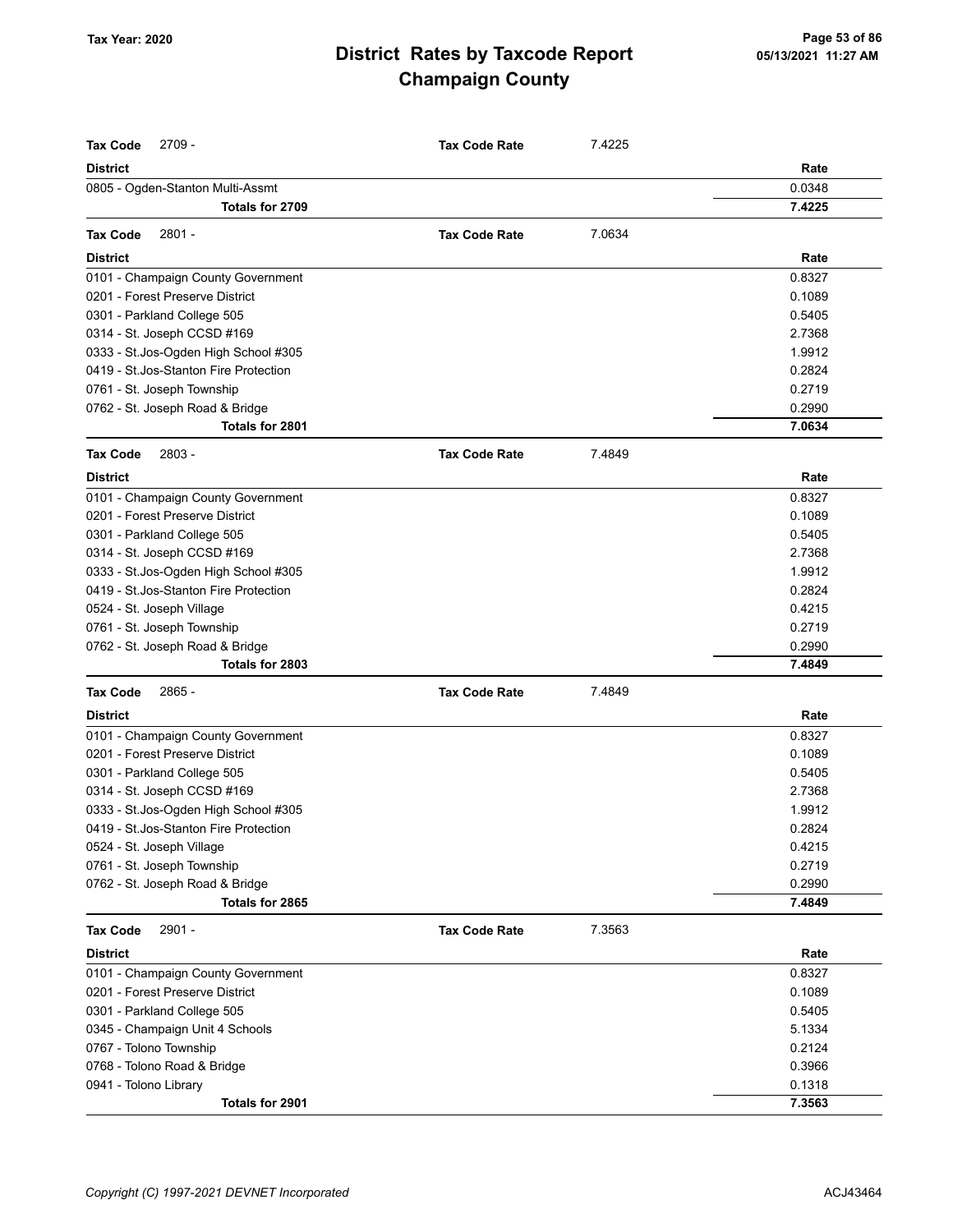| <b>Tax Code</b><br>$2902 -$        | <b>Tax Code Rate</b> | 5.8973 |        |
|------------------------------------|----------------------|--------|--------|
| <b>District</b>                    |                      |        | Rate   |
| 0101 - Champaign County Government |                      |        | 0.8327 |
| 0201 - Forest Preserve District    |                      |        | 0.1089 |
| 0301 - Parkland College 505        |                      |        | 0.5405 |
| 0348 - Tolono CUSD #7              |                      |        | 3.4473 |
| 0426 - Tolono Fire Protection      |                      |        | 0.2271 |
| 0767 - Tolono Township             |                      |        | 0.2124 |
| 0768 - Tolono Road & Bridge        |                      |        | 0.3966 |
| 0941 - Tolono Library              |                      |        | 0.1318 |
| Totals for 2902                    |                      |        | 5.8973 |
| 2903 -<br><b>Tax Code</b>          | <b>Tax Code Rate</b> | 6.6579 |        |
| <b>District</b>                    |                      |        | Rate   |
| 0101 - Champaign County Government |                      |        | 0.8327 |
| 0201 - Forest Preserve District    |                      |        | 0.1089 |
| 0301 - Parkland College 505        |                      |        | 0.5405 |
| 0348 - Tolono CUSD #7              |                      |        | 3.4473 |
| 0426 - Tolono Fire Protection      |                      |        | 0.2271 |
| 0528 - Tolono Village              |                      |        | 0.4298 |
| 0767 - Tolono Township             |                      |        | 0.2124 |
| 0768 - Tolono Road & Bridge        |                      |        | 0.3966 |
| 0913 - Tolono Park District        |                      |        | 0.3308 |
| 0941 - Tolono Library              |                      |        | 0.1318 |
| Totals for 2903                    |                      |        | 6.6579 |
| <b>Tax Code</b><br>2903A-          | <b>Tax Code Rate</b> | 6.3271 |        |
| <b>District</b>                    |                      |        | Rate   |
| 0101 - Champaign County Government |                      |        | 0.8327 |
| 0201 - Forest Preserve District    |                      |        | 0.1089 |
| 0301 - Parkland College 505        |                      |        | 0.5405 |
| 0348 - Tolono CUSD #7              |                      |        | 3.4473 |
| 0426 - Tolono Fire Protection      |                      |        | 0.2271 |
| 0528 - Tolono Village              |                      |        | 0.4298 |
| 0767 - Tolono Township             |                      |        | 0.2124 |
| 0768 - Tolono Road & Bridge        |                      |        | 0.3966 |
| 0941 - Tolono Library              |                      |        | 0.1318 |
| Totals for 2903A                   |                      |        | 6.3271 |
| 2904 -<br><b>Tax Code</b>          | <b>Tax Code Rate</b> | 6.2267 |        |
| <b>District</b>                    |                      |        | Rate   |
| 0101 - Champaign County Government |                      |        | 0.8327 |
| 0201 - Forest Preserve District    |                      |        | 0.1089 |
| 0301 - Parkland College 505        |                      |        | 0.5405 |
| 0348 - Tolono CUSD #7              |                      |        | 3.4473 |
| 0425 - Sadorus Fire Protection     |                      |        | 0.2709 |
| 0523 - Sadorus Village             |                      |        | 0.2856 |
| 0767 - Tolono Township             |                      |        | 0.2124 |
| 0768 - Tolono Road & Bridge        |                      |        | 0.3966 |
| 0941 - Tolono Library              |                      |        | 0.1318 |
| Totals for 2904                    |                      |        | 6.2267 |
| <b>Tax Code</b><br>$2905 -$        | <b>Tax Code Rate</b> | 8.0894 |        |
| <b>District</b>                    |                      |        | Rate   |
| 0101 - Champaign County Government |                      |        | 0.8327 |
| 0201 - Forest Preserve District    |                      |        | 0.1089 |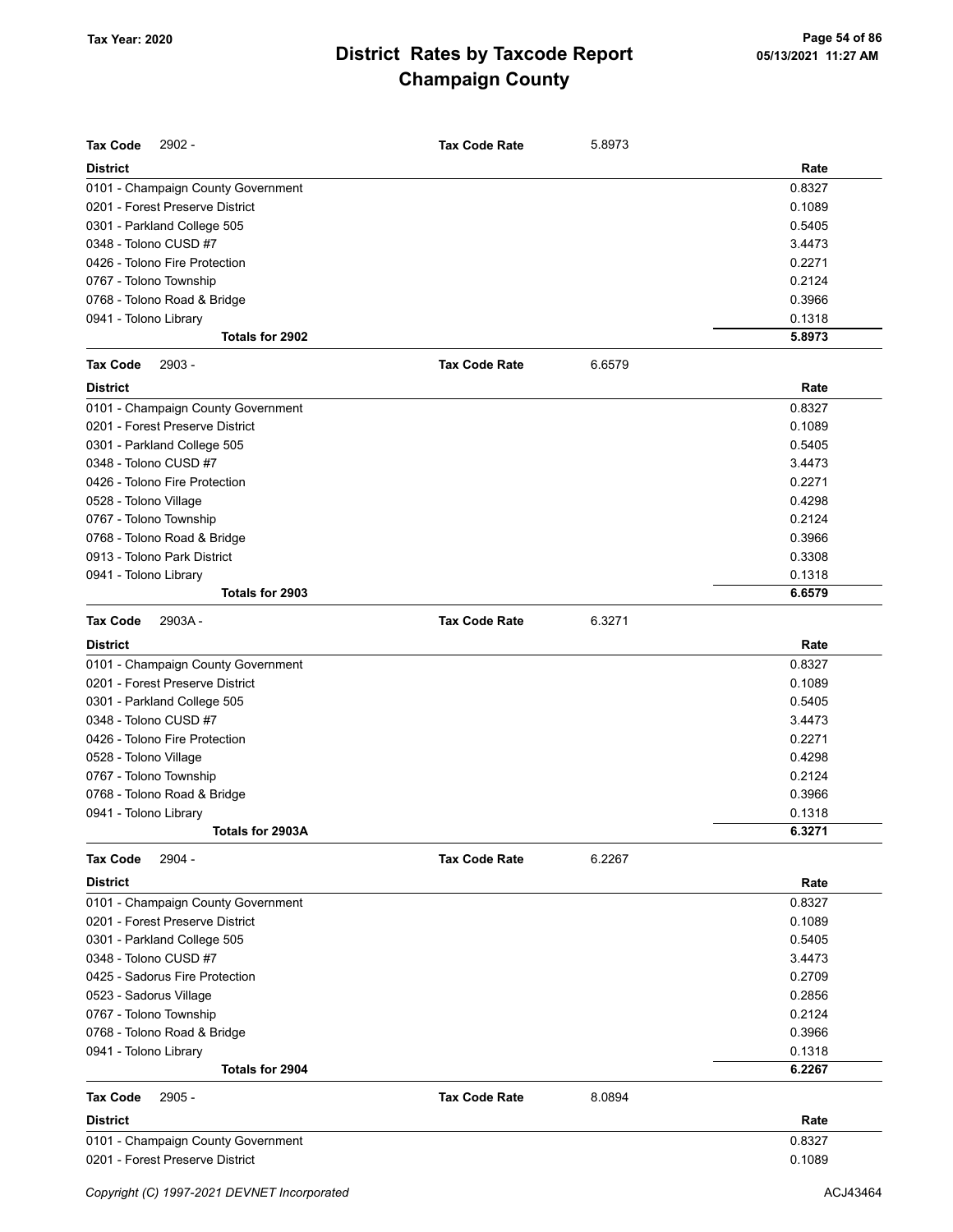| <b>Tax Code</b><br>$2905 -$         | <b>Tax Code Rate</b> | 8.0894 |        |
|-------------------------------------|----------------------|--------|--------|
| <b>District</b>                     |                      |        | Rate   |
| 0301 - Parkland College 505         |                      |        | 0.5405 |
| 0345 - Champaign Unit 4 Schools     |                      |        | 5.1334 |
| 0525 - Savoy Village                |                      |        | 0.7331 |
| 0767 - Tolono Township              |                      |        | 0.2124 |
| 0768 - Tolono Road & Bridge         |                      |        | 0.3966 |
| 0901 - Urbana-Champaign Sanit Distr |                      |        | 0.0000 |
| 0941 - Tolono Library               |                      |        | 0.1318 |
| Totals for 2905                     |                      |        | 8.0894 |
| <b>Tax Code</b><br>2906 -           | <b>Tax Code Rate</b> | 7.3563 |        |
| <b>District</b>                     |                      |        | Rate   |
| 0101 - Champaign County Government  |                      |        | 0.8327 |
| 0201 - Forest Preserve District     |                      |        | 0.1089 |
| 0301 - Parkland College 505         |                      |        | 0.5405 |
| 0345 - Champaign Unit 4 Schools     |                      |        | 5.1334 |
| 0767 - Tolono Township              |                      |        | 0.2124 |
| 0768 - Tolono Road & Bridge         |                      |        | 0.3966 |
| 0901 - Urbana-Champaign Sanit Distr |                      |        | 0.0000 |
| 0941 - Tolono Library               |                      |        | 0.1318 |
| Totals for 2906                     |                      |        | 7.3563 |
| <b>Tax Code</b><br>$2907 -$         | <b>Tax Code Rate</b> | 5.8856 |        |
|                                     |                      |        |        |
| <b>District</b>                     |                      |        | Rate   |
| 0101 - Champaign County Government  |                      |        | 0.8327 |
| 0201 - Forest Preserve District     |                      |        | 0.1089 |
| 0301 - Parkland College 505         |                      |        | 0.5405 |
| 0348 - Tolono CUSD #7               |                      |        | 3.4473 |
| 0424 - Scott Fire Protection        |                      |        | 0.2154 |
| 0767 - Tolono Township              |                      |        | 0.2124 |
| 0768 - Tolono Road & Bridge         |                      |        | 0.3966 |
| 0941 - Tolono Library               |                      |        | 0.1318 |
| Totals for 2907                     |                      |        | 5.8856 |
| <b>Tax Code</b><br>2908 -           | <b>Tax Code Rate</b> | 7.5717 |        |
| <b>District</b>                     |                      |        | Rate   |
| 0101 - Champaign County Government  |                      |        | 0.8327 |
| 0201 - Forest Preserve District     |                      |        | 0.1089 |
| 0301 - Parkland College 505         |                      |        | 0.5405 |
| 0345 - Champaign Unit 4 Schools     |                      |        | 5.1334 |
| 0424 - Scott Fire Protection        |                      |        | 0.2154 |
| 0767 - Tolono Township              |                      |        | 0.2124 |
| 0768 - Tolono Road & Bridge         |                      |        | 0.3966 |
| 0941 - Tolono Library               |                      |        | 0.1318 |
| Totals for 2908                     |                      |        | 7.5717 |
| 2909 -<br><b>Tax Code</b>           | <b>Tax Code Rate</b> | 5.9411 |        |
| <b>District</b>                     |                      |        | Rate   |
| 0101 - Champaign County Government  |                      |        | 0.8327 |
| 0201 - Forest Preserve District     |                      |        | 0.1089 |
| 0301 - Parkland College 505         |                      |        | 0.5405 |
| 0348 - Tolono CUSD #7               |                      |        | 3.4473 |
| 0425 - Sadorus Fire Protection      |                      |        | 0.2709 |
| 0767 - Tolono Township              |                      |        | 0.2124 |
| 0768 - Tolono Road & Bridge         |                      |        | 0.3966 |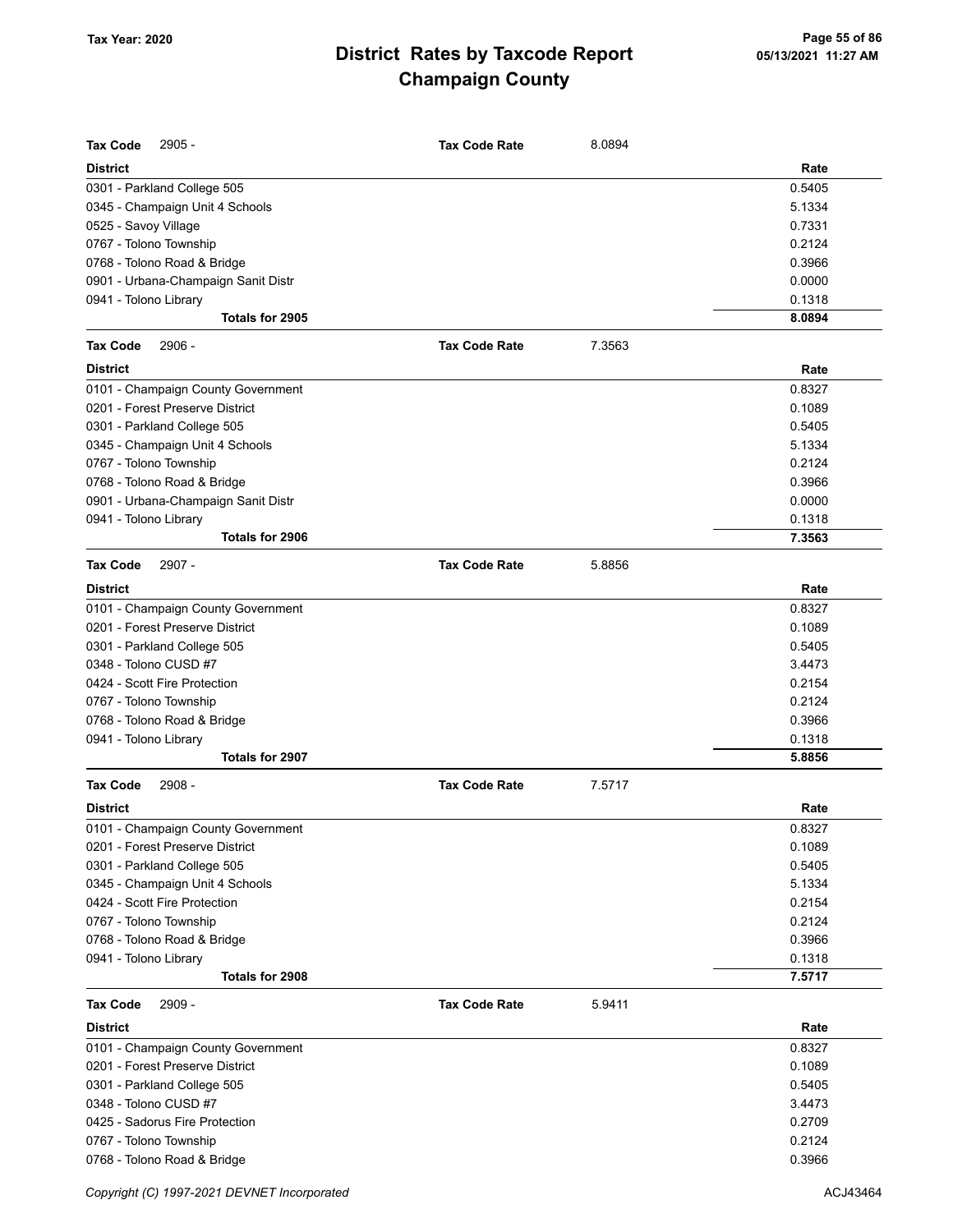| Rate<br>0.1318<br>0941 - Tolono Library<br>Totals for 2909<br>5.9411<br>2910 -<br>5.6702<br><b>Tax Code</b><br><b>Tax Code Rate</b><br><b>District</b><br>Rate<br>0.8327<br>0101 - Champaign County Government<br>0201 - Forest Preserve District<br>0.1089<br>0301 - Parkland College 505<br>0.5405<br>0348 - Tolono CUSD #7<br>3.4473<br>0767 - Tolono Township<br>0.2124<br>0.3966<br>0768 - Tolono Road & Bridge<br>0941 - Tolono Library<br>0.1318<br>5.6702<br>Totals for 2910<br><b>Tax Code</b><br>$2911 -$<br><b>Tax Code Rate</b><br>8.0894<br><b>District</b><br>Rate<br>0.8327<br>0101 - Champaign County Government<br>0201 - Forest Preserve District<br>0.1089<br>0301 - Parkland College 505<br>0.5405<br>5.1334<br>0345 - Champaign Unit 4 Schools<br>0525 - Savoy Village<br>0.7331<br>0.2124<br>0767 - Tolono Township<br>0.3966<br>0768 - Tolono Road & Bridge<br>0941 - Tolono Library<br>0.1318<br>8.0894<br>Totals for 2911<br>$2912 -$<br>8.4322<br><b>Tax Code Rate</b><br><b>District</b><br>Rate<br>0101 - Champaign County Government<br>0.8327<br>0201 - Forest Preserve District<br>0.1089<br>0301 - Parkland College 505<br>0.5405<br>5.1334<br>0345 - Champaign Unit 4 Schools<br>0.7331<br>0525 - Savoy Village<br>0767 - Tolono Township<br>0.2124<br>0768 - Tolono Road & Bridge<br>0.3966<br>0.0000<br>0901 - Urbana-Champaign Sanit Distr<br>0921 - Champaign-Urbana Mass Transit<br>0.3428<br>0941 - Tolono Library<br>0.1318<br>8.4322<br>Totals for 2912<br>2913 -<br>7.6991<br><b>Tax Code</b><br><b>Tax Code Rate</b><br><b>District</b><br>Rate<br>0.8327<br>0101 - Champaign County Government<br>0201 - Forest Preserve District<br>0.1089<br>0301 - Parkland College 505<br>0.5405<br>5.1334<br>0345 - Champaign Unit 4 Schools<br>0.2124<br>0767 - Tolono Township<br>0.3966<br>0768 - Tolono Road & Bridge<br>0.0000<br>0901 - Urbana-Champaign Sanit Distr<br>0.3428<br>0921 - Champaign-Urbana Mass Transit<br>0.1318<br>0941 - Tolono Library | <b>Tax Code</b><br>2909 - | <b>Tax Code Rate</b> | 5.9411 |  |
|--------------------------------------------------------------------------------------------------------------------------------------------------------------------------------------------------------------------------------------------------------------------------------------------------------------------------------------------------------------------------------------------------------------------------------------------------------------------------------------------------------------------------------------------------------------------------------------------------------------------------------------------------------------------------------------------------------------------------------------------------------------------------------------------------------------------------------------------------------------------------------------------------------------------------------------------------------------------------------------------------------------------------------------------------------------------------------------------------------------------------------------------------------------------------------------------------------------------------------------------------------------------------------------------------------------------------------------------------------------------------------------------------------------------------------------------------------------------------------------------------------------------------------------------------------------------------------------------------------------------------------------------------------------------------------------------------------------------------------------------------------------------------------------------------------------------------------------------------------------------------------------------------------------------------------------------------------------------------------------------------|---------------------------|----------------------|--------|--|
|                                                                                                                                                                                                                                                                                                                                                                                                                                                                                                                                                                                                                                                                                                                                                                                                                                                                                                                                                                                                                                                                                                                                                                                                                                                                                                                                                                                                                                                                                                                                                                                                                                                                                                                                                                                                                                                                                                                                                                                                  | <b>District</b>           |                      |        |  |
|                                                                                                                                                                                                                                                                                                                                                                                                                                                                                                                                                                                                                                                                                                                                                                                                                                                                                                                                                                                                                                                                                                                                                                                                                                                                                                                                                                                                                                                                                                                                                                                                                                                                                                                                                                                                                                                                                                                                                                                                  |                           |                      |        |  |
|                                                                                                                                                                                                                                                                                                                                                                                                                                                                                                                                                                                                                                                                                                                                                                                                                                                                                                                                                                                                                                                                                                                                                                                                                                                                                                                                                                                                                                                                                                                                                                                                                                                                                                                                                                                                                                                                                                                                                                                                  |                           |                      |        |  |
|                                                                                                                                                                                                                                                                                                                                                                                                                                                                                                                                                                                                                                                                                                                                                                                                                                                                                                                                                                                                                                                                                                                                                                                                                                                                                                                                                                                                                                                                                                                                                                                                                                                                                                                                                                                                                                                                                                                                                                                                  |                           |                      |        |  |
|                                                                                                                                                                                                                                                                                                                                                                                                                                                                                                                                                                                                                                                                                                                                                                                                                                                                                                                                                                                                                                                                                                                                                                                                                                                                                                                                                                                                                                                                                                                                                                                                                                                                                                                                                                                                                                                                                                                                                                                                  |                           |                      |        |  |
|                                                                                                                                                                                                                                                                                                                                                                                                                                                                                                                                                                                                                                                                                                                                                                                                                                                                                                                                                                                                                                                                                                                                                                                                                                                                                                                                                                                                                                                                                                                                                                                                                                                                                                                                                                                                                                                                                                                                                                                                  |                           |                      |        |  |
|                                                                                                                                                                                                                                                                                                                                                                                                                                                                                                                                                                                                                                                                                                                                                                                                                                                                                                                                                                                                                                                                                                                                                                                                                                                                                                                                                                                                                                                                                                                                                                                                                                                                                                                                                                                                                                                                                                                                                                                                  |                           |                      |        |  |
|                                                                                                                                                                                                                                                                                                                                                                                                                                                                                                                                                                                                                                                                                                                                                                                                                                                                                                                                                                                                                                                                                                                                                                                                                                                                                                                                                                                                                                                                                                                                                                                                                                                                                                                                                                                                                                                                                                                                                                                                  |                           |                      |        |  |
|                                                                                                                                                                                                                                                                                                                                                                                                                                                                                                                                                                                                                                                                                                                                                                                                                                                                                                                                                                                                                                                                                                                                                                                                                                                                                                                                                                                                                                                                                                                                                                                                                                                                                                                                                                                                                                                                                                                                                                                                  |                           |                      |        |  |
|                                                                                                                                                                                                                                                                                                                                                                                                                                                                                                                                                                                                                                                                                                                                                                                                                                                                                                                                                                                                                                                                                                                                                                                                                                                                                                                                                                                                                                                                                                                                                                                                                                                                                                                                                                                                                                                                                                                                                                                                  |                           |                      |        |  |
|                                                                                                                                                                                                                                                                                                                                                                                                                                                                                                                                                                                                                                                                                                                                                                                                                                                                                                                                                                                                                                                                                                                                                                                                                                                                                                                                                                                                                                                                                                                                                                                                                                                                                                                                                                                                                                                                                                                                                                                                  |                           |                      |        |  |
|                                                                                                                                                                                                                                                                                                                                                                                                                                                                                                                                                                                                                                                                                                                                                                                                                                                                                                                                                                                                                                                                                                                                                                                                                                                                                                                                                                                                                                                                                                                                                                                                                                                                                                                                                                                                                                                                                                                                                                                                  |                           |                      |        |  |
|                                                                                                                                                                                                                                                                                                                                                                                                                                                                                                                                                                                                                                                                                                                                                                                                                                                                                                                                                                                                                                                                                                                                                                                                                                                                                                                                                                                                                                                                                                                                                                                                                                                                                                                                                                                                                                                                                                                                                                                                  |                           |                      |        |  |
|                                                                                                                                                                                                                                                                                                                                                                                                                                                                                                                                                                                                                                                                                                                                                                                                                                                                                                                                                                                                                                                                                                                                                                                                                                                                                                                                                                                                                                                                                                                                                                                                                                                                                                                                                                                                                                                                                                                                                                                                  |                           |                      |        |  |
|                                                                                                                                                                                                                                                                                                                                                                                                                                                                                                                                                                                                                                                                                                                                                                                                                                                                                                                                                                                                                                                                                                                                                                                                                                                                                                                                                                                                                                                                                                                                                                                                                                                                                                                                                                                                                                                                                                                                                                                                  |                           |                      |        |  |
|                                                                                                                                                                                                                                                                                                                                                                                                                                                                                                                                                                                                                                                                                                                                                                                                                                                                                                                                                                                                                                                                                                                                                                                                                                                                                                                                                                                                                                                                                                                                                                                                                                                                                                                                                                                                                                                                                                                                                                                                  |                           |                      |        |  |
|                                                                                                                                                                                                                                                                                                                                                                                                                                                                                                                                                                                                                                                                                                                                                                                                                                                                                                                                                                                                                                                                                                                                                                                                                                                                                                                                                                                                                                                                                                                                                                                                                                                                                                                                                                                                                                                                                                                                                                                                  |                           |                      |        |  |
|                                                                                                                                                                                                                                                                                                                                                                                                                                                                                                                                                                                                                                                                                                                                                                                                                                                                                                                                                                                                                                                                                                                                                                                                                                                                                                                                                                                                                                                                                                                                                                                                                                                                                                                                                                                                                                                                                                                                                                                                  |                           |                      |        |  |
|                                                                                                                                                                                                                                                                                                                                                                                                                                                                                                                                                                                                                                                                                                                                                                                                                                                                                                                                                                                                                                                                                                                                                                                                                                                                                                                                                                                                                                                                                                                                                                                                                                                                                                                                                                                                                                                                                                                                                                                                  |                           |                      |        |  |
|                                                                                                                                                                                                                                                                                                                                                                                                                                                                                                                                                                                                                                                                                                                                                                                                                                                                                                                                                                                                                                                                                                                                                                                                                                                                                                                                                                                                                                                                                                                                                                                                                                                                                                                                                                                                                                                                                                                                                                                                  |                           |                      |        |  |
|                                                                                                                                                                                                                                                                                                                                                                                                                                                                                                                                                                                                                                                                                                                                                                                                                                                                                                                                                                                                                                                                                                                                                                                                                                                                                                                                                                                                                                                                                                                                                                                                                                                                                                                                                                                                                                                                                                                                                                                                  |                           |                      |        |  |
|                                                                                                                                                                                                                                                                                                                                                                                                                                                                                                                                                                                                                                                                                                                                                                                                                                                                                                                                                                                                                                                                                                                                                                                                                                                                                                                                                                                                                                                                                                                                                                                                                                                                                                                                                                                                                                                                                                                                                                                                  |                           |                      |        |  |
|                                                                                                                                                                                                                                                                                                                                                                                                                                                                                                                                                                                                                                                                                                                                                                                                                                                                                                                                                                                                                                                                                                                                                                                                                                                                                                                                                                                                                                                                                                                                                                                                                                                                                                                                                                                                                                                                                                                                                                                                  |                           |                      |        |  |
|                                                                                                                                                                                                                                                                                                                                                                                                                                                                                                                                                                                                                                                                                                                                                                                                                                                                                                                                                                                                                                                                                                                                                                                                                                                                                                                                                                                                                                                                                                                                                                                                                                                                                                                                                                                                                                                                                                                                                                                                  |                           |                      |        |  |
|                                                                                                                                                                                                                                                                                                                                                                                                                                                                                                                                                                                                                                                                                                                                                                                                                                                                                                                                                                                                                                                                                                                                                                                                                                                                                                                                                                                                                                                                                                                                                                                                                                                                                                                                                                                                                                                                                                                                                                                                  |                           |                      |        |  |
|                                                                                                                                                                                                                                                                                                                                                                                                                                                                                                                                                                                                                                                                                                                                                                                                                                                                                                                                                                                                                                                                                                                                                                                                                                                                                                                                                                                                                                                                                                                                                                                                                                                                                                                                                                                                                                                                                                                                                                                                  | <b>Tax Code</b>           |                      |        |  |
|                                                                                                                                                                                                                                                                                                                                                                                                                                                                                                                                                                                                                                                                                                                                                                                                                                                                                                                                                                                                                                                                                                                                                                                                                                                                                                                                                                                                                                                                                                                                                                                                                                                                                                                                                                                                                                                                                                                                                                                                  |                           |                      |        |  |
|                                                                                                                                                                                                                                                                                                                                                                                                                                                                                                                                                                                                                                                                                                                                                                                                                                                                                                                                                                                                                                                                                                                                                                                                                                                                                                                                                                                                                                                                                                                                                                                                                                                                                                                                                                                                                                                                                                                                                                                                  |                           |                      |        |  |
|                                                                                                                                                                                                                                                                                                                                                                                                                                                                                                                                                                                                                                                                                                                                                                                                                                                                                                                                                                                                                                                                                                                                                                                                                                                                                                                                                                                                                                                                                                                                                                                                                                                                                                                                                                                                                                                                                                                                                                                                  |                           |                      |        |  |
|                                                                                                                                                                                                                                                                                                                                                                                                                                                                                                                                                                                                                                                                                                                                                                                                                                                                                                                                                                                                                                                                                                                                                                                                                                                                                                                                                                                                                                                                                                                                                                                                                                                                                                                                                                                                                                                                                                                                                                                                  |                           |                      |        |  |
|                                                                                                                                                                                                                                                                                                                                                                                                                                                                                                                                                                                                                                                                                                                                                                                                                                                                                                                                                                                                                                                                                                                                                                                                                                                                                                                                                                                                                                                                                                                                                                                                                                                                                                                                                                                                                                                                                                                                                                                                  |                           |                      |        |  |
|                                                                                                                                                                                                                                                                                                                                                                                                                                                                                                                                                                                                                                                                                                                                                                                                                                                                                                                                                                                                                                                                                                                                                                                                                                                                                                                                                                                                                                                                                                                                                                                                                                                                                                                                                                                                                                                                                                                                                                                                  |                           |                      |        |  |
|                                                                                                                                                                                                                                                                                                                                                                                                                                                                                                                                                                                                                                                                                                                                                                                                                                                                                                                                                                                                                                                                                                                                                                                                                                                                                                                                                                                                                                                                                                                                                                                                                                                                                                                                                                                                                                                                                                                                                                                                  |                           |                      |        |  |
|                                                                                                                                                                                                                                                                                                                                                                                                                                                                                                                                                                                                                                                                                                                                                                                                                                                                                                                                                                                                                                                                                                                                                                                                                                                                                                                                                                                                                                                                                                                                                                                                                                                                                                                                                                                                                                                                                                                                                                                                  |                           |                      |        |  |
|                                                                                                                                                                                                                                                                                                                                                                                                                                                                                                                                                                                                                                                                                                                                                                                                                                                                                                                                                                                                                                                                                                                                                                                                                                                                                                                                                                                                                                                                                                                                                                                                                                                                                                                                                                                                                                                                                                                                                                                                  |                           |                      |        |  |
|                                                                                                                                                                                                                                                                                                                                                                                                                                                                                                                                                                                                                                                                                                                                                                                                                                                                                                                                                                                                                                                                                                                                                                                                                                                                                                                                                                                                                                                                                                                                                                                                                                                                                                                                                                                                                                                                                                                                                                                                  |                           |                      |        |  |
|                                                                                                                                                                                                                                                                                                                                                                                                                                                                                                                                                                                                                                                                                                                                                                                                                                                                                                                                                                                                                                                                                                                                                                                                                                                                                                                                                                                                                                                                                                                                                                                                                                                                                                                                                                                                                                                                                                                                                                                                  |                           |                      |        |  |
|                                                                                                                                                                                                                                                                                                                                                                                                                                                                                                                                                                                                                                                                                                                                                                                                                                                                                                                                                                                                                                                                                                                                                                                                                                                                                                                                                                                                                                                                                                                                                                                                                                                                                                                                                                                                                                                                                                                                                                                                  |                           |                      |        |  |
|                                                                                                                                                                                                                                                                                                                                                                                                                                                                                                                                                                                                                                                                                                                                                                                                                                                                                                                                                                                                                                                                                                                                                                                                                                                                                                                                                                                                                                                                                                                                                                                                                                                                                                                                                                                                                                                                                                                                                                                                  |                           |                      |        |  |
|                                                                                                                                                                                                                                                                                                                                                                                                                                                                                                                                                                                                                                                                                                                                                                                                                                                                                                                                                                                                                                                                                                                                                                                                                                                                                                                                                                                                                                                                                                                                                                                                                                                                                                                                                                                                                                                                                                                                                                                                  |                           |                      |        |  |
|                                                                                                                                                                                                                                                                                                                                                                                                                                                                                                                                                                                                                                                                                                                                                                                                                                                                                                                                                                                                                                                                                                                                                                                                                                                                                                                                                                                                                                                                                                                                                                                                                                                                                                                                                                                                                                                                                                                                                                                                  |                           |                      |        |  |
|                                                                                                                                                                                                                                                                                                                                                                                                                                                                                                                                                                                                                                                                                                                                                                                                                                                                                                                                                                                                                                                                                                                                                                                                                                                                                                                                                                                                                                                                                                                                                                                                                                                                                                                                                                                                                                                                                                                                                                                                  |                           |                      |        |  |
|                                                                                                                                                                                                                                                                                                                                                                                                                                                                                                                                                                                                                                                                                                                                                                                                                                                                                                                                                                                                                                                                                                                                                                                                                                                                                                                                                                                                                                                                                                                                                                                                                                                                                                                                                                                                                                                                                                                                                                                                  |                           |                      |        |  |
|                                                                                                                                                                                                                                                                                                                                                                                                                                                                                                                                                                                                                                                                                                                                                                                                                                                                                                                                                                                                                                                                                                                                                                                                                                                                                                                                                                                                                                                                                                                                                                                                                                                                                                                                                                                                                                                                                                                                                                                                  |                           |                      |        |  |
|                                                                                                                                                                                                                                                                                                                                                                                                                                                                                                                                                                                                                                                                                                                                                                                                                                                                                                                                                                                                                                                                                                                                                                                                                                                                                                                                                                                                                                                                                                                                                                                                                                                                                                                                                                                                                                                                                                                                                                                                  |                           |                      |        |  |
|                                                                                                                                                                                                                                                                                                                                                                                                                                                                                                                                                                                                                                                                                                                                                                                                                                                                                                                                                                                                                                                                                                                                                                                                                                                                                                                                                                                                                                                                                                                                                                                                                                                                                                                                                                                                                                                                                                                                                                                                  |                           |                      |        |  |
|                                                                                                                                                                                                                                                                                                                                                                                                                                                                                                                                                                                                                                                                                                                                                                                                                                                                                                                                                                                                                                                                                                                                                                                                                                                                                                                                                                                                                                                                                                                                                                                                                                                                                                                                                                                                                                                                                                                                                                                                  |                           |                      |        |  |
|                                                                                                                                                                                                                                                                                                                                                                                                                                                                                                                                                                                                                                                                                                                                                                                                                                                                                                                                                                                                                                                                                                                                                                                                                                                                                                                                                                                                                                                                                                                                                                                                                                                                                                                                                                                                                                                                                                                                                                                                  |                           |                      |        |  |
| 7.6991<br>Totals for 2913                                                                                                                                                                                                                                                                                                                                                                                                                                                                                                                                                                                                                                                                                                                                                                                                                                                                                                                                                                                                                                                                                                                                                                                                                                                                                                                                                                                                                                                                                                                                                                                                                                                                                                                                                                                                                                                                                                                                                                        |                           |                      |        |  |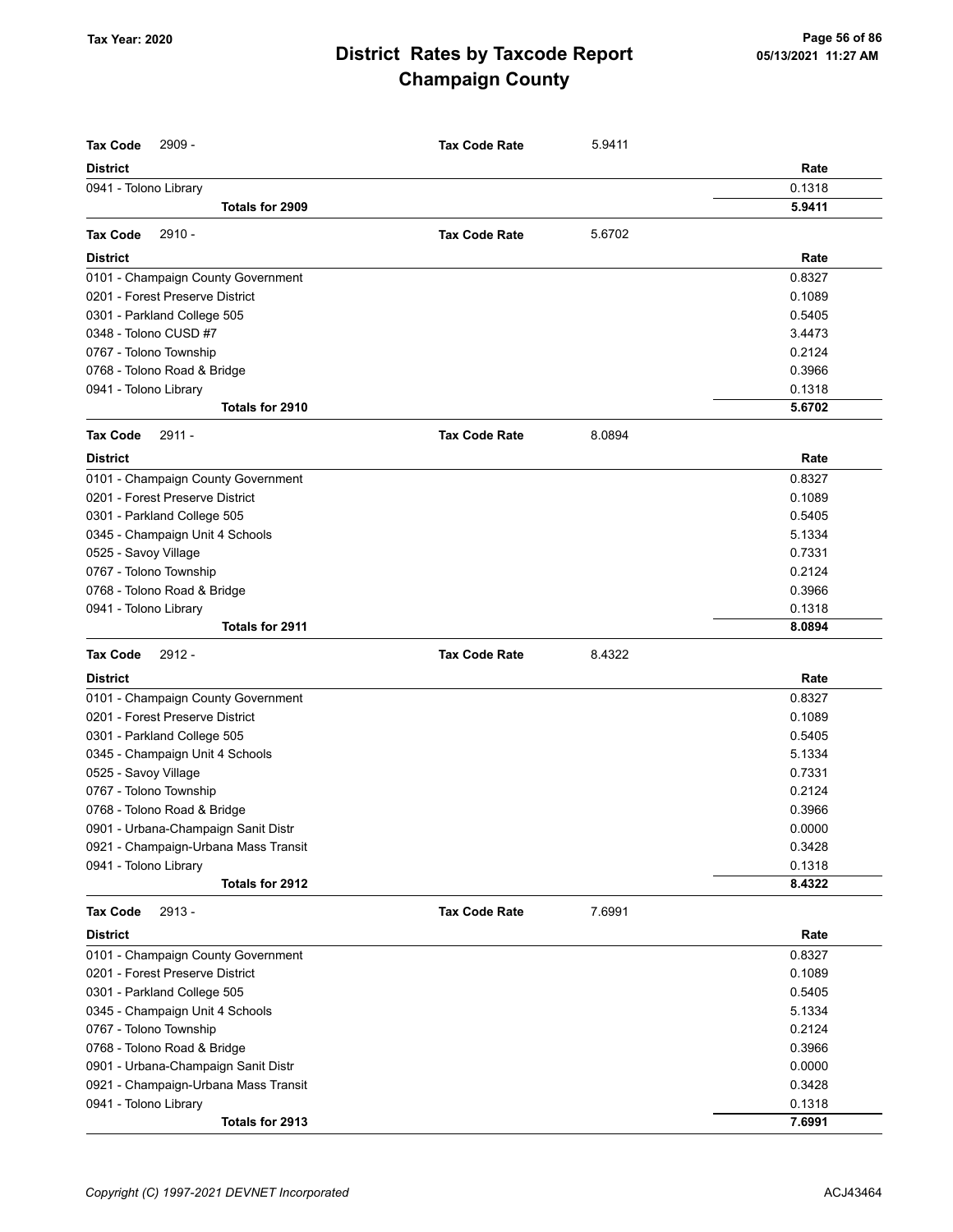| <b>Tax Code</b><br>$2914 -$          | <b>Tax Code Rate</b> | 7.6991 |        |
|--------------------------------------|----------------------|--------|--------|
| <b>District</b>                      |                      |        | Rate   |
| 0101 - Champaign County Government   |                      |        | 0.8327 |
| 0201 - Forest Preserve District      |                      |        | 0.1089 |
| 0301 - Parkland College 505          |                      |        | 0.5405 |
| 0345 - Champaign Unit 4 Schools      |                      |        | 5.1334 |
| 0767 - Tolono Township               |                      |        | 0.2124 |
| 0768 - Tolono Road & Bridge          |                      |        | 0.3966 |
| 0921 - Champaign-Urbana Mass Transit |                      |        | 0.3428 |
| 0941 - Tolono Library                |                      |        | 0.1318 |
| Totals for 2914                      |                      |        | 7.6991 |
| $2950 -$<br><b>Tax Code</b>          | <b>Tax Code Rate</b> | 6.6579 |        |
| <b>District</b>                      |                      |        | Rate   |
| 0101 - Champaign County Government   |                      |        | 0.8327 |
| 0201 - Forest Preserve District      |                      |        | 0.1089 |
| 0301 - Parkland College 505          |                      |        | 0.5405 |
| 0348 - Tolono CUSD #7                |                      |        | 3.4473 |
| 0426 - Tolono Fire Protection        |                      |        | 0.2271 |
| 0528 - Tolono Village                |                      |        | 0.4298 |
| 0767 - Tolono Township               |                      |        | 0.2124 |
| 0768 - Tolono Road & Bridge          |                      |        | 0.3966 |
| 0913 - Tolono Park District          |                      |        | 0.3308 |
| 0941 - Tolono Library                |                      |        | 0.1318 |
| 1060 - Tolono                        |                      |        | 0.0000 |
| Totals for 2950                      |                      |        | 6.6579 |
| <b>Tax Code</b><br>2955 -            | <b>Tax Code Rate</b> | 8.0894 |        |
| <b>District</b>                      |                      |        | Rate   |
| 0101 - Champaign County Government   |                      |        | 0.8327 |
| 0201 - Forest Preserve District      |                      |        | 0.1089 |
| 0301 - Parkland College 505          |                      |        | 0.5405 |
| 0345 - Champaign Unit 4 Schools      |                      |        | 5.1334 |
| 0525 - Savoy Village                 |                      |        | 0.7331 |
| 0767 - Tolono Township               |                      |        | 0.2124 |
| 0768 - Tolono Road & Bridge          |                      |        | 0.3966 |
| 0901 - Urbana-Champaign Sanit Distr  |                      |        | 0.0000 |
| 0941 - Tolono Library                |                      |        | 0.1318 |
| 1051 - Savoy I                       |                      |        | 0.0000 |
| Totals for 2955                      |                      |        | 8.0894 |
| <b>Tax Code</b><br>2956 -            | <b>Tax Code Rate</b> | 8.4322 |        |
| <b>District</b>                      |                      |        | Rate   |
| 0101 - Champaign County Government   |                      |        | 0.8327 |
| 0201 - Forest Preserve District      |                      |        | 0.1089 |
| 0301 - Parkland College 505          |                      |        | 0.5405 |
| 0345 - Champaign Unit 4 Schools      |                      |        | 5.1334 |
| 0525 - Savoy Village                 |                      |        | 0.7331 |
| 0767 - Tolono Township               |                      |        | 0.2124 |
| 0768 - Tolono Road & Bridge          |                      |        | 0.3966 |
| 0901 - Urbana-Champaign Sanit Distr  |                      |        | 0.0000 |
| 0921 - Champaign-Urbana Mass Transit |                      |        | 0.3428 |
| 0941 - Tolono Library                |                      |        | 0.1318 |
| 1051 - Savoy I                       |                      |        | 0.0000 |
| Totals for 2956                      |                      |        | 8.4322 |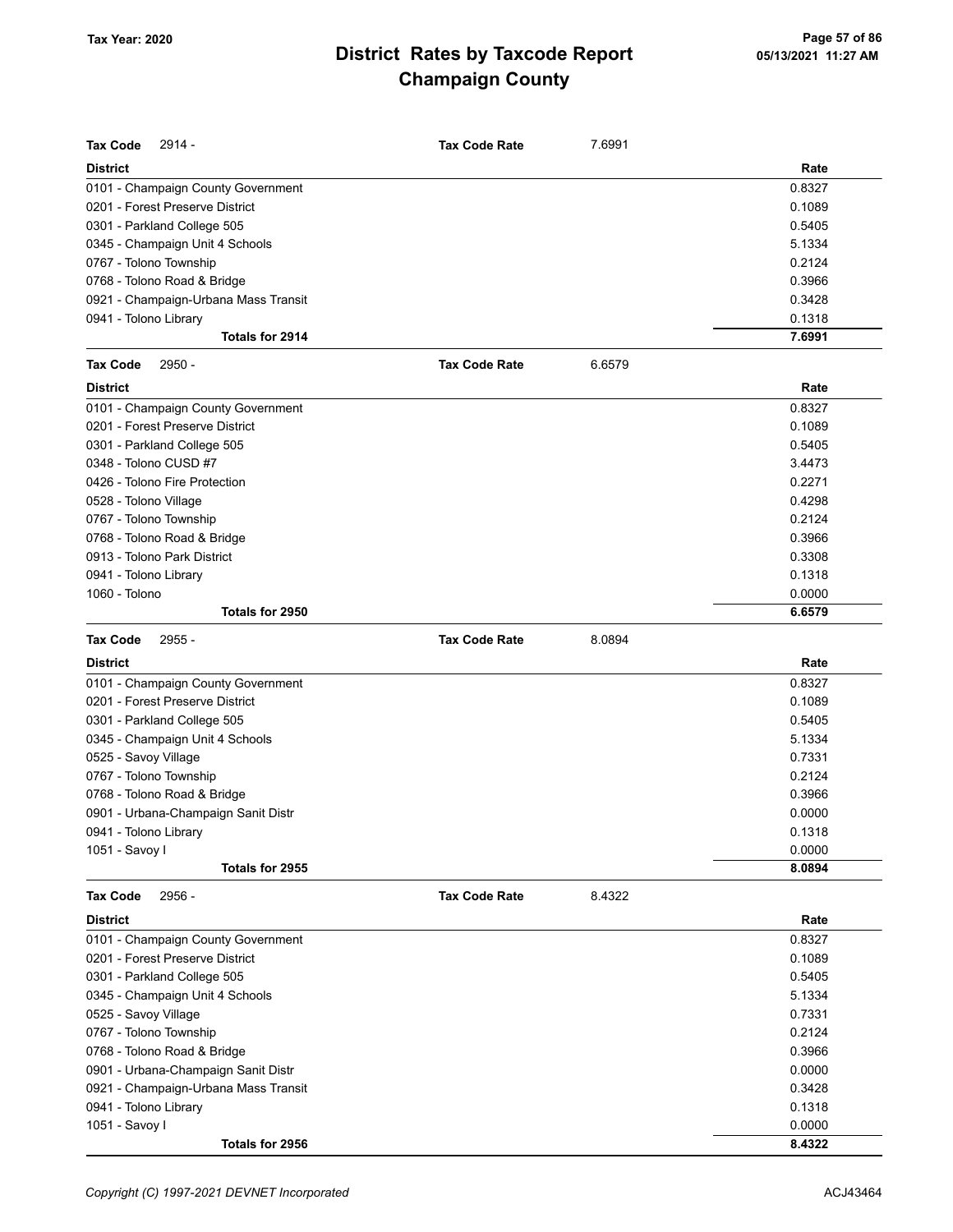| <b>Tax Code</b><br>$3001 -$            | <b>Tax Code Rate</b> | 7.2359 |        |
|----------------------------------------|----------------------|--------|--------|
| <b>District</b>                        |                      |        | Rate   |
| 0101 - Champaign County Government     |                      |        | 0.8327 |
| 0201 - Forest Preserve District        |                      |        | 0.1089 |
| 0301 - Parkland College 505            |                      |        | 0.5405 |
| 0345 - Champaign Unit 4 Schools        |                      |        | 5.1334 |
| 0773 - Urbana Township                 |                      |        | 0.2000 |
| 0774 - Urbana Road & Bridge            |                      |        | 0.4204 |
| Totals for 3001                        |                      |        | 7.2359 |
| <b>Tax Code</b><br>$3004 -$            | <b>Tax Code Rate</b> | 8.2620 |        |
| <b>District</b>                        |                      |        | Rate   |
| 0101 - Champaign County Government     |                      |        | 0.8327 |
| 0201 - Forest Preserve District        |                      |        | 0.1089 |
| 0301 - Parkland College 505            |                      |        | 0.5405 |
| 0351 - Urbana Unit 116 Schools         |                      |        | 5.8771 |
| 0419 - St. Jos-Stanton Fire Protection |                      |        | 0.2824 |
| 0773 - Urbana Township                 |                      |        | 0.2000 |
| 0774 - Urbana Road & Bridge            |                      |        | 0.4204 |
| Totals for 3004                        |                      |        | 8.2620 |
| <b>Tax Code</b><br>$3005 -$            | <b>Tax Code Rate</b> | 7.9796 |        |
| <b>District</b>                        |                      |        | Rate   |
| 0101 - Champaign County Government     |                      |        | 0.8327 |
| 0201 - Forest Preserve District        |                      |        | 0.1089 |
| 0301 - Parkland College 505            |                      |        | 0.5405 |
| 0351 - Urbana Unit 116 Schools         |                      |        | 5.8771 |
| 0773 - Urbana Township                 |                      |        | 0.2000 |
| 0774 - Urbana Road & Bridge            |                      |        | 0.4204 |
| Totals for 3005                        |                      |        | 7.9796 |
| <b>Tax Code</b><br>$3005B -$           | <b>Tax Code Rate</b> | 8.2950 |        |
| <b>District</b>                        |                      |        | Rate   |
| 0101 - Champaign County Government     |                      |        | 0.8327 |
| 0201 - Forest Preserve District        |                      |        | 0.1089 |
| 0301 - Parkland College 505            |                      |        | 0.5405 |
| 0351 - Urbana Unit 116 Schools         |                      |        | 5.8771 |
| 0403 - Carroll Fire Protection         |                      |        | 0.3154 |
| 0773 - Urbana Township                 |                      |        | 0.2000 |
| 0774 - Urbana Road & Bridge            |                      |        | 0.4204 |
| Totals for 3005B                       |                      |        | 8.2950 |
| 3005C-<br><b>Tax Code</b>              | <b>Tax Code Rate</b> | 8.7669 |        |
| <b>District</b>                        |                      |        | Rate   |
| 0101 - Champaign County Government     |                      |        | 0.8327 |
| 0201 - Forest Preserve District        |                      |        | 0.1089 |
| 0301 - Parkland College 505            |                      |        | 0.5405 |
| 0351 - Urbana Unit 116 Schools         |                      |        | 5.8771 |
| 0406 - Edge-Scott Fire Protection      |                      |        | 0.4445 |
| 0773 - Urbana Township                 |                      |        | 0.2000 |
| 0774 - Urbana Road & Bridge            |                      |        | 0.4204 |
| 0921 - Champaign-Urbana Mass Transit   |                      |        | 0.3428 |
| Totals for 3005C                       |                      |        | 8.7669 |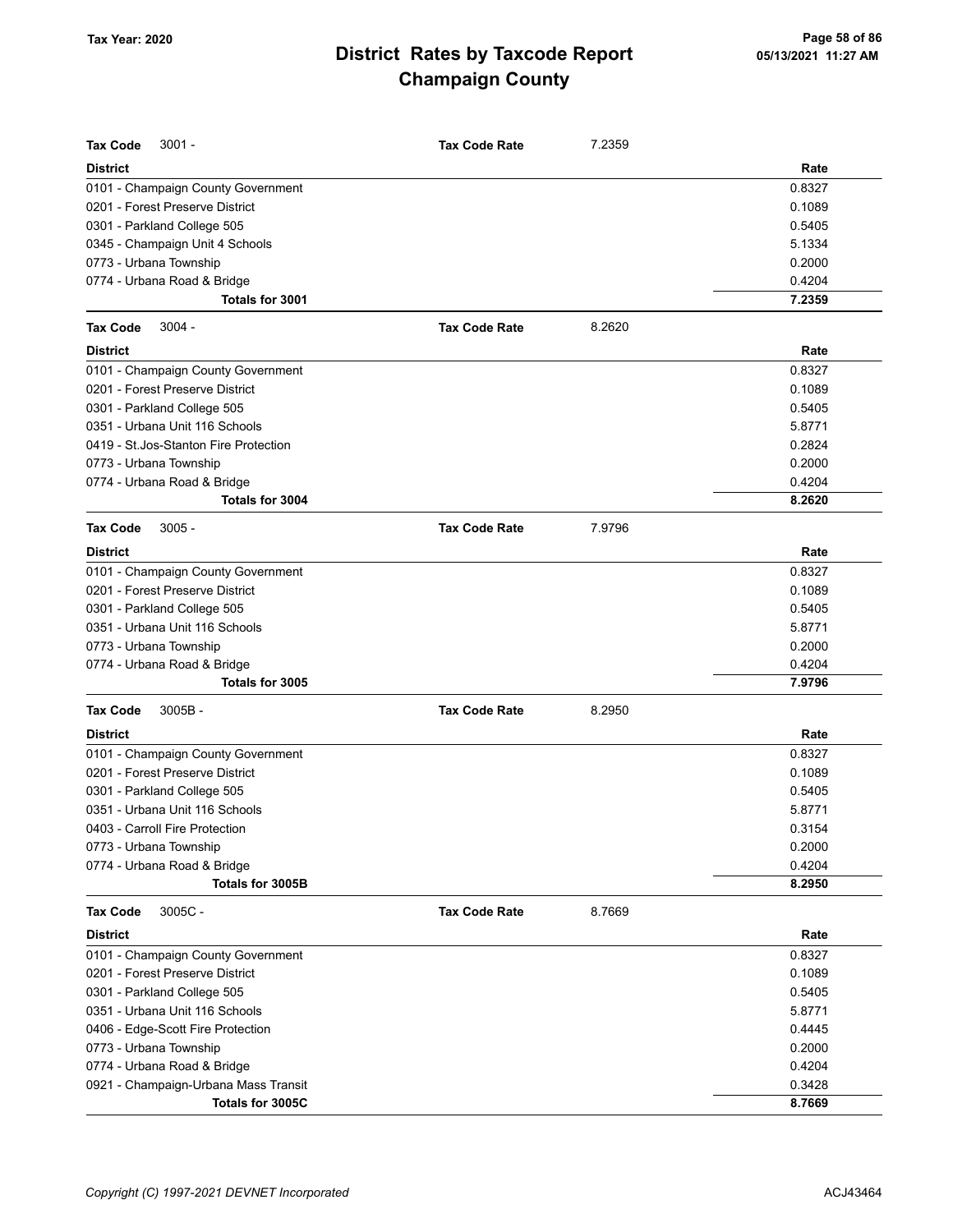| <b>Tax Code</b><br>3005D-            | <b>Tax Code Rate</b> | 10.0374 |         |
|--------------------------------------|----------------------|---------|---------|
| <b>District</b>                      |                      |         | Rate    |
| 0101 - Champaign County Government   |                      |         | 0.8327  |
| 0201 - Forest Preserve District      |                      |         | 0.1089  |
| 0301 - Parkland College 505          |                      |         | 0.5405  |
| 0351 - Urbana Unit 116 Schools       |                      |         | 5.8771  |
| 0406 - Edge-Scott Fire Protection    |                      |         | 0.4445  |
| 0773 - Urbana Township               |                      |         | 0.2000  |
| 0774 - Urbana Road & Bridge          |                      |         | 0.4204  |
| 0914 - Urbana Park District          |                      |         | 1.2705  |
| 0921 - Champaign-Urbana Mass Transit |                      |         | 0.3428  |
| Totals for 3005D                     |                      |         | 10.0374 |
| <b>Tax Code</b><br>$3006C -$         | <b>Tax Code Rate</b> | 8.7669  |         |
| <b>District</b>                      |                      |         | Rate    |
| 0101 - Champaign County Government   |                      |         | 0.8327  |
| 0201 - Forest Preserve District      |                      |         | 0.1089  |
| 0301 - Parkland College 505          |                      |         | 0.5405  |
| 0351 - Urbana Unit 116 Schools       |                      |         | 5.8771  |
| 0406 - Edge-Scott Fire Protection    |                      |         | 0.4445  |
| 0773 - Urbana Township               |                      |         | 0.2000  |
| 0774 - Urbana Road & Bridge          |                      |         | 0.4204  |
| 0901 - Urbana-Champaign Sanit Distr  |                      |         | 0.0000  |
| 0921 - Champaign-Urbana Mass Transit |                      |         | 0.3428  |
| Totals for 3006C                     |                      |         | 8.7669  |
| <b>Tax Code</b><br>3006D-            | <b>Tax Code Rate</b> | 10.0374 |         |
| <b>District</b>                      |                      |         | Rate    |
| 0101 - Champaign County Government   |                      |         | 0.8327  |
| 0201 - Forest Preserve District      |                      |         | 0.1089  |
| 0301 - Parkland College 505          |                      |         | 0.5405  |
| 0351 - Urbana Unit 116 Schools       |                      |         | 5.8771  |
| 0406 - Edge-Scott Fire Protection    |                      |         | 0.4445  |
| 0773 - Urbana Township               |                      |         | 0.2000  |
| 0774 - Urbana Road & Bridge          |                      |         | 0.4204  |
| 0901 - Urbana-Champaign Sanit Distr  |                      |         | 0.0000  |
| 0914 - Urbana Park District          |                      |         | 1.2705  |
| 0921 - Champaign-Urbana Mass Transit |                      |         | 0.3428  |
| Totals for 3006D                     |                      |         | 10.0374 |
| $3007 -$<br>Tax Code                 | <b>Tax Code Rate</b> | 9.4413  |         |
| <b>District</b>                      |                      |         | Rate    |
| 0101 - Champaign County Government   |                      |         | 0.8327  |
| 0201 - Forest Preserve District      |                      |         | 0.1089  |
| 0301 - Parkland College 505          |                      |         | 0.5405  |
| 0351 - Urbana Unit 116 Schools       |                      |         | 5.8771  |
| 0415 - Philo Fire Protection         |                      |         | 0.1912  |
| 0773 - Urbana Township               |                      |         | 0.2000  |
| 0774 - Urbana Road & Bridge          |                      |         | 0.4204  |
| 0914 - Urbana Park District          |                      |         | 1.2705  |
| Totals for 3007                      |                      |         | 9.4413  |
| <b>Tax Code</b><br>$3009 -$          | <b>Tax Code Rate</b> | 7.1129  |         |
| <b>District</b>                      |                      |         | Rate    |
| 0101 - Champaign County Government   |                      |         | 0.8327  |
| 0201 - Forest Preserve District      |                      |         | 0.1089  |
|                                      |                      |         |         |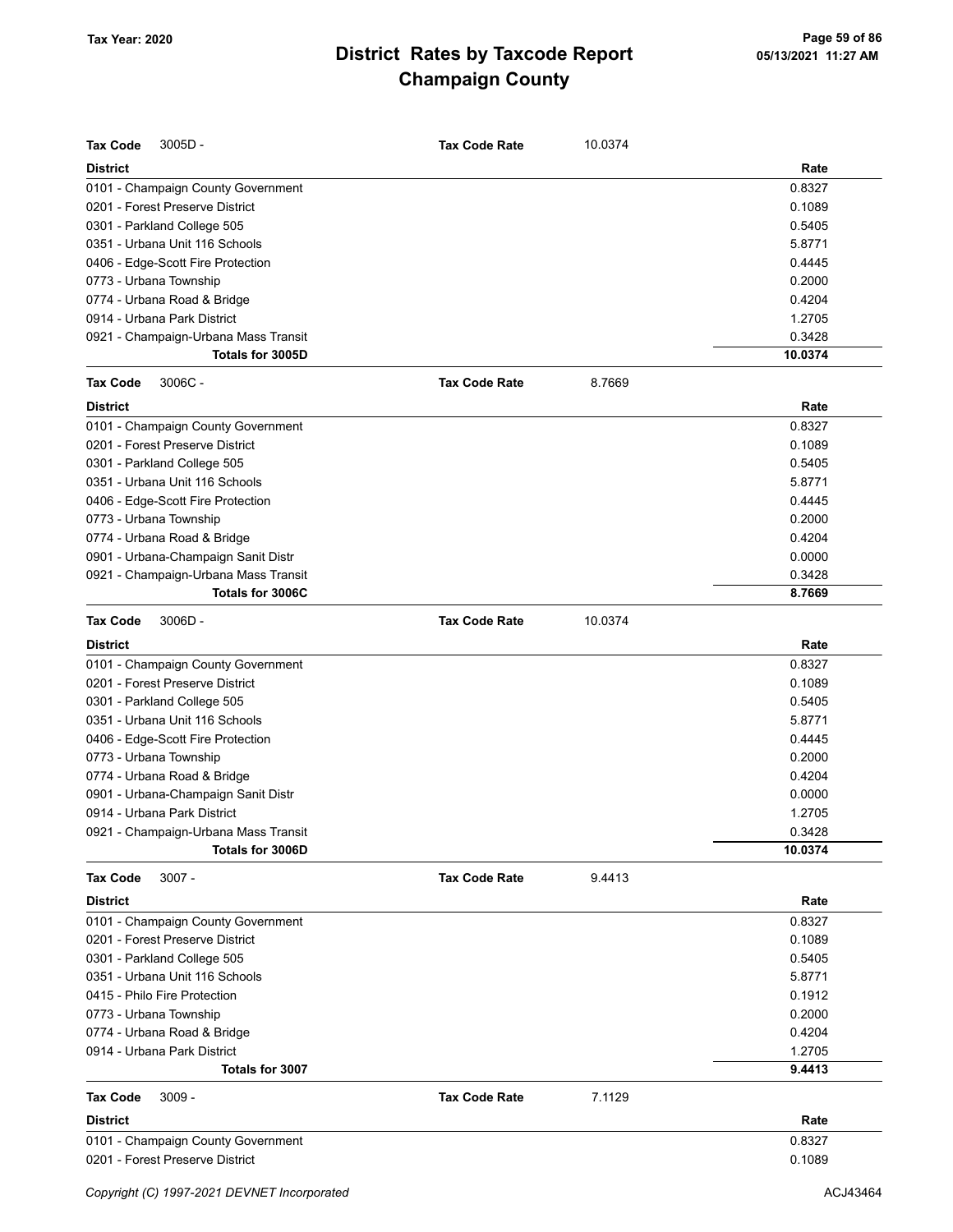| <b>Tax Code</b><br>$3009 -$            | <b>Tax Code Rate</b> | 7.1129 |        |
|----------------------------------------|----------------------|--------|--------|
| <b>District</b>                        |                      |        | Rate   |
| 0301 - Parkland College 505            |                      |        | 0.5405 |
| 0314 - St. Joseph CCSD #169            |                      |        | 2.7368 |
| 0333 - St.Jos-Ogden High School #305   |                      |        | 1.9912 |
| 0419 - St. Jos-Stanton Fire Protection |                      |        | 0.2824 |
| 0773 - Urbana Township                 |                      |        | 0.2000 |
| 0774 - Urbana Road & Bridge            |                      |        | 0.4204 |
| Totals for 3009                        |                      |        | 7.1129 |
| <b>Tax Code</b><br>$3010 -$            | <b>Tax Code Rate</b> | 8.1708 |        |
| <b>District</b>                        |                      |        | Rate   |
| 0101 - Champaign County Government     |                      |        | 0.8327 |
| 0201 - Forest Preserve District        |                      |        | 0.1089 |
| 0301 - Parkland College 505            |                      |        | 0.5405 |
| 0351 - Urbana Unit 116 Schools         |                      |        | 5.8771 |
| 0415 - Philo Fire Protection           |                      |        | 0.1912 |
| 0773 - Urbana Township                 |                      |        | 0.2000 |
| 0774 - Urbana Road & Bridge            |                      |        | 0.4204 |
| Totals for 3010                        |                      |        | 8.1708 |
|                                        |                      |        |        |
| <b>Tax Code</b><br>$3011 -$            | <b>Tax Code Rate</b> | 7.1459 |        |
| <b>District</b>                        |                      |        | Rate   |
| 0101 - Champaign County Government     |                      |        | 0.8327 |
| 0201 - Forest Preserve District        |                      |        | 0.1089 |
| 0301 - Parkland College 505            |                      |        | 0.5405 |
| 0314 - St. Joseph CCSD #169            |                      |        | 2.7368 |
| 0333 - St.Jos-Ogden High School #305   |                      |        | 1.9912 |
| 0403 - Carroll Fire Protection         |                      |        | 0.3154 |
| 0773 - Urbana Township                 |                      |        | 0.2000 |
| 0774 - Urbana Road & Bridge            |                      |        | 0.4204 |
| Totals for 3011                        |                      |        | 7.1459 |
| $3012 -$<br><b>Tax Code</b>            | <b>Tax Code Rate</b> | 8.6378 |        |
| <b>District</b>                        |                      |        | Rate   |
| 0101 - Champaign County Government     |                      |        | 0.8327 |
| 0201 - Forest Preserve District        |                      |        | 0.1089 |
| 0301 - Parkland College 505            |                      |        | 0.5405 |
| 0351 - Urbana Unit 116 Schools         |                      |        | 5.8771 |
| 0403 - Carroll Fire Protection         |                      |        | 0.3154 |
| 0773 - Urbana Township                 |                      |        | 0.2000 |
| 0774 - Urbana Road & Bridge            |                      |        | 0.4204 |
| 0921 - Champaign-Urbana Mass Transit   |                      |        | 0.3428 |
| Totals for 3012                        |                      |        | 8.6378 |
| <b>Tax Code</b><br>$3014 -$            | <b>Tax Code Rate</b> | 8.6378 |        |
| <b>District</b>                        |                      |        | Rate   |
| 0101 - Champaign County Government     |                      |        | 0.8327 |
| 0201 - Forest Preserve District        |                      |        | 0.1089 |
| 0301 - Parkland College 505            |                      |        | 0.5405 |
| 0351 - Urbana Unit 116 Schools         |                      |        | 5.8771 |
| 0403 - Carroll Fire Protection         |                      |        | 0.3154 |
| 0773 - Urbana Township                 |                      |        | 0.2000 |
| 0774 - Urbana Road & Bridge            |                      |        | 0.4204 |
| 0901 - Urbana-Champaign Sanit Distr    |                      |        | 0.0000 |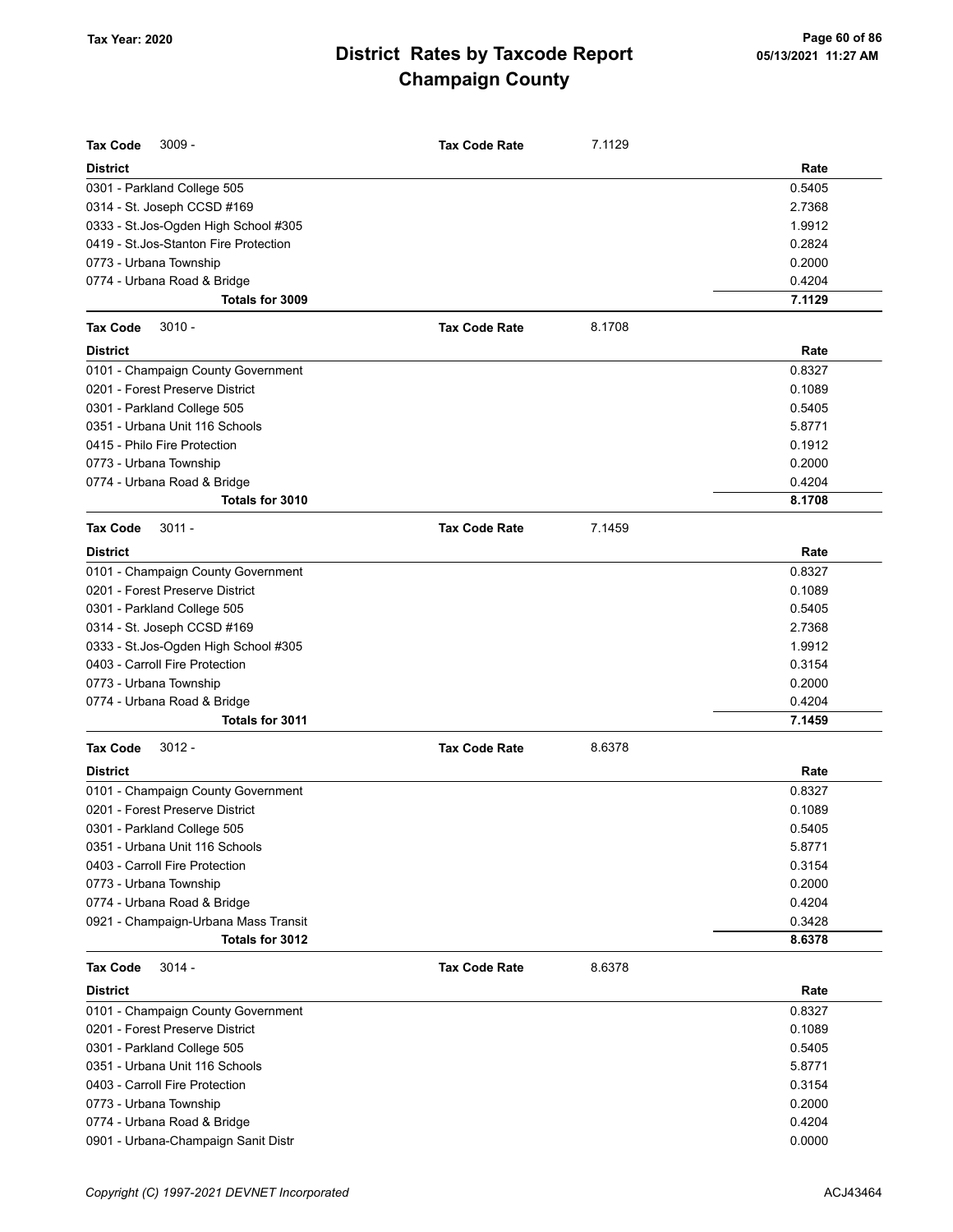| <b>Tax Code</b><br>$3014 -$          | <b>Tax Code Rate</b> | 8.6378  |         |
|--------------------------------------|----------------------|---------|---------|
| <b>District</b>                      |                      |         | Rate    |
| 0921 - Champaign-Urbana Mass Transit |                      |         | 0.3428  |
| Totals for 3014                      |                      |         | 8.6378  |
| $3016 -$<br><b>Tax Code</b>          | <b>Tax Code Rate</b> | 8.7537  |         |
| <b>District</b>                      |                      |         | Rate    |
| 0101 - Champaign County Government   |                      |         | 0.8327  |
| 0201 - Forest Preserve District      |                      |         | 0.1089  |
| 0301 - Parkland College 505          |                      |         | 0.5405  |
| 0351 - Urbana Unit 116 Schools       |                      |         | 5.8771  |
| 0405 - East-Prairie Fire Protection  |                      |         | 0.4313  |
| 0773 - Urbana Township               |                      |         | 0.2000  |
| 0774 - Urbana Road & Bridge          |                      |         | 0.4204  |
| 0901 - Urbana-Champaign Sanit Distr  |                      |         | 0.0000  |
| 0921 - Champaign-Urbana Mass Transit |                      |         | 0.3428  |
| Totals for 3016                      |                      |         | 8.7537  |
| <b>Tax Code</b><br>$3018 -$          | <b>Tax Code Rate</b> | 7.2750  |         |
| <b>District</b>                      |                      |         | Rate    |
| 0101 - Champaign County Government   |                      |         | 0.8327  |
| 0201 - Forest Preserve District      |                      |         | 0.1089  |
| 0301 - Parkland College 505          |                      |         | 0.5405  |
| 0314 - St. Joseph CCSD #169          |                      |         | 2.7368  |
| 0333 - St.Jos-Ogden High School #305 |                      |         | 1.9912  |
| 0406 - Edge-Scott Fire Protection    |                      |         | 0.4445  |
| 0773 - Urbana Township               |                      |         | 0.2000  |
| 0774 - Urbana Road & Bridge          |                      |         | 0.4204  |
| Totals for 3018                      |                      |         | 7.2750  |
| <b>Tax Code</b><br>$3019 -$          | <b>Tax Code Rate</b> | 10.0242 |         |
| <b>District</b>                      |                      |         | Rate    |
| 0101 - Champaign County Government   |                      |         | 0.8327  |
| 0201 - Forest Preserve District      |                      |         | 0.1089  |
| 0301 - Parkland College 505          |                      |         | 0.5405  |
| 0351 - Urbana Unit 116 Schools       |                      |         | 5.8771  |
| 0405 - East-Prairie Fire Protection  |                      |         | 0.4313  |
| 0773 - Urbana Township               |                      |         | 0.2000  |
| 0774 - Urbana Road & Bridge          |                      |         | 0.4204  |
| 0901 - Urbana-Champaign Sanit Distr  |                      |         | 0.0000  |
| 0914 - Urbana Park District          |                      |         | 1.2705  |
| 0921 - Champaign-Urbana Mass Transit |                      |         | 0.3428  |
| Totals for 3019                      |                      |         | 10.0242 |
| <b>Tax Code</b><br>$3022 -$          | <b>Tax Code Rate</b> | 8.3224  |         |
| <b>District</b>                      |                      |         | Rate    |
| 0101 - Champaign County Government   |                      |         | 0.8327  |
| 0201 - Forest Preserve District      |                      |         | 0.1089  |
| 0301 - Parkland College 505          |                      |         | 0.5405  |
| 0351 - Urbana Unit 116 Schools       |                      |         | 5.8771  |
| 0773 - Urbana Township               |                      |         | 0.2000  |
| 0774 - Urbana Road & Bridge          |                      |         | 0.4204  |
| 0921 - Champaign-Urbana Mass Transit |                      |         | 0.3428  |
| Totals for 3022                      |                      |         | 8.3224  |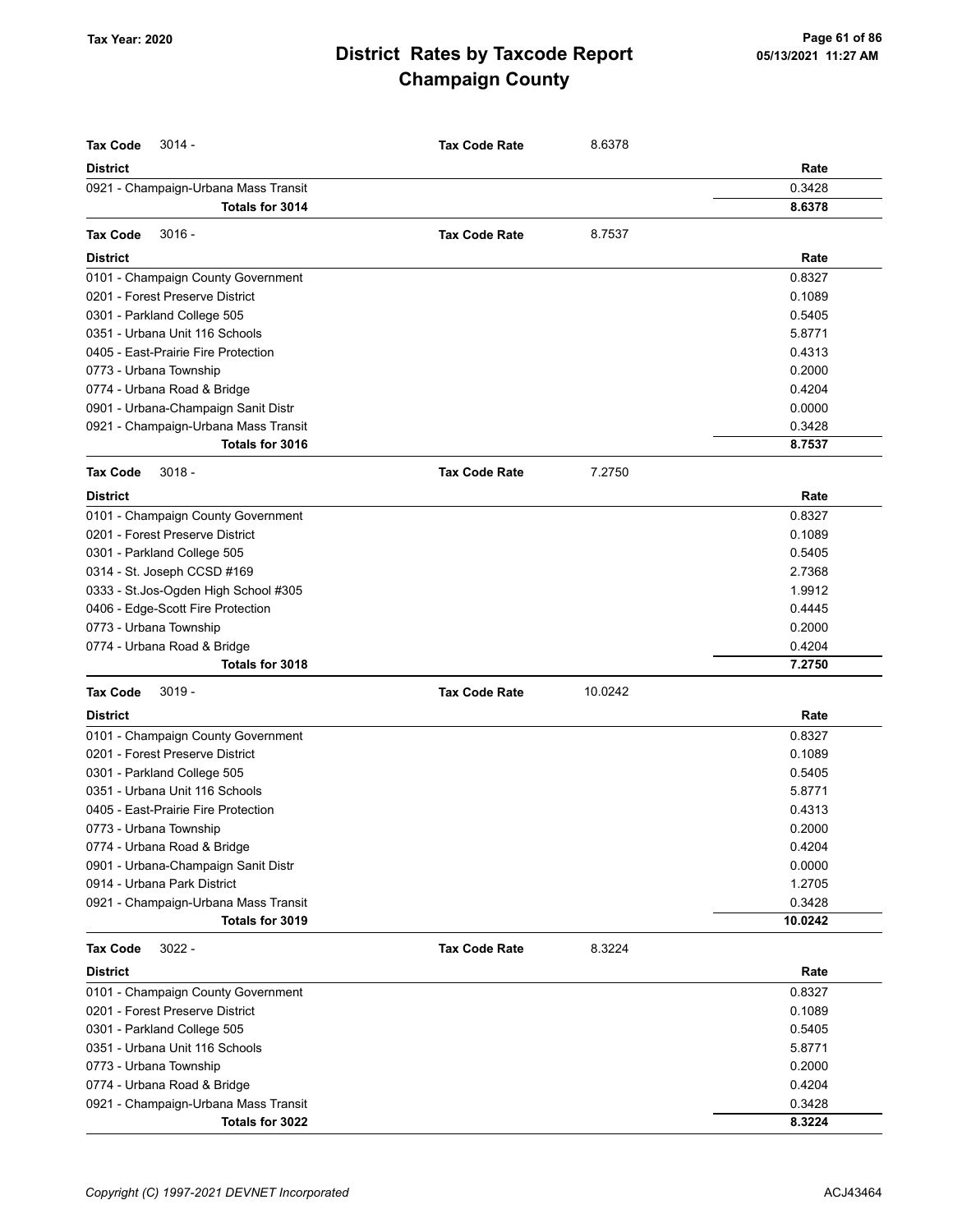| <b>Tax Code</b><br>$3023 -$          | <b>Tax Code Rate</b> | 7.5787 |        |
|--------------------------------------|----------------------|--------|--------|
|                                      |                      |        |        |
| <b>District</b>                      |                      |        | Rate   |
| 0101 - Champaign County Government   |                      |        | 0.8327 |
| 0201 - Forest Preserve District      |                      |        | 0.1089 |
| 0301 - Parkland College 505          |                      |        | 0.5405 |
| 0345 - Champaign Unit 4 Schools      |                      |        | 5.1334 |
| 0773 - Urbana Township               |                      |        | 0.2000 |
| 0774 - Urbana Road & Bridge          |                      |        | 0.4204 |
| 0921 - Champaign-Urbana Mass Transit |                      |        | 0.3428 |
| Totals for 3023                      |                      |        | 7.5787 |
| <b>Tax Code</b><br>$3024 -$          | <b>Tax Code Rate</b> | 8.3224 |        |
| <b>District</b>                      |                      |        | Rate   |
| 0101 - Champaign County Government   |                      |        | 0.8327 |
| 0201 - Forest Preserve District      |                      |        | 0.1089 |
| 0301 - Parkland College 505          |                      |        | 0.5405 |
| 0351 - Urbana Unit 116 Schools       |                      |        | 5.8771 |
| 0773 - Urbana Township               |                      |        | 0.2000 |
| 0774 - Urbana Road & Bridge          |                      |        | 0.4204 |
| 0901 - Urbana-Champaign Sanit Distr  |                      |        | 0.0000 |
| 0921 - Champaign-Urbana Mass Transit |                      |        | 0.3428 |
| Totals for 3024                      |                      |        | 8.3224 |
| <b>Tax Code</b><br>$3025 -$          | <b>Tax Code Rate</b> | 8.7537 |        |
| <b>District</b>                      |                      |        | Rate   |
| 0101 - Champaign County Government   |                      |        | 0.8327 |
| 0201 - Forest Preserve District      |                      |        | 0.1089 |
| 0301 - Parkland College 505          |                      |        | 0.5405 |
| 0351 - Urbana Unit 116 Schools       |                      |        | 5.8771 |
| 0405 - East-Prairie Fire Protection  |                      |        | 0.4313 |
| 0773 - Urbana Township               |                      |        | 0.2000 |
| 0774 - Urbana Road & Bridge          |                      |        | 0.4204 |
| 0921 - Champaign-Urbana Mass Transit |                      |        | 0.3428 |
| Totals for 3025                      |                      |        | 8.7537 |
| <b>Tax Code</b><br>$3026 -$          | <b>Tax Code Rate</b> | 8.0100 |        |
| <b>District</b>                      |                      |        | Rate   |
|                                      |                      |        |        |
| 0101 - Champaign County Government   |                      |        | 0.8327 |
| 0201 - Forest Preserve District      |                      |        | 0.1089 |
| 0301 - Parkland College 505          |                      |        | 0.5405 |
| 0345 - Champaign Unit 4 Schools      |                      |        | 5.1334 |
| 0405 - East-Prairie Fire Protection  |                      |        | 0.4313 |
| 0773 - Urbana Township               |                      |        | 0.2000 |
| 0774 - Urbana Road & Bridge          |                      |        | 0.4204 |
| 0901 - Urbana-Champaign Sanit Distr  |                      |        | 0.0000 |
| 0921 - Champaign-Urbana Mass Transit |                      |        | 0.3428 |
| Totals for 3026                      |                      |        | 8.0100 |
| $3027 -$<br><b>Tax Code</b>          | <b>Tax Code Rate</b> | 8.4241 |        |
| <b>District</b>                      |                      |        | Rate   |
| 0101 - Champaign County Government   |                      |        | 0.8327 |
| 0201 - Forest Preserve District      |                      |        | 0.1089 |
| 0301 - Parkland College 505          |                      |        | 0.5405 |
| 0351 - Urbana Unit 116 Schools       |                      |        | 5.8771 |
| 0406 - Edge-Scott Fire Protection    |                      |        | 0.4445 |
| 0773 - Urbana Township               |                      |        | 0.2000 |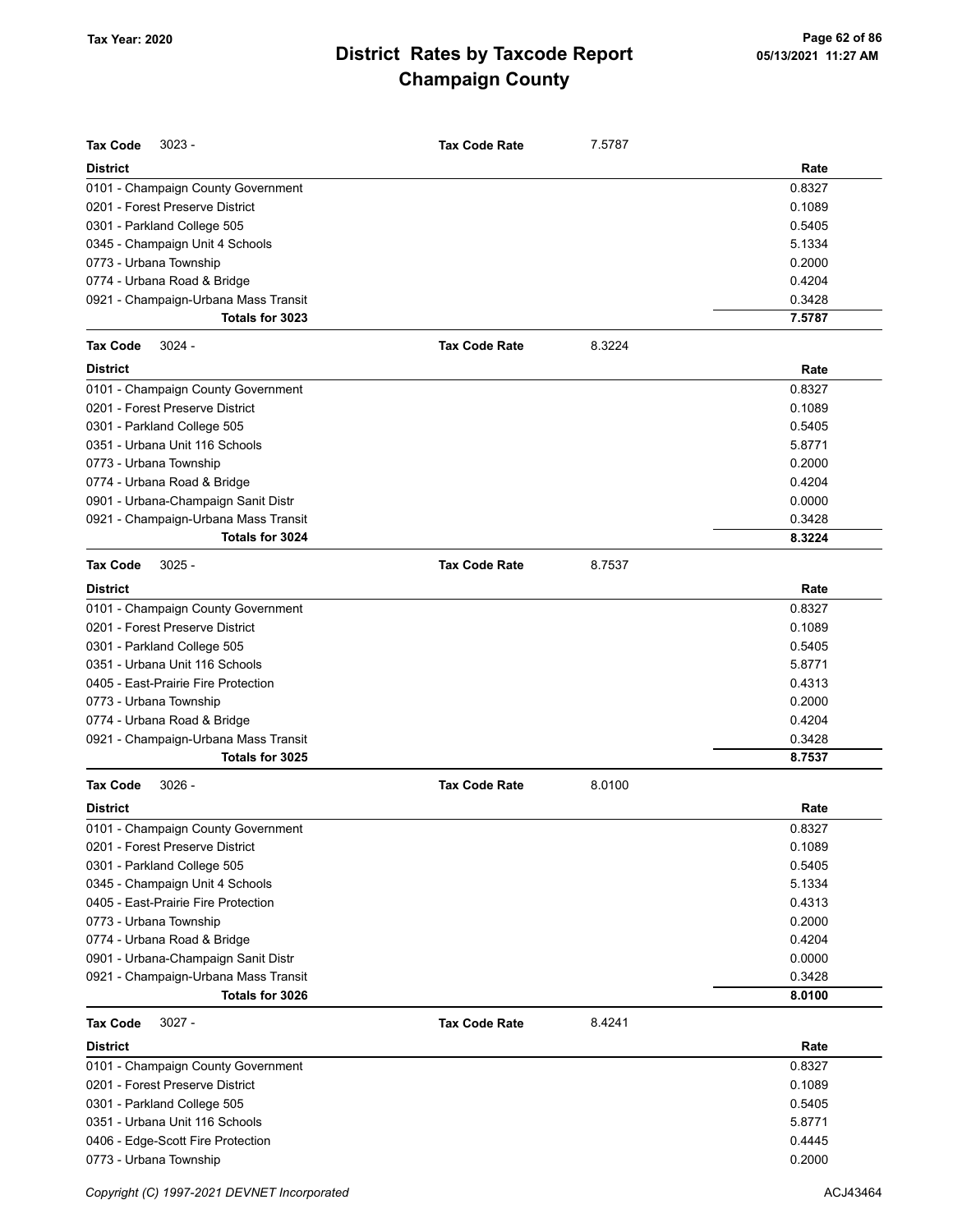| <b>Tax Code</b><br>$3027 -$          | <b>Tax Code Rate</b> | 8.4241 |        |
|--------------------------------------|----------------------|--------|--------|
| <b>District</b>                      |                      |        | Rate   |
| 0774 - Urbana Road & Bridge          |                      |        | 0.4204 |
| Totals for 3027                      |                      |        | 8.4241 |
| $3028 -$<br><b>Tax Code</b>          | <b>Tax Code Rate</b> | 9.9083 |        |
| <b>District</b>                      |                      |        | Rate   |
| 0101 - Champaign County Government   |                      |        | 0.8327 |
| 0201 - Forest Preserve District      |                      |        | 0.1089 |
| 0301 - Parkland College 505          |                      |        | 0.5405 |
| 0351 - Urbana Unit 116 Schools       |                      |        | 5.8771 |
| 0403 - Carroll Fire Protection       |                      |        | 0.3154 |
| 0773 - Urbana Township               |                      |        | 0.2000 |
| 0774 - Urbana Road & Bridge          |                      |        | 0.4204 |
| 0901 - Urbana-Champaign Sanit Distr  |                      |        | 0.0000 |
| 0914 - Urbana Park District          |                      |        | 1.2705 |
| 0921 - Champaign-Urbana Mass Transit |                      |        | 0.3428 |
| Totals for 3028                      |                      |        | 9.9083 |
| $3032 -$<br><b>Tax Code</b>          | <b>Tax Code Rate</b> | 9.9083 |        |
| <b>District</b>                      |                      |        | Rate   |
| 0101 - Champaign County Government   |                      |        | 0.8327 |
| 0201 - Forest Preserve District      |                      |        | 0.1089 |
| 0301 - Parkland College 505          |                      |        | 0.5405 |
| 0351 - Urbana Unit 116 Schools       |                      |        | 5.8771 |
| 0403 - Carroll Fire Protection       |                      |        | 0.3154 |
| 0773 - Urbana Township               |                      |        | 0.2000 |
| 0774 - Urbana Road & Bridge          |                      |        | 0.4204 |
| 0914 - Urbana Park District          |                      |        | 1.2705 |
| 0921 - Champaign-Urbana Mass Transit |                      |        | 0.3428 |
| Totals for 3032                      |                      |        | 9.9083 |
| <b>Tax Code</b><br>$3033 -$          | <b>Tax Code Rate</b> | 7.6672 |        |
| <b>District</b>                      |                      |        | Rate   |
| 0101 - Champaign County Government   |                      |        | 0.8327 |
| 0201 - Forest Preserve District      |                      |        | 0.1089 |
| 0301 - Parkland College 505          |                      |        | 0.5405 |
| 0345 - Champaign Unit 4 Schools      |                      |        | 5.1334 |
| 0405 - East-Prairie Fire Protection  |                      |        | 0.4313 |
| 0773 - Urbana Township               |                      |        | 0.2000 |
| 0774 - Urbana Road & Bridge          |                      |        | 0.4204 |
| 0901 - Urbana-Champaign Sanit Distr  |                      |        | 0.0000 |
| Totals for 3033                      |                      |        | 7.6672 |
| <b>Tax Code</b><br>$3034 -$          | <b>Tax Code Rate</b> | 7.5787 |        |
| <b>District</b>                      |                      |        | Rate   |
| 0101 - Champaign County Government   |                      |        | 0.8327 |
| 0201 - Forest Preserve District      |                      |        | 0.1089 |
| 0301 - Parkland College 505          |                      |        | 0.5405 |
| 0345 - Champaign Unit 4 Schools      |                      |        | 5.1334 |
| 0773 - Urbana Township               |                      |        | 0.2000 |
| 0774 - Urbana Road & Bridge          |                      |        | 0.4204 |
| 0901 - Urbana-Champaign Sanit Distr  |                      |        | 0.0000 |
| 0921 - Champaign-Urbana Mass Transit |                      |        | 0.3428 |
| Totals for 3034                      |                      |        | 7.5787 |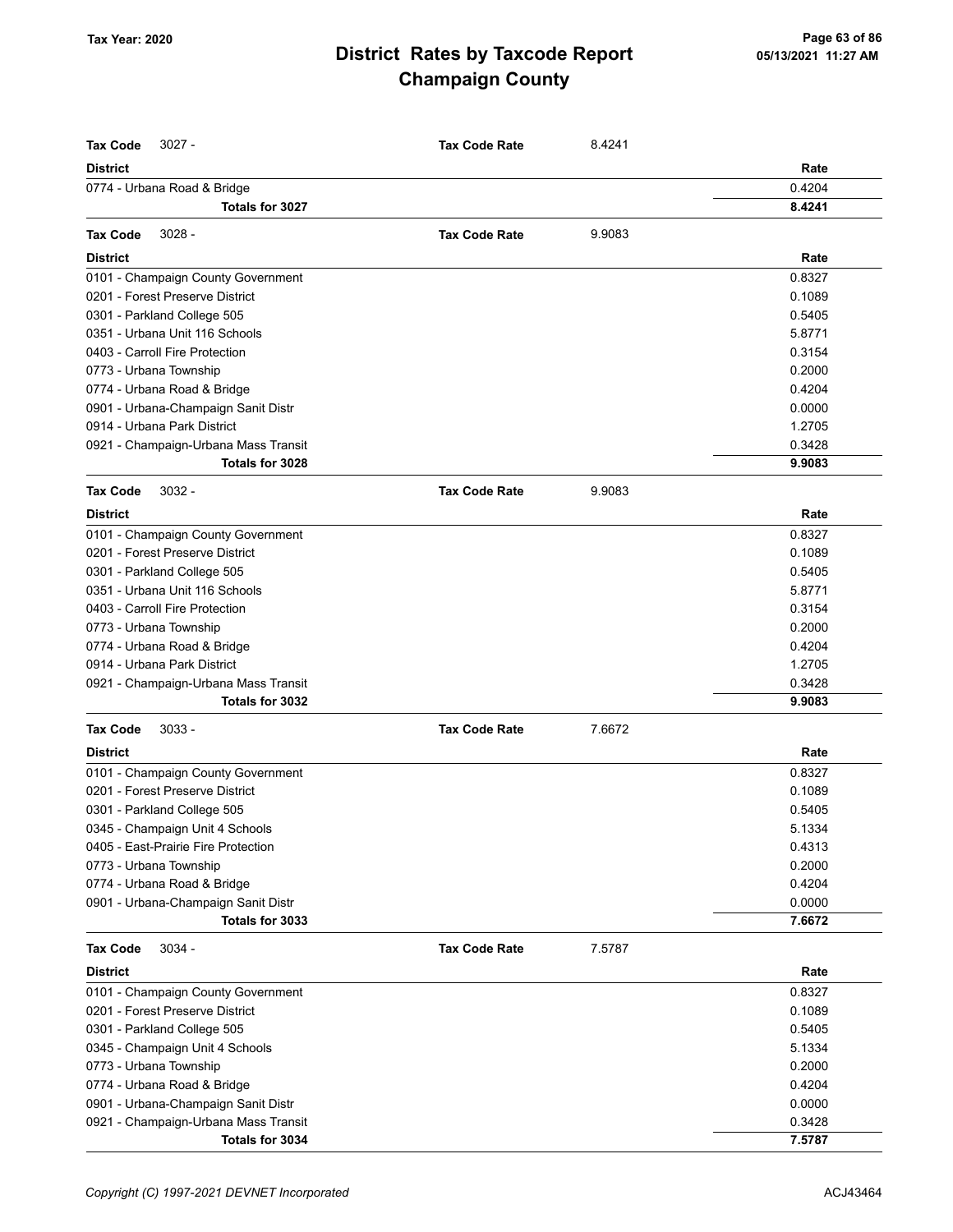| <b>Tax Code</b><br>$3035 -$                                 | <b>Tax Code Rate</b> | 9.4413 |                  |
|-------------------------------------------------------------|----------------------|--------|------------------|
| <b>District</b>                                             |                      |        | Rate             |
| 0101 - Champaign County Government                          |                      |        | 0.8327           |
| 0201 - Forest Preserve District                             |                      |        | 0.1089           |
| 0301 - Parkland College 505                                 |                      |        | 0.5405           |
| 0351 - Urbana Unit 116 Schools                              |                      |        | 5.8771           |
| 0415 - Philo Fire Protection                                |                      |        | 0.1912           |
| 0773 - Urbana Township                                      |                      |        | 0.2000           |
| 0774 - Urbana Road & Bridge                                 |                      |        | 0.4204           |
| 0901 - Urbana-Champaign Sanit Distr                         |                      |        | 0.0000           |
| 0914 - Urbana Park District                                 |                      |        | 1.2705           |
| Totals for 3035                                             |                      |        | 9.4413           |
| <b>Tax Code</b><br>$3036 -$                                 | <b>Tax Code Rate</b> | 8.5136 |                  |
| <b>District</b>                                             |                      |        | Rate             |
| 0101 - Champaign County Government                          |                      |        | 0.8327           |
| 0201 - Forest Preserve District                             |                      |        | 0.1089           |
| 0301 - Parkland College 505                                 |                      |        | 0.5405           |
| 0351 - Urbana Unit 116 Schools                              |                      |        | 5.8771           |
| 0415 - Philo Fire Protection                                |                      |        | 0.1912           |
| 0773 - Urbana Township                                      |                      |        | 0.2000           |
| 0774 - Urbana Road & Bridge                                 |                      |        | 0.4204           |
| 0921 - Champaign-Urbana Mass Transit                        |                      |        | 0.3428           |
| Totals for 3036                                             |                      |        | 8.5136           |
| $3037 -$<br><b>Tax Code</b>                                 | <b>Tax Code Rate</b> | 8.4241 |                  |
| <b>District</b>                                             |                      |        | Rate             |
| 0101 - Champaign County Government                          |                      |        | 0.8327           |
| 0201 - Forest Preserve District                             |                      |        | 0.1089           |
| 0301 - Parkland College 505                                 |                      |        | 0.5405           |
| 0351 - Urbana Unit 116 Schools                              |                      |        | 5.8771           |
|                                                             |                      |        |                  |
| 0406 - Edge-Scott Fire Protection<br>0773 - Urbana Township |                      |        | 0.4445<br>0.2000 |
|                                                             |                      |        |                  |
| 0774 - Urbana Road & Bridge                                 |                      |        | 0.4204           |
| 0901 - Urbana-Champaign Sanit Distr                         |                      |        | 0.0000           |
| Totals for 3037                                             |                      |        | 8.4241           |
| 3038<br>Tax Code                                            | <b>Tax Code Rate</b> | 8.1708 |                  |
| <b>District</b>                                             |                      |        | Rate             |
| 0101 - Champaign County Government                          |                      |        | 0.8327           |
| 0201 - Forest Preserve District                             |                      |        | 0.1089           |
| 0301 - Parkland College 505                                 |                      |        | 0.5405           |
| 0351 - Urbana Unit 116 Schools                              |                      |        | 5.8771           |
| 0415 - Philo Fire Protection                                |                      |        | 0.1912           |
| 0773 - Urbana Township                                      |                      |        | 0.2000           |
| 0774 - Urbana Road & Bridge                                 |                      |        | 0.4204           |
| 0901 - Urbana-Champaign Sanit Distr                         |                      |        | 0.0000           |
| Totals for 3038                                             |                      |        | 8.1708           |
| <b>Tax Code</b><br>4101 -                                   | <b>Tax Code Rate</b> | 8.4492 |                  |
| <b>District</b>                                             |                      |        | Rate             |
| 0101 - Champaign County Government                          |                      |        | 0.8327           |
| 0201 - Forest Preserve District                             |                      |        | 0.1089           |
| 0301 - Parkland College 505                                 |                      |        | 0.5405           |
| 0345 - Champaign Unit 4 Schools                             |                      |        | 5.1334           |
| 0504 - Champaign City                                       |                      |        | 1.3152           |
|                                                             |                      |        |                  |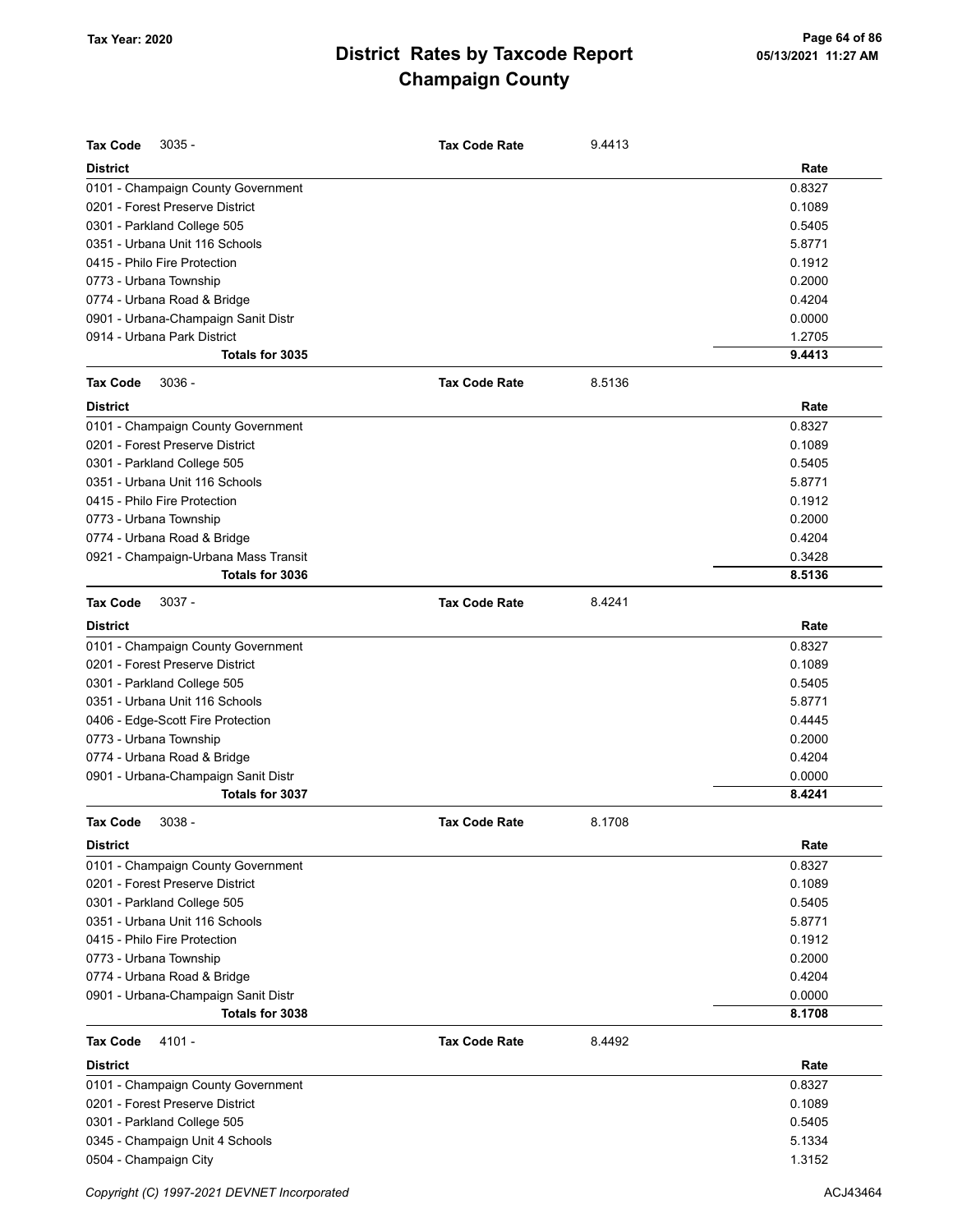| <b>Tax Code</b><br>$4101 -$          | <b>Tax Code Rate</b> | 8.4492 |        |
|--------------------------------------|----------------------|--------|--------|
| <b>District</b>                      |                      |        | Rate   |
| 0619 - City of Champaign Township    |                      |        | 0.0430 |
| 0921 - Champaign-Urbana Mass Transit |                      |        | 0.3428 |
| 0931 - C-U Public Health District    |                      |        | 0.1327 |
| Totals for 4101                      |                      |        | 8.4492 |
| <b>Tax Code</b><br>$4102 -$          | <b>Tax Code Rate</b> | 9.1685 |        |
| <b>District</b>                      |                      |        | Rate   |
| 0101 - Champaign County Government   |                      |        | 0.8327 |
| 0201 - Forest Preserve District      |                      |        | 0.1089 |
| 0301 - Parkland College 505          |                      |        | 0.5405 |
| 0345 - Champaign Unit 4 Schools      |                      |        | 5.1334 |
| 0504 - Champaign City                |                      |        | 1.3152 |
| 0619 - City of Champaign Township    |                      |        | 0.0430 |
| 0901 - Urbana-Champaign Sanit Distr  |                      |        | 0.0000 |
| 0911 - Champaign Park District       |                      |        | 0.7193 |
| 0921 - Champaign-Urbana Mass Transit |                      |        | 0.3428 |
| 0931 - C-U Public Health District    |                      |        | 0.1327 |
| Totals for 4102                      |                      |        | 9.1685 |
| <b>Tax Code</b><br>4103 -            | <b>Tax Code Rate</b> | 8.8257 |        |
| <b>District</b>                      |                      |        | Rate   |
| 0101 - Champaign County Government   |                      |        | 0.8327 |
| 0201 - Forest Preserve District      |                      |        | 0.1089 |
| 0301 - Parkland College 505          |                      |        | 0.5405 |
| 0345 - Champaign Unit 4 Schools      |                      |        | 5.1334 |
| 0504 - Champaign City                |                      |        | 1.3152 |
| 0619 - City of Champaign Township    |                      |        | 0.0430 |
| 0901 - Urbana-Champaign Sanit Distr  |                      |        | 0.0000 |
| 0911 - Champaign Park District       |                      |        | 0.7193 |
| 0931 - C-U Public Health District    |                      |        | 0.1327 |
| Totals for 4103                      |                      |        | 8.8257 |
| 4104 -<br><b>Tax Code</b>            | <b>Tax Code Rate</b> | 8.1064 |        |
| <b>District</b>                      |                      |        | Rate   |
| 0101 - Champaign County Government   |                      |        | 0.8327 |
| 0201 - Forest Preserve District      |                      |        | 0.1089 |
| 0301 - Parkland College 505          |                      |        | 0.5405 |
| 0345 - Champaign Unit 4 Schools      |                      |        | 5.1334 |
| 0504 - Champaign City                |                      |        | 1.3152 |
| 0619 - City of Champaign Township    |                      |        | 0.0430 |
| 0931 - C-U Public Health District    |                      |        | 0.1327 |
| Totals for 4104                      |                      |        | 8.1064 |
| <b>Tax Code</b><br>4105 -            | <b>Tax Code Rate</b> | 8.1064 |        |
| <b>District</b>                      |                      |        | Rate   |
| 0101 - Champaign County Government   |                      |        | 0.8327 |
| 0201 - Forest Preserve District      |                      |        | 0.1089 |
| 0301 - Parkland College 505          |                      |        | 0.5405 |
| 0345 - Champaign Unit 4 Schools      |                      |        | 5.1334 |
| 0504 - Champaign City                |                      |        | 1.3152 |
| 0619 - City of Champaign Township    |                      |        | 0.0430 |
| 0901 - Urbana-Champaign Sanit Distr  |                      |        | 0.0000 |
| 0931 - C-U Public Health District    |                      |        | 0.1327 |
| Totals for 4105                      |                      |        | 8.1064 |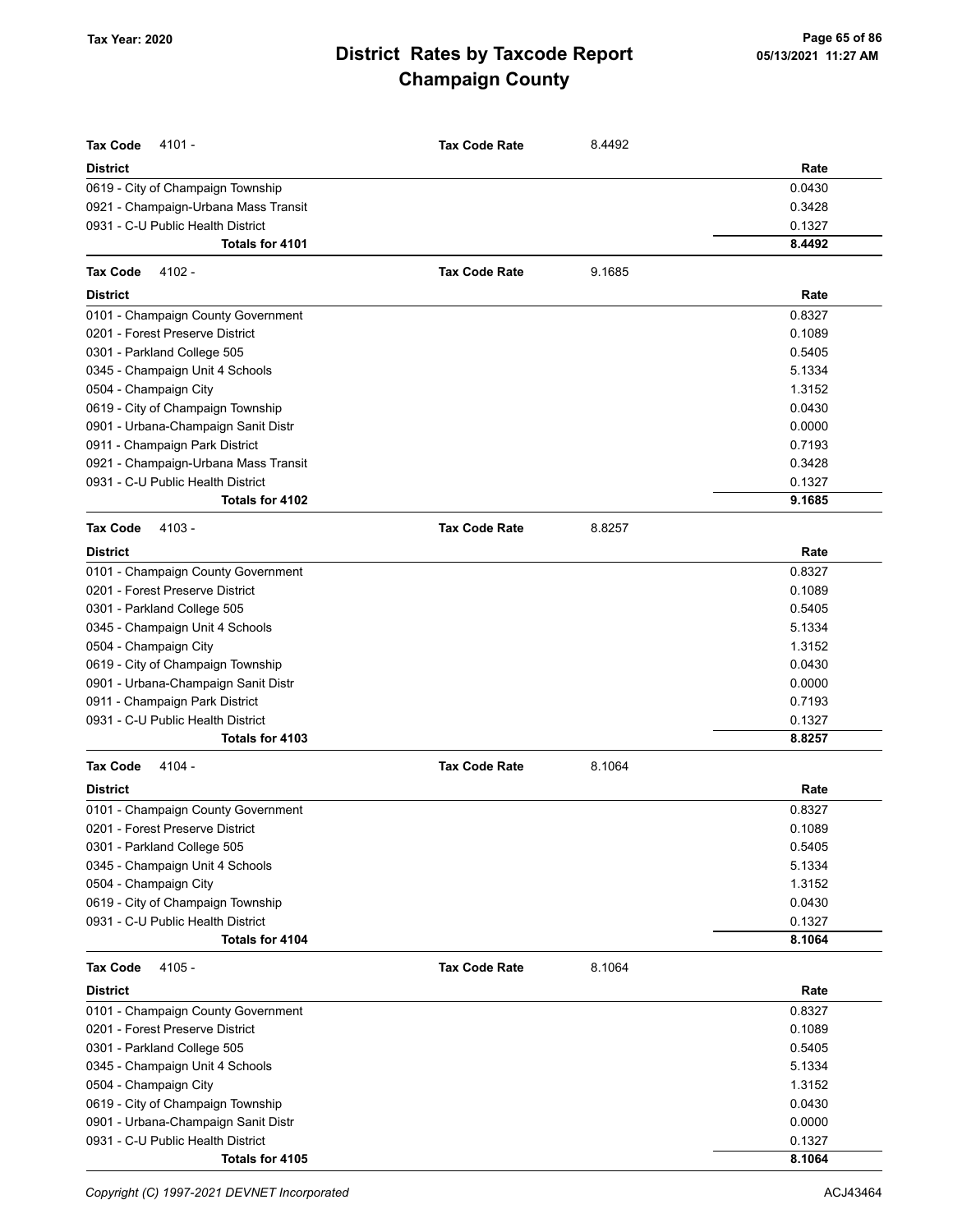| <b>Tax Code</b><br>4106 -            | <b>Tax Code Rate</b> | 9.1685 |        |
|--------------------------------------|----------------------|--------|--------|
| <b>District</b>                      |                      |        | Rate   |
| 0101 - Champaign County Government   |                      |        | 0.8327 |
| 0201 - Forest Preserve District      |                      |        | 0.1089 |
| 0301 - Parkland College 505          |                      |        | 0.5405 |
| 0345 - Champaign Unit 4 Schools      |                      |        | 5.1334 |
| 0504 - Champaign City                |                      |        | 1.3152 |
| 0619 - City of Champaign Township    |                      |        | 0.0430 |
| 0911 - Champaign Park District       |                      |        | 0.7193 |
| 0921 - Champaign-Urbana Mass Transit |                      |        | 0.3428 |
| 0931 - C-U Public Health District    |                      |        | 0.1327 |
| Totals for 4106                      |                      |        | 9.1685 |
| <b>Tax Code</b><br>$4115 -$          | <b>Tax Code Rate</b> | 8.4492 |        |
| <b>District</b>                      |                      |        | Rate   |
| 0101 - Champaign County Government   |                      |        | 0.8327 |
| 0201 - Forest Preserve District      |                      |        | 0.1089 |
| 0301 - Parkland College 505          |                      |        | 0.5405 |
| 0345 - Champaign Unit 4 Schools      |                      |        | 5.1334 |
| 0504 - Champaign City                |                      |        | 1.3152 |
| 0619 - City of Champaign Township    |                      |        | 0.0430 |
| 0901 - Urbana-Champaign Sanit Distr  |                      |        | 0.0000 |
| 0921 - Champaign-Urbana Mass Transit |                      |        | 0.3428 |
| 0931 - C-U Public Health District    |                      |        | 0.1327 |
| Totals for 4115                      |                      |        | 8.4492 |
| 4118 -<br><b>Tax Code</b>            | <b>Tax Code Rate</b> | 8.8257 |        |
| <b>District</b>                      |                      |        | Rate   |
| 0101 - Champaign County Government   |                      |        | 0.8327 |
| 0201 - Forest Preserve District      |                      |        | 0.1089 |
| 0301 - Parkland College 505          |                      |        | 0.5405 |
| 0345 - Champaign Unit 4 Schools      |                      |        | 5.1334 |
| 0504 - Champaign City                |                      |        | 1.3152 |
| 0619 - City of Champaign Township    |                      |        | 0.0430 |
| 0911 - Champaign Park District       |                      |        | 0.7193 |
| 0931 - C-U Public Health District    |                      |        | 0.1327 |
| Totals for 4118                      |                      |        | 8.8257 |
| <b>Tax Code</b><br>4153 -            | <b>Tax Code Rate</b> | 9.1685 |        |
| <b>District</b>                      |                      |        | Rate   |
| 0101 - Champaign County Government   |                      |        | 0.8327 |
| 0201 - Forest Preserve District      |                      |        | 0.1089 |
| 0301 - Parkland College 505          |                      |        | 0.5405 |
| 0345 - Champaign Unit 4 Schools      |                      |        | 5.1334 |
| 0504 - Champaign City                |                      |        | 1.3152 |
| 0619 - City of Champaign Township    |                      |        | 0.0430 |
| 0901 - Urbana-Champaign Sanit Distr  |                      |        | 0.0000 |
| 0911 - Champaign Park District       |                      |        | 0.7193 |
| 0921 - Champaign-Urbana Mass Transit |                      |        | 0.3428 |
| 0931 - C-U Public Health District    |                      |        | 0.1327 |
| 1004 - Champaign IV                  |                      |        | 0.0000 |
| Totals for 4153                      |                      |        | 9.1685 |
| 4154 -<br><b>Tax Code</b>            | <b>Tax Code Rate</b> | 9.1685 |        |
| <b>District</b>                      |                      |        | Rate   |
| 0101 - Champaign County Government   |                      |        | 0.8327 |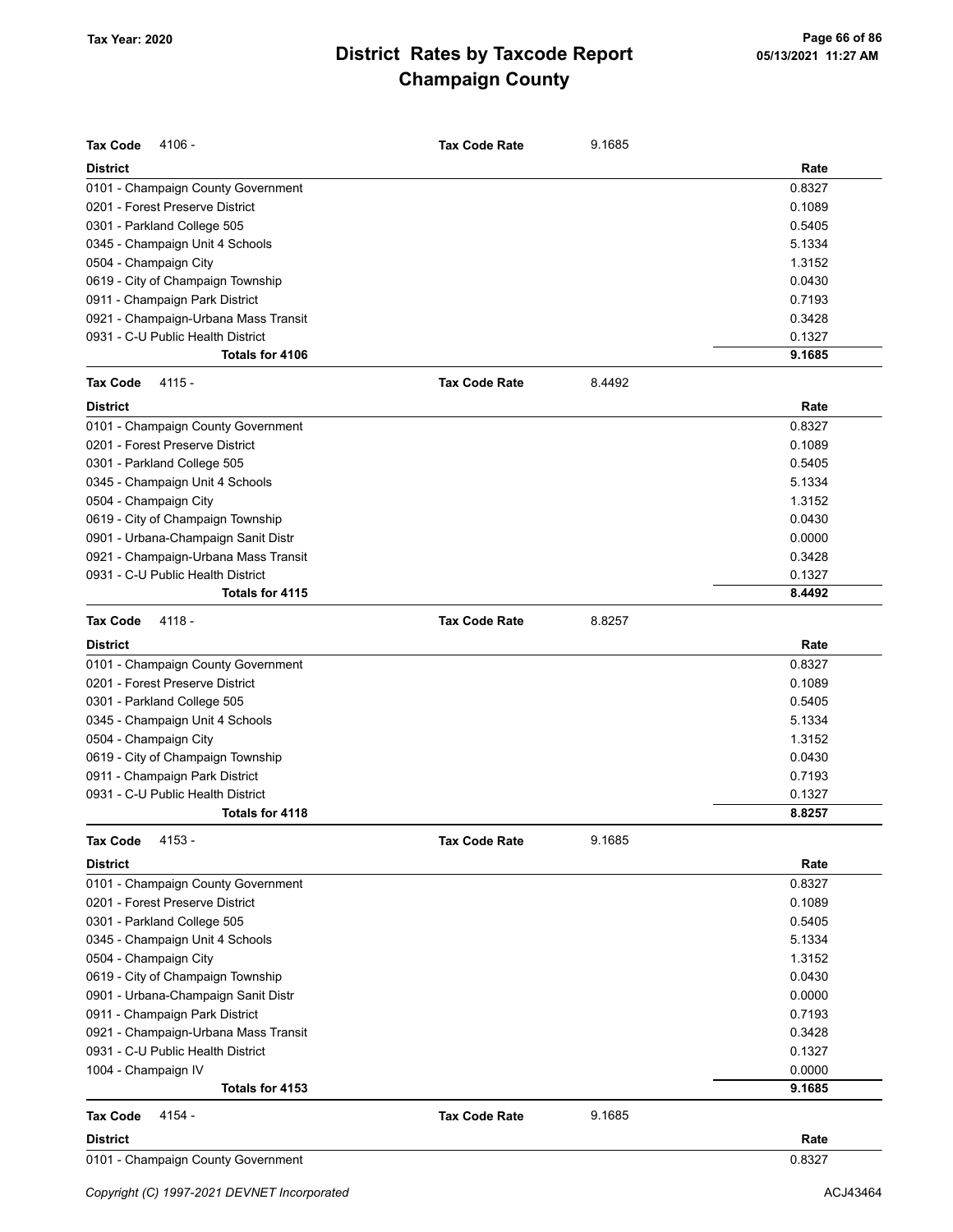| <b>Tax Code</b><br>4154 -            | <b>Tax Code Rate</b> | 9.1685 |        |
|--------------------------------------|----------------------|--------|--------|
| <b>District</b>                      |                      |        | Rate   |
| 0201 - Forest Preserve District      |                      |        | 0.1089 |
| 0301 - Parkland College 505          |                      |        | 0.5405 |
| 0345 - Champaign Unit 4 Schools      |                      |        | 5.1334 |
| 0504 - Champaign City                |                      |        | 1.3152 |
| 0619 - City of Champaign Township    |                      |        | 0.0430 |
| 0901 - Urbana-Champaign Sanit Distr  |                      |        | 0.0000 |
| 0911 - Champaign Park District       |                      |        | 0.7193 |
| 0921 - Champaign-Urbana Mass Transit |                      |        | 0.3428 |
| 0931 - C-U Public Health District    |                      |        | 0.1327 |
| 1005 - Champaign V                   |                      |        | 0.0000 |
| <b>Totals for 4154</b>               |                      |        | 9.1685 |
| <b>Tax Code</b><br>4160 -            | <b>Tax Code Rate</b> | 9.1685 |        |
| <b>District</b>                      |                      |        | Rate   |
| 0101 - Champaign County Government   |                      |        | 0.8327 |
| 0201 - Forest Preserve District      |                      |        | 0.1089 |
| 0301 - Parkland College 505          |                      |        | 0.5405 |
| 0345 - Champaign Unit 4 Schools      |                      |        | 5.1334 |
| 0504 - Champaign City                |                      |        | 1.3152 |
| 0619 - City of Champaign Township    |                      |        | 0.0430 |
| 0901 - Urbana-Champaign Sanit Distr  |                      |        | 0.0000 |
| 0911 - Champaign Park District       |                      |        | 0.7193 |
| 0921 - Champaign-Urbana Mass Transit |                      |        | 0.3428 |
| 0931 - C-U Public Health District    |                      |        | 0.1327 |
| Totals for 4160                      |                      |        | 9.1685 |
| <b>Tax Code</b><br>4162 -            | <b>Tax Code Rate</b> | 8.8257 |        |
| <b>District</b>                      |                      |        | Rate   |
| 0101 - Champaign County Government   |                      |        | 0.8327 |
| 0201 - Forest Preserve District      |                      |        | 0.1089 |
| 0301 - Parkland College 505          |                      |        | 0.5405 |
| 0345 - Champaign Unit 4 Schools      |                      |        | 5.1334 |
| 0504 - Champaign City                |                      |        | 1.3152 |
| 0619 - City of Champaign Township    |                      |        | 0.0430 |
| 0901 - Urbana-Champaign Sanit Distr  |                      |        | 0.0000 |
| 0911 - Champaign Park District       |                      |        | 0.7193 |
| 0931 - C-U Public Health District    |                      |        | 0.1327 |
| Totals for 4162                      |                      |        | 8.8257 |
| <b>Tax Code</b><br>4163 -            | <b>Tax Code Rate</b> | 9.1685 |        |
| <b>District</b>                      |                      |        | Rate   |
| 0101 - Champaign County Government   |                      |        | 0.8327 |
| 0201 - Forest Preserve District      |                      |        | 0.1089 |
| 0301 - Parkland College 505          |                      |        | 0.5405 |
| 0345 - Champaign Unit 4 Schools      |                      |        | 5.1334 |
| 0504 - Champaign City                |                      |        | 1.3152 |
| 0619 - City of Champaign Township    |                      |        | 0.0430 |
| 0911 - Champaign Park District       |                      |        | 0.7193 |
| 0921 - Champaign-Urbana Mass Transit |                      |        | 0.3428 |
| 0931 - C-U Public Health District    |                      |        | 0.1327 |
| Totals for 4163                      |                      |        | 9.1685 |
|                                      |                      |        |        |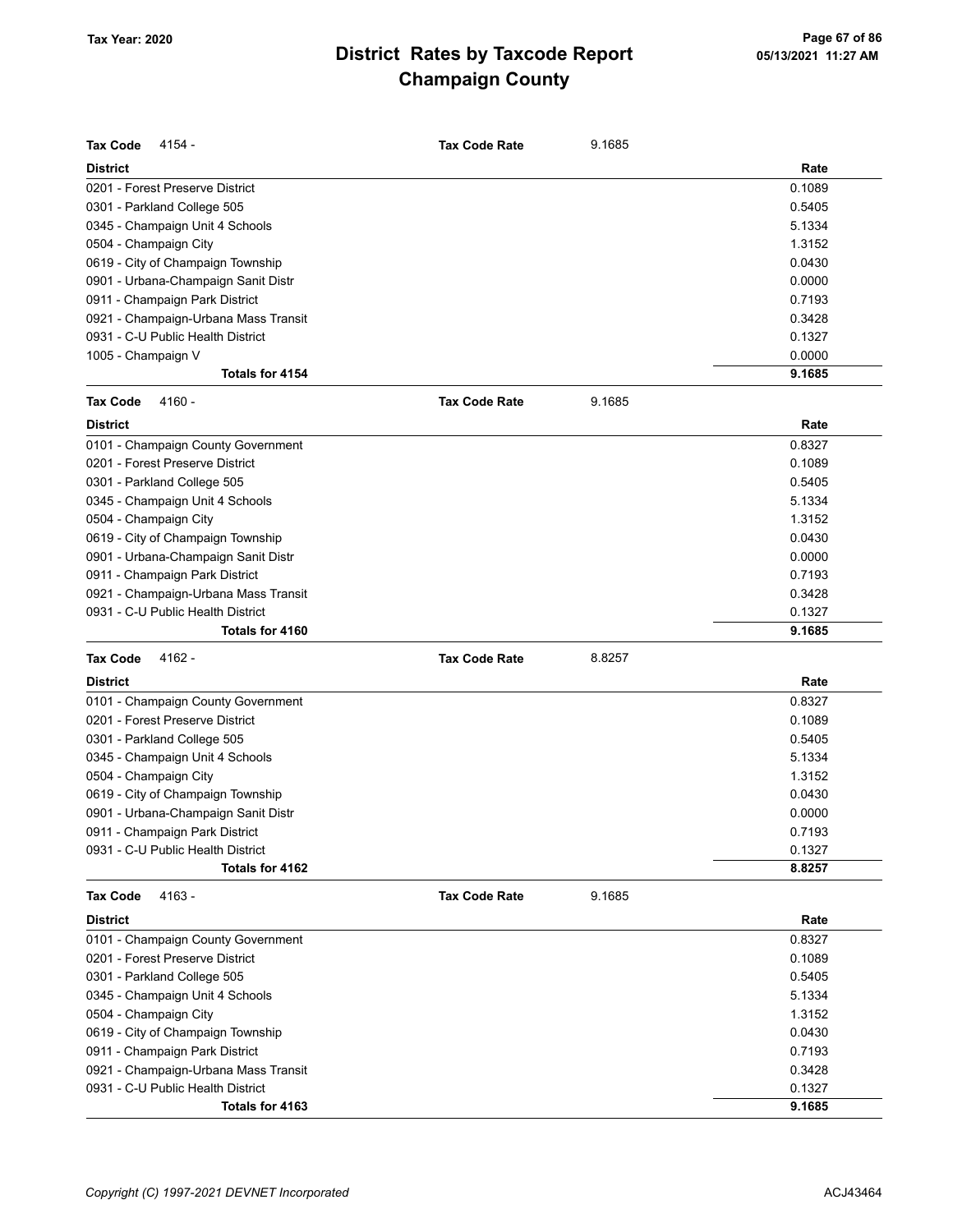| <b>Tax Code</b><br>4164 -            | <b>Tax Code Rate</b> | 8.8257 |        |
|--------------------------------------|----------------------|--------|--------|
| <b>District</b>                      |                      |        | Rate   |
| 0101 - Champaign County Government   |                      |        | 0.8327 |
| 0201 - Forest Preserve District      |                      |        | 0.1089 |
| 0301 - Parkland College 505          |                      |        | 0.5405 |
| 0345 - Champaign Unit 4 Schools      |                      |        | 5.1334 |
| 0504 - Champaign City                |                      |        | 1.3152 |
| 0619 - City of Champaign Township    |                      |        | 0.0430 |
| 0911 - Champaign Park District       |                      |        | 0.7193 |
| 0931 - C-U Public Health District    |                      |        | 0.1327 |
| Totals for 4164                      |                      |        | 8.8257 |
| 4167 -<br><b>Tax Code</b>            | <b>Tax Code Rate</b> | 8.4492 |        |
| <b>District</b>                      |                      |        | Rate   |
| 0101 - Champaign County Government   |                      |        | 0.8327 |
| 0201 - Forest Preserve District      |                      |        | 0.1089 |
| 0301 - Parkland College 505          |                      |        | 0.5405 |
| 0345 - Champaign Unit 4 Schools      |                      |        | 5.1334 |
| 0504 - Champaign City                |                      |        | 1.3152 |
| 0619 - City of Champaign Township    |                      |        | 0.0430 |
| 0921 - Champaign-Urbana Mass Transit |                      |        | 0.3428 |
| 0931 - C-U Public Health District    |                      |        | 0.1327 |
| Totals for 4167                      |                      |        | 8.4492 |
| <b>Tax Code</b><br>$4202 -$          | <b>Tax Code Rate</b> | 9.1685 |        |
| <b>District</b>                      |                      |        | Rate   |
| 0101 - Champaign County Government   |                      |        | 0.8327 |
| 0201 - Forest Preserve District      |                      |        | 0.1089 |
| 0301 - Parkland College 505          |                      |        | 0.5405 |
| 0345 - Champaign Unit 4 Schools      |                      |        | 5.1334 |
| 0504 - Champaign City                |                      |        | 1.3152 |
| 0619 - City of Champaign Township    |                      |        | 0.0430 |
| 0901 - Urbana-Champaign Sanit Distr  |                      |        | 0.0000 |
| 0911 - Champaign Park District       |                      |        | 0.7193 |
| 0921 - Champaign-Urbana Mass Transit |                      |        | 0.3428 |
| 0931 - C-U Public Health District    |                      |        | 0.1327 |
| Totals for 4202                      |                      |        | 9.1685 |
| <b>Tax Code</b><br>4250 -            | <b>Tax Code Rate</b> | 9.1685 |        |
|                                      |                      |        |        |
| <b>District</b>                      |                      |        | Rate   |
| 0101 - Champaign County Government   |                      |        | 0.8327 |
| 0201 - Forest Preserve District      |                      |        | 0.1089 |
| 0301 - Parkland College 505          |                      |        | 0.5405 |
| 0345 - Champaign Unit 4 Schools      |                      |        | 5.1334 |
| 0504 - Champaign City                |                      |        | 1.3152 |
| 0619 - City of Champaign Township    |                      |        | 0.0430 |
| 0901 - Urbana-Champaign Sanit Distr  |                      |        | 0.0000 |
| 0911 - Champaign Park District       |                      |        | 0.7193 |
| 0921 - Champaign-Urbana Mass Transit |                      |        | 0.3428 |
| 0931 - C-U Public Health District    |                      |        | 0.1327 |
| Totals for 4250                      |                      |        | 9.1685 |
| <b>Tax Code</b><br>$4251 -$          | <b>Tax Code Rate</b> | 9.1685 |        |
| <b>District</b>                      |                      |        | Rate   |
| 0101 - Champaign County Government   |                      |        | 0.8327 |
| 0201 - Forest Preserve District      |                      |        | 0.1089 |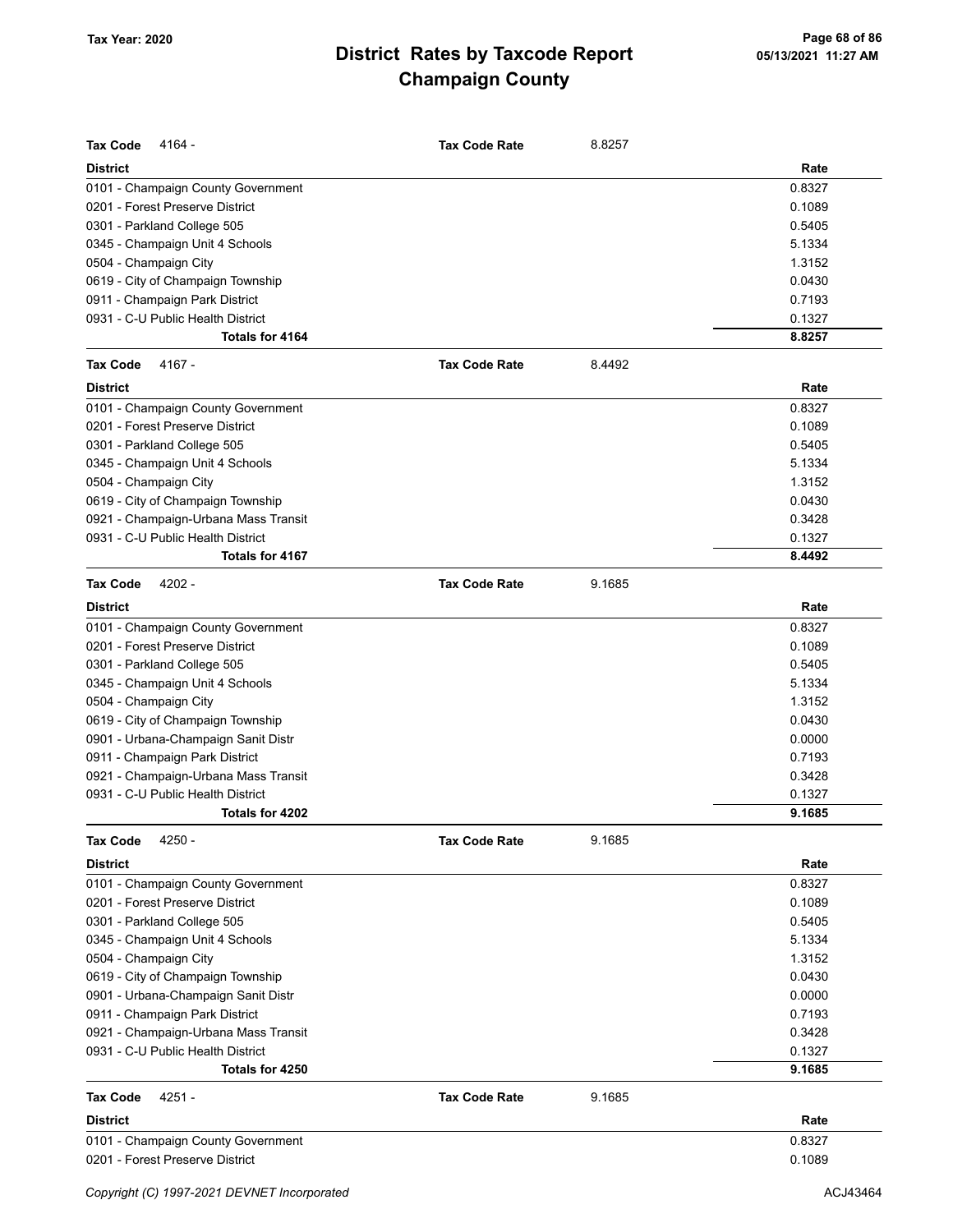| <b>Tax Code</b><br>4251 -            | <b>Tax Code Rate</b> | 9.1685 |        |
|--------------------------------------|----------------------|--------|--------|
| District                             |                      |        | Rate   |
| 0301 - Parkland College 505          |                      |        | 0.5405 |
| 0345 - Champaign Unit 4 Schools      |                      |        | 5.1334 |
| 0504 - Champaign City                |                      |        | 1.3152 |
| 0619 - City of Champaign Township    |                      |        | 0.0430 |
| 0901 - Urbana-Champaign Sanit Distr  |                      |        | 0.0000 |
| 0911 - Champaign Park District       |                      |        | 0.7193 |
| 0921 - Champaign-Urbana Mass Transit |                      |        | 0.3428 |
| 0931 - C-U Public Health District    |                      |        | 0.1327 |
| 1000 - Champaign II                  |                      |        | 0.0000 |
| Totals for 4251                      |                      |        | 9.1685 |
| <b>Tax Code</b><br>4254 -            | <b>Tax Code Rate</b> | 9.1685 |        |
| <b>District</b>                      |                      |        | Rate   |
| 0101 - Champaign County Government   |                      |        | 0.8327 |
| 0201 - Forest Preserve District      |                      |        | 0.1089 |
| 0301 - Parkland College 505          |                      |        | 0.5405 |
| 0345 - Champaign Unit 4 Schools      |                      |        | 5.1334 |
| 0504 - Champaign City                |                      |        | 1.3152 |
| 0619 - City of Champaign Township    |                      |        | 0.0430 |
| 0901 - Urbana-Champaign Sanit Distr  |                      |        | 0.0000 |
| 0911 - Champaign Park District       |                      |        | 0.7193 |
| 0921 - Champaign-Urbana Mass Transit |                      |        | 0.3428 |
| 0931 - C-U Public Health District    |                      |        | 0.1327 |
| 1005 - Champaign V                   |                      |        | 0.0000 |
| Totals for 4254                      |                      |        | 9.1685 |
|                                      |                      |        |        |
|                                      |                      |        |        |
| <b>Tax Code</b><br>4255 -            | <b>Tax Code Rate</b> | 9.1685 |        |
| District                             |                      |        | Rate   |
| 0101 - Champaign County Government   |                      |        | 0.8327 |
| 0201 - Forest Preserve District      |                      |        | 0.1089 |
| 0301 - Parkland College 505          |                      |        | 0.5405 |
| 0345 - Champaign Unit 4 Schools      |                      |        | 5.1334 |
| 0504 - Champaign City                |                      |        | 1.3152 |
| 0619 - City of Champaign Township    |                      |        | 0.0430 |
| 0901 - Urbana-Champaign Sanit Distr  |                      |        | 0.0000 |
| 0911 - Champaign Park District       |                      |        | 0.7193 |
| 0921 - Champaign-Urbana Mass Transit |                      |        | 0.3428 |
| 0931 - C-U Public Health District    |                      |        | 0.1327 |
| 1006 - Champaign VI                  |                      |        | 0.0000 |
| Totals for 4255                      |                      |        | 9.1685 |
| <b>Tax Code</b><br>4260 -            | <b>Tax Code Rate</b> | 9.1685 |        |
| <b>District</b>                      |                      |        | Rate   |
| 0101 - Champaign County Government   |                      |        | 0.8327 |
| 0201 - Forest Preserve District      |                      |        | 0.1089 |
| 0301 - Parkland College 505          |                      |        | 0.5405 |
| 0345 - Champaign Unit 4 Schools      |                      |        | 5.1334 |
| 0504 - Champaign City                |                      |        | 1.3152 |
| 0619 - City of Champaign Township    |                      |        | 0.0430 |
| 0901 - Urbana-Champaign Sanit Distr  |                      |        | 0.0000 |
| 0911 - Champaign Park District       |                      |        | 0.7193 |
| 0921 - Champaign-Urbana Mass Transit |                      |        | 0.3428 |
| 0931 - C-U Public Health District    |                      |        | 0.1327 |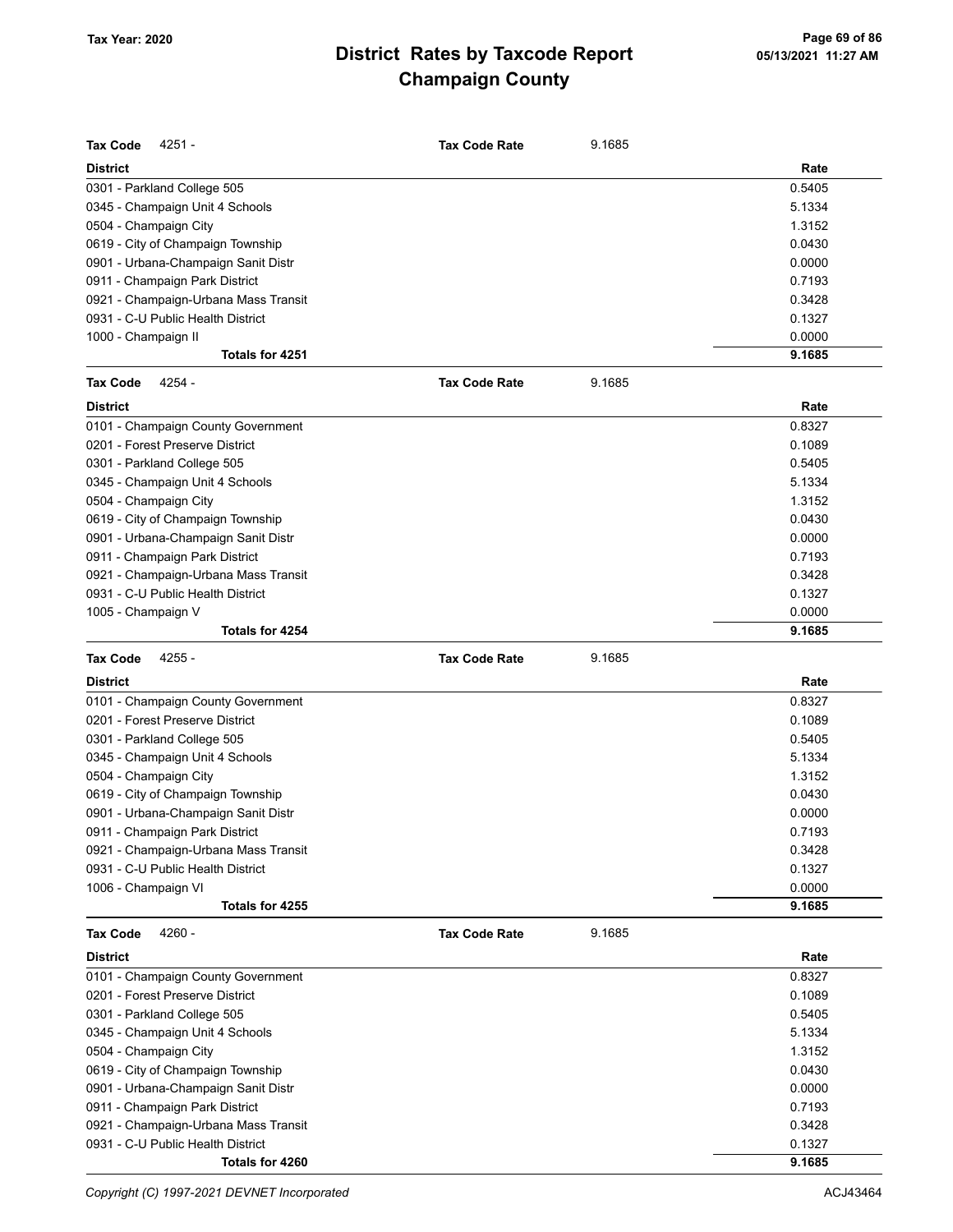| <b>Tax Code</b><br>4302 -            | <b>Tax Code Rate</b> | 9.1685 |        |
|--------------------------------------|----------------------|--------|--------|
| <b>District</b>                      |                      |        | Rate   |
| 0101 - Champaign County Government   |                      |        | 0.8327 |
| 0201 - Forest Preserve District      |                      |        | 0.1089 |
| 0301 - Parkland College 505          |                      |        | 0.5405 |
| 0345 - Champaign Unit 4 Schools      |                      |        | 5.1334 |
| 0504 - Champaign City                |                      |        | 1.3152 |
| 0619 - City of Champaign Township    |                      |        | 0.0430 |
| 0901 - Urbana-Champaign Sanit Distr  |                      |        | 0.0000 |
| 0911 - Champaign Park District       |                      |        | 0.7193 |
| 0921 - Champaign-Urbana Mass Transit |                      |        | 0.3428 |
| 0931 - C-U Public Health District    |                      |        | 0.1327 |
| Totals for 4302                      |                      |        | 9.1685 |
| <b>Tax Code</b><br>4351 -            | <b>Tax Code Rate</b> | 9.1685 |        |
| <b>District</b>                      |                      |        | Rate   |
| 0101 - Champaign County Government   |                      |        | 0.8327 |
| 0201 - Forest Preserve District      |                      |        | 0.1089 |
| 0301 - Parkland College 505          |                      |        | 0.5405 |
| 0345 - Champaign Unit 4 Schools      |                      |        | 5.1334 |
| 0504 - Champaign City                |                      |        | 1.3152 |
| 0619 - City of Champaign Township    |                      |        | 0.0430 |
| 0901 - Urbana-Champaign Sanit Distr  |                      |        | 0.0000 |
| 0911 - Champaign Park District       |                      |        | 0.7193 |
| 0921 - Champaign-Urbana Mass Transit |                      |        | 0.3428 |
| 0931 - C-U Public Health District    |                      |        | 0.1327 |
| Totals for 4351                      |                      |        | 9.1685 |
| <b>Tax Code</b><br>4360 -            | <b>Tax Code Rate</b> | 9.1685 |        |
| <b>District</b>                      |                      |        | Rate   |
| 0101 - Champaign County Government   |                      |        | 0.8327 |
| 0201 - Forest Preserve District      |                      |        | 0.1089 |
| 0301 - Parkland College 505          |                      |        | 0.5405 |
| 0345 - Champaign Unit 4 Schools      |                      |        | 5.1334 |
| 0504 - Champaign City                |                      |        | 1.3152 |
| 0619 - City of Champaign Township    |                      |        | 0.0430 |
| 0901 - Urbana-Champaign Sanit Distr  |                      |        | 0.0000 |
| 0911 - Champaign Park District       |                      |        | 0.7193 |
| 0921 - Champaign-Urbana Mass Transit |                      |        | 0.3428 |
| 0931 - C-U Public Health District    |                      |        | 0.1327 |
| Totals for 4360                      |                      |        | 9.1685 |
| <b>Tax Code</b><br>4401 -            | <b>Tax Code Rate</b> | 8.4492 |        |
| <b>District</b>                      |                      |        | Rate   |
| 0101 - Champaign County Government   |                      |        | 0.8327 |
| 0201 - Forest Preserve District      |                      |        | 0.1089 |
| 0301 - Parkland College 505          |                      |        | 0.5405 |
| 0345 - Champaign Unit 4 Schools      |                      |        | 5.1334 |
| 0504 - Champaign City                |                      |        | 1.3152 |
| 0619 - City of Champaign Township    |                      |        | 0.0430 |
| 0921 - Champaign-Urbana Mass Transit |                      |        | 0.3428 |
| 0931 - C-U Public Health District    |                      |        | 0.1327 |
|                                      |                      |        |        |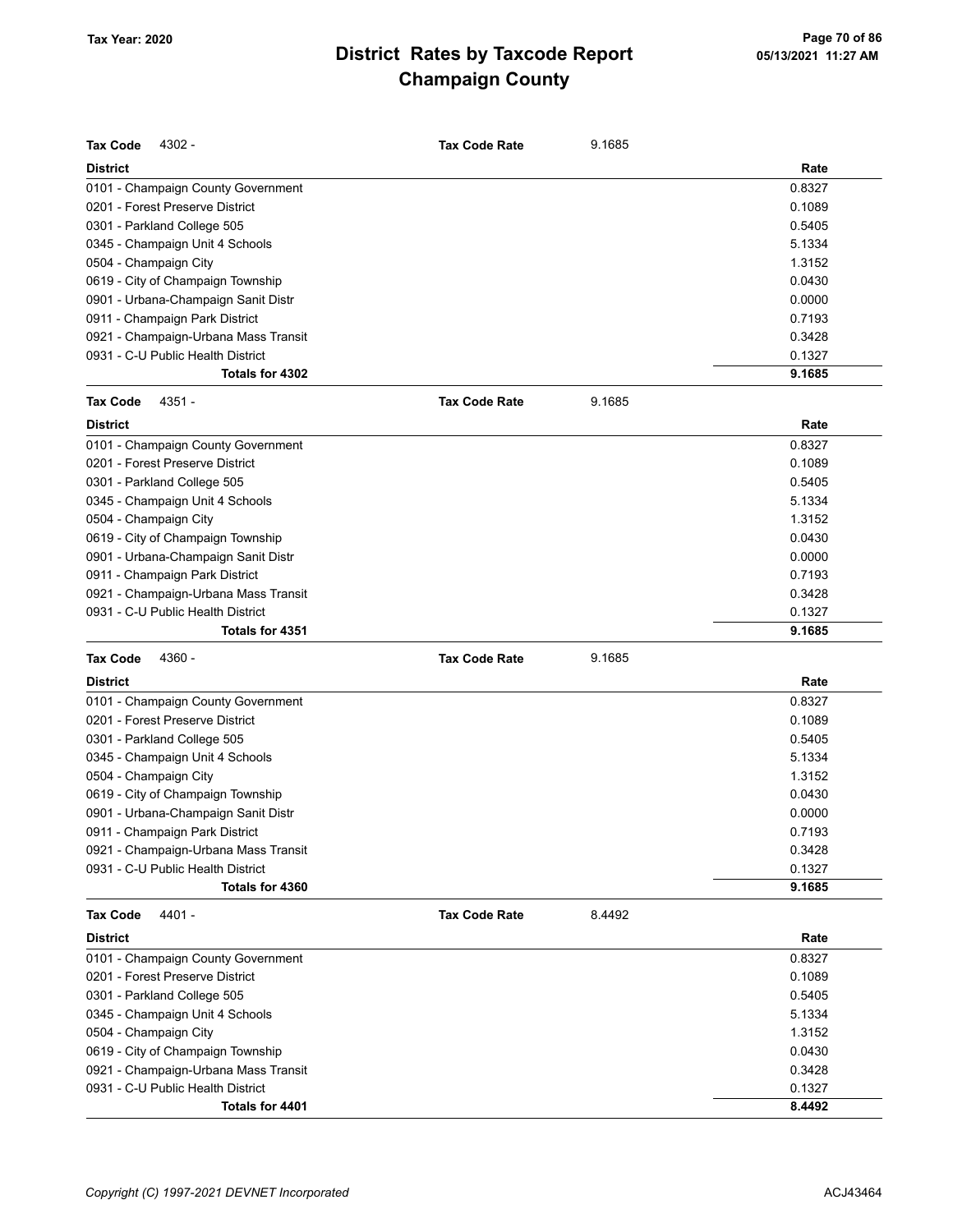| <b>Tax Code</b><br>4402 -            | <b>Tax Code Rate</b> | 9.1685 |        |
|--------------------------------------|----------------------|--------|--------|
| <b>District</b>                      |                      |        | Rate   |
| 0101 - Champaign County Government   |                      |        | 0.8327 |
| 0201 - Forest Preserve District      |                      |        | 0.1089 |
| 0301 - Parkland College 505          |                      |        | 0.5405 |
| 0345 - Champaign Unit 4 Schools      |                      |        | 5.1334 |
| 0504 - Champaign City                |                      |        | 1.3152 |
| 0619 - City of Champaign Township    |                      |        | 0.0430 |
| 0901 - Urbana-Champaign Sanit Distr  |                      |        | 0.0000 |
| 0911 - Champaign Park District       |                      |        | 0.7193 |
| 0921 - Champaign-Urbana Mass Transit |                      |        | 0.3428 |
| 0931 - C-U Public Health District    |                      |        | 0.1327 |
| Totals for 4402                      |                      |        | 9.1685 |
| <b>Tax Code</b><br>4403 -            | <b>Tax Code Rate</b> | 8.8257 |        |
| <b>District</b>                      |                      |        | Rate   |
| 0101 - Champaign County Government   |                      |        | 0.8327 |
| 0201 - Forest Preserve District      |                      |        | 0.1089 |
| 0301 - Parkland College 505          |                      |        | 0.5405 |
| 0345 - Champaign Unit 4 Schools      |                      |        | 5.1334 |
| 0504 - Champaign City                |                      |        | 1.3152 |
| 0619 - City of Champaign Township    |                      |        | 0.0430 |
| 0901 - Urbana-Champaign Sanit Distr  |                      |        | 0.0000 |
| 0911 - Champaign Park District       |                      |        | 0.7193 |
| 0931 - C-U Public Health District    |                      |        | 0.1327 |
| Totals for 4403                      |                      |        | 8.8257 |
| <b>Tax Code</b><br>4406 -            | <b>Tax Code Rate</b> | 9.1685 |        |
| <b>District</b>                      |                      |        | Rate   |
| 0101 - Champaign County Government   |                      |        | 0.8327 |
| 0201 - Forest Preserve District      |                      |        | 0.1089 |
| 0301 - Parkland College 505          |                      |        | 0.5405 |
| 0345 - Champaign Unit 4 Schools      |                      |        | 5.1334 |
| 0504 - Champaign City                |                      |        | 1.3152 |
| 0619 - City of Champaign Township    |                      |        | 0.0430 |
| 0911 - Champaign Park District       |                      |        | 0.7193 |
| 0921 - Champaign-Urbana Mass Transit |                      |        | 0.3428 |
| 0931 - C-U Public Health District    |                      |        | 0.1327 |
| Totals for 4406                      |                      |        | 9.1685 |
| 4419 -<br><b>Tax Code</b>            | <b>Tax Code Rate</b> | 8.6507 |        |
| <b>District</b>                      |                      |        | Rate   |
| 0101 - Champaign County Government   |                      |        | 0.8327 |
| 0201 - Forest Preserve District      |                      |        | 0.1089 |
| 0301 - Parkland College 505          |                      |        | 0.5405 |
| 0344 - Mahomet-Seymour CUSD #3       |                      |        | 4.6156 |
| 0504 - Champaign City                |                      |        | 1.3152 |
| 0619 - City of Champaign Township    |                      |        | 0.0430 |
| 0911 - Champaign Park District       |                      |        | 0.7193 |
| 0921 - Champaign-Urbana Mass Transit |                      |        | 0.3428 |
| 0931 - C-U Public Health District    |                      |        | 0.1327 |
| Totals for 4419                      |                      |        | 8.6507 |
| 4420 -<br>Tax Code                   | <b>Tax Code Rate</b> | 8.3079 |        |
|                                      |                      |        |        |
| <b>District</b>                      |                      |        | Rate   |
| 0101 - Champaign County Government   |                      |        | 0.8327 |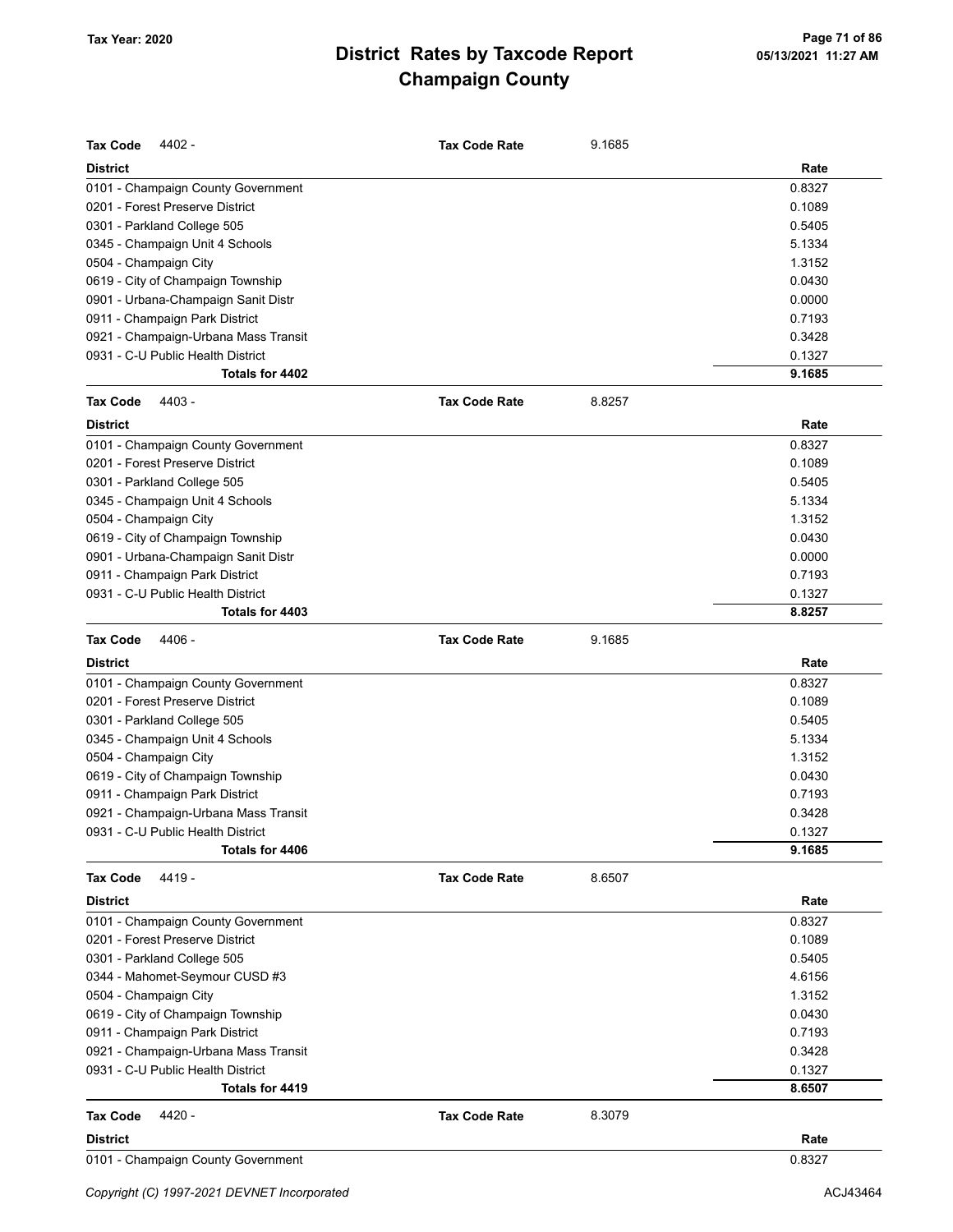| <b>Tax Code</b><br>4420 -                                             | <b>Tax Code Rate</b> | 8.3079 |                  |
|-----------------------------------------------------------------------|----------------------|--------|------------------|
| <b>District</b>                                                       |                      |        | Rate             |
| 0201 - Forest Preserve District                                       |                      |        | 0.1089           |
| 0301 - Parkland College 505                                           |                      |        | 0.5405           |
| 0344 - Mahomet-Seymour CUSD #3                                        |                      |        | 4.6156           |
| 0504 - Champaign City                                                 |                      |        | 1.3152           |
| 0619 - City of Champaign Township                                     |                      |        | 0.0430           |
| 0911 - Champaign Park District                                        |                      |        | 0.7193           |
| 0931 - C-U Public Health District                                     |                      |        | 0.1327           |
| Totals for 4420                                                       |                      |        | 8.3079           |
| 4421 -<br><b>Tax Code</b>                                             | <b>Tax Code Rate</b> | 8.3079 |                  |
| <b>District</b>                                                       |                      |        | Rate             |
| 0101 - Champaign County Government                                    |                      |        | 0.8327           |
| 0201 - Forest Preserve District                                       |                      |        | 0.1089           |
| 0301 - Parkland College 505                                           |                      |        | 0.5405           |
| 0344 - Mahomet-Seymour CUSD #3                                        |                      |        | 4.6156           |
| 0504 - Champaign City                                                 |                      |        | 1.3152           |
| 0619 - City of Champaign Township                                     |                      |        | 0.0430           |
| 0901 - Urbana-Champaign Sanit Distr                                   |                      |        | 0.0000           |
| 0911 - Champaign Park District                                        |                      |        | 0.7193           |
| 0931 - C-U Public Health District                                     |                      |        | 0.1327           |
| Totals for 4421                                                       |                      |        | 8.3079           |
| <b>Tax Code</b><br>4422 -                                             | <b>Tax Code Rate</b> | 8.6507 |                  |
| <b>District</b>                                                       |                      |        | Rate             |
| 0101 - Champaign County Government                                    |                      |        | 0.8327           |
| 0201 - Forest Preserve District                                       |                      |        | 0.1089           |
| 0301 - Parkland College 505                                           |                      |        | 0.5405           |
| 0344 - Mahomet-Seymour CUSD #3                                        |                      |        | 4.6156           |
| 0504 - Champaign City                                                 |                      |        | 1.3152           |
| 0619 - City of Champaign Township                                     |                      |        | 0.0430           |
| 0901 - Urbana-Champaign Sanit Distr                                   |                      |        | 0.0000           |
| 0911 - Champaign Park District                                        |                      |        | 0.7193           |
| 0921 - Champaign-Urbana Mass Transit                                  |                      |        | 0.3428           |
| 0931 - C-U Public Health District                                     |                      |        | 0.1327           |
| Totals for 4422                                                       |                      |        | 8.6507           |
| <b>Tax Code</b><br>4460 -                                             | <b>Tax Code Rate</b> | 9.1685 |                  |
| <b>District</b>                                                       |                      |        | Rate             |
| 0101 - Champaign County Government                                    |                      |        | 0.8327           |
| 0201 - Forest Preserve District                                       |                      |        | 0.1089           |
| 0301 - Parkland College 505                                           |                      |        | 0.5405           |
| 0345 - Champaign Unit 4 Schools                                       |                      |        | 5.1334           |
| 0504 - Champaign City                                                 |                      |        | 1.3152           |
| 0619 - City of Champaign Township                                     |                      |        | 0.0430           |
| 0901 - Urbana-Champaign Sanit Distr                                   |                      |        | 0.0000           |
| 0911 - Champaign Park District                                        |                      |        | 0.7193           |
| 0921 - Champaign-Urbana Mass Transit                                  |                      |        | 0.3428           |
| 0931 - C-U Public Health District<br>Totals for 4460                  |                      |        | 0.1327<br>9.1685 |
|                                                                       |                      |        |                  |
| <b>Tax Code</b><br>4463 -                                             | <b>Tax Code Rate</b> | 9.1685 |                  |
| <b>District</b>                                                       |                      |        | Rate             |
| 0101 - Champaign County Government<br>0201 - Forest Preserve District |                      |        | 0.8327           |
|                                                                       |                      |        | 0.1089           |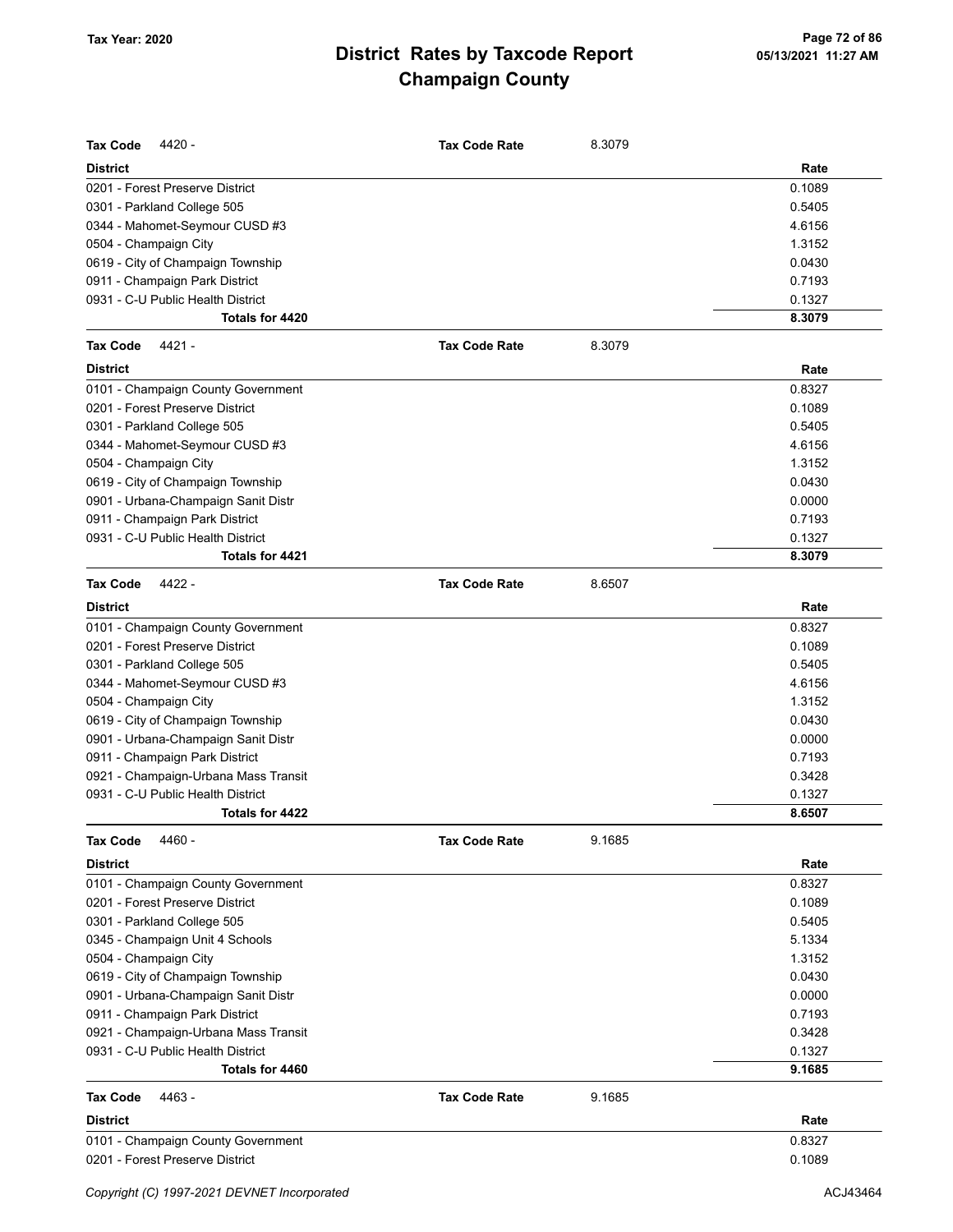| <b>Tax Code</b><br>4463 -                                             | <b>Tax Code Rate</b> | 9.1685 |                |
|-----------------------------------------------------------------------|----------------------|--------|----------------|
| <b>District</b>                                                       |                      |        | Rate           |
| 0301 - Parkland College 505                                           |                      |        | 0.5405         |
| 0345 - Champaign Unit 4 Schools                                       |                      |        | 5.1334         |
| 0504 - Champaign City                                                 |                      |        | 1.3152         |
| 0619 - City of Champaign Township                                     |                      |        | 0.0430         |
| 0911 - Champaign Park District                                        |                      |        | 0.7193         |
| 0921 - Champaign-Urbana Mass Transit                                  |                      |        | 0.3428         |
| 0931 - C-U Public Health District                                     |                      |        | 0.1327         |
| Totals for 4463                                                       |                      |        | 9.1685         |
| 4502 -<br><b>Tax Code</b>                                             | <b>Tax Code Rate</b> | 9.1685 |                |
| <b>District</b>                                                       |                      |        | Rate           |
| 0101 - Champaign County Government                                    |                      |        | 0.8327         |
| 0201 - Forest Preserve District                                       |                      |        | 0.1089         |
| 0301 - Parkland College 505                                           |                      |        | 0.5405         |
| 0345 - Champaign Unit 4 Schools                                       |                      |        | 5.1334         |
| 0504 - Champaign City                                                 |                      |        | 1.3152         |
| 0619 - City of Champaign Township                                     |                      |        | 0.0430         |
| 0901 - Urbana-Champaign Sanit Distr                                   |                      |        | 0.0000         |
| 0911 - Champaign Park District                                        |                      |        | 0.7193         |
| 0921 - Champaign-Urbana Mass Transit                                  |                      |        | 0.3428         |
| 0931 - C-U Public Health District                                     |                      |        | 0.1327         |
| Totals for 4502                                                       |                      |        | 9.1685         |
| 4503 -<br><b>Tax Code</b>                                             | <b>Tax Code Rate</b> | 8.8257 |                |
|                                                                       |                      |        |                |
| <b>District</b>                                                       |                      |        | Rate<br>0.8327 |
| 0101 - Champaign County Government<br>0201 - Forest Preserve District |                      |        | 0.1089         |
|                                                                       |                      |        | 0.5405         |
| 0301 - Parkland College 505                                           |                      |        | 5.1334         |
| 0345 - Champaign Unit 4 Schools                                       |                      |        | 1.3152         |
| 0504 - Champaign City<br>0619 - City of Champaign Township            |                      |        | 0.0430         |
| 0901 - Urbana-Champaign Sanit Distr                                   |                      |        | 0.0000         |
|                                                                       |                      |        | 0.7193         |
| 0911 - Champaign Park District<br>0931 - C-U Public Health District   |                      |        | 0.1327         |
| Totals for 4503                                                       |                      |        | 8.8257         |
|                                                                       |                      |        |                |
| <b>Tax Code</b><br>4504 -                                             | <b>Tax Code Rate</b> | 8.1064 |                |
| <b>District</b>                                                       |                      |        | Rate           |
| 0101 - Champaign County Government                                    |                      |        | 0.8327         |
| 0201 - Forest Preserve District                                       |                      |        | 0.1089         |
| 0301 - Parkland College 505                                           |                      |        | 0.5405         |
| 0345 - Champaign Unit 4 Schools                                       |                      |        | 5.1334         |
| 0504 - Champaign City                                                 |                      |        | 1.3152         |
| 0619 - City of Champaign Township                                     |                      |        | 0.0430         |
| 0931 - C-U Public Health District                                     |                      |        | 0.1327         |
| Totals for 4504                                                       |                      |        | 8.1064         |
| <b>Tax Code</b><br>4506 -                                             | <b>Tax Code Rate</b> | 9.1685 |                |
| <b>District</b>                                                       |                      |        | Rate           |
| 0101 - Champaign County Government                                    |                      |        | 0.8327         |
| 0201 - Forest Preserve District                                       |                      |        | 0.1089         |
| 0301 - Parkland College 505                                           |                      |        | 0.5405         |
| 0345 - Champaign Unit 4 Schools                                       |                      |        | 5.1334         |
| 0504 - Champaign City                                                 |                      |        | 1.3152         |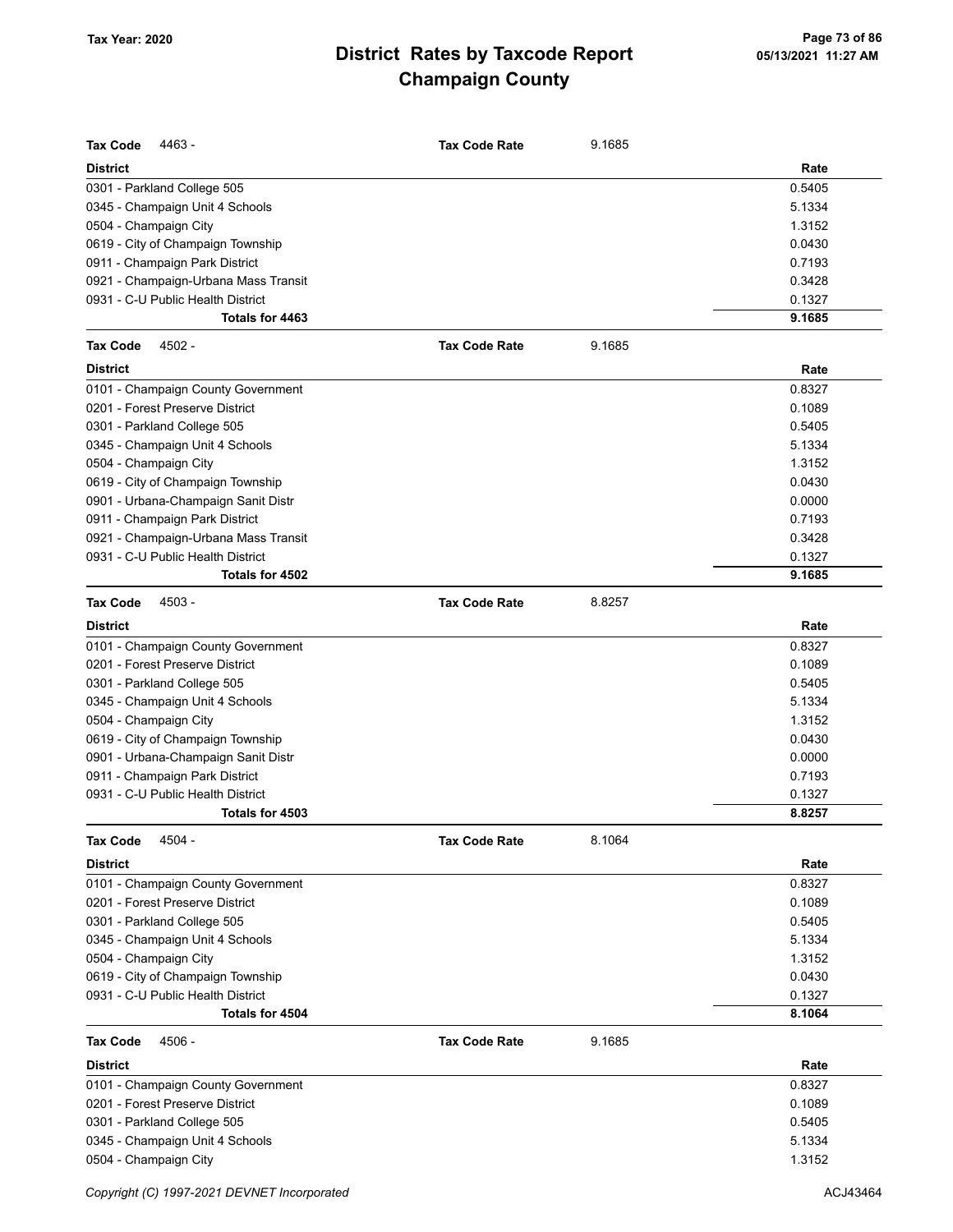| <b>Tax Code</b><br>4506 -            | <b>Tax Code Rate</b> | 9.1685 |        |
|--------------------------------------|----------------------|--------|--------|
| <b>District</b>                      |                      |        | Rate   |
| 0619 - City of Champaign Township    |                      |        | 0.0430 |
| 0911 - Champaign Park District       |                      |        | 0.7193 |
| 0921 - Champaign-Urbana Mass Transit |                      |        | 0.3428 |
| 0931 - C-U Public Health District    |                      |        | 0.1327 |
| Totals for 4506                      |                      |        | 9.1685 |
| <b>Tax Code</b><br>$4515 -$          | <b>Tax Code Rate</b> | 8.4492 |        |
| <b>District</b>                      |                      |        | Rate   |
| 0101 - Champaign County Government   |                      |        | 0.8327 |
| 0201 - Forest Preserve District      |                      |        | 0.1089 |
| 0301 - Parkland College 505          |                      |        | 0.5405 |
| 0345 - Champaign Unit 4 Schools      |                      |        | 5.1334 |
| 0504 - Champaign City                |                      |        | 1.3152 |
| 0619 - City of Champaign Township    |                      |        | 0.0430 |
| 0901 - Urbana-Champaign Sanit Distr  |                      |        | 0.0000 |
| 0921 - Champaign-Urbana Mass Transit |                      |        | 0.3428 |
| 0931 - C-U Public Health District    |                      |        | 0.1327 |
| Totals for 4515                      |                      |        | 8.4492 |
| <b>Tax Code</b><br>4518 -            | <b>Tax Code Rate</b> | 8.8257 |        |
| <b>District</b>                      |                      |        | Rate   |
| 0101 - Champaign County Government   |                      |        | 0.8327 |
| 0201 - Forest Preserve District      |                      |        | 0.1089 |
| 0301 - Parkland College 505          |                      |        | 0.5405 |
| 0345 - Champaign Unit 4 Schools      |                      |        | 5.1334 |
| 0504 - Champaign City                |                      |        | 1.3152 |
| 0619 - City of Champaign Township    |                      |        | 0.0430 |
| 0911 - Champaign Park District       |                      |        | 0.7193 |
| 0931 - C-U Public Health District    |                      |        | 0.1327 |
| Totals for 4518                      |                      |        | 8.8257 |
| 4560 -<br><b>Tax Code</b>            | <b>Tax Code Rate</b> | 9.1685 |        |
| <b>District</b>                      |                      |        | Rate   |
| 0101 - Champaign County Government   |                      |        | 0.8327 |
| 0201 - Forest Preserve District      |                      |        | 0.1089 |
| 0301 - Parkland College 505          |                      |        | 0.5405 |
| 0345 - Champaign Unit 4 Schools      |                      |        | 5.1334 |
| 0504 - Champaign City                |                      |        | 1.3152 |
| 0619 - City of Champaign Township    |                      |        | 0.0430 |
| 0901 - Urbana-Champaign Sanit Distr  |                      |        | 0.0000 |
| 0911 - Champaign Park District       |                      |        | 0.7193 |
| 0921 - Champaign-Urbana Mass Transit |                      |        | 0.3428 |
| 0931 - C-U Public Health District    |                      |        | 0.1327 |
| Totals for 4560                      |                      |        | 9.1685 |
| 4602 -<br><b>Tax Code</b>            | <b>Tax Code Rate</b> | 9.1685 |        |
| <b>District</b>                      |                      |        | Rate   |
| 0101 - Champaign County Government   |                      |        | 0.8327 |
| 0201 - Forest Preserve District      |                      |        | 0.1089 |
| 0301 - Parkland College 505          |                      |        | 0.5405 |
| 0345 - Champaign Unit 4 Schools      |                      |        | 5.1334 |
| 0504 - Champaign City                |                      |        | 1.3152 |
| 0619 - City of Champaign Township    |                      |        | 0.0430 |
| 0901 - Urbana-Champaign Sanit Distr  |                      |        | 0.0000 |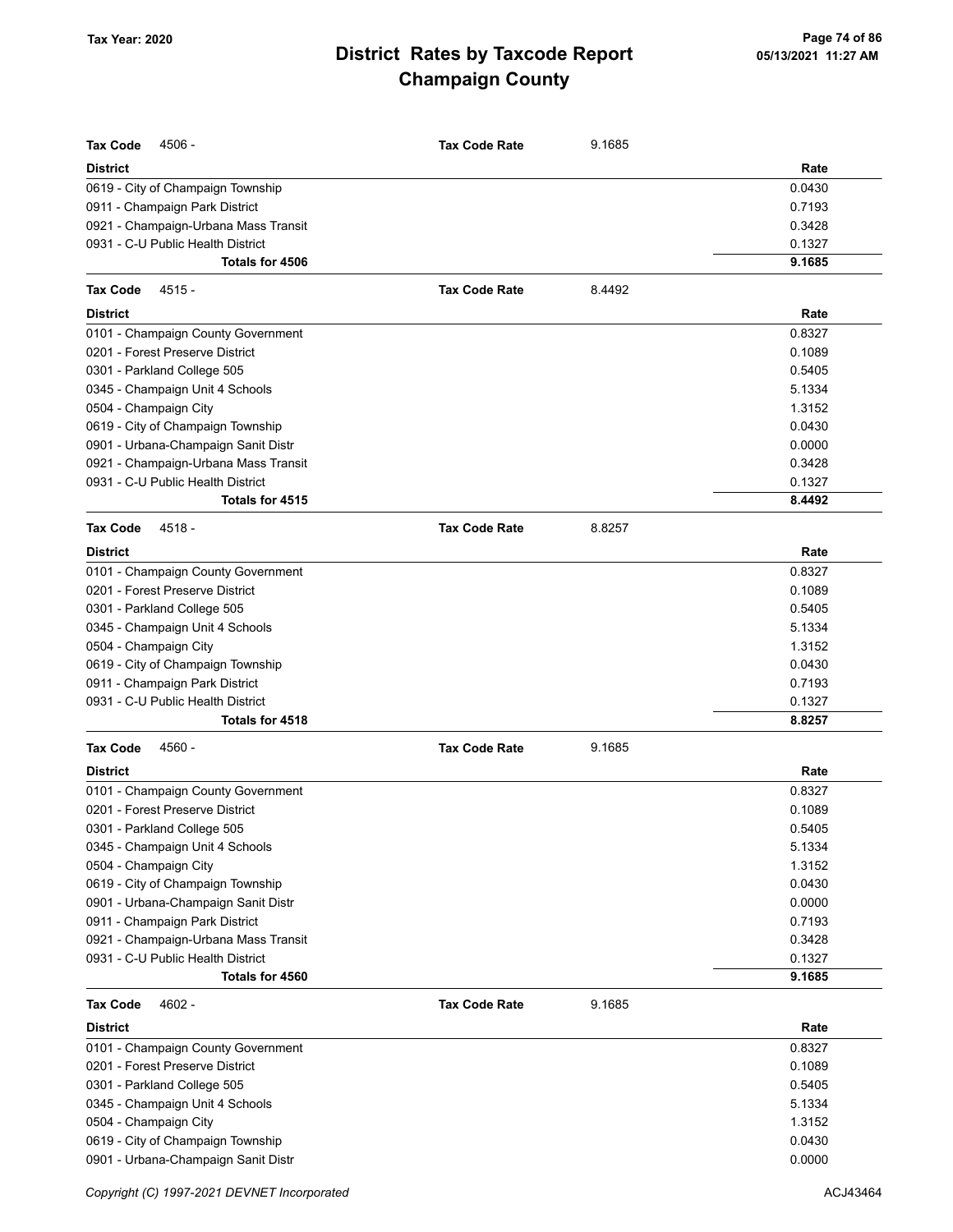| <b>Tax Code</b><br>4602 -                            | <b>Tax Code Rate</b> | 9.1685 |                  |
|------------------------------------------------------|----------------------|--------|------------------|
| <b>District</b>                                      |                      |        | Rate             |
| 0911 - Champaign Park District                       |                      |        | 0.7193           |
| 0921 - Champaign-Urbana Mass Transit                 |                      |        | 0.3428           |
| 0931 - C-U Public Health District                    |                      |        | 0.1327           |
| Totals for 4602                                      |                      |        | 9.1685           |
| <b>Tax Code</b><br>4603 -                            | <b>Tax Code Rate</b> | 8.8257 |                  |
| <b>District</b>                                      |                      |        | Rate             |
| 0101 - Champaign County Government                   |                      |        | 0.8327           |
| 0201 - Forest Preserve District                      |                      |        | 0.1089           |
| 0301 - Parkland College 505                          |                      |        | 0.5405           |
| 0345 - Champaign Unit 4 Schools                      |                      |        | 5.1334           |
| 0504 - Champaign City                                |                      |        | 1.3152           |
| 0619 - City of Champaign Township                    |                      |        | 0.0430           |
| 0901 - Urbana-Champaign Sanit Distr                  |                      |        | 0.0000           |
| 0911 - Champaign Park District                       |                      |        | 0.7193           |
| 0931 - C-U Public Health District                    |                      |        | 0.1327           |
| Totals for 4603                                      |                      |        | 8.8257           |
| 4604<br><b>Tax Code</b>                              | <b>Tax Code Rate</b> | 8.1064 |                  |
| <b>District</b>                                      |                      |        | Rate             |
| 0101 - Champaign County Government                   |                      |        | 0.8327           |
| 0201 - Forest Preserve District                      |                      |        | 0.1089           |
| 0301 - Parkland College 505                          |                      |        | 0.5405           |
| 0345 - Champaign Unit 4 Schools                      |                      |        | 5.1334           |
| 0504 - Champaign City                                |                      |        | 1.3152           |
| 0619 - City of Champaign Township                    |                      |        | 0.0430           |
| 0931 - C-U Public Health District                    |                      |        | 0.1327           |
| Totals for 4604                                      |                      |        | 8.1064           |
| <b>Tax Code</b><br>4606 -                            | <b>Tax Code Rate</b> | 9.1685 |                  |
| <b>District</b>                                      |                      |        | Rate             |
| 0101 - Champaign County Government                   |                      |        | 0.8327           |
| 0201 - Forest Preserve District                      |                      |        | 0.1089           |
| 0301 - Parkland College 505                          |                      |        | 0.5405           |
| 0345 - Champaign Unit 4 Schools                      |                      |        | 5.1334           |
| 0504 - Champaign City                                |                      |        | 1.3152           |
| 0619 - City of Champaign Township                    |                      |        | 0.0430           |
| 0911 - Champaign Park District                       |                      |        | 0.7193           |
| 0921 - Champaign-Urbana Mass Transit                 |                      |        | 0.3428           |
| 0931 - C-U Public Health District<br>Totals for 4606 |                      |        | 0.1327<br>9.1685 |
| <b>Tax Code</b><br>4607 -                            | <b>Tax Code Rate</b> | 8.8257 |                  |
| <b>District</b>                                      |                      |        | Rate             |
| 0101 - Champaign County Government                   |                      |        | 0.8327           |
| 0201 - Forest Preserve District                      |                      |        | 0.1089           |
| 0301 - Parkland College 505                          |                      |        | 0.5405           |
| 0345 - Champaign Unit 4 Schools                      |                      |        | 5.1334           |
| 0504 - Champaign City                                |                      |        | 1.3152           |
| 0619 - City of Champaign Township                    |                      |        | 0.0430           |
| 0901 - Urbana-Champaign Sanit Distr                  |                      |        | 0.0000           |
| 0911 - Champaign Park District                       |                      |        | 0.7193           |
| 0931 - C-U Public Health District                    |                      |        | 0.1327           |
| Totals for 4607                                      |                      |        | 8.8257           |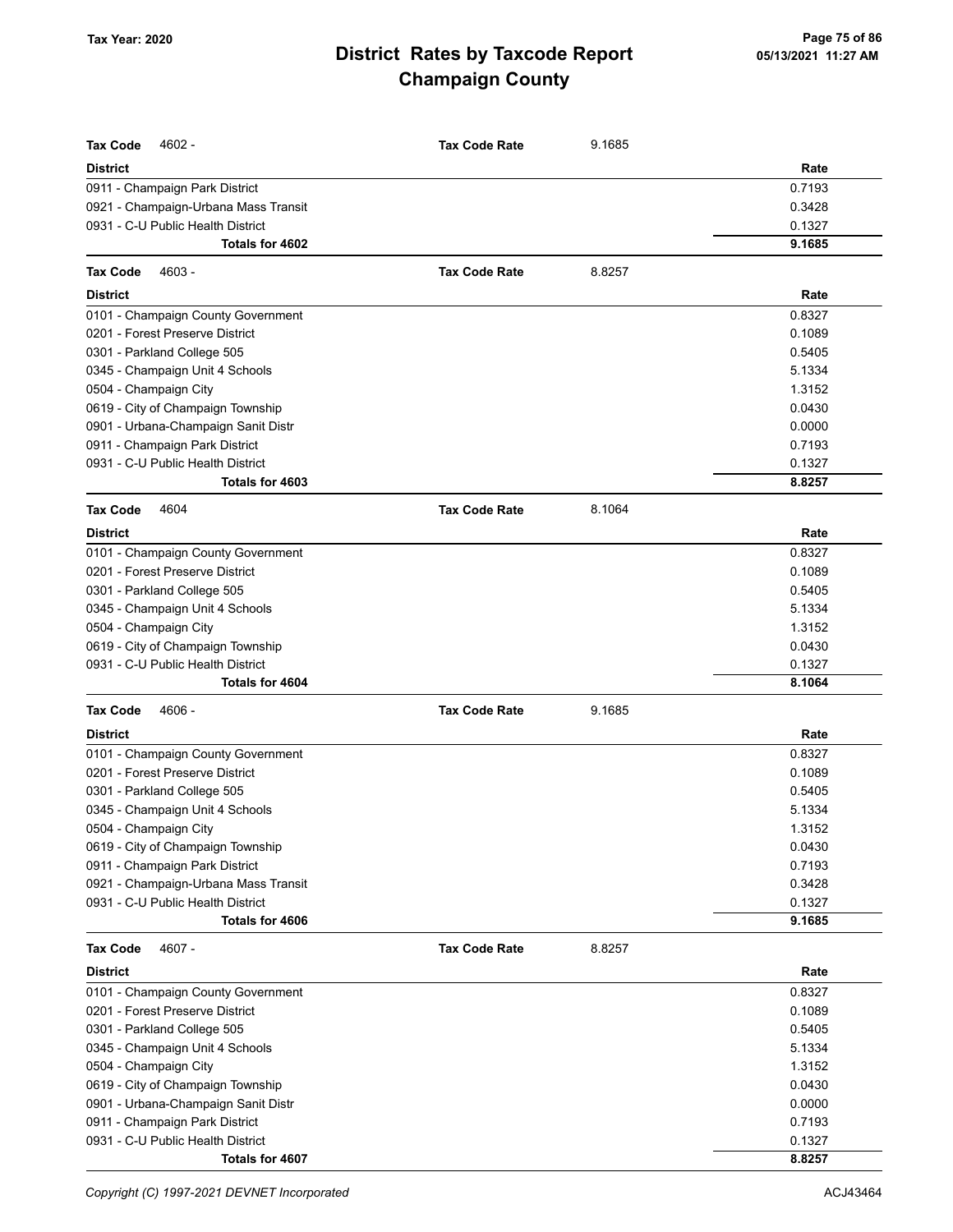| <b>Tax Code</b><br>4615 -            | <b>Tax Code Rate</b> | 8.4492 |        |
|--------------------------------------|----------------------|--------|--------|
| <b>District</b>                      |                      |        | Rate   |
| 0101 - Champaign County Government   |                      |        | 0.8327 |
| 0201 - Forest Preserve District      |                      |        | 0.1089 |
| 0301 - Parkland College 505          |                      |        | 0.5405 |
| 0345 - Champaign Unit 4 Schools      |                      |        | 5.1334 |
| 0504 - Champaign City                |                      |        | 1.3152 |
| 0619 - City of Champaign Township    |                      |        | 0.0430 |
| 0901 - Urbana-Champaign Sanit Distr  |                      |        | 0.0000 |
| 0921 - Champaign-Urbana Mass Transit |                      |        | 0.3428 |
| 0931 - C-U Public Health District    |                      |        | 0.1327 |
| Totals for 4615                      |                      |        | 8.4492 |
| <b>Tax Code</b><br>$4618 -$          | <b>Tax Code Rate</b> | 8.8257 |        |
| <b>District</b>                      |                      |        | Rate   |
| 0101 - Champaign County Government   |                      |        | 0.8327 |
| 0201 - Forest Preserve District      |                      |        | 0.1089 |
| 0301 - Parkland College 505          |                      |        | 0.5405 |
| 0345 - Champaign Unit 4 Schools      |                      |        | 5.1334 |
| 0504 - Champaign City                |                      |        | 1.3152 |
| 0619 - City of Champaign Township    |                      |        | 0.0430 |
| 0911 - Champaign Park District       |                      |        | 0.7193 |
| 0931 - C-U Public Health District    |                      |        | 0.1327 |
| Totals for 4618                      |                      |        | 8.8257 |
| <b>Tax Code</b><br>4651 -            | <b>Tax Code Rate</b> | 9.1685 |        |
| <b>District</b>                      |                      |        | Rate   |
| 0101 - Champaign County Government   |                      |        | 0.8327 |
| 0201 - Forest Preserve District      |                      |        | 0.1089 |
| 0301 - Parkland College 505          |                      |        | 0.5405 |
| 0345 - Champaign Unit 4 Schools      |                      |        | 5.1334 |
| 0504 - Champaign City                |                      |        | 1.3152 |
| 0619 - City of Champaign Township    |                      |        | 0.0430 |
| 0901 - Urbana-Champaign Sanit Distr  |                      |        | 0.0000 |
| 0911 - Champaign Park District       |                      |        | 0.7193 |
| 0921 - Champaign-Urbana Mass Transit |                      |        | 0.3428 |
| 0931 - C-U Public Health District    |                      |        | 0.1327 |
| 1000 - Champaign II                  |                      |        | 0.0000 |
| Totals for 4651                      |                      |        | 9.1685 |
| 4652 -<br>Tax Code                   | <b>Tax Code Rate</b> | 9.1685 |        |
| <b>District</b>                      |                      |        | Rate   |
| 0101 - Champaign County Government   |                      |        | 0.8327 |
| 0201 - Forest Preserve District      |                      |        | 0.1089 |
| 0301 - Parkland College 505          |                      |        | 0.5405 |
| 0345 - Champaign Unit 4 Schools      |                      |        | 5.1334 |
| 0504 - Champaign City                |                      |        | 1.3152 |
| 0619 - City of Champaign Township    |                      |        | 0.0430 |
| 0901 - Urbana-Champaign Sanit Distr  |                      |        | 0.0000 |
| 0911 - Champaign Park District       |                      |        | 0.7193 |
| 0921 - Champaign-Urbana Mass Transit |                      |        | 0.3428 |
| 0931 - C-U Public Health District    |                      |        | 0.1327 |
| 1003 - Champaign III                 |                      |        | 0.0000 |
| Totals for 4652                      |                      |        | 9.1685 |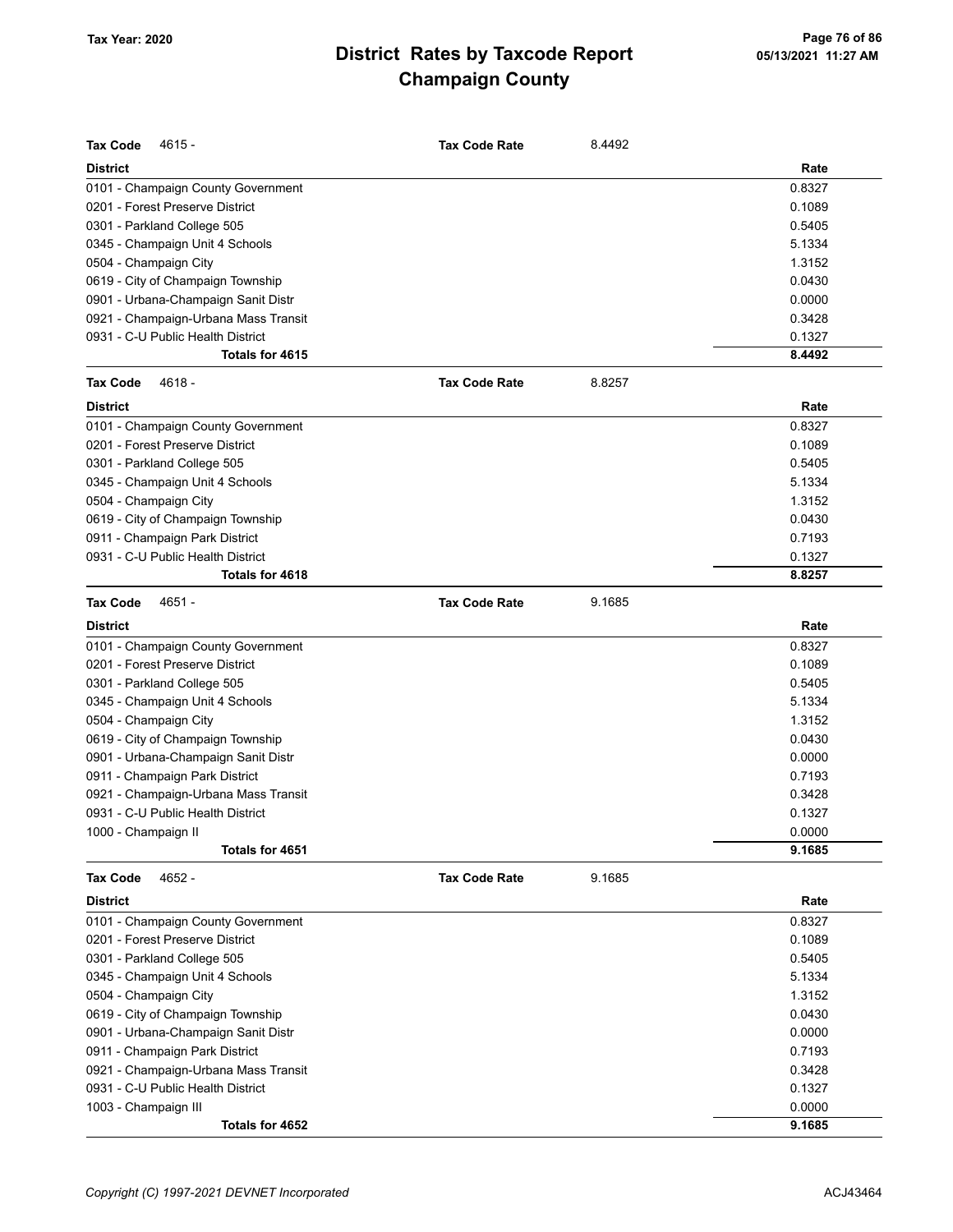| <b>Tax Code</b><br>4654 -            | <b>Tax Code Rate</b> | 9.1685  |         |
|--------------------------------------|----------------------|---------|---------|
| <b>District</b>                      |                      |         | Rate    |
| 0101 - Champaign County Government   |                      |         | 0.8327  |
| 0201 - Forest Preserve District      |                      |         | 0.1089  |
| 0301 - Parkland College 505          |                      |         | 0.5405  |
| 0345 - Champaign Unit 4 Schools      |                      |         | 5.1334  |
| 0504 - Champaign City                |                      |         | 1.3152  |
| 0619 - City of Champaign Township    |                      |         | 0.0430  |
| 0901 - Urbana-Champaign Sanit Distr  |                      |         | 0.0000  |
| 0911 - Champaign Park District       |                      |         | 0.7193  |
| 0921 - Champaign-Urbana Mass Transit |                      |         | 0.3428  |
| 0931 - C-U Public Health District    |                      |         | 0.1327  |
| 1005 - Champaign V                   |                      |         | 0.0000  |
| Totals for 4654                      |                      |         | 9.1685  |
| <b>Tax Code</b><br>4660 -            | <b>Tax Code Rate</b> | 9.1685  |         |
| <b>District</b>                      |                      |         | Rate    |
| 0101 - Champaign County Government   |                      |         | 0.8327  |
| 0201 - Forest Preserve District      |                      |         | 0.1089  |
| 0301 - Parkland College 505          |                      |         | 0.5405  |
| 0345 - Champaign Unit 4 Schools      |                      |         | 5.1334  |
| 0504 - Champaign City                |                      |         | 1.3152  |
| 0619 - City of Champaign Township    |                      |         | 0.0430  |
| 0901 - Urbana-Champaign Sanit Distr  |                      |         | 0.0000  |
| 0911 - Champaign Park District       |                      |         | 0.7193  |
| 0921 - Champaign-Urbana Mass Transit |                      |         | 0.3428  |
| 0931 - C-U Public Health District    |                      |         | 0.1327  |
| Totals for 4660                      |                      |         | 9.1685  |
| <b>Tax Code</b><br>4663 -            | <b>Tax Code Rate</b> | 9.1685  |         |
| <b>District</b>                      |                      |         | Rate    |
| 0101 - Champaign County Government   |                      |         | 0.8327  |
| 0201 - Forest Preserve District      |                      |         | 0.1089  |
| 0301 - Parkland College 505          |                      |         | 0.5405  |
| 0345 - Champaign Unit 4 Schools      |                      |         | 5.1334  |
| 0504 - Champaign City                |                      |         | 1.3152  |
| 0619 - City of Champaign Township    |                      |         | 0.0430  |
| 0911 - Champaign Park District       |                      |         | 0.7193  |
| 0921 - Champaign-Urbana Mass Transit |                      |         | 0.3428  |
| 0931 - C-U Public Health District    |                      |         | 0.1327  |
| Totals for 4663                      |                      |         | 9.1685  |
| Tax Code<br>$9101 -$                 | <b>Tax Code Rate</b> | 10.0129 |         |
| District                             |                      |         | Rate    |
| 0101 - Champaign County Government   |                      |         | 0.8327  |
| 0201 - Forest Preserve District      |                      |         | 0.1089  |
| 0301 - Parkland College 505          |                      |         | 0.5405  |
| 0345 - Champaign Unit 4 Schools      |                      |         | 5.1334  |
| 0529 - Urbana City                   |                      |         | 1.3499  |
| 0648 - Cunningham Township           |                      |         | 0.3015  |
| 0914 - Urbana Park District          |                      |         | 1.2705  |
| 0921 - Champaign-Urbana Mass Transit |                      |         | 0.3428  |
| 0931 - C-U Public Health District    |                      |         | 0.1327  |
| Totals for 9101                      |                      |         | 10.0129 |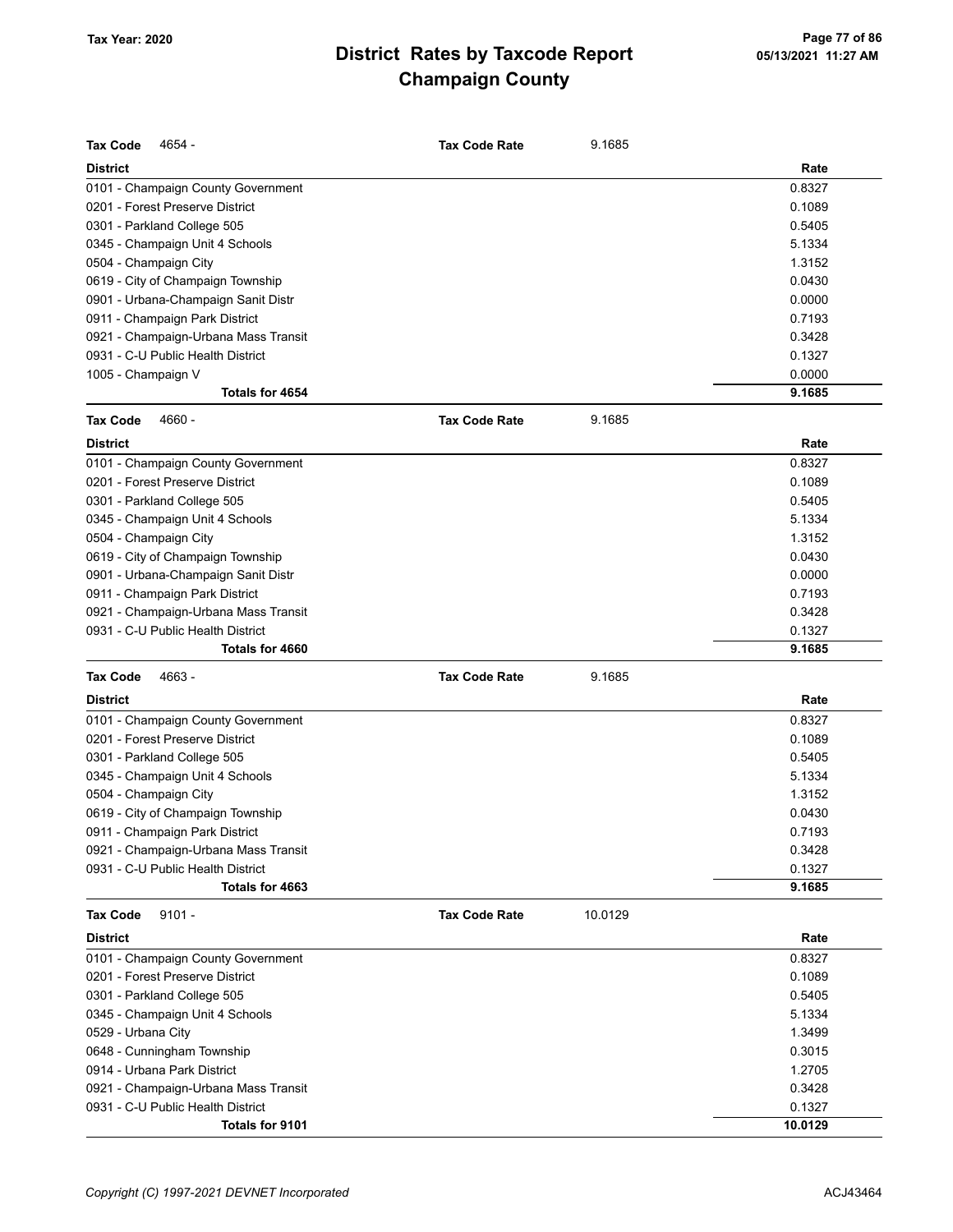| <b>District</b><br>Rate<br>0.8327<br>0101 - Champaign County Government<br>0201 - Forest Preserve District<br>0.1089<br>0301 - Parkland College 505<br>0.5405<br>5.8771<br>0351 - Urbana Unit 116 Schools<br>1.3499<br>0529 - Urbana City<br>0.3015<br>0648 - Cunningham Township<br>0.0000<br>0901 - Urbana-Champaign Sanit Distr<br>0914 - Urbana Park District<br>1.2705<br>0921 - Champaign-Urbana Mass Transit<br>0.3428<br>0.1327<br>0931 - C-U Public Health District<br>10.7566<br>Totals for 9103<br><b>Tax Code</b><br>$9104 -$<br><b>Tax Code Rate</b><br>10.4138<br><b>District</b><br>Rate<br>0101 - Champaign County Government<br>0.8327<br>0201 - Forest Preserve District<br>0.1089<br>0301 - Parkland College 505<br>0.5405<br>0351 - Urbana Unit 116 Schools<br>5.8771<br>1.3499<br>0529 - Urbana City<br>0.3015<br>0648 - Cunningham Township<br>0914 - Urbana Park District<br>1.2705<br>0.1327<br>0931 - C-U Public Health District<br>10.4138<br><b>Totals for 9104</b><br><b>Tax Code</b><br>$9105 -$<br>10.7566<br><b>Tax Code Rate</b><br>Rate<br><b>District</b><br>0.8327<br>0101 - Champaign County Government<br>0201 - Forest Preserve District<br>0.1089<br>0301 - Parkland College 505<br>0.5405<br>0351 - Urbana Unit 116 Schools<br>5.8771<br>1.3499<br>0529 - Urbana City<br>0.3015<br>0648 - Cunningham Township<br>0914 - Urbana Park District<br>1.2705<br>0.3428<br>0921 - Champaign-Urbana Mass Transit<br>0931 - C-U Public Health District<br>0.1327<br>Totals for 9105<br>10.7566<br><b>Tax Code</b><br>$9106 -$<br>10.4138<br><b>Tax Code Rate</b><br><b>District</b><br>Rate<br>0.8327<br>0101 - Champaign County Government<br>0201 - Forest Preserve District<br>0.1089<br>0301 - Parkland College 505<br>0.5405<br>0351 - Urbana Unit 116 Schools<br>5.8771<br>0529 - Urbana City<br>1.3499<br>0.3015<br>0648 - Cunningham Township<br>0901 - Urbana-Champaign Sanit Distr<br>0.0000<br>1.2705<br>0914 - Urbana Park District<br>0931 - C-U Public Health District<br>0.1327<br>10.4138<br>Totals for 9106<br><b>Tax Code</b><br>$9107 -$<br><b>Tax Code Rate</b><br>10.0129<br><b>District</b><br>Rate<br>0.8327<br>0101 - Champaign County Government<br>0201 - Forest Preserve District<br>0.1089 | <b>Tax Code</b><br>$9103 -$ | <b>Tax Code Rate</b> | 10.7566 |  |
|-------------------------------------------------------------------------------------------------------------------------------------------------------------------------------------------------------------------------------------------------------------------------------------------------------------------------------------------------------------------------------------------------------------------------------------------------------------------------------------------------------------------------------------------------------------------------------------------------------------------------------------------------------------------------------------------------------------------------------------------------------------------------------------------------------------------------------------------------------------------------------------------------------------------------------------------------------------------------------------------------------------------------------------------------------------------------------------------------------------------------------------------------------------------------------------------------------------------------------------------------------------------------------------------------------------------------------------------------------------------------------------------------------------------------------------------------------------------------------------------------------------------------------------------------------------------------------------------------------------------------------------------------------------------------------------------------------------------------------------------------------------------------------------------------------------------------------------------------------------------------------------------------------------------------------------------------------------------------------------------------------------------------------------------------------------------------------------------------------------------------------------------------------------------------------------------------------------------------------------------------------|-----------------------------|----------------------|---------|--|
|                                                                                                                                                                                                                                                                                                                                                                                                                                                                                                                                                                                                                                                                                                                                                                                                                                                                                                                                                                                                                                                                                                                                                                                                                                                                                                                                                                                                                                                                                                                                                                                                                                                                                                                                                                                                                                                                                                                                                                                                                                                                                                                                                                                                                                                       |                             |                      |         |  |
|                                                                                                                                                                                                                                                                                                                                                                                                                                                                                                                                                                                                                                                                                                                                                                                                                                                                                                                                                                                                                                                                                                                                                                                                                                                                                                                                                                                                                                                                                                                                                                                                                                                                                                                                                                                                                                                                                                                                                                                                                                                                                                                                                                                                                                                       |                             |                      |         |  |
|                                                                                                                                                                                                                                                                                                                                                                                                                                                                                                                                                                                                                                                                                                                                                                                                                                                                                                                                                                                                                                                                                                                                                                                                                                                                                                                                                                                                                                                                                                                                                                                                                                                                                                                                                                                                                                                                                                                                                                                                                                                                                                                                                                                                                                                       |                             |                      |         |  |
|                                                                                                                                                                                                                                                                                                                                                                                                                                                                                                                                                                                                                                                                                                                                                                                                                                                                                                                                                                                                                                                                                                                                                                                                                                                                                                                                                                                                                                                                                                                                                                                                                                                                                                                                                                                                                                                                                                                                                                                                                                                                                                                                                                                                                                                       |                             |                      |         |  |
|                                                                                                                                                                                                                                                                                                                                                                                                                                                                                                                                                                                                                                                                                                                                                                                                                                                                                                                                                                                                                                                                                                                                                                                                                                                                                                                                                                                                                                                                                                                                                                                                                                                                                                                                                                                                                                                                                                                                                                                                                                                                                                                                                                                                                                                       |                             |                      |         |  |
|                                                                                                                                                                                                                                                                                                                                                                                                                                                                                                                                                                                                                                                                                                                                                                                                                                                                                                                                                                                                                                                                                                                                                                                                                                                                                                                                                                                                                                                                                                                                                                                                                                                                                                                                                                                                                                                                                                                                                                                                                                                                                                                                                                                                                                                       |                             |                      |         |  |
|                                                                                                                                                                                                                                                                                                                                                                                                                                                                                                                                                                                                                                                                                                                                                                                                                                                                                                                                                                                                                                                                                                                                                                                                                                                                                                                                                                                                                                                                                                                                                                                                                                                                                                                                                                                                                                                                                                                                                                                                                                                                                                                                                                                                                                                       |                             |                      |         |  |
|                                                                                                                                                                                                                                                                                                                                                                                                                                                                                                                                                                                                                                                                                                                                                                                                                                                                                                                                                                                                                                                                                                                                                                                                                                                                                                                                                                                                                                                                                                                                                                                                                                                                                                                                                                                                                                                                                                                                                                                                                                                                                                                                                                                                                                                       |                             |                      |         |  |
|                                                                                                                                                                                                                                                                                                                                                                                                                                                                                                                                                                                                                                                                                                                                                                                                                                                                                                                                                                                                                                                                                                                                                                                                                                                                                                                                                                                                                                                                                                                                                                                                                                                                                                                                                                                                                                                                                                                                                                                                                                                                                                                                                                                                                                                       |                             |                      |         |  |
|                                                                                                                                                                                                                                                                                                                                                                                                                                                                                                                                                                                                                                                                                                                                                                                                                                                                                                                                                                                                                                                                                                                                                                                                                                                                                                                                                                                                                                                                                                                                                                                                                                                                                                                                                                                                                                                                                                                                                                                                                                                                                                                                                                                                                                                       |                             |                      |         |  |
|                                                                                                                                                                                                                                                                                                                                                                                                                                                                                                                                                                                                                                                                                                                                                                                                                                                                                                                                                                                                                                                                                                                                                                                                                                                                                                                                                                                                                                                                                                                                                                                                                                                                                                                                                                                                                                                                                                                                                                                                                                                                                                                                                                                                                                                       |                             |                      |         |  |
|                                                                                                                                                                                                                                                                                                                                                                                                                                                                                                                                                                                                                                                                                                                                                                                                                                                                                                                                                                                                                                                                                                                                                                                                                                                                                                                                                                                                                                                                                                                                                                                                                                                                                                                                                                                                                                                                                                                                                                                                                                                                                                                                                                                                                                                       |                             |                      |         |  |
|                                                                                                                                                                                                                                                                                                                                                                                                                                                                                                                                                                                                                                                                                                                                                                                                                                                                                                                                                                                                                                                                                                                                                                                                                                                                                                                                                                                                                                                                                                                                                                                                                                                                                                                                                                                                                                                                                                                                                                                                                                                                                                                                                                                                                                                       |                             |                      |         |  |
|                                                                                                                                                                                                                                                                                                                                                                                                                                                                                                                                                                                                                                                                                                                                                                                                                                                                                                                                                                                                                                                                                                                                                                                                                                                                                                                                                                                                                                                                                                                                                                                                                                                                                                                                                                                                                                                                                                                                                                                                                                                                                                                                                                                                                                                       |                             |                      |         |  |
|                                                                                                                                                                                                                                                                                                                                                                                                                                                                                                                                                                                                                                                                                                                                                                                                                                                                                                                                                                                                                                                                                                                                                                                                                                                                                                                                                                                                                                                                                                                                                                                                                                                                                                                                                                                                                                                                                                                                                                                                                                                                                                                                                                                                                                                       |                             |                      |         |  |
|                                                                                                                                                                                                                                                                                                                                                                                                                                                                                                                                                                                                                                                                                                                                                                                                                                                                                                                                                                                                                                                                                                                                                                                                                                                                                                                                                                                                                                                                                                                                                                                                                                                                                                                                                                                                                                                                                                                                                                                                                                                                                                                                                                                                                                                       |                             |                      |         |  |
|                                                                                                                                                                                                                                                                                                                                                                                                                                                                                                                                                                                                                                                                                                                                                                                                                                                                                                                                                                                                                                                                                                                                                                                                                                                                                                                                                                                                                                                                                                                                                                                                                                                                                                                                                                                                                                                                                                                                                                                                                                                                                                                                                                                                                                                       |                             |                      |         |  |
|                                                                                                                                                                                                                                                                                                                                                                                                                                                                                                                                                                                                                                                                                                                                                                                                                                                                                                                                                                                                                                                                                                                                                                                                                                                                                                                                                                                                                                                                                                                                                                                                                                                                                                                                                                                                                                                                                                                                                                                                                                                                                                                                                                                                                                                       |                             |                      |         |  |
|                                                                                                                                                                                                                                                                                                                                                                                                                                                                                                                                                                                                                                                                                                                                                                                                                                                                                                                                                                                                                                                                                                                                                                                                                                                                                                                                                                                                                                                                                                                                                                                                                                                                                                                                                                                                                                                                                                                                                                                                                                                                                                                                                                                                                                                       |                             |                      |         |  |
|                                                                                                                                                                                                                                                                                                                                                                                                                                                                                                                                                                                                                                                                                                                                                                                                                                                                                                                                                                                                                                                                                                                                                                                                                                                                                                                                                                                                                                                                                                                                                                                                                                                                                                                                                                                                                                                                                                                                                                                                                                                                                                                                                                                                                                                       |                             |                      |         |  |
|                                                                                                                                                                                                                                                                                                                                                                                                                                                                                                                                                                                                                                                                                                                                                                                                                                                                                                                                                                                                                                                                                                                                                                                                                                                                                                                                                                                                                                                                                                                                                                                                                                                                                                                                                                                                                                                                                                                                                                                                                                                                                                                                                                                                                                                       |                             |                      |         |  |
|                                                                                                                                                                                                                                                                                                                                                                                                                                                                                                                                                                                                                                                                                                                                                                                                                                                                                                                                                                                                                                                                                                                                                                                                                                                                                                                                                                                                                                                                                                                                                                                                                                                                                                                                                                                                                                                                                                                                                                                                                                                                                                                                                                                                                                                       |                             |                      |         |  |
|                                                                                                                                                                                                                                                                                                                                                                                                                                                                                                                                                                                                                                                                                                                                                                                                                                                                                                                                                                                                                                                                                                                                                                                                                                                                                                                                                                                                                                                                                                                                                                                                                                                                                                                                                                                                                                                                                                                                                                                                                                                                                                                                                                                                                                                       |                             |                      |         |  |
|                                                                                                                                                                                                                                                                                                                                                                                                                                                                                                                                                                                                                                                                                                                                                                                                                                                                                                                                                                                                                                                                                                                                                                                                                                                                                                                                                                                                                                                                                                                                                                                                                                                                                                                                                                                                                                                                                                                                                                                                                                                                                                                                                                                                                                                       |                             |                      |         |  |
|                                                                                                                                                                                                                                                                                                                                                                                                                                                                                                                                                                                                                                                                                                                                                                                                                                                                                                                                                                                                                                                                                                                                                                                                                                                                                                                                                                                                                                                                                                                                                                                                                                                                                                                                                                                                                                                                                                                                                                                                                                                                                                                                                                                                                                                       |                             |                      |         |  |
|                                                                                                                                                                                                                                                                                                                                                                                                                                                                                                                                                                                                                                                                                                                                                                                                                                                                                                                                                                                                                                                                                                                                                                                                                                                                                                                                                                                                                                                                                                                                                                                                                                                                                                                                                                                                                                                                                                                                                                                                                                                                                                                                                                                                                                                       |                             |                      |         |  |
|                                                                                                                                                                                                                                                                                                                                                                                                                                                                                                                                                                                                                                                                                                                                                                                                                                                                                                                                                                                                                                                                                                                                                                                                                                                                                                                                                                                                                                                                                                                                                                                                                                                                                                                                                                                                                                                                                                                                                                                                                                                                                                                                                                                                                                                       |                             |                      |         |  |
|                                                                                                                                                                                                                                                                                                                                                                                                                                                                                                                                                                                                                                                                                                                                                                                                                                                                                                                                                                                                                                                                                                                                                                                                                                                                                                                                                                                                                                                                                                                                                                                                                                                                                                                                                                                                                                                                                                                                                                                                                                                                                                                                                                                                                                                       |                             |                      |         |  |
|                                                                                                                                                                                                                                                                                                                                                                                                                                                                                                                                                                                                                                                                                                                                                                                                                                                                                                                                                                                                                                                                                                                                                                                                                                                                                                                                                                                                                                                                                                                                                                                                                                                                                                                                                                                                                                                                                                                                                                                                                                                                                                                                                                                                                                                       |                             |                      |         |  |
|                                                                                                                                                                                                                                                                                                                                                                                                                                                                                                                                                                                                                                                                                                                                                                                                                                                                                                                                                                                                                                                                                                                                                                                                                                                                                                                                                                                                                                                                                                                                                                                                                                                                                                                                                                                                                                                                                                                                                                                                                                                                                                                                                                                                                                                       |                             |                      |         |  |
|                                                                                                                                                                                                                                                                                                                                                                                                                                                                                                                                                                                                                                                                                                                                                                                                                                                                                                                                                                                                                                                                                                                                                                                                                                                                                                                                                                                                                                                                                                                                                                                                                                                                                                                                                                                                                                                                                                                                                                                                                                                                                                                                                                                                                                                       |                             |                      |         |  |
|                                                                                                                                                                                                                                                                                                                                                                                                                                                                                                                                                                                                                                                                                                                                                                                                                                                                                                                                                                                                                                                                                                                                                                                                                                                                                                                                                                                                                                                                                                                                                                                                                                                                                                                                                                                                                                                                                                                                                                                                                                                                                                                                                                                                                                                       |                             |                      |         |  |
|                                                                                                                                                                                                                                                                                                                                                                                                                                                                                                                                                                                                                                                                                                                                                                                                                                                                                                                                                                                                                                                                                                                                                                                                                                                                                                                                                                                                                                                                                                                                                                                                                                                                                                                                                                                                                                                                                                                                                                                                                                                                                                                                                                                                                                                       |                             |                      |         |  |
|                                                                                                                                                                                                                                                                                                                                                                                                                                                                                                                                                                                                                                                                                                                                                                                                                                                                                                                                                                                                                                                                                                                                                                                                                                                                                                                                                                                                                                                                                                                                                                                                                                                                                                                                                                                                                                                                                                                                                                                                                                                                                                                                                                                                                                                       |                             |                      |         |  |
|                                                                                                                                                                                                                                                                                                                                                                                                                                                                                                                                                                                                                                                                                                                                                                                                                                                                                                                                                                                                                                                                                                                                                                                                                                                                                                                                                                                                                                                                                                                                                                                                                                                                                                                                                                                                                                                                                                                                                                                                                                                                                                                                                                                                                                                       |                             |                      |         |  |
|                                                                                                                                                                                                                                                                                                                                                                                                                                                                                                                                                                                                                                                                                                                                                                                                                                                                                                                                                                                                                                                                                                                                                                                                                                                                                                                                                                                                                                                                                                                                                                                                                                                                                                                                                                                                                                                                                                                                                                                                                                                                                                                                                                                                                                                       |                             |                      |         |  |
|                                                                                                                                                                                                                                                                                                                                                                                                                                                                                                                                                                                                                                                                                                                                                                                                                                                                                                                                                                                                                                                                                                                                                                                                                                                                                                                                                                                                                                                                                                                                                                                                                                                                                                                                                                                                                                                                                                                                                                                                                                                                                                                                                                                                                                                       |                             |                      |         |  |
|                                                                                                                                                                                                                                                                                                                                                                                                                                                                                                                                                                                                                                                                                                                                                                                                                                                                                                                                                                                                                                                                                                                                                                                                                                                                                                                                                                                                                                                                                                                                                                                                                                                                                                                                                                                                                                                                                                                                                                                                                                                                                                                                                                                                                                                       |                             |                      |         |  |
|                                                                                                                                                                                                                                                                                                                                                                                                                                                                                                                                                                                                                                                                                                                                                                                                                                                                                                                                                                                                                                                                                                                                                                                                                                                                                                                                                                                                                                                                                                                                                                                                                                                                                                                                                                                                                                                                                                                                                                                                                                                                                                                                                                                                                                                       |                             |                      |         |  |
|                                                                                                                                                                                                                                                                                                                                                                                                                                                                                                                                                                                                                                                                                                                                                                                                                                                                                                                                                                                                                                                                                                                                                                                                                                                                                                                                                                                                                                                                                                                                                                                                                                                                                                                                                                                                                                                                                                                                                                                                                                                                                                                                                                                                                                                       |                             |                      |         |  |
|                                                                                                                                                                                                                                                                                                                                                                                                                                                                                                                                                                                                                                                                                                                                                                                                                                                                                                                                                                                                                                                                                                                                                                                                                                                                                                                                                                                                                                                                                                                                                                                                                                                                                                                                                                                                                                                                                                                                                                                                                                                                                                                                                                                                                                                       |                             |                      |         |  |
|                                                                                                                                                                                                                                                                                                                                                                                                                                                                                                                                                                                                                                                                                                                                                                                                                                                                                                                                                                                                                                                                                                                                                                                                                                                                                                                                                                                                                                                                                                                                                                                                                                                                                                                                                                                                                                                                                                                                                                                                                                                                                                                                                                                                                                                       |                             |                      |         |  |
|                                                                                                                                                                                                                                                                                                                                                                                                                                                                                                                                                                                                                                                                                                                                                                                                                                                                                                                                                                                                                                                                                                                                                                                                                                                                                                                                                                                                                                                                                                                                                                                                                                                                                                                                                                                                                                                                                                                                                                                                                                                                                                                                                                                                                                                       |                             |                      |         |  |
|                                                                                                                                                                                                                                                                                                                                                                                                                                                                                                                                                                                                                                                                                                                                                                                                                                                                                                                                                                                                                                                                                                                                                                                                                                                                                                                                                                                                                                                                                                                                                                                                                                                                                                                                                                                                                                                                                                                                                                                                                                                                                                                                                                                                                                                       |                             |                      |         |  |
|                                                                                                                                                                                                                                                                                                                                                                                                                                                                                                                                                                                                                                                                                                                                                                                                                                                                                                                                                                                                                                                                                                                                                                                                                                                                                                                                                                                                                                                                                                                                                                                                                                                                                                                                                                                                                                                                                                                                                                                                                                                                                                                                                                                                                                                       |                             |                      |         |  |
|                                                                                                                                                                                                                                                                                                                                                                                                                                                                                                                                                                                                                                                                                                                                                                                                                                                                                                                                                                                                                                                                                                                                                                                                                                                                                                                                                                                                                                                                                                                                                                                                                                                                                                                                                                                                                                                                                                                                                                                                                                                                                                                                                                                                                                                       |                             |                      |         |  |
|                                                                                                                                                                                                                                                                                                                                                                                                                                                                                                                                                                                                                                                                                                                                                                                                                                                                                                                                                                                                                                                                                                                                                                                                                                                                                                                                                                                                                                                                                                                                                                                                                                                                                                                                                                                                                                                                                                                                                                                                                                                                                                                                                                                                                                                       |                             |                      |         |  |
|                                                                                                                                                                                                                                                                                                                                                                                                                                                                                                                                                                                                                                                                                                                                                                                                                                                                                                                                                                                                                                                                                                                                                                                                                                                                                                                                                                                                                                                                                                                                                                                                                                                                                                                                                                                                                                                                                                                                                                                                                                                                                                                                                                                                                                                       |                             |                      |         |  |
|                                                                                                                                                                                                                                                                                                                                                                                                                                                                                                                                                                                                                                                                                                                                                                                                                                                                                                                                                                                                                                                                                                                                                                                                                                                                                                                                                                                                                                                                                                                                                                                                                                                                                                                                                                                                                                                                                                                                                                                                                                                                                                                                                                                                                                                       |                             |                      |         |  |
|                                                                                                                                                                                                                                                                                                                                                                                                                                                                                                                                                                                                                                                                                                                                                                                                                                                                                                                                                                                                                                                                                                                                                                                                                                                                                                                                                                                                                                                                                                                                                                                                                                                                                                                                                                                                                                                                                                                                                                                                                                                                                                                                                                                                                                                       |                             |                      |         |  |
|                                                                                                                                                                                                                                                                                                                                                                                                                                                                                                                                                                                                                                                                                                                                                                                                                                                                                                                                                                                                                                                                                                                                                                                                                                                                                                                                                                                                                                                                                                                                                                                                                                                                                                                                                                                                                                                                                                                                                                                                                                                                                                                                                                                                                                                       |                             |                      |         |  |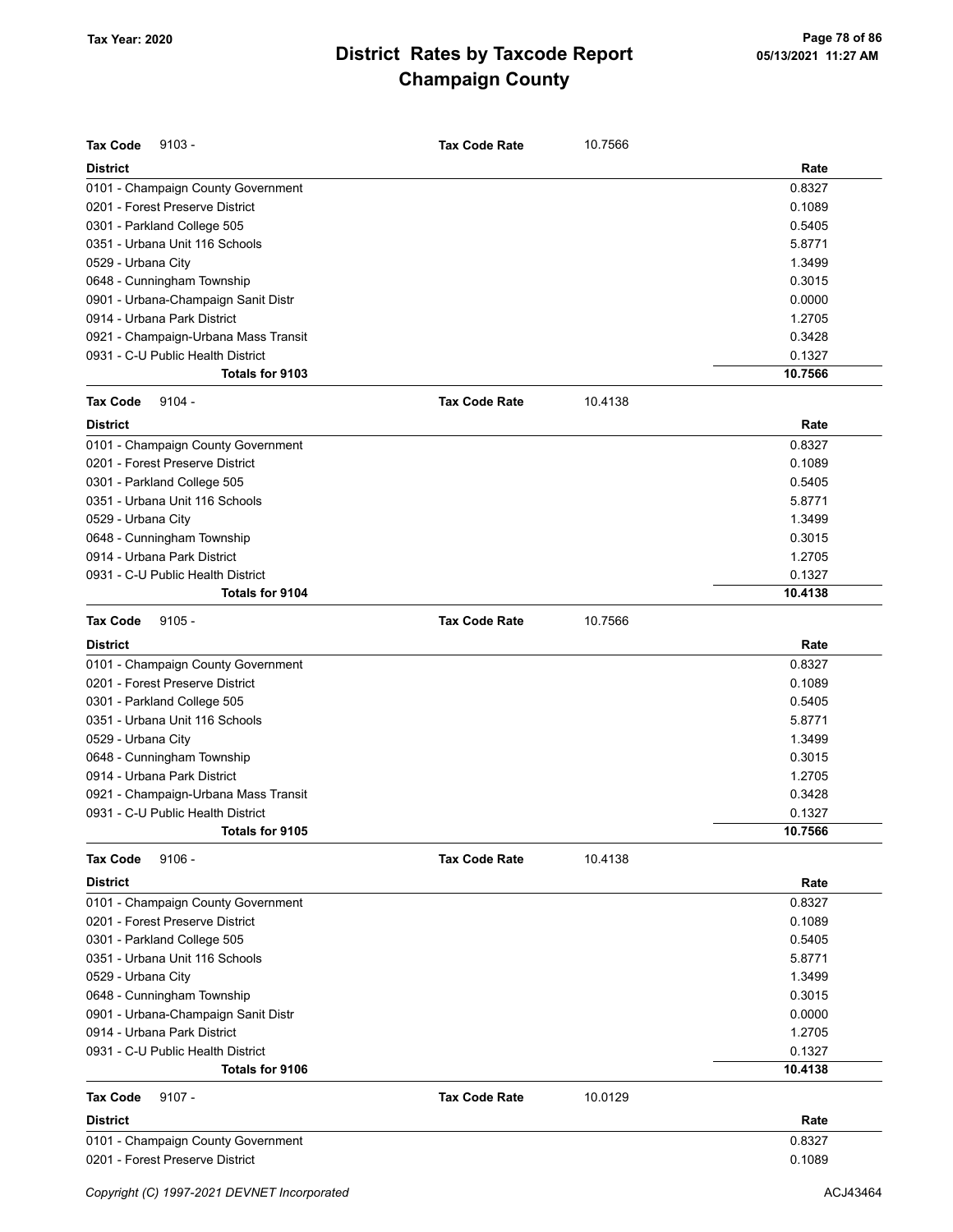| <b>Tax Code</b><br>$9107 -$          | <b>Tax Code Rate</b> | 10.0129 |         |
|--------------------------------------|----------------------|---------|---------|
| <b>District</b>                      |                      |         | Rate    |
| 0301 - Parkland College 505          |                      |         | 0.5405  |
| 0345 - Champaign Unit 4 Schools      |                      |         | 5.1334  |
| 0529 - Urbana City                   |                      |         | 1.3499  |
| 0648 - Cunningham Township           |                      |         | 0.3015  |
| 0901 - Urbana-Champaign Sanit Distr  |                      |         | 0.0000  |
| 0914 - Urbana Park District          |                      |         | 1.2705  |
| 0921 - Champaign-Urbana Mass Transit |                      |         | 0.3428  |
| 0931 - C-U Public Health District    |                      |         | 0.1327  |
| <b>Totals for 9107</b>               |                      |         | 10.0129 |
| $9108 -$<br><b>Tax Code</b>          | <b>Tax Code Rate</b> | 9.4861  |         |
| <b>District</b>                      |                      |         | Rate    |
| 0101 - Champaign County Government   |                      |         | 0.8327  |
| 0201 - Forest Preserve District      |                      |         | 0.1089  |
| 0301 - Parkland College 505          |                      |         | 0.5405  |
| 0351 - Urbana Unit 116 Schools       |                      |         | 5.8771  |
| 0529 - Urbana City                   |                      |         | 1.3499  |
| 0648 - Cunningham Township           |                      |         | 0.3015  |
| 0901 - Urbana-Champaign Sanit Distr  |                      |         | 0.0000  |
| 0921 - Champaign-Urbana Mass Transit |                      |         | 0.3428  |
| 0931 - C-U Public Health District    |                      |         | 0.1327  |
| Totals for 9108                      |                      |         | 9.4861  |
| $9109 -$<br><b>Tax Code</b>          | <b>Tax Code Rate</b> | 9.6701  |         |
| <b>District</b>                      |                      |         | Rate    |
| 0101 - Champaign County Government   |                      |         | 0.8327  |
| 0201 - Forest Preserve District      |                      |         | 0.1089  |
| 0301 - Parkland College 505          |                      |         | 0.5405  |
| 0345 - Champaign Unit 4 Schools      |                      |         | 5.1334  |
| 0529 - Urbana City                   |                      |         | 1.3499  |
| 0648 - Cunningham Township           |                      |         | 0.3015  |
| 0914 - Urbana Park District          |                      |         | 1.2705  |
| 0931 - C-U Public Health District    |                      |         | 0.1327  |
| <b>Totals for 9109</b>               |                      |         | 9.6701  |
| <b>Tax Code</b><br>$9110 -$          | Tax Code Rate        | 9.4861  |         |
| <b>District</b>                      |                      |         | Rate    |
| 0101 - Champaign County Government   |                      |         | 0.8327  |
| 0201 - Forest Preserve District      |                      |         | 0.1089  |
| 0301 - Parkland College 505          |                      |         | 0.5405  |
| 0351 - Urbana Unit 116 Schools       |                      |         | 5.8771  |
| 0529 - Urbana City                   |                      |         | 1.3499  |
| 0648 - Cunningham Township           |                      |         | 0.3015  |
| 0921 - Champaign-Urbana Mass Transit |                      |         | 0.3428  |
| 0931 - C-U Public Health District    |                      |         | 0.1327  |
| Totals for 9110                      |                      |         | 9.4861  |
| <b>Tax Code</b><br>$9112 -$          | <b>Tax Code Rate</b> | 9.6701  |         |
| <b>District</b>                      |                      |         | Rate    |
| 0101 - Champaign County Government   |                      |         | 0.8327  |
| 0201 - Forest Preserve District      |                      |         | 0.1089  |
| 0301 - Parkland College 505          |                      |         | 0.5405  |
| 0345 - Champaign Unit 4 Schools      |                      |         | 5.1334  |
| 0529 - Urbana City                   |                      |         | 1.3499  |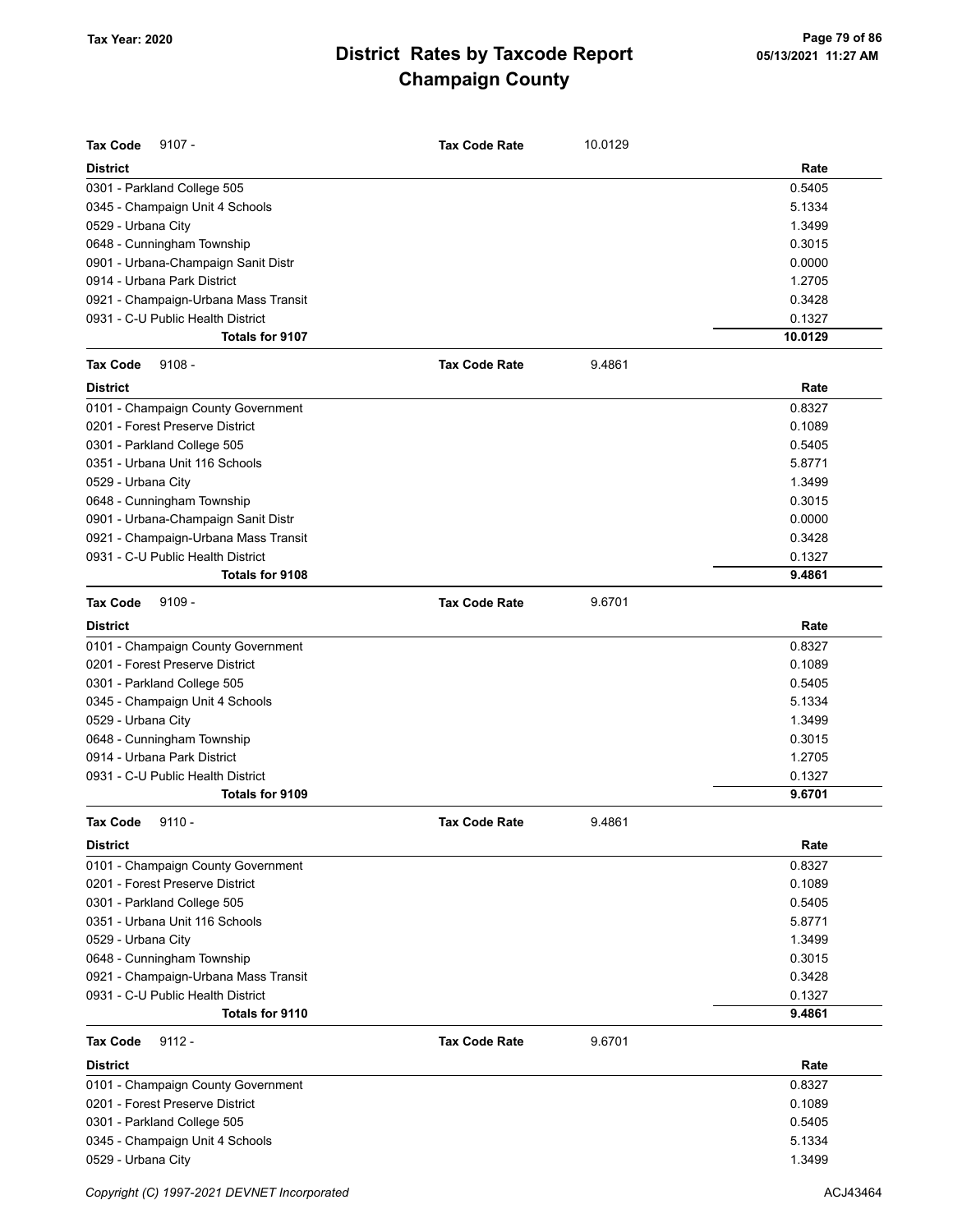| <b>Tax Code</b><br>$9112 -$                           | <b>Tax Code Rate</b> | 9.6701  |                   |
|-------------------------------------------------------|----------------------|---------|-------------------|
| <b>District</b>                                       |                      |         | Rate              |
| 0648 - Cunningham Township                            |                      |         | 0.3015            |
| 0901 - Urbana-Champaign Sanit Distr                   |                      |         | 0.0000            |
| 0914 - Urbana Park District                           |                      |         | 1.2705            |
| 0931 - C-U Public Health District                     |                      |         | 0.1327            |
| Totals for 9112                                       |                      |         | 9.6701            |
| <b>Tax Code</b><br>$9150 -$                           | <b>Tax Code Rate</b> | 10.7566 |                   |
| <b>District</b>                                       |                      |         | Rate              |
| 0101 - Champaign County Government                    |                      |         | 0.8327            |
| 0201 - Forest Preserve District                       |                      |         | 0.1089            |
| 0301 - Parkland College 505                           |                      |         | 0.5405            |
| 0351 - Urbana Unit 116 Schools                        |                      |         | 5.8771            |
| 0529 - Urbana City                                    |                      |         | 1.3499            |
| 0648 - Cunningham Township                            |                      |         | 0.3015            |
| 0901 - Urbana-Champaign Sanit Distr                   |                      |         | 0.0000            |
| 0914 - Urbana Park District                           |                      |         | 1.2705            |
| 0921 - Champaign-Urbana Mass Transit                  |                      |         | 0.3428            |
| 0931 - C-U Public Health District                     |                      |         | 0.1327            |
| Totals for 9150                                       |                      |         | 10.7566           |
| <b>Tax Code</b><br>$9151 -$                           | <b>Tax Code Rate</b> | 10.7566 |                   |
| <b>District</b>                                       |                      |         | Rate              |
| 0101 - Champaign County Government                    |                      |         | 0.8327            |
| 0201 - Forest Preserve District                       |                      |         | 0.1089            |
| 0301 - Parkland College 505                           |                      |         | 0.5405            |
| 0351 - Urbana Unit 116 Schools                        |                      |         | 5.8771            |
| 0529 - Urbana City                                    |                      |         | 1.3499            |
| 0648 - Cunningham Township                            |                      |         | 0.3015            |
| 0901 - Urbana-Champaign Sanit Distr                   |                      |         | 0.0000            |
| 0914 - Urbana Park District                           |                      |         | 1.2705            |
| 0921 - Champaign-Urbana Mass Transit                  |                      |         | 0.3428            |
| 0931 - C-U Public Health District                     |                      |         | 0.1327            |
| 1072 - Urbana II                                      |                      |         | 0.0000            |
| <b>Totals for 9151</b>                                |                      |         | 10.7566           |
| <b>Tax Code</b><br>$9152 -$                           | <b>Tax Code Rate</b> | 10.7566 |                   |
| <b>District</b>                                       |                      |         | Rate              |
| 0101 - Champaign County Government                    |                      |         | 0.8327            |
| 0201 - Forest Preserve District                       |                      |         | 0.1089            |
| 0301 - Parkland College 505                           |                      |         | 0.5405            |
| 0351 - Urbana Unit 116 Schools                        |                      |         | 5.8771            |
| 0529 - Urbana City                                    |                      |         | 1.3499            |
| 0648 - Cunningham Township                            |                      |         | 0.3015            |
| 0901 - Urbana-Champaign Sanit Distr                   |                      |         | 0.0000            |
| 0914 - Urbana Park District                           |                      |         | 1.2705            |
| 0921 - Champaign-Urbana Mass Transit                  |                      |         | 0.3428            |
| 0931 - C-U Public Health District<br>Totals for 9152  |                      |         | 0.1327<br>10.7566 |
|                                                       | <b>Tax Code Rate</b> |         |                   |
| <b>Tax Code</b><br>$9153 -$                           |                      | 10.7566 |                   |
| <b>District</b><br>0101 - Champaign County Government |                      |         | Rate<br>0.8327    |
| 0201 - Forest Preserve District                       |                      |         | 0.1089            |
| 0301 - Parkland College 505                           |                      |         | 0.5405            |
|                                                       |                      |         |                   |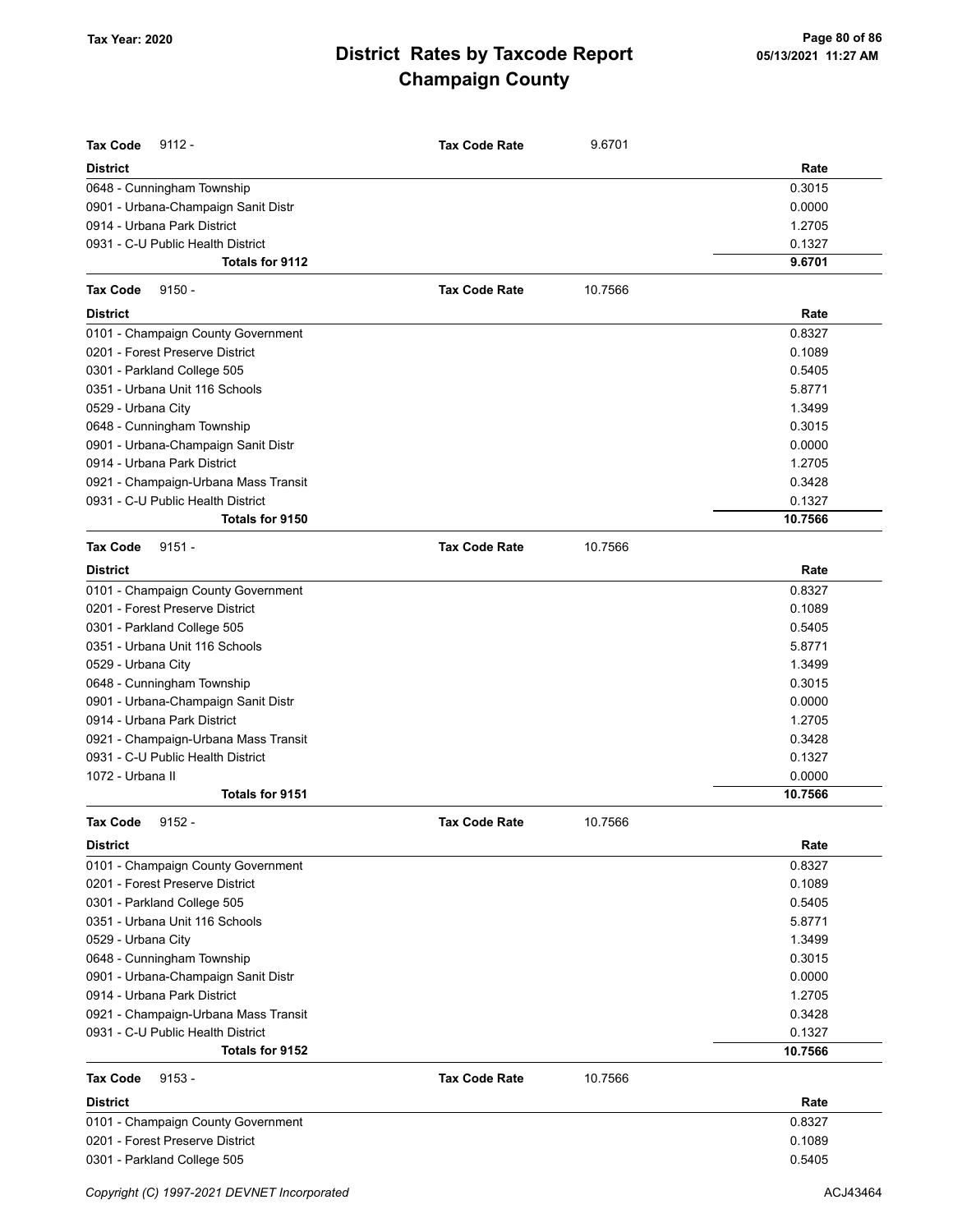| <b>Tax Code</b><br>$9153 -$          | <b>Tax Code Rate</b> | 10.7566 |                   |
|--------------------------------------|----------------------|---------|-------------------|
| <b>District</b>                      |                      |         | Rate              |
| 0351 - Urbana Unit 116 Schools       |                      |         | 5.8771            |
| 0529 - Urbana City                   |                      |         | 1.3499            |
| 0648 - Cunningham Township           |                      |         | 0.3015            |
| 0901 - Urbana-Champaign Sanit Distr  |                      |         | 0.0000            |
| 0914 - Urbana Park District          |                      |         | 1.2705            |
| 0921 - Champaign-Urbana Mass Transit |                      |         | 0.3428            |
| 0931 - C-U Public Health District    |                      |         | 0.1327            |
| 1074 - Urbana IV                     |                      |         | 0.0000            |
| Totals for 9153                      |                      |         | 10.7566           |
| <b>Tax Code</b><br>$9154 -$          | <b>Tax Code Rate</b> | 10.4138 |                   |
| <b>District</b>                      |                      |         | Rate              |
| 0101 - Champaign County Government   |                      |         | 0.8327            |
| 0201 - Forest Preserve District      |                      |         | 0.1089            |
| 0301 - Parkland College 505          |                      |         | 0.5405            |
| 0351 - Urbana Unit 116 Schools       |                      |         | 5.8771            |
| 0529 - Urbana City                   |                      |         | 1.3499            |
| 0648 - Cunningham Township           |                      |         | 0.3015            |
| 0914 - Urbana Park District          |                      |         | 1.2705            |
| 0931 - C-U Public Health District    |                      |         | 0.1327            |
| 1074 - Urbana IV                     |                      |         | 0.0000            |
| Totals for 9154                      |                      |         | 10.4138           |
| <b>Tax Code</b><br>$9155 -$          | <b>Tax Code Rate</b> | 10.7566 |                   |
| <b>District</b>                      |                      |         | Rate              |
| 0101 - Champaign County Government   |                      |         | 0.8327            |
| 0201 - Forest Preserve District      |                      |         | 0.1089            |
| 0301 - Parkland College 505          |                      |         | 0.5405            |
| 0351 - Urbana Unit 116 Schools       |                      |         | 5.8771            |
| 0529 - Urbana City                   |                      |         | 1.3499            |
| 0648 - Cunningham Township           |                      |         | 0.3015            |
| 0914 - Urbana Park District          |                      |         | 1.2705            |
| 0921 - Champaign-Urbana Mass Transit |                      |         | 0.3428            |
| 0931 - C-U Public Health District    |                      |         | 0.1327            |
| Totals for 9155                      |                      |         | 10.7566           |
| <b>Tax Code</b><br>$9156 -$          | <b>Tax Code Rate</b> | 10.4138 |                   |
| <b>District</b>                      |                      |         | Rate              |
| 0101 - Champaign County Government   |                      |         | 0.8327            |
| 0201 - Forest Preserve District      |                      |         | 0.1089            |
| 0301 - Parkland College 505          |                      |         | 0.5405            |
| 0351 - Urbana Unit 116 Schools       |                      |         | 5.8771            |
| 0529 - Urbana City                   |                      |         | 1.3499            |
| 0648 - Cunningham Township           |                      |         | 0.3015            |
| 0901 - Urbana-Champaign Sanit Distr  |                      |         | 0.0000            |
| 0914 - Urbana Park District          |                      |         | 1.2705            |
| 0931 - C-U Public Health District    |                      |         | 0.1327            |
| 1074 - Urbana IV<br>Totals for 9156  |                      |         | 0.0000<br>10.4138 |
|                                      |                      |         |                   |
| <b>Tax Code</b><br>$9157 -$          | <b>Tax Code Rate</b> | 10.7566 |                   |
| <b>District</b>                      |                      |         | Rate              |
| 0101 - Champaign County Government   |                      |         | 0.8327            |
| 0201 - Forest Preserve District      |                      |         | 0.1089            |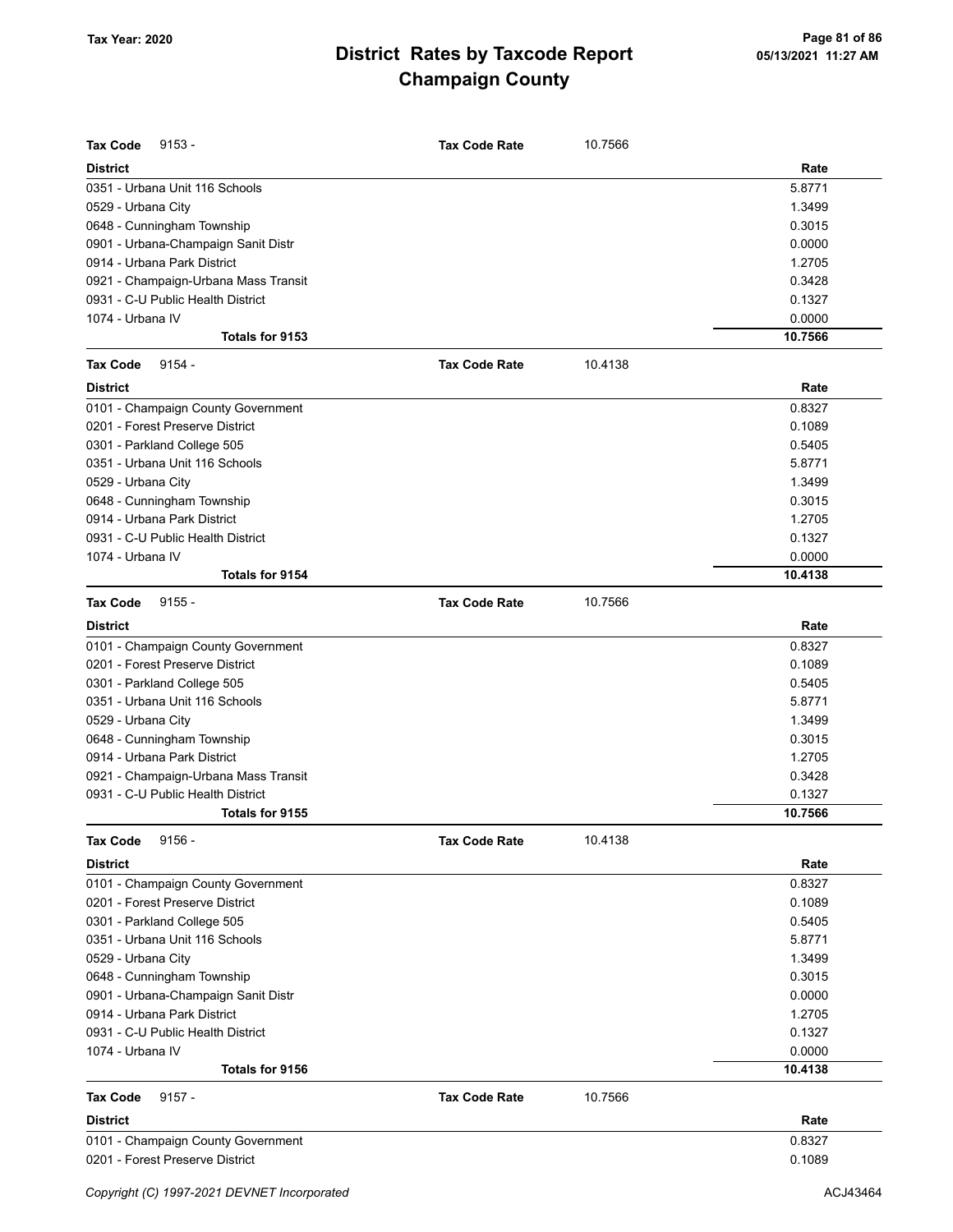| <b>Tax Code</b><br>$9157 -$                          | <b>Tax Code Rate</b> | 10.7566 |                   |
|------------------------------------------------------|----------------------|---------|-------------------|
| <b>District</b>                                      |                      |         | Rate              |
| 0301 - Parkland College 505                          |                      |         | 0.5405            |
| 0351 - Urbana Unit 116 Schools                       |                      |         | 5.8771            |
| 0529 - Urbana City                                   |                      |         | 1.3499            |
| 0648 - Cunningham Township                           |                      |         | 0.3015            |
| 0901 - Urbana-Champaign Sanit Distr                  |                      |         | 0.0000            |
| 0914 - Urbana Park District                          |                      |         | 1.2705            |
| 0921 - Champaign-Urbana Mass Transit                 |                      |         | 0.3428            |
| 0931 - C-U Public Health District                    |                      |         | 0.1327            |
| 1075 - Urbana V                                      |                      |         | 0.0000            |
| Totals for 9157                                      |                      |         | 10.7566           |
| <b>Tax Code</b><br>$9160 -$                          | <b>Tax Code Rate</b> | 10.7566 |                   |
| <b>District</b>                                      |                      |         | Rate              |
| 0101 - Champaign County Government                   |                      |         | 0.8327            |
| 0201 - Forest Preserve District                      |                      |         | 0.1089            |
| 0301 - Parkland College 505                          |                      |         | 0.5405            |
| 0351 - Urbana Unit 116 Schools                       |                      |         | 5.8771            |
| 0529 - Urbana City                                   |                      |         | 1.3499            |
| 0648 - Cunningham Township                           |                      |         | 0.3015            |
| 0901 - Urbana-Champaign Sanit Distr                  |                      |         | 0.0000            |
| 0914 - Urbana Park District                          |                      |         | 1.2705            |
| 0921 - Champaign-Urbana Mass Transit                 |                      |         | 0.3428            |
| 0931 - C-U Public Health District                    |                      |         | 0.1327            |
| Totals for 9160                                      |                      |         | 10.7566           |
|                                                      |                      |         |                   |
|                                                      |                      |         |                   |
| <b>Tax Code</b><br>$9162 -$                          | <b>Tax Code Rate</b> | 10.0129 |                   |
| <b>District</b>                                      |                      |         | Rate              |
| 0101 - Champaign County Government                   |                      |         | 0.8327            |
| 0201 - Forest Preserve District                      |                      |         | 0.1089            |
| 0301 - Parkland College 505                          |                      |         | 0.5405            |
| 0345 - Champaign Unit 4 Schools                      |                      |         | 5.1334            |
| 0529 - Urbana City                                   |                      |         | 1.3499            |
| 0648 - Cunningham Township                           |                      |         | 0.3015            |
| 0901 - Urbana-Champaign Sanit Distr                  |                      |         | 0.0000            |
| 0914 - Urbana Park District                          |                      |         | 1.2705            |
| 0921 - Champaign-Urbana Mass Transit                 |                      |         | 0.3428            |
| 0931 - C-U Public Health District                    |                      |         | 0.1327            |
| Totals for 9162                                      |                      |         | 10.0129           |
| <b>Tax Code</b><br>$9163 -$                          | <b>Tax Code Rate</b> | 10.7566 |                   |
| <b>District</b>                                      |                      |         | Rate              |
| 0101 - Champaign County Government                   |                      |         | 0.8327            |
| 0201 - Forest Preserve District                      |                      |         | 0.1089            |
| 0301 - Parkland College 505                          |                      |         | 0.5405            |
| 0351 - Urbana Unit 116 Schools                       |                      |         | 5.8771            |
| 0529 - Urbana City                                   |                      |         | 1.3499            |
| 0648 - Cunningham Township                           |                      |         | 0.3015            |
| 0914 - Urbana Park District                          |                      |         | 1.2705            |
| 0921 - Champaign-Urbana Mass Transit                 |                      |         | 0.3428            |
| 0931 - C-U Public Health District<br>Totals for 9163 |                      |         | 0.1327<br>10.7566 |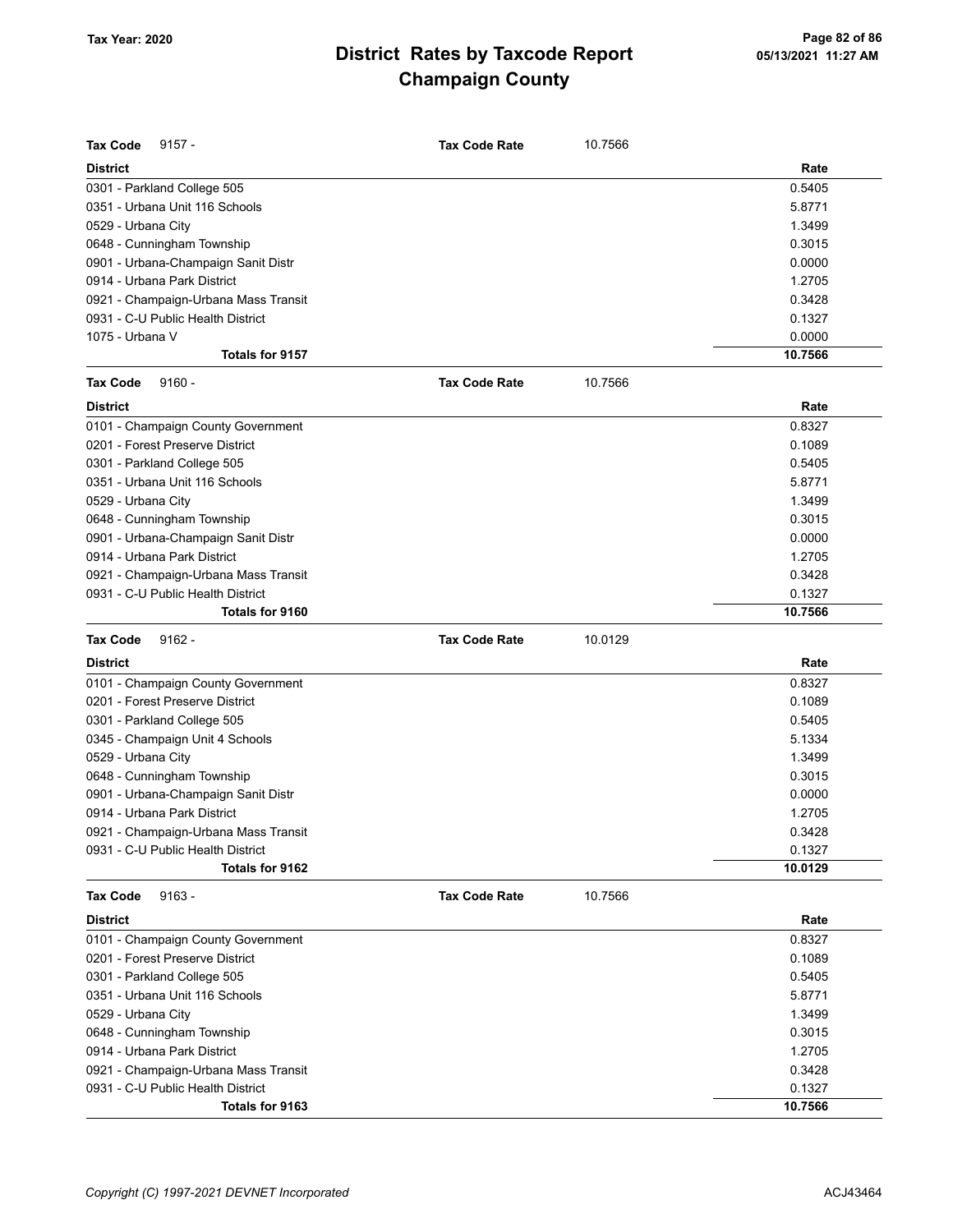| <b>Tax Code</b><br>$9164 -$          | <b>Tax Code Rate</b> | 10.4138 |         |
|--------------------------------------|----------------------|---------|---------|
| <b>District</b>                      |                      |         | Rate    |
| 0101 - Champaign County Government   |                      |         | 0.8327  |
| 0201 - Forest Preserve District      |                      |         | 0.1089  |
| 0301 - Parkland College 505          |                      |         | 0.5405  |
| 0351 - Urbana Unit 116 Schools       |                      |         | 5.8771  |
| 0529 - Urbana City                   |                      |         | 1.3499  |
| 0648 - Cunningham Township           |                      |         | 0.3015  |
| 0901 - Urbana-Champaign Sanit Distr  |                      |         | 0.0000  |
| 0914 - Urbana Park District          |                      |         | 1.2705  |
| 0931 - C-U Public Health District    |                      |         | 0.1327  |
| Totals for 9164                      |                      |         | 10.4138 |
| <b>Tax Code</b><br>$9166 -$          | <b>Tax Code Rate</b> | 9.6701  |         |
| <b>District</b>                      |                      |         | Rate    |
| 0101 - Champaign County Government   |                      |         | 0.8327  |
| 0201 - Forest Preserve District      |                      |         | 0.1089  |
| 0301 - Parkland College 505          |                      |         | 0.5405  |
| 0345 - Champaign Unit 4 Schools      |                      |         | 5.1334  |
| 0529 - Urbana City                   |                      |         | 1.3499  |
| 0648 - Cunningham Township           |                      |         | 0.3015  |
| 0901 - Urbana-Champaign Sanit Distr  |                      |         | 0.0000  |
| 0914 - Urbana Park District          |                      |         | 1.2705  |
| 0931 - C-U Public Health District    |                      |         | 0.1327  |
| Totals for 9166                      |                      |         | 9.6701  |
| <b>Tax Code</b><br>$9203 -$          | <b>Tax Code Rate</b> | 10.7566 |         |
| <b>District</b>                      |                      |         | Rate    |
| 0101 - Champaign County Government   |                      |         | 0.8327  |
| 0201 - Forest Preserve District      |                      |         | 0.1089  |
| 0301 - Parkland College 505          |                      |         | 0.5405  |
| 0351 - Urbana Unit 116 Schools       |                      |         | 5.8771  |
| 0529 - Urbana City                   |                      |         | 1.3499  |
| 0648 - Cunningham Township           |                      |         | 0.3015  |
| 0901 - Urbana-Champaign Sanit Distr  |                      |         | 0.0000  |
| 0914 - Urbana Park District          |                      |         | 1.2705  |
| 0921 - Champaign-Urbana Mass Transit |                      |         | 0.3428  |
| 0931 - C-U Public Health District    |                      |         | 0.1327  |
| Totals for 9203                      |                      |         | 10.7566 |
| $9250 -$<br><b>Tax Code</b>          | <b>Tax Code Rate</b> | 10.7566 |         |
| <b>District</b>                      |                      |         | Rate    |
| 0101 - Champaign County Government   |                      |         | 0.8327  |
| 0201 - Forest Preserve District      |                      |         | 0.1089  |
| 0301 - Parkland College 505          |                      |         | 0.5405  |
| 0351 - Urbana Unit 116 Schools       |                      |         | 5.8771  |
| 0529 - Urbana City                   |                      |         | 1.3499  |
| 0648 - Cunningham Township           |                      |         | 0.3015  |
| 0901 - Urbana-Champaign Sanit Distr  |                      |         | 0.0000  |
| 0914 - Urbana Park District          |                      |         | 1.2705  |
| 0921 - Champaign-Urbana Mass Transit |                      |         | 0.3428  |
| 0931 - C-U Public Health District    |                      |         | 0.1327  |
| Totals for 9250                      |                      |         | 10.7566 |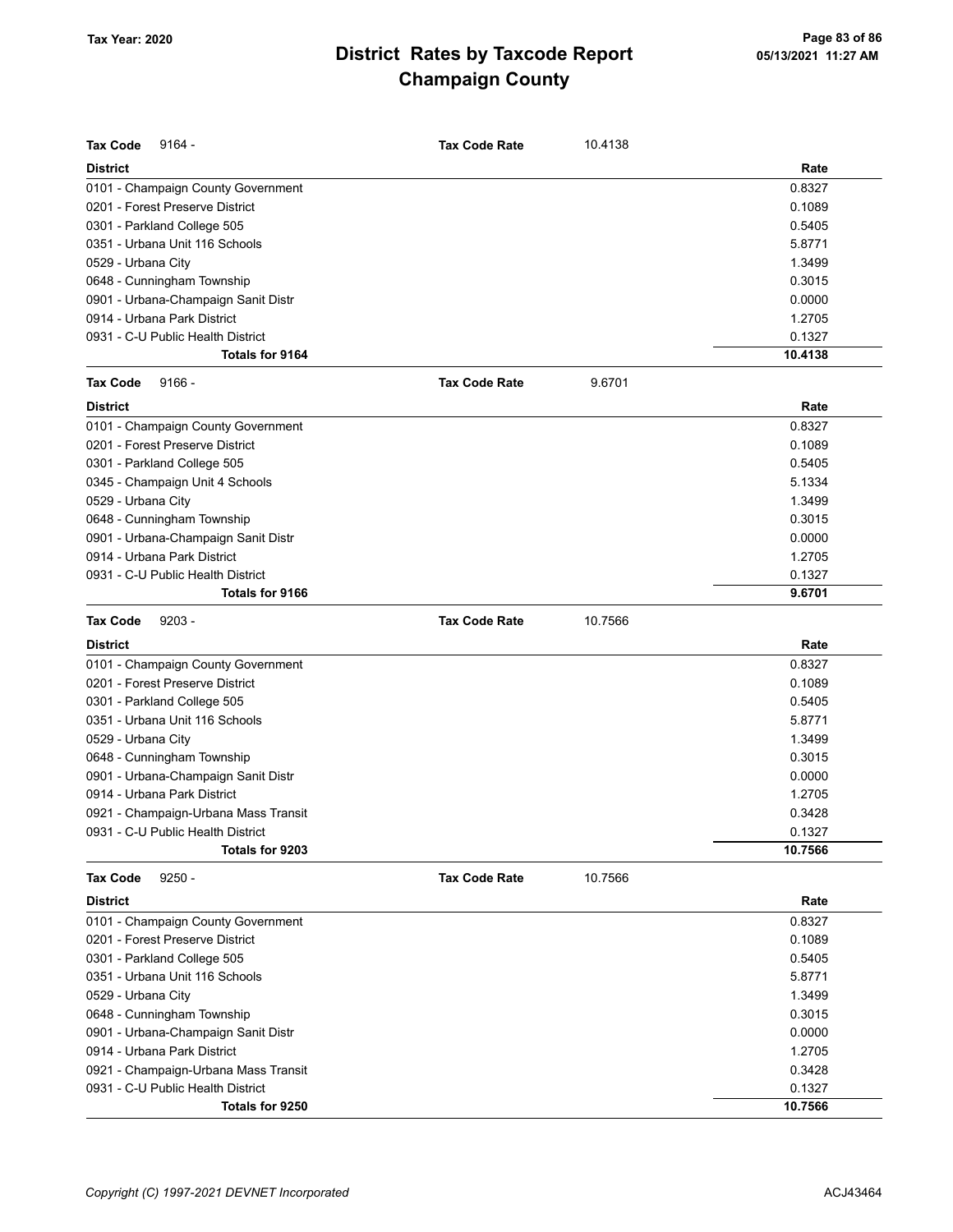| <b>Tax Code</b><br>$9251 -$                                           | <b>Tax Code Rate</b> | 10.7566 |                   |
|-----------------------------------------------------------------------|----------------------|---------|-------------------|
| <b>District</b>                                                       |                      |         | Rate              |
|                                                                       |                      |         | 0.8327            |
| 0101 - Champaign County Government<br>0201 - Forest Preserve District |                      |         |                   |
|                                                                       |                      |         | 0.1089            |
| 0301 - Parkland College 505                                           |                      |         | 0.5405            |
| 0351 - Urbana Unit 116 Schools                                        |                      |         | 5.8771            |
| 0529 - Urbana City                                                    |                      |         | 1.3499            |
| 0648 - Cunningham Township                                            |                      |         | 0.3015            |
| 0901 - Urbana-Champaign Sanit Distr                                   |                      |         | 0.0000            |
| 0914 - Urbana Park District                                           |                      |         | 1.2705            |
| 0921 - Champaign-Urbana Mass Transit                                  |                      |         | 0.3428            |
| 0931 - C-U Public Health District                                     |                      |         | 0.1327            |
| 1072 - Urbana II                                                      |                      |         | 0.0000            |
| Totals for 9251                                                       |                      |         | 10.7566           |
| <b>Tax Code</b><br>$9257 -$                                           | <b>Tax Code Rate</b> | 10.7566 |                   |
| <b>District</b>                                                       |                      |         | Rate              |
| 0101 - Champaign County Government                                    |                      |         | 0.8327            |
| 0201 - Forest Preserve District                                       |                      |         | 0.1089            |
| 0301 - Parkland College 505                                           |                      |         | 0.5405            |
| 0351 - Urbana Unit 116 Schools                                        |                      |         | 5.8771            |
| 0529 - Urbana City                                                    |                      |         | 1.3499            |
| 0648 - Cunningham Township                                            |                      |         | 0.3015            |
| 0901 - Urbana-Champaign Sanit Distr                                   |                      |         | 0.0000            |
| 0914 - Urbana Park District                                           |                      |         | 1.2705            |
| 0921 - Champaign-Urbana Mass Transit                                  |                      |         | 0.3428            |
| 0931 - C-U Public Health District                                     |                      |         | 0.1327            |
| 1075 - Urbana V                                                       |                      |         | 0.0000            |
| Totals for 9257                                                       |                      |         | 10.7566           |
| <b>Tax Code</b><br>$9260 -$                                           | <b>Tax Code Rate</b> | 10.7566 |                   |
| <b>District</b>                                                       |                      |         | Rate              |
| 0101 - Champaign County Government                                    |                      |         | 0.8327            |
| 0201 - Forest Preserve District                                       |                      |         | 0.1089            |
| 0301 - Parkland College 505                                           |                      |         | 0.5405            |
| 0351 - Urbana Unit 116 Schools                                        |                      |         | 5.8771            |
| 0529 - Urbana City                                                    |                      |         | 1.3499            |
| 0648 - Cunningham Township                                            |                      |         | 0.3015            |
| 0901 - Urbana-Champaign Sanit Distr                                   |                      |         | 0.0000            |
| 0914 - Urbana Park District                                           |                      |         | 1.2705            |
| 0921 - Champaign-Urbana Mass Transit                                  |                      |         | 0.3428            |
| 0931 - C-U Public Health District                                     |                      |         |                   |
| Totals for 9260                                                       |                      |         | 0.1327<br>10.7566 |
|                                                                       |                      |         |                   |
| <b>Tax Code</b><br>$9303 -$                                           | <b>Tax Code Rate</b> | 10.7566 |                   |
| District                                                              |                      |         | Rate              |
| 0101 - Champaign County Government                                    |                      |         | 0.8327            |
| 0201 - Forest Preserve District                                       |                      |         | 0.1089            |
| 0301 - Parkland College 505                                           |                      |         | 0.5405            |
| 0351 - Urbana Unit 116 Schools                                        |                      |         | 5.8771            |
| 0529 - Urbana City                                                    |                      |         | 1.3499            |

0648 - Cunningham Township 0.3015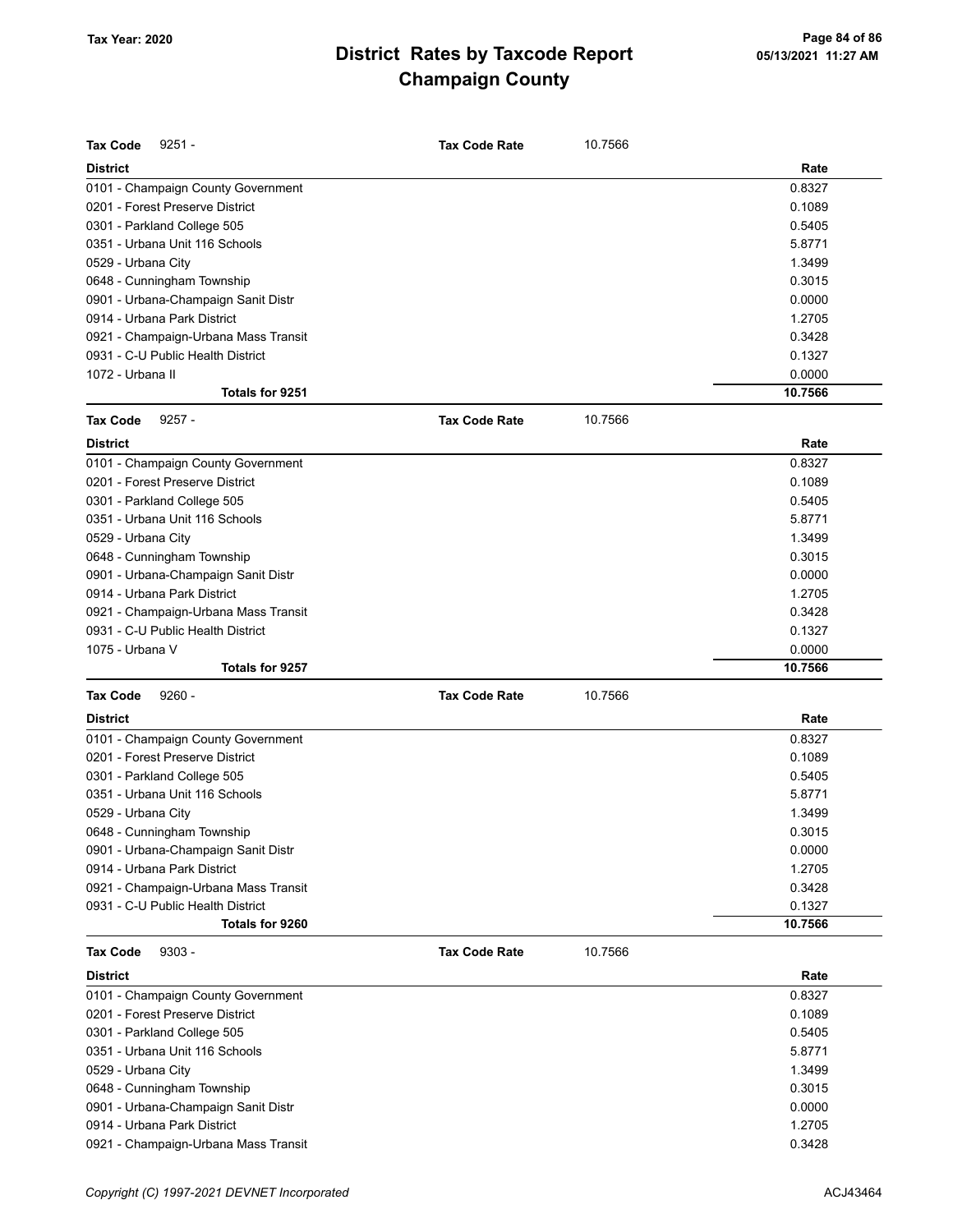| <b>Tax Code</b><br>$9303 -$          | <b>Tax Code Rate</b> | 10.7566 |         |
|--------------------------------------|----------------------|---------|---------|
| <b>District</b>                      |                      |         | Rate    |
| 0931 - C-U Public Health District    |                      |         | 0.1327  |
| Totals for 9303                      |                      |         | 10.7566 |
| 9304 -<br><b>Tax Code</b>            | <b>Tax Code Rate</b> | 10.4138 |         |
| <b>District</b>                      |                      |         | Rate    |
| 0101 - Champaign County Government   |                      |         | 0.8327  |
| 0201 - Forest Preserve District      |                      |         | 0.1089  |
| 0301 - Parkland College 505          |                      |         | 0.5405  |
| 0351 - Urbana Unit 116 Schools       |                      |         | 5.8771  |
| 0529 - Urbana City                   |                      |         | 1.3499  |
| 0648 - Cunningham Township           |                      |         | 0.3015  |
| 0914 - Urbana Park District          |                      |         | 1.2705  |
| 0931 - C-U Public Health District    |                      |         | 0.1327  |
| Totals for 9304                      |                      |         | 10.4138 |
| <b>Tax Code</b><br>$9305 -$          | <b>Tax Code Rate</b> | 10.7566 |         |
| <b>District</b>                      |                      |         | Rate    |
| 0101 - Champaign County Government   |                      |         | 0.8327  |
| 0201 - Forest Preserve District      |                      |         | 0.1089  |
| 0301 - Parkland College 505          |                      |         | 0.5405  |
| 0351 - Urbana Unit 116 Schools       |                      |         | 5.8771  |
| 0529 - Urbana City                   |                      |         | 1.3499  |
| 0648 - Cunningham Township           |                      |         | 0.3015  |
| 0914 - Urbana Park District          |                      |         | 1.2705  |
| 0921 - Champaign-Urbana Mass Transit |                      |         | 0.3428  |
| 0931 - C-U Public Health District    |                      |         | 0.1327  |
| Totals for 9305                      |                      |         | 10.7566 |
| <b>Tax Code</b><br>$9306 -$          | <b>Tax Code Rate</b> | 10.4138 |         |
| <b>District</b>                      |                      |         | Rate    |
| 0101 - Champaign County Government   |                      |         | 0.8327  |
| 0201 - Forest Preserve District      |                      |         | 0.1089  |
| 0301 - Parkland College 505          |                      |         | 0.5405  |
| 0351 - Urbana Unit 116 Schools       |                      |         | 5.8771  |
| 0529 - Urbana City                   |                      |         | 1.3499  |
| 0648 - Cunningham Township           |                      |         | 0.3015  |
| 0901 - Urbana-Champaign Sanit Distr  |                      |         | 0.0000  |
| 0914 - Urbana Park District          |                      |         | 1.2705  |
| 0931 - C-U Public Health District    |                      |         | 0.1327  |
| Totals for 9306                      |                      |         | 10.4138 |
| <b>Tax Code</b><br>$9307 -$          | <b>Tax Code Rate</b> | 10.0129 |         |
| <b>District</b>                      |                      |         | Rate    |
| 0101 - Champaign County Government   |                      |         | 0.8327  |
| 0201 - Forest Preserve District      |                      |         | 0.1089  |
| 0301 - Parkland College 505          |                      |         | 0.5405  |
| 0345 - Champaign Unit 4 Schools      |                      |         | 5.1334  |
| 0529 - Urbana City                   |                      |         | 1.3499  |
| 0648 - Cunningham Township           |                      |         | 0.3015  |
| 0901 - Urbana-Champaign Sanit Distr  |                      |         | 0.0000  |
| 0914 - Urbana Park District          |                      |         | 1.2705  |
| 0921 - Champaign-Urbana Mass Transit |                      |         | 0.3428  |
| 0931 - C-U Public Health District    |                      |         | 0.1327  |
| Totals for 9307                      |                      |         | 10.0129 |